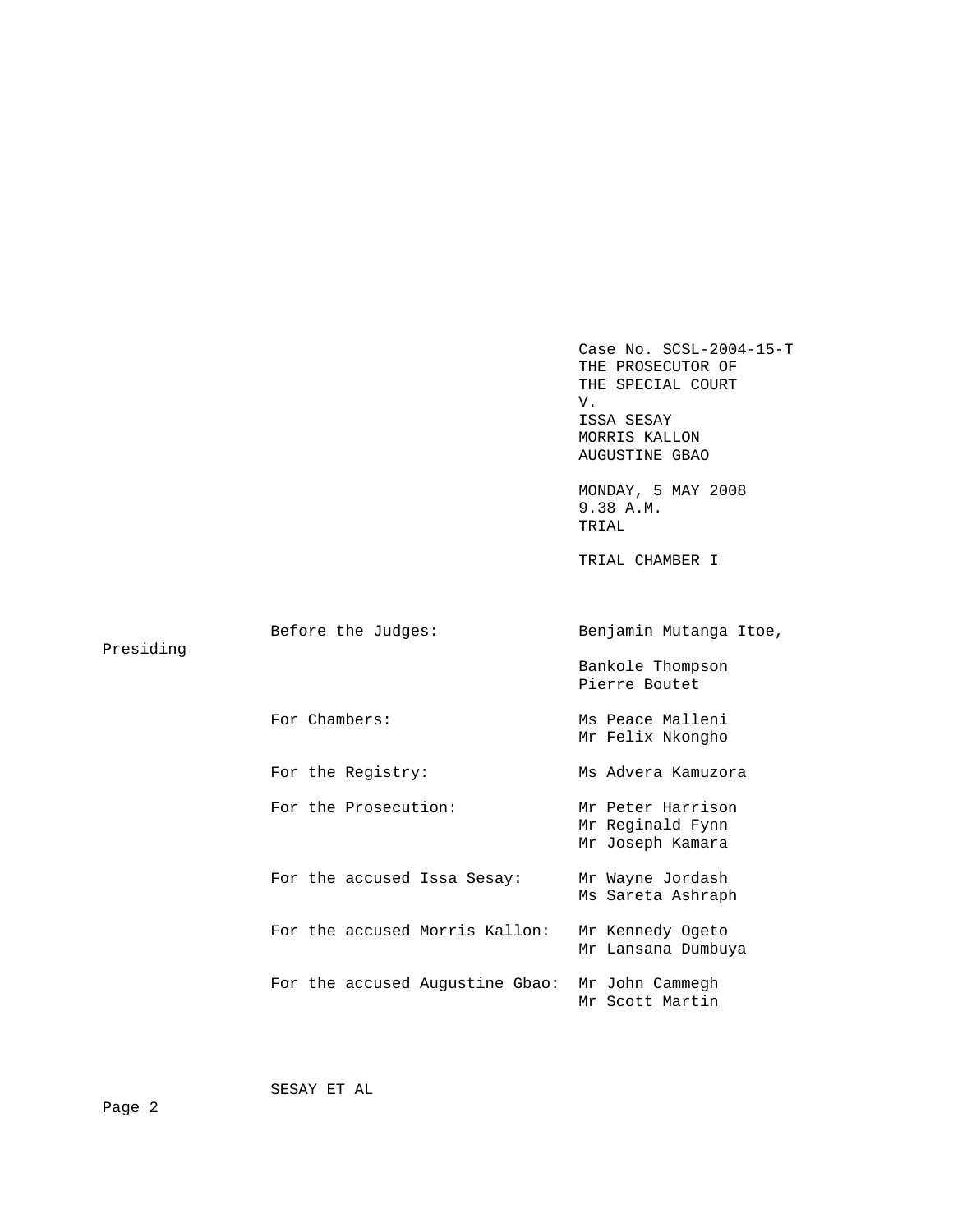|                         | $\mathbf{1}$ | $[RUF05MAY08A-BP]$                                              |
|-------------------------|--------------|-----------------------------------------------------------------|
|                         | 2            | Monday, 5 May 2008                                              |
|                         | 3            | [Open session]                                                  |
|                         | 4            | [The accused present]                                           |
| 09:34:11                | 5            | [Upon commencing at 9.38 a.m.]                                  |
|                         | 6            | WITNESS: DMK-162 [Continued]                                    |
|                         | 7            | [The witness answered through interpreter]                      |
|                         | 8            | EXAMINED BY MR OGETO: [Continued]                               |
|                         | 9            | PRESIDING JUDGE: Good morning, learned counsel. We are          |
| $09:37:25$ 10<br>162?   |              | resuming the session and I see this is -- would this be DMK-    |
|                         | 11           | MR OGETO: Yes, My Lords, this is DMK-162. This is the           |
|                         | 12           | witness that was stood down.                                    |
|                         | 13           | PRESIDING JUDGE: Yes, that's the tenth witness.                 |
|                         | 14           | MR OGETO: Yes, My Lords.                                        |
| $09:37:53$ 15<br>again. |              | PRESIDING JUDGE: Yes, we don't need to swear him in             |
|                         | 16           | I think -- he continues on his oath.                            |
|                         | 17           | MR OGETO: He is still on oath, My Lords.                        |
|                         | 18           | PRESIDING JUDGE: He is still on oath.                           |
|                         | 19           | MR OGETO: Yes, My Lords.                                        |
| $09:38:23$ 20           |              | PRESIDING JUDGE: Yes, we will proceed with this witness         |
|                         | 21           | and, Mr Witness, you are reminded that you are still on your    |
|                         | 22           | You remember when you started giving evidence you were<br>oath. |
|                         | 23           | sworn in and you still remain bound by that oath.               |
|                         | 24           | I understand you, sir.<br>Yes, sir.<br>THE WITNESS:             |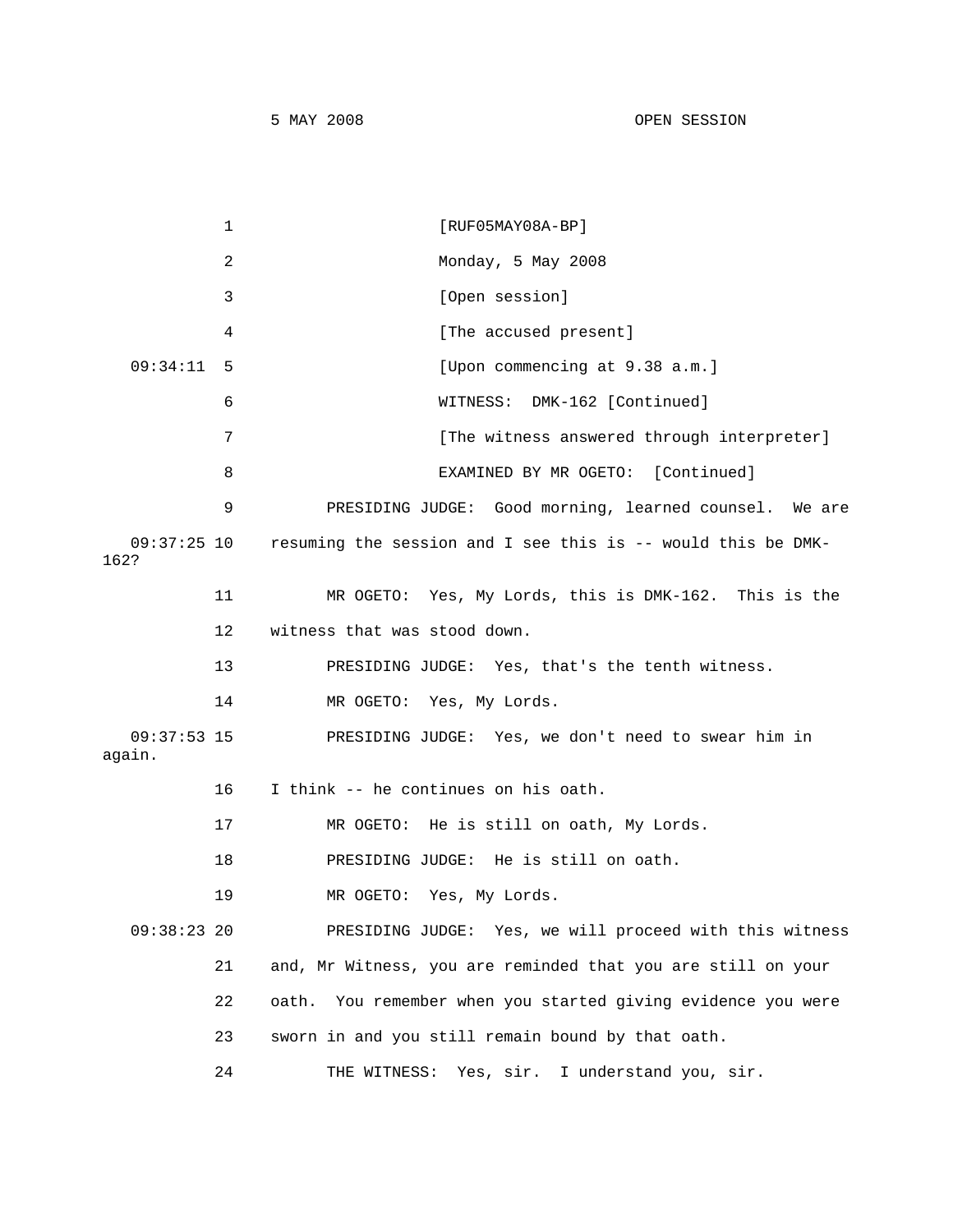09:38:54 25 MR OGETO: My Lords, this witness was stood down to go and 26 get a document that he said was in his possession at home. 27 Q. Mr Witness, good morning. 28 A. Yes, good morning, sir. 29 Q. Were you able to get the document that you spoke about last

## SCSL - TRIAL CHAMBER I

| Page 3 | SESAY ET AL |  |              |
|--------|-------------|--|--------------|
|        | 5 MAY 2008  |  | OPEN SESSION |

|               | $\mathbf 1$ | week?   |                                                         |
|---------------|-------------|---------|---------------------------------------------------------|
|               | 2           | Α.      | Yes, sir, I was able to get it, sir.                    |
|               | 3           | Q.      | Do you have it with you?                                |
|               | 4           | Α.      | Yes, I have it with me, sir.                            |
| 09:39:36      | -5          |         | MR OGETO: I seek the permission of the Court to get the |
|               | 6           |         | document from the witness.                              |
|               | 7           |         | PRESIDING JUDGE: Yes, let him produce it.               |
|               | 8           |         | MR OGETO: My Lords, if I can be given a minute to look  |
|               | 9           | $at --$ |                                                         |
| $09:40:28$ 10 |             |         | PRESIDING JUDGE: Yes, please do.                        |
|               | 11          |         | MR HARRISON: I'm sorry to interrupt but I was wondering |
|               |             |         |                                                         |
|               | 12          |         | PRESIDING JUDGE: Yes, Mr Harrison.                      |
|               | 13          |         | MR HARRISON: -- if it might save time if photocopies    |

were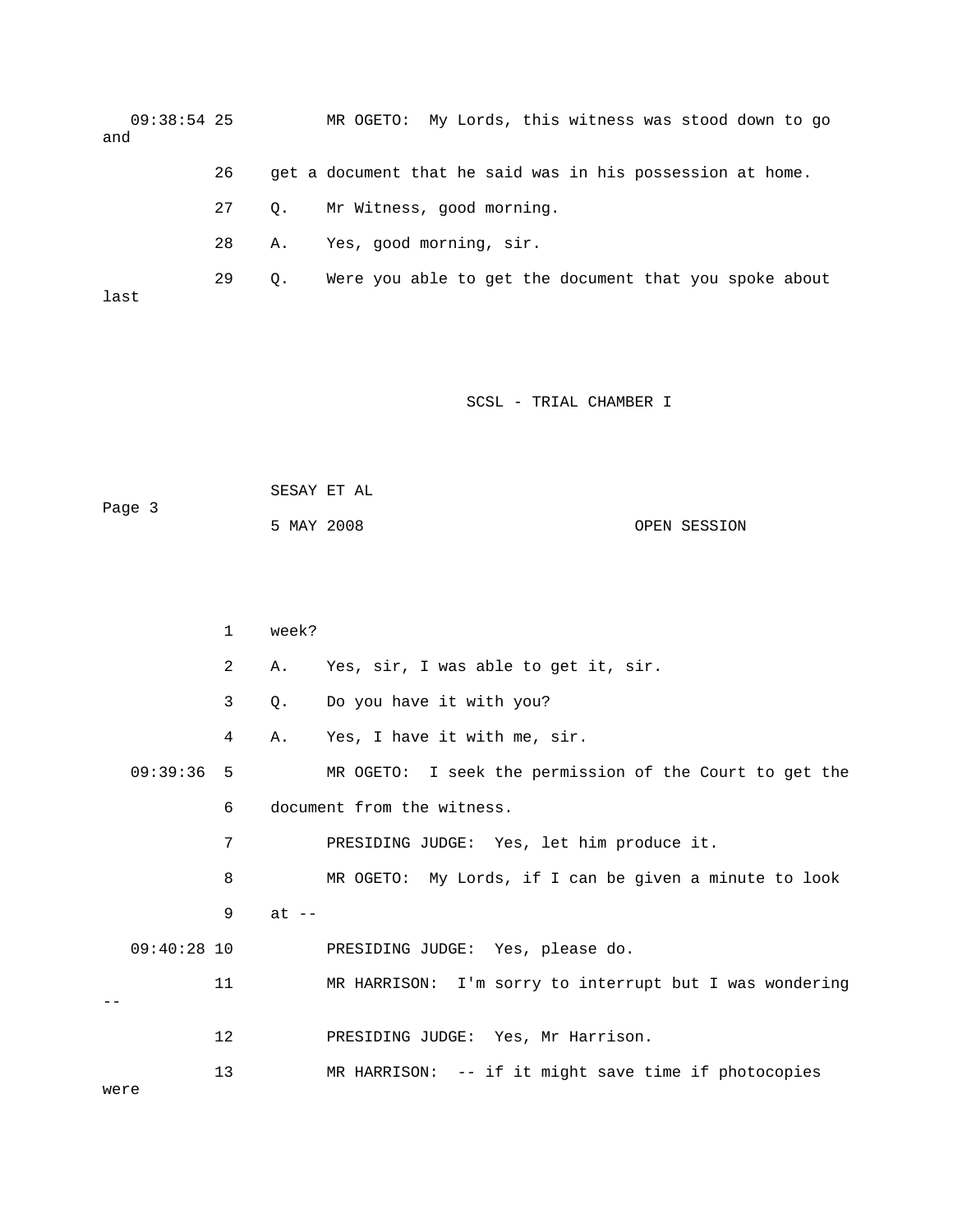14 to be made of that. I'm not sure if others are concerned to have 09:41:21 15 a review of that document. 16 PRESIDING JUDGE: Yes, I think it's a reasonable request. 17 MR OGETO: Yes, My Lords. 18 PRESIDING JUDGE: But you'll understand that it's the Court 19 that asked for -- the Chamber that asked for this document and  $\mathsf{T}$  09:41:32 20 am sure, you know, if it was handed to Mr Taku or to Mr Ogeto by 21 now they should have produced copies. Are you seeing this 22 document for the first time now, I understand? 23 MR OGETO: Yes, My Lords, this is my first time to see it. 24 PRESIDING JUDGE: Yes. Is it a very bulky document? 09:41:58 25 MR OGETO: Not really bulky; about ten pages. I think it's 26 a reasonable request that we make copies of the document. 27 PRESIDING JUDGE: Yes, it is. It is. Well, I think -- 28 MS KAMUZORA: My Lords, I'll assist to get copies. I'll 29 get someone from Court Management.

SCSL - TRIAL CHAMBER I

 SESAY ET AL Page 4 5 MAY 2008 OPEN SESSION

1 PRESIDING JUDGE: The Chamber thinks that the request by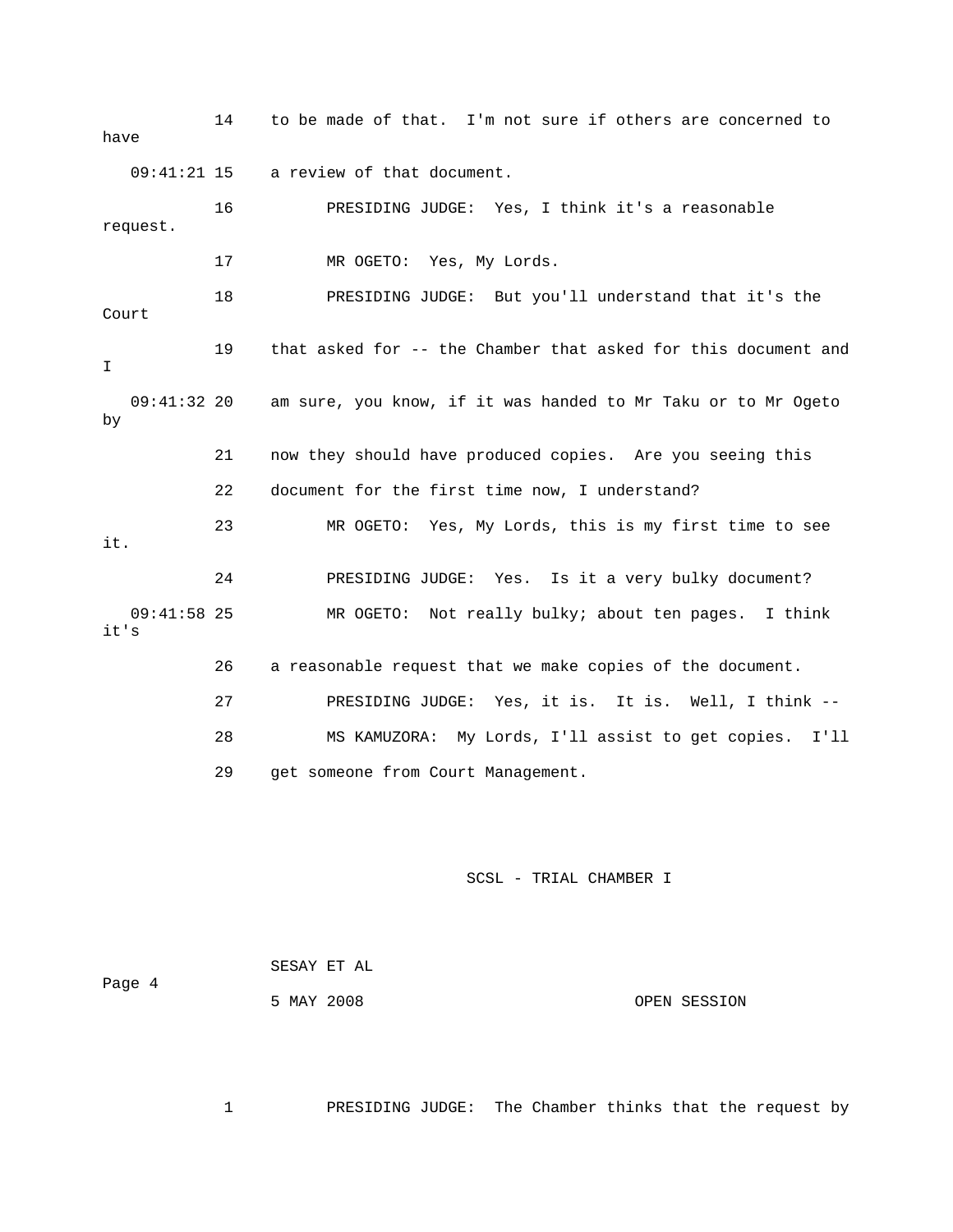2 Mr Harrison is reasonable and, since we adjourned specifically 3 for this document I don't see how we can proceed without putting 4 the other parties on notice as to what the document is all about, 09:44:14 5 so how long would it take us to make photocopies of this, Court 6 Management? 7 MS KAMUZORA: My Lords, someone is coming to pick the book. 8 I think it will take us, like, ten minutes. 9 PRESIDING JUDGE: Ten minutes; is that not very optimistic? 09:44:14 10 Mark you, you are photocopying for three Defence teams, 11 including, of course, those -- the Defence team that is producing 12 it and the Prosecution and of course, you know, the Court as 13 well. So ten minutes is too optimistic. 14 MR OGETO: And again, My Lords, we may also need, like, 20 09:44:15 15 minutes to go through these documents. There are a couple of 16 messages there. We may need, like 20 minutes to look at them. 17 PRESIDING JUDGE: And you cannot be -- the document cannot 18 be undergoing photocopying and you are looking at it at the same 19 time so it means that -- 09:44:35 20 MR OGETO: Yes, My Lords. 21 PRESIDING JUDGE: -- we needs some time to have it 22 photocopied and yet some time, you know, for you to look through 23 this. 24 MR OGETO: That would appear to be the situation, My Lords.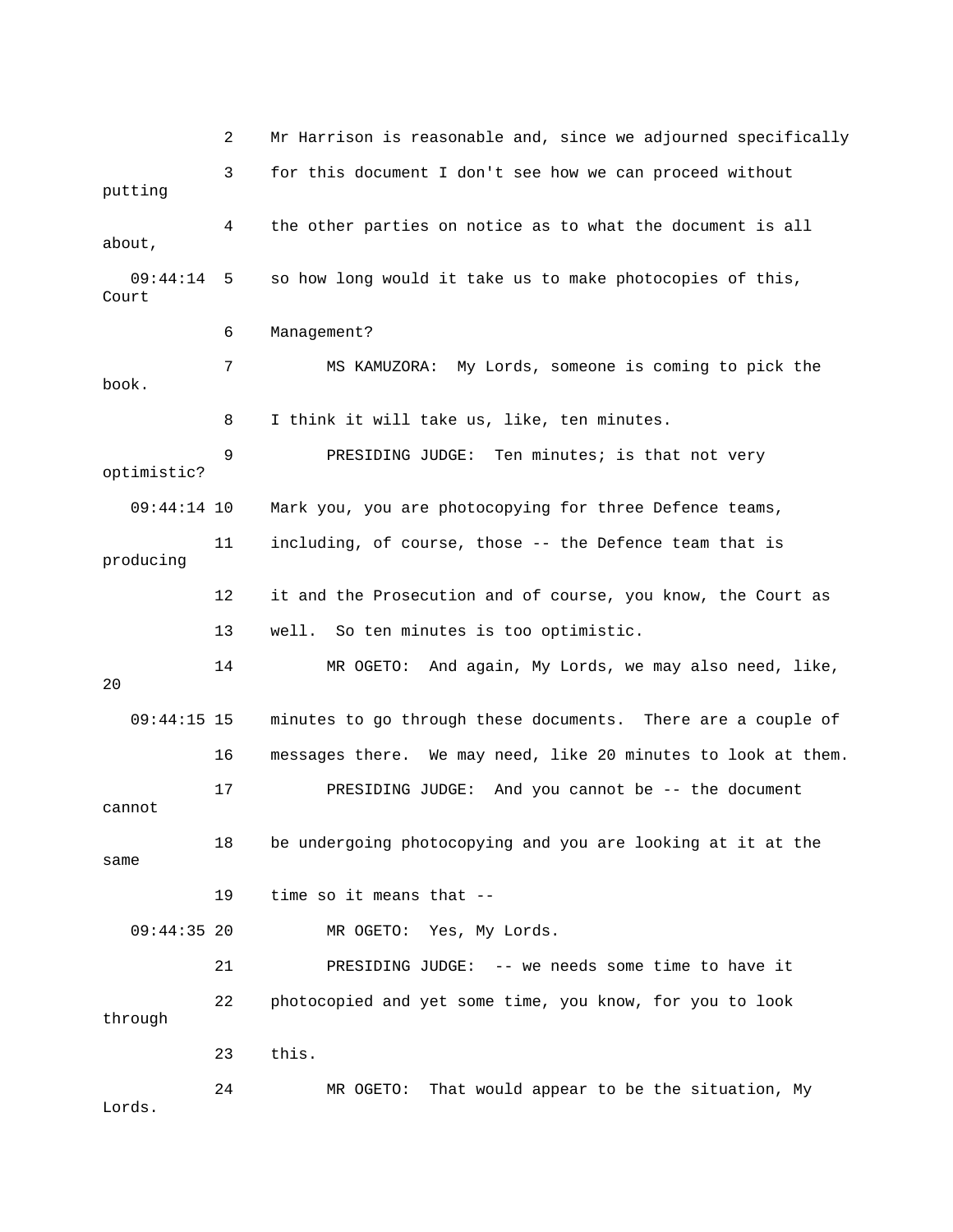|     | $09:46:23$ 25 |    | PRESIDING JUDGE: Is it possible, Mr Ogeto, you know, if       |
|-----|---------------|----|---------------------------------------------------------------|
|     |               | 26 | you had the witness by then, I think you could complete these |
| the |               | 27 | procedures at lunchtime -- at lunch time, you know, so that   |
|     | witness       | 28 | photocopying is done at lunchtime and then we take this       |
|     |               | 29 | some time -- some time in the afternoon. Perhaps we can start |

| Page 5 | SESAY ET AL |  |              |
|--------|-------------|--|--------------|
|        | 5 MAY 2008  |  | OPEN SESSION |

|               | $\mathbf{1}$   | with him at $2.30$ .                                       |
|---------------|----------------|------------------------------------------------------------|
|               | $\overline{2}$ | MR OGETO: Yes, My Lords. We have another witness.          |
|               | 3              | PRESIDING JUDGE: You have another witness?                 |
|               | 4              | MR OGETO: Yes, My Lords.                                   |
| 09:46:58      | $5 -$          | PRESIDING JUDGE: Right. I think that's a way out. Can      |
|               | 6              | the witness be assisted out of Court and the other witness |
|               | 7              | brought in, please.                                        |
|               | 8              | [The witness stood down]                                   |
|               | 9              | [The witness entered Court]                                |
| $09:51:19$ 10 |                | PRESIDING JUDGE: Can he be sworn in, please.               |
|               | 11             | WITNESS: DMK-032 [Sworn]                                   |
|               | 12             | [The witness answered through interpreter]                 |
|               | 13             | EXAMINED BY MR OGETO:                                      |
|               | 14             | MR TAKU: My Lord, this is witness DMK-032.                 |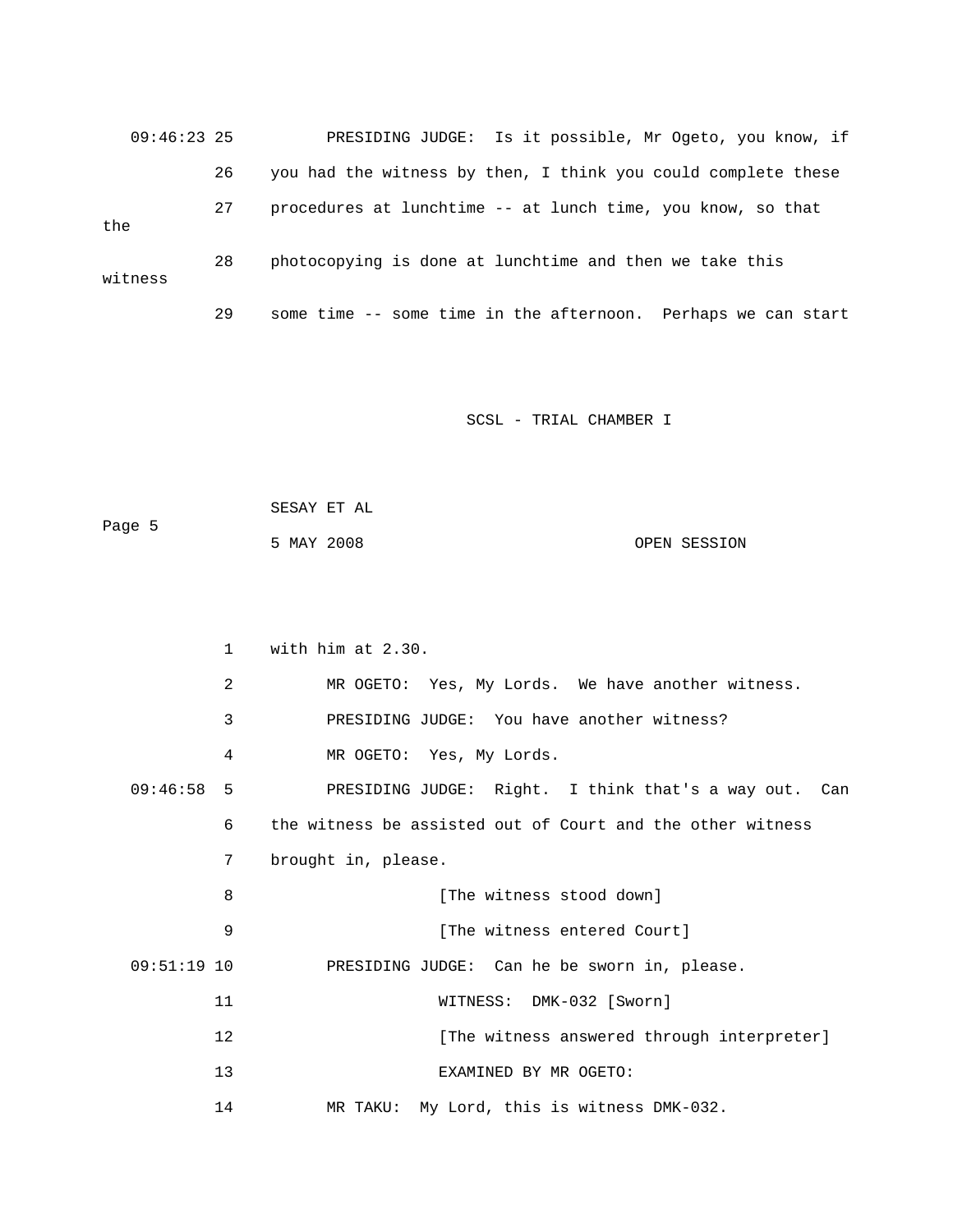| $09:51:32$ 15           |    |         | PRESIDING JUDGE: DMK --                                 |
|-------------------------|----|---------|---------------------------------------------------------|
|                         | 16 |         | MR TAKU: 032, Your Honours.                             |
|                         | 17 |         | PRESIDING JUDGE: Would this be your 13th witness or so? |
|                         | 18 |         | MR TAKU: Yes, Your Honour.                              |
|                         | 19 | Q.      | Witness, you are a protected witness.                   |
| $09:52:27$ 20           |    |         | PRESIDING JUDGE: And is he testifying in what language, |
|                         | 21 | please? |                                                         |
|                         | 22 |         | MR TAKU: In Krio, Your Honour.                          |
|                         | 23 |         | PRESIDING JUDGE: In Krio?                               |
|                         | 24 |         | MR TAKU: Yes, Your Honour.                              |
| $09:52:44$ 25<br>Koran? |    |         | PRESIDING JUDGE: Is he sworn on the Bible or on the     |
|                         | 26 |         | MR TAKU: On the Bible, Your Honour.                     |
|                         | 27 |         | PRESIDING JUDGE: Yes.                                   |
|                         | 28 |         | MR TAKU:                                                |
|                         | 29 | Q.      | Witness, you are a protected witness, so do not say     |

 SESAY ET AL Page 6 5 MAY 2008 OPEN SESSION

 1 anything that will reveal your identity; you understand? Can you 2 hear me? 3 A. Yes, sir.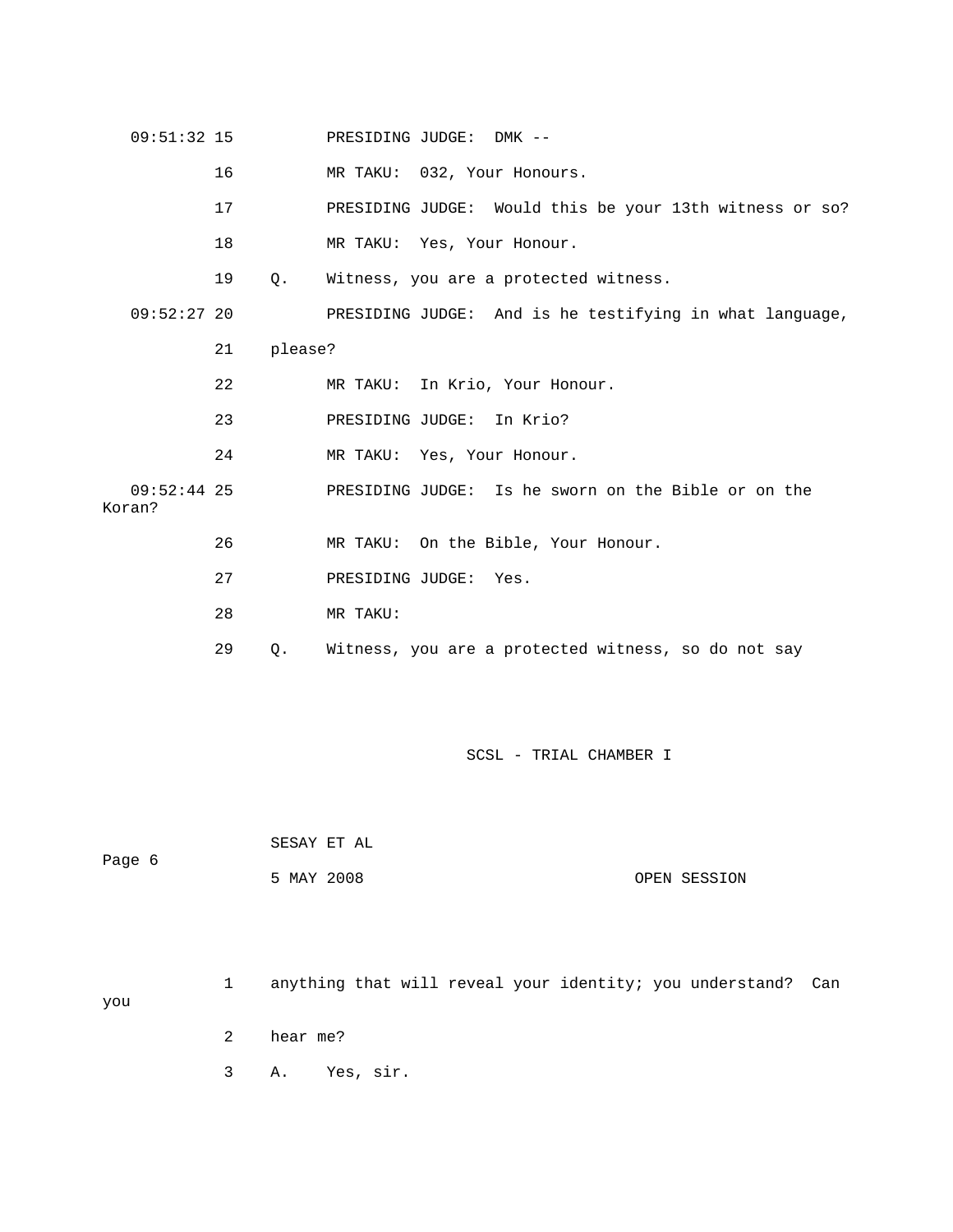| do            | 4  | So do not say anything that will reveal your identity;<br>Q.  |
|---------------|----|---------------------------------------------------------------|
| 09:53:27      | 5  | you understand?                                               |
|               | 6  | Α.<br>Yes.                                                    |
|               | 7  | MR TAKU:<br>I would apply, Your Honour, that he be given a    |
|               | 8  | sheet of paper in order to get his identification data.       |
|               | 9  | Yes. May the paper be given to the<br>PRESIDING JUDGE:        |
| $09:53:46$ 10 |    | witness, please.                                              |
|               | 11 | MR TAKU:                                                      |
| sheet         | 12 | Witness, can you please write down your name on that<br>Q.    |
|               | 13 | of paper and your address?                                    |
|               | 14 | Court Management, please, can you --<br>MR TAKU:              |
| $09:54:58$ 15 |    | PRESIDING JUDGE: Plus his name and address as well.           |
|               | 16 | MR TAKU: His name and address, Your Honours.<br>I will        |
|               | 17 | proceed. We may make further applications, My Lords, about -- |
|               | 18 | I want to know what his profession is.<br>PRESIDING JUDGE:    |
|               | 19 | MR TAKU:                                                      |
| $09:55:13$ 20 |    | Yeah, what's your profession, please?<br>$Q$ .                |
|               | 21 | PRESIDING JUDGE: Write it down on that piece of paper.        |
| interested    | 22 | And just hang on there with that paper, please.<br>I'm        |
|               | 23 | in knowing, you know, his date and place of birth. Yes.       |
|               | 24 | Microphone, My Lord. Microphone, My Lord.<br>MR TAKU:         |
| $09:57:52$ 25 |    | PRESIDING JUDGE:<br>Yes.                                      |
| tender.       | 26 | MR TAKU: My Lords, we seek leave of the Court to              |
|               | 27 | PRESIDING JUDGE: Any objection, please? Mr Harrison?          |
|               | 28 | MR HARRISON:<br>None.                                         |
|               | 29 | MR JORDASH:<br>None, thank you.                               |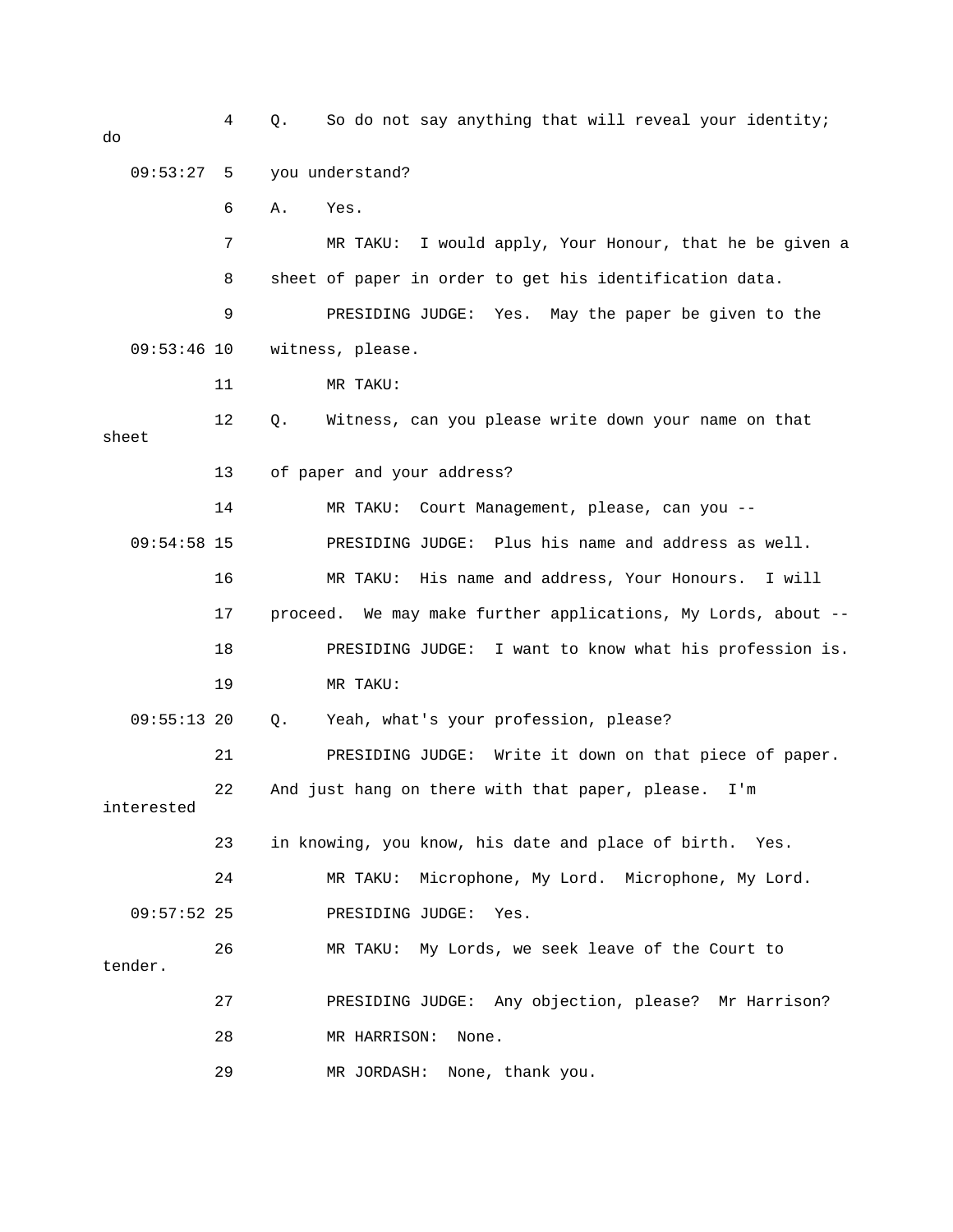```
 SESAY ET AL 
Page 7 
           5 MAY 2008 OPEN SESSION
```

|               | 1              |    | No, thank you.<br>MR CAMMEGH:                           |
|---------------|----------------|----|---------------------------------------------------------|
|               | $\overline{a}$ |    | PRESIDING JUDGE: The paper is admitted and marked       |
|               | 3              |    | confidentially as Exhibit 362.                          |
|               | 4              |    | MS KAMUZORA: Yes, My Lords.                             |
| 10:00:16      | 5              |    | PRESIDING JUDGE:<br>Yes.                                |
|               | 6              |    | [Exhibit No. 362 was admitted]                          |
|               | 7              |    | MR TAKU:                                                |
|               | 8              | Q. | Witness, when did you join the RUF?                     |
|               | 9              | Α. | I joined the RUF in 1991.                               |
| $10:00:39$ 10 |                | Q. | Where?                                                  |
|               | 11             | Α. | In Pujehun Town, Pujehun District.                      |
|               | 12             | Q. | How did you joint the RUF?                              |
|               | 13             | Α. | Well, I willingly -- I decided to join the RUF.         |
|               | 14             | О. | Why did you join the RUF; can you tell the Court?       |
| $10:01:05$ 15 |                | Α. | I joined the RUF because of the ideologies they were    |
|               | 16             |    | preaching, which they preached to me personally.        |
|               | 17             |    | JUDGE BOUTET:<br>Who preached to you personally?        |
|               | 18             |    | THE WITNESS: One of the commanders who came with the    |
|               | 19             |    | revolution in 1991 at Pujehun.                          |
| $10:01:29$ 20 |                |    | PRESIDING JUDGE: And what's the name of this commander? |
|               | 21             |    | He was Eddie Wongbeh.<br>THE WITNESS:                   |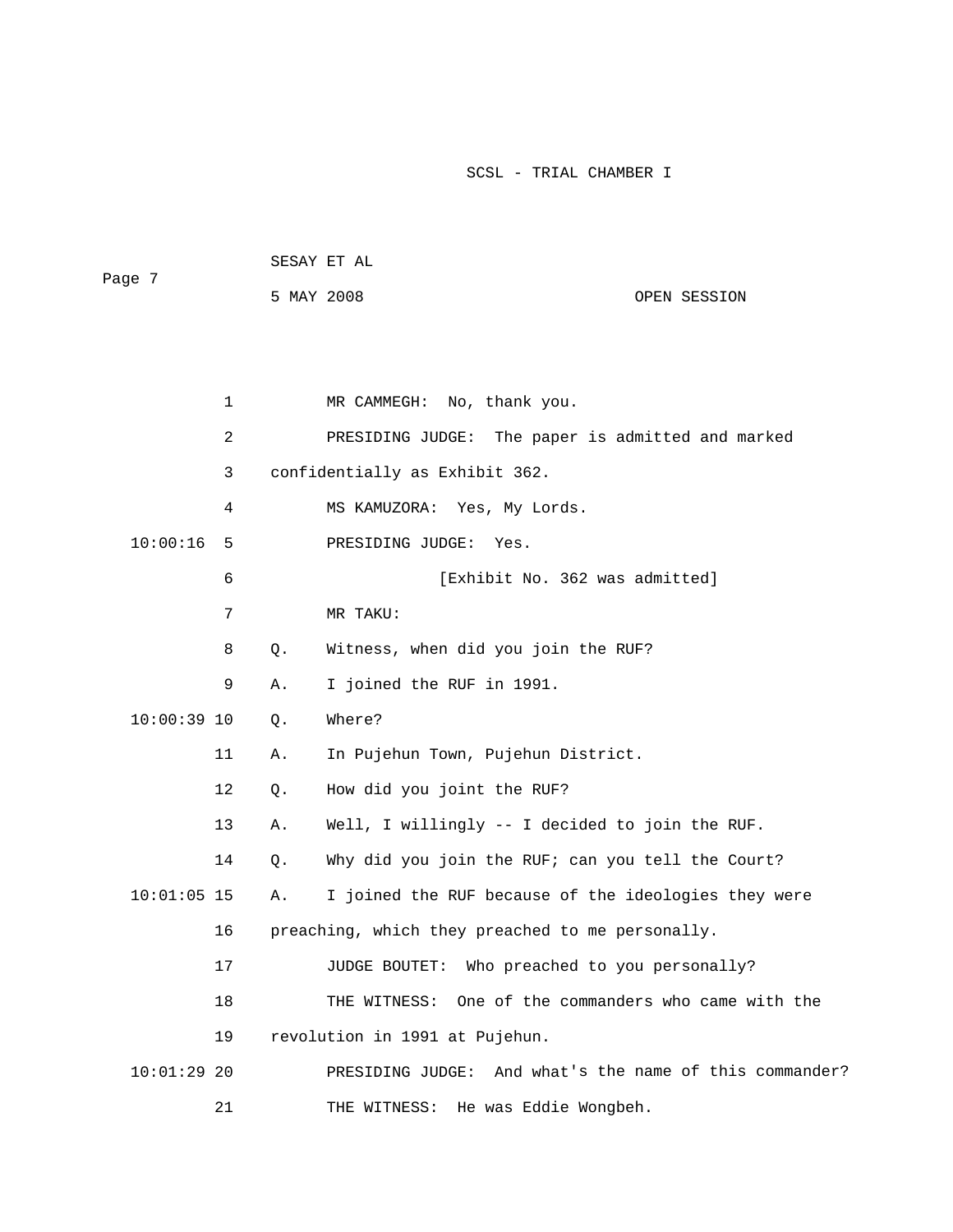|      | 22 |           | MR TAKU:                                              |
|------|----|-----------|-------------------------------------------------------|
|      | 23 | $\circ$ . | How do you spell that, please?                        |
|      | 24 | Α.        | Wongbeh W-O-N-G-B-E-H.                                |
|      |    |           | 10:01:54 25 Q. He was what nationality?               |
|      | 26 | Α.        | He was Liberian.                                      |
| sir? | 27 | $\circ$ . | When you joined the RUF did you undergo any training, |
|      | 28 | Α.        | Yes.                                                  |
|      | 29 | Q.        | Tell the Court the training you underwent?            |

 SESAY ET AL Page 8

5 MAY 2008 OPEN SESSION

 1 A. I underwent the guerrilla warfare and the RUF ideology. Tell the Court. 6 A. I underwent signaller training -- training as radio 8 Q. Where did you undergo this training? 9 A. I did it at Pendembu, Kailahun District. 2 Q. Apart from guerrilla warfare and RUF ideology, did you 3 undergo any other training in the RUF? 4 A. Yes.  $10:03:01$  5 Q. 7 operator. 10:03:38 10 Q. When did you undergo this training? 11 A. I went through this training in 1993.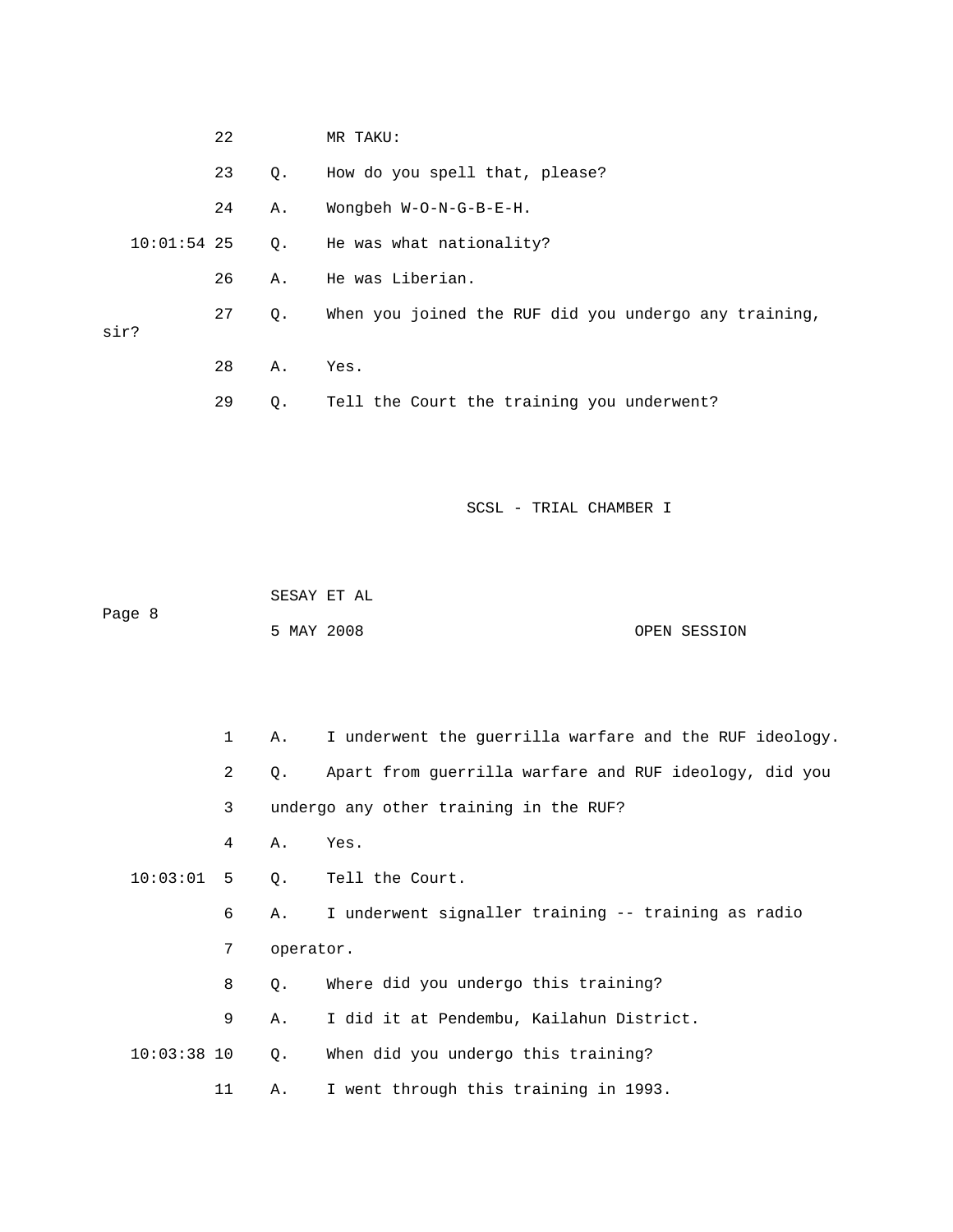|               | 12 | $\circ$ . | After undergoing this training where were you deployed,        |
|---------------|----|-----------|----------------------------------------------------------------|
|               | 13 | sir?      |                                                                |
|               | 14 | Α.        | I was deployed with the leader, Corporal Foday Saybana         |
| $10:03:56$ 15 |    | Sankoh.   |                                                                |
|               | 16 | $Q$ .     | Where, sir?                                                    |
|               | 17 | Α.        | At Kailahun.                                                   |
| leader?       | 18 | Q.        | For how long did you perform your duties with the              |
|               | 19 | Α.        | For about two years.                                           |
| $10:04:28$ 20 |    | $Q$ .     | What were your duties with the leader?                         |
| stored        | 21 | Α.        | I was receiving messages, I transmitted messages and           |
|               | 22 |           | radio confidential messages.                                   |
|               | 23 | Q.        | What was your rank?                                            |
|               | 24 | Α.        | I was a sergeant.                                              |
| $10:04:53$ 25 |    | Q.        | When you say you received and transmitted messages and         |
|               | 26 |           | stored the messages, what do you mean? Can you explain to the  |
|               | 27 |           | Court what you mean by storing the messages?                   |
| the           | 28 | Α.        | I received messages from -- from officers or from<br>Yes.      |
| to            | 29 |           | various front lines.<br>I'll transmit messages from the leader |

|        |            | SESAY ET AL |              |
|--------|------------|-------------|--------------|
| Page 9 |            |             |              |
|        | 5 MAY 2008 |             | OPEN SESSION |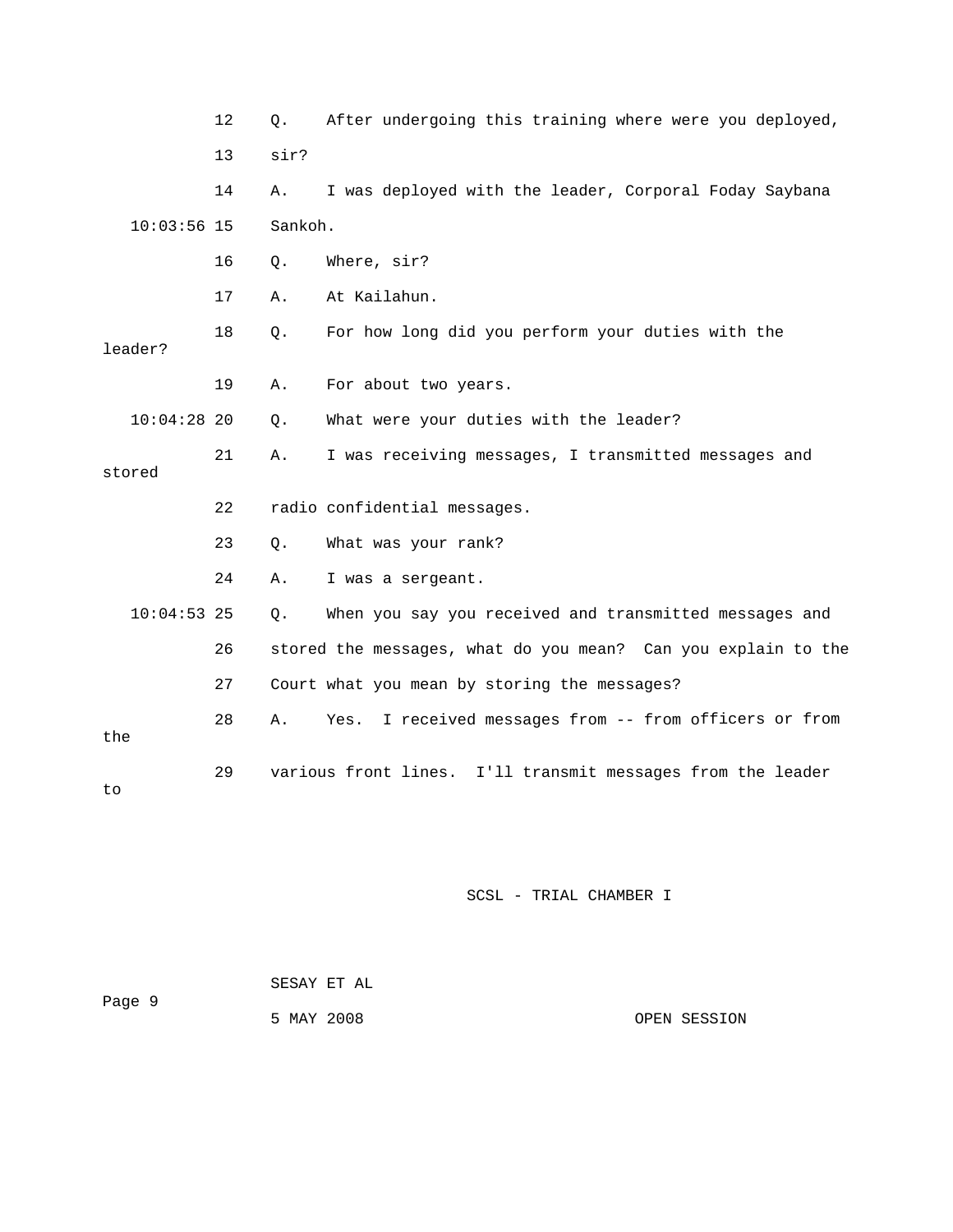| also          | 1  |      | the various commanders in the various front lines, and I can   |
|---------------|----|------|----------------------------------------------------------------|
|               | 2  |      | install the communications set. When we wanted to install a    |
| it.           | 3  |      | communications set in any particular station we can install    |
|               | 4  |      | We can install the antennas and the rest of it.                |
| 10:05:50      | 5  | Q.   | Now when you say you received and transmitted messages,        |
| do            | 6  |      | after you received and transmitted messages, what else did you |
|               | 7  |      | with these messages?                                           |
|               | 8  | Α.   | Well, these messages, I will log them in a logbook for         |
|               | 9  |      | reference purposes.                                            |
| $10:06:36$ 10 |    | Q.   | Now, witness, do you know Mr Morris Kallon?                    |
|               | 11 | Α.   | Yes.                                                           |
|               | 12 | Q.   | How do you know him?                                           |
|               | 13 | Α.   | I knew him as an officer in the RUF.                           |
|               | 14 | Q.   | When did you first meet him?                                   |
| $10:07:02$ 15 |    | Α.   | I met with him since 1992.                                     |
|               | 16 | Q.   | Where?                                                         |
| mean          | 17 | Α.   | I met with him in transit whilst I left Kailahun -- I          |
|               | 18 |      | Pujehun -- to go to Kailahun.                                  |
| deployed,     | 19 | Q.   | On 25 May 1996, do you know where Mr Kallon was                |
| 10:07:3020    |    | sir? |                                                                |
|               | 21 | Α.   | Please repeat your question, sir.                              |
| deployed?     | 22 | Q.   | On 25 May 1996, do you know where Mr Kallon was                |
|               | 23 | Α.   | Yes, sir.                                                      |
|               | 24 | Q.   | Can you tell the Court?                                        |
| $10:08:04$ 25 |    | Α.   | He was deployed at Kangari Hills.                              |
|               | 26 | Q.   | Now, witness, you testified that you were assigned to          |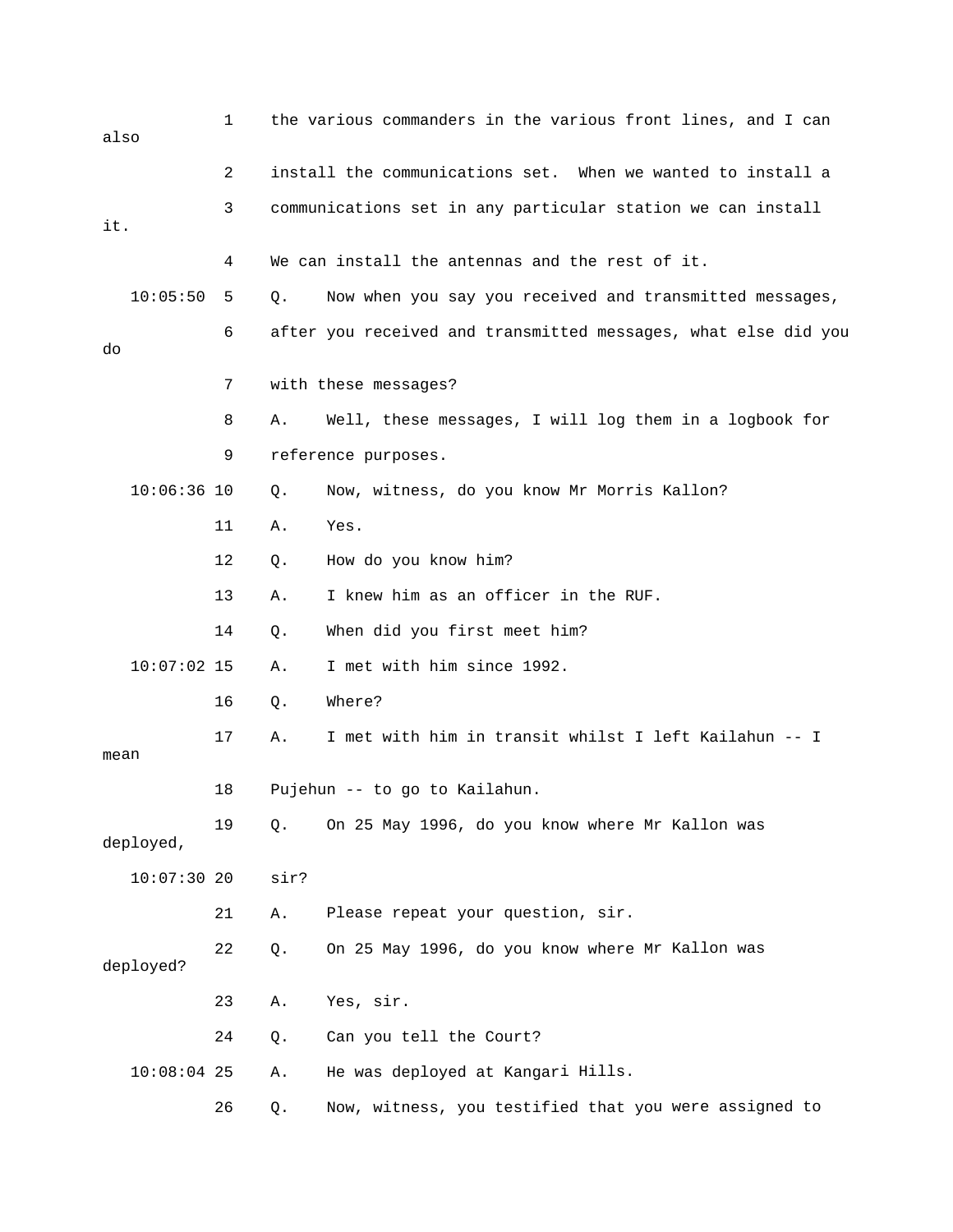27 Foday Sankoh. After your assignment with Foday Sankoh, were 28 given another assignment?

SCSL - TRIAL CHAMBER I

 SESAY ET AL Page 10 5 MAY 2008 OPEN SESSION

29 A. Yes.

you

 1 Q. When? 2 A. In 1995. 4 A. By the leader, Foday Sankoh. 6 A. This assignment was -- was the Public Relations Committee 7 of the RUF. 8 Q. How long were you a member of that committee? 12 Q. For which purpose were you in Abidjan? 13 A. We were there to strike a peace deal with the government 14 Sierra Leone. 10:09:59 15 Q. Do you know where Mr Foday Sankoh was on 30 November 1996? 3 Q. By whom? 10:08:46 5 Q. What was this assignment? 9 A. Well, I was there for about a year. 10:09:15 10 Q. On 30 November 1996, where were you? 11 A. I was in Abidjan, the Ivory Coast. of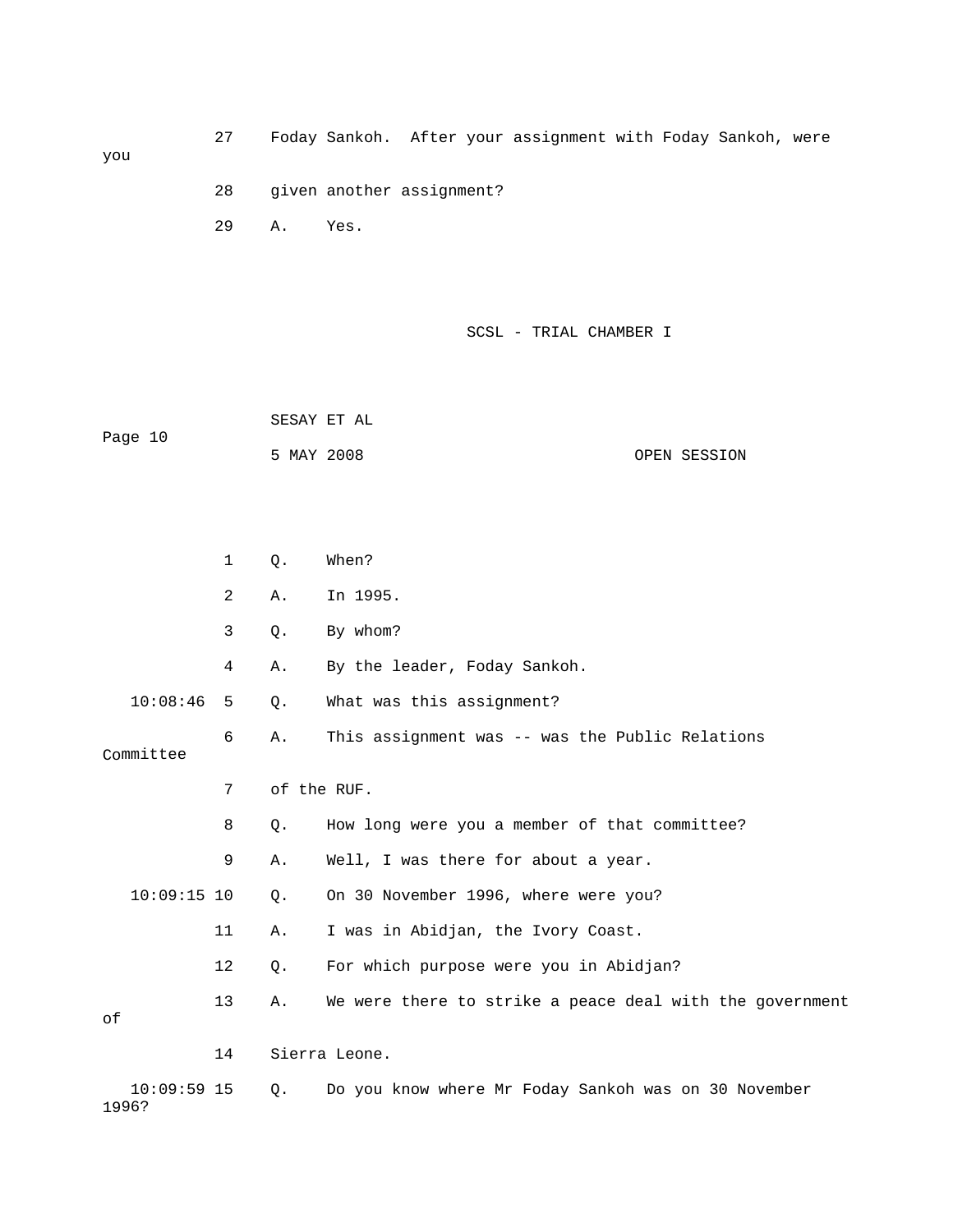|                               | 16 | Α.    | Yes.                                                      |
|-------------------------------|----|-------|-----------------------------------------------------------|
|                               | 17 | $Q$ . | Where was he?                                             |
|                               | 18 | Α.    | He was in Abidjan.                                        |
|                               | 19 | $Q$ . | Do you know what event took place on that date?           |
| $10:10:19$ 20                 |    | Α.    | Yes.                                                      |
|                               | 21 | $Q$ . | Please tell the Court.                                    |
|                               | 22 | Α.    | We signed a peace agreement with the government Of        |
|                               | 23 |       | Sierra Leone.                                             |
|                               | 24 | 0.    | Now, after signing that peace agreement in Abidjan on 30  |
| $10:10:51$ 25<br>implemented? |    |       | November 1996, do you know if the peace accord was        |
|                               | 26 | Α.    | Well, no, this peace agreement was not implemented.       |
|                               | 27 | Q.    | Why?                                                      |
| we                            | 28 | Α.    | Well, because when we signed this peace agreement that    |
| because                       | 29 |       | should maintain a cease fire, this cease fire didn't work |

|         | SESAY ET AL |              |
|---------|-------------|--------------|
| Page 11 |             |              |
|         | 5 MAY 2008  | OPEN SESSION |

 1 the CDF, the Civil Defence Forces, continued to attack our 3 to this peace agreement monitored by the leader of the RUF. 2 positions while we were on the defensive, and we adhere strictly

4 Q. Witness, on 25 May 1997, where were you?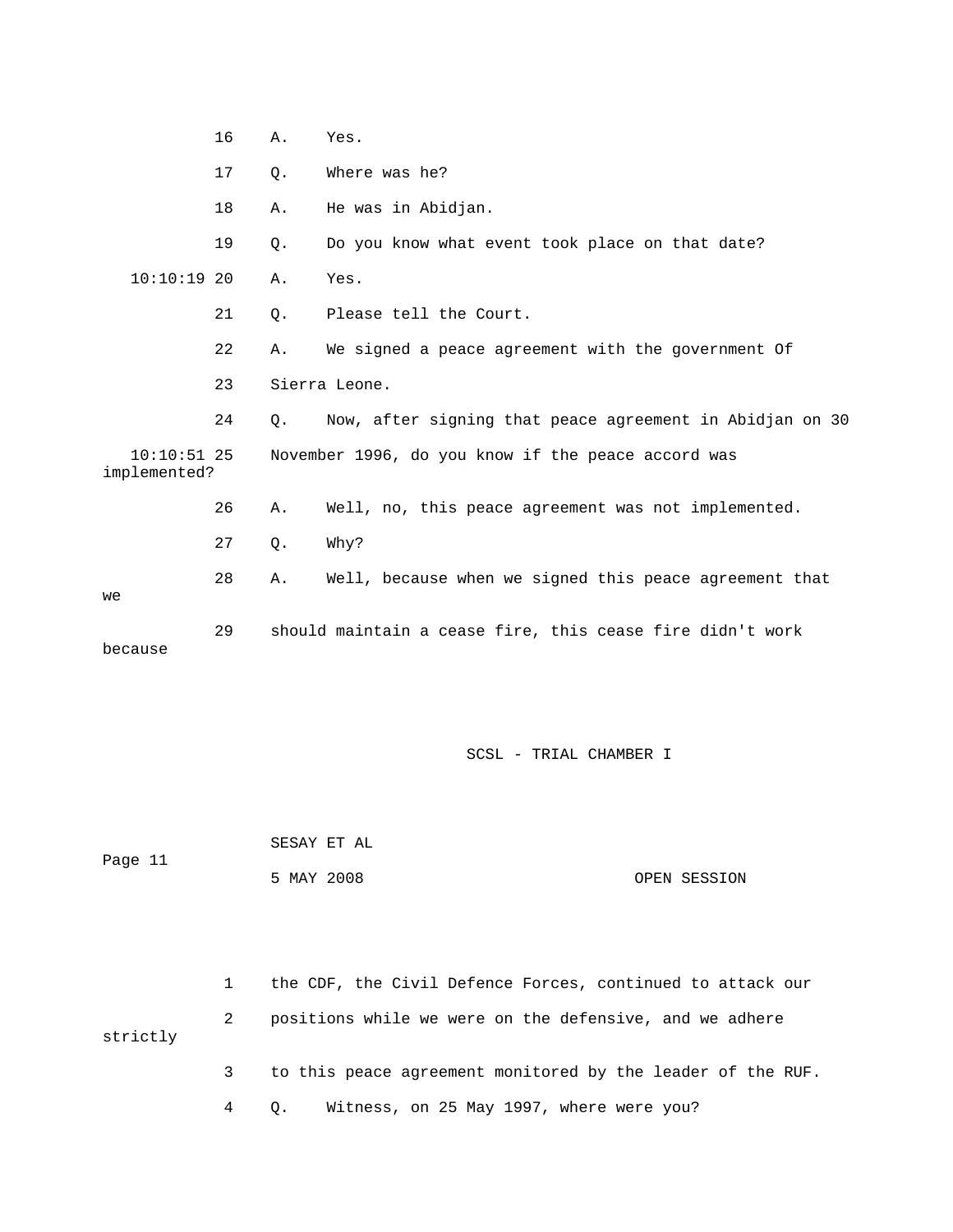|       | 10:11:51      | 5  | Α.         | I was in Kailahun.                                             |
|-------|---------------|----|------------|----------------------------------------------------------------|
|       |               | 6  | Q.         | What were you doing there?                                     |
|       |               | 7  | Α.         | I was there as a radio operator.                               |
|       |               | 8  | Q.         | Did you hear about the coup d'etat in Freetown?                |
|       |               | 9  | Α.         | Yes.                                                           |
|       | $10:12:19$ 10 |    | Q.         | What was your reaction, sir?                                   |
|       |               | 11 | Α.         | Personally, I was very, very skeptical.                        |
|       |               | 12 | Q.         | Why?                                                           |
|       |               | 13 | Α.         | Because these were people we have been having                  |
|       |               | 14 |            | confrontations with for some years and they have become our    |
| SO    | $10:12:52$ 15 |    |            | enemies even though we have been living -- we have been trying |
| vain, |               | 16 |            | that we could strike a compromise, but all along it went in    |
|       |               | 17 |            | so I was very skeptical about them.                            |
| оf    |               | 18 | Q.         | After that coup d'etat is there anything that you know         |
|       |               | 19 |            | that was done by the leader Foday Sankoh that you want to tell |
|       | $10:13:15$ 20 |    | the Court? |                                                                |
|       |               | 21 | Α.         | Yes.                                                           |
|       |               | 22 | Q.         | Go ahead, please, sir.                                         |
| we    |               | 23 | Α.         | Yes, sir. We received a message from Foday Sankoh that         |
|       |               | 24 |            | should join the AFRC and bring peace into this nation          |
|       | $10:13:42$ 25 |    |            | Sierra Leone.                                                  |
|       |               | 26 | Q.         | Did you obey the order, sir?                                   |
|       |               | 27 | Α.         | Yes, we obeyed it.                                             |
|       |               | 28 | Q.         | What did you do?                                               |
|       |               | 29 | Α.         | We decided to come out from the bush and join the AFRC.        |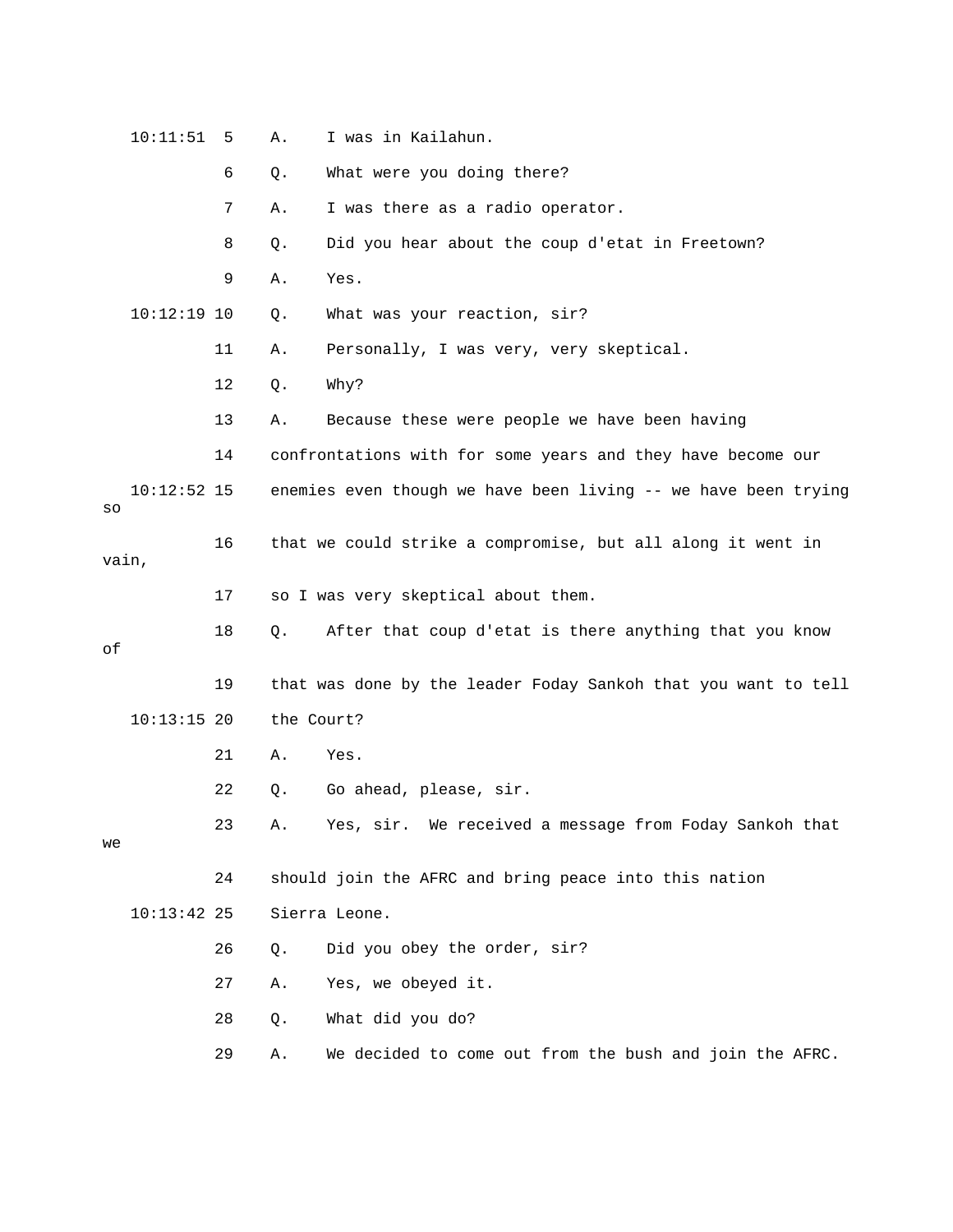| Page 12       |             |    | SESAY ET AL                                              |              |
|---------------|-------------|----|----------------------------------------------------------|--------------|
|               |             |    | 5 MAY 2008                                               | OPEN SESSION |
|               |             |    |                                                          |              |
|               |             |    |                                                          |              |
|               | $\mathbf 1$ | Q. | When you say you decided to come out from the bush, you  |              |
|               | 2           |    | came out from the bush from where and to where?          |              |
| first         | 3           | Α. | Yeah, we came out from the Western Jungle, that's the    |              |
|               | 4           |    | group, the Western Jungle, and then we joined the AFRC.  |              |
| 10:14:37      | 5           | Q. | Did you come to Freetown, sir?                           |              |
|               | 6           | Α. | Yes.                                                     |              |
|               | 7           | Q. | From where did you come to get to Freetown?              |              |
|               | 8           | Α. | I personally, as a witness, I came from Kailahun.        | I.           |
|               | 9           |    | stopped in Kenema and then later to Freetown.            |              |
| $10:15:06$ 10 |             | Q. | When did you arrive in Freetown, sir?                    |              |
|               | 11          | Α. | I came to Freetown in April 1997.                        |              |
|               | 12          | Q. | When did you -- April 1997; is that what you said?       |              |
|               | 13          | Α. | Yes, I personally.                                       |              |
| the           | 14          | Q. | Now, you say you came to Freetown in April 1997. After   |              |
| $10:16:05$ 15 |             |    | coup did you come to Freetown?                           |              |
|               | 16          | Α. | After the coup, yes, I came to Freetown.                 |              |
|               | 17          | Q. | You came with who, sir?                                  |              |
|               | 18          | Α. | I came along with Sam Bockarie.                          |              |
|               | 19          | Q. | When you arrived in Freetown, did you see Morris Kallon? |              |
| $10:16:45$ 20 |             | Α. | No.                                                      |              |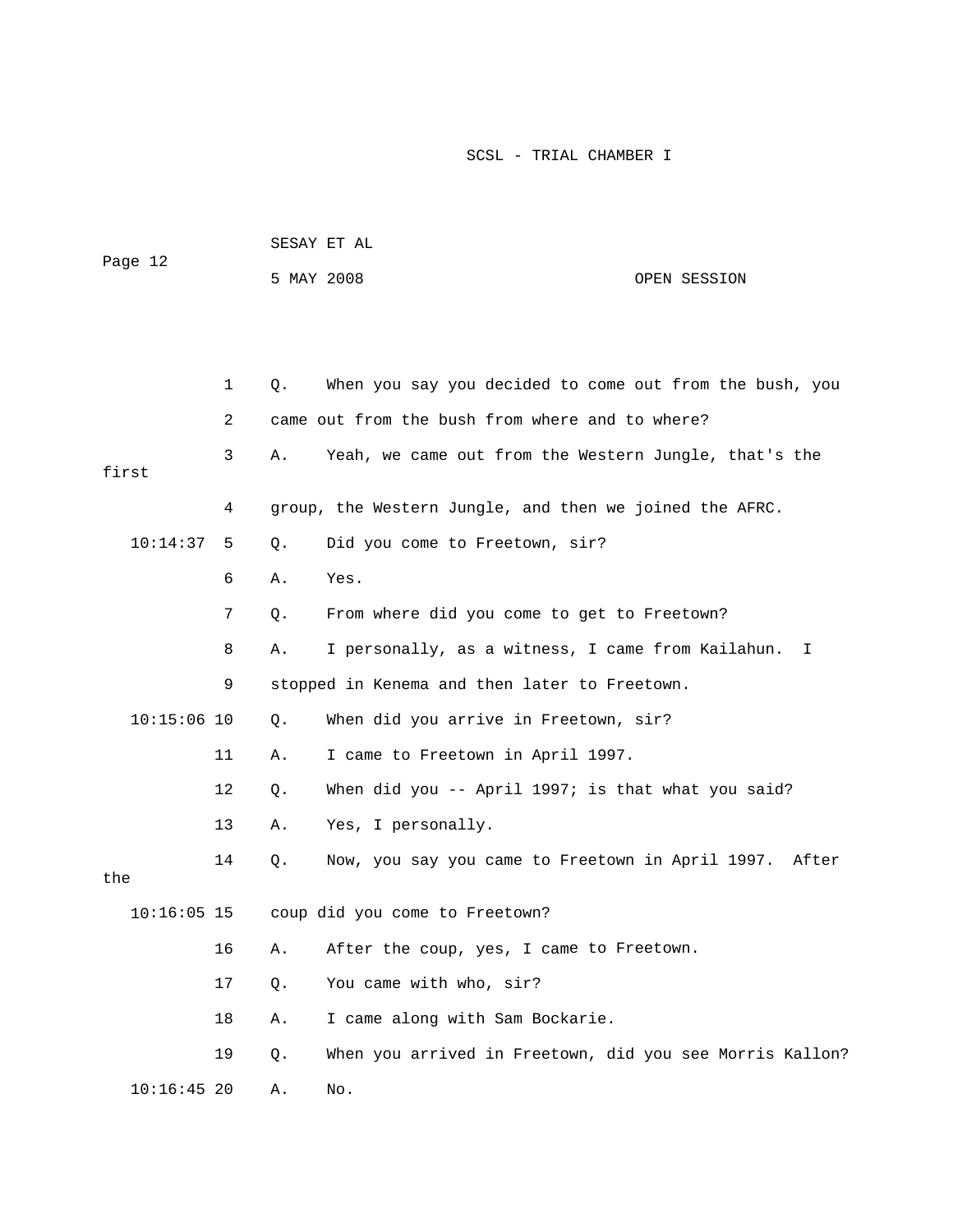- 21 Q. Did you know where he was?
- . 22 A. I knew that he was in Makeni
	- 23 Q. How did you know, sir?
- 24 A. Yeah, I am a communication man. I could get information

10:17:18 25 from the various stations, wherever there is a radio.

- 26 Q. How long were you in Freetown?
- 27 A. I was in Freetown for about nine months.
- 28 Q. Did you have any assignment while you were in Freetown,
	- 29 sir, within this period of nine months?

SCSL - TRIAL CHAMBER I

SESAY ET AL

Page 13

5 MAY 2008 OPEN SESSION

 1 A. Well, no. I was only there as a stand-by operator. 4 Q. Is there anything significant that took place that month 7 Q. Please go ahead, sir. 8 A. Yeah. The ECOMOG attacked Freetown to drive the AFRC away. 10:19:02 10 A. Well, we reacted in trying to repel, but we were not 2 Q. Witness, in February 1998, where were you? 3 A. I was in Freetown. 10:18:30 5 that you know of which you want to tell the Court? 6 A. Yes. 9 Q. How did you react to this attack by ECOMOG, sir? able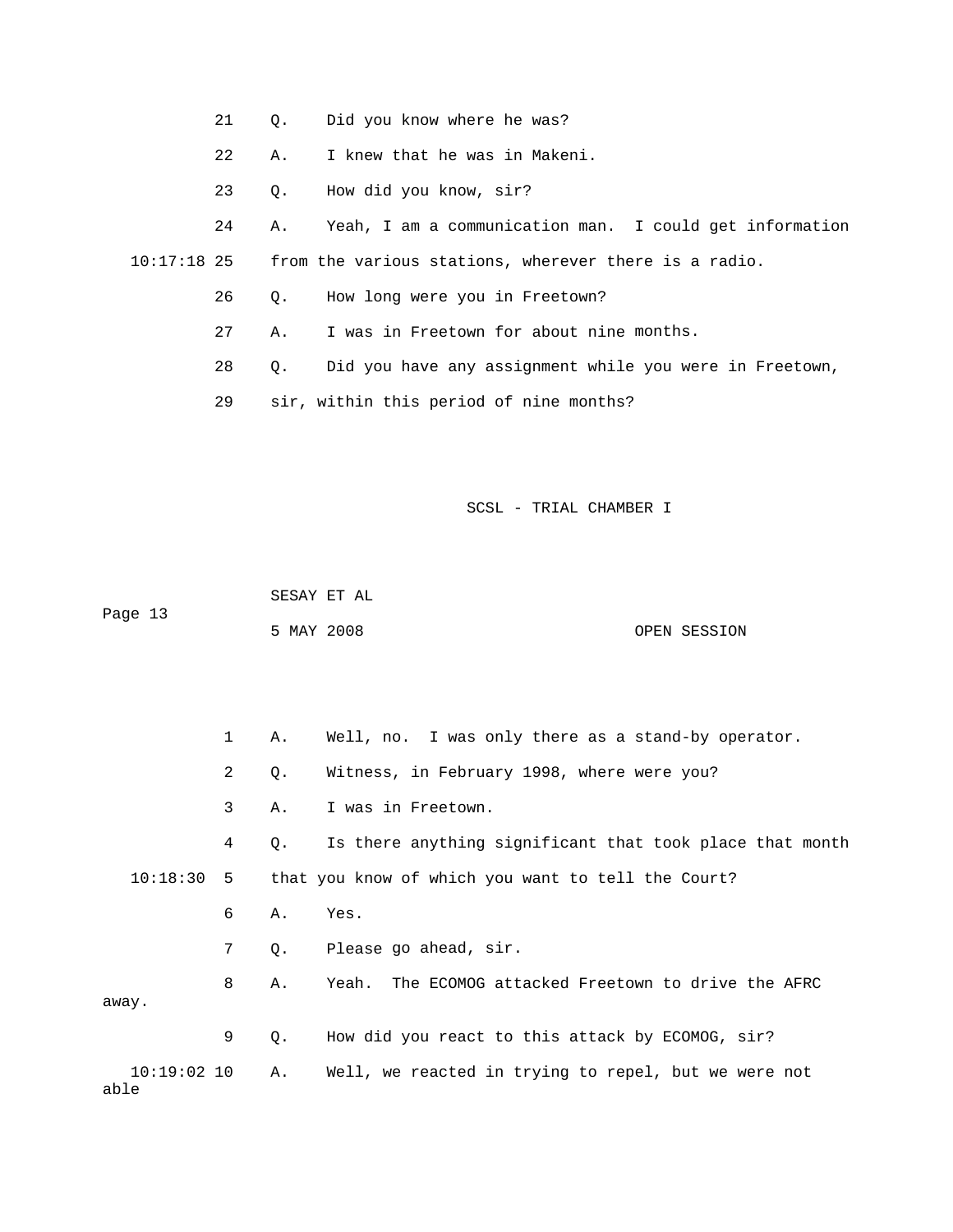| more |               | 11 |            | so, therefore, we decided to leave the city so as to avoid |
|------|---------------|----|------------|------------------------------------------------------------|
|      |               | 12 |            | casualties on the side of the civilians.                   |
| did  |               | 13 | Q.         | When you left the city -- when you left the city, where    |
|      |               | 14 | you go to? |                                                            |
|      | $10:19:32$ 15 |    | Α.         | Yeah, my first stop was at Masiaka.                        |
|      |               | 16 | Q.         | How long were you at Masiaka, sir?                         |
|      |               | 17 | Α.         | I was in Masiaka for about three to four days.             |
|      |               | 18 | Q.         | During these three to four days in Masiaka, did you see    |
|      |               | 19 |            | Mr Morris Kallon, sir?                                     |
|      | $10:20:07$ 20 |    | Α.         | No.                                                        |
|      |               | 21 | Q.         | From Masiaka where did you go, sir?                        |
|      |               | 22 | Α.         | I went to Makeni.                                          |
|      |               | 23 | Q.         | How long were you in Makeni?                               |
|      |               | 24 | Α.         | I was there for about a week or so.                        |
|      | $10:20:44$ 25 |    | Q.         | While in Makeni did you see Mr Morris Kallon, sir?         |
|      |               | 26 | Α.         | No.                                                        |
|      |               | 27 | Q.         | From Makeni where did you go to?                           |
|      |               | 28 | Α.         | I went to Kono.                                            |
|      |               | 29 | Q.         | When you got to Kono did you see Mr Morris Kallon?         |
|      |               |    |            |                                                            |

Page 14 5 MAY 2008 OPEN SESSION SESAY ET AL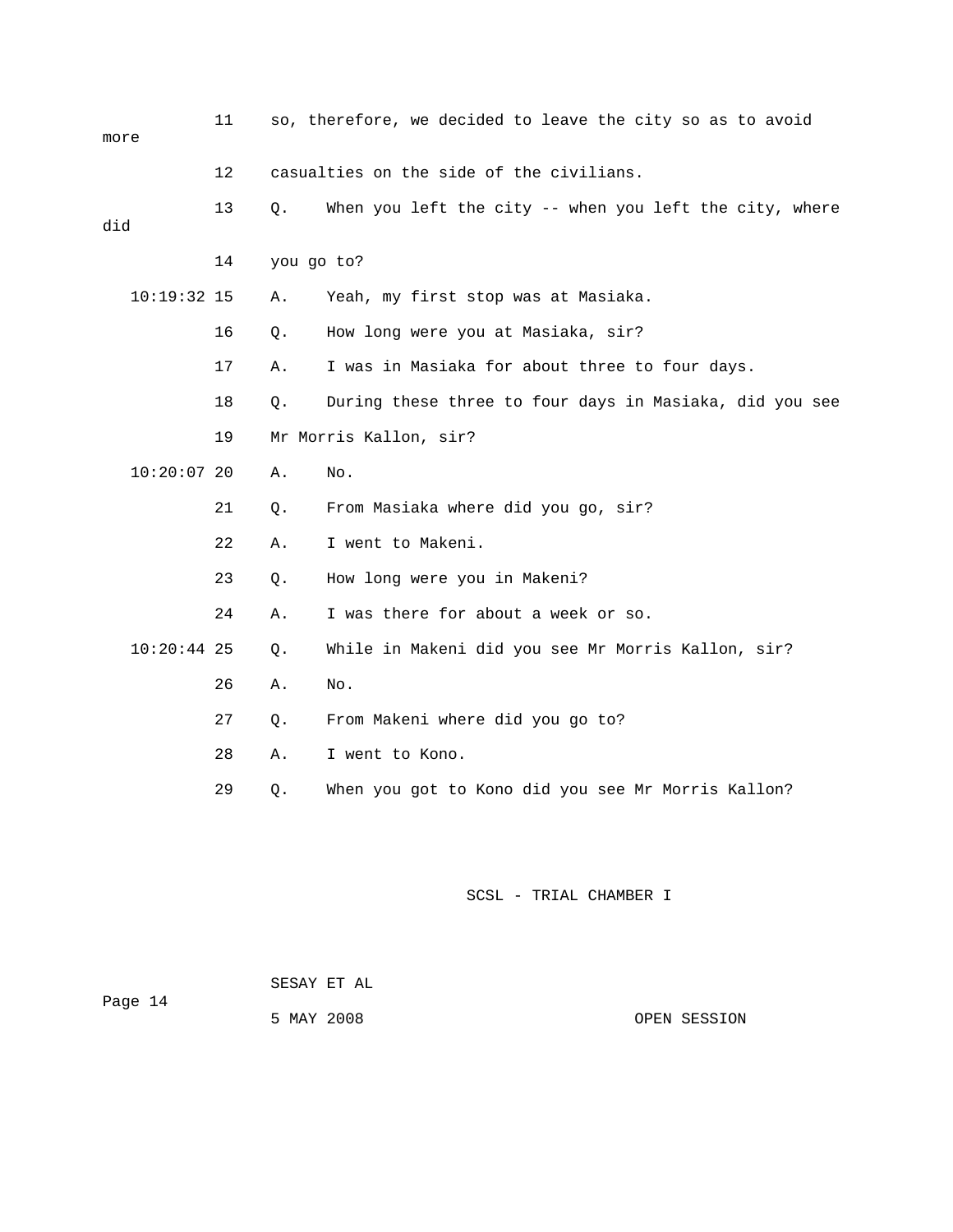|                              | $\mathbf 1$ | Α.      | No.<br>Initially, no.                                          |
|------------------------------|-------------|---------|----------------------------------------------------------------|
|                              | 2           | Q.      | Did you see him subsequently?                                  |
|                              | 3           | Α.      | Yes, I saw him briefly. That was later.                        |
|                              | 4           | Q.      | Do you know if he had an assignment at that time?              |
| 10:21:42                     | 5           | Α.      | No.                                                            |
|                              | 6           | Q.      | What was his rank?                                             |
|                              | 7           | Α.      | He was a major.                                                |
|                              | 8           | Q.      | Now, when you got to Kono, to whom did you report?             |
|                              | 9           | Α.      | I reported to Superman.                                        |
| $10:22:16$ 10<br>assignment? |             | Q.      | When you reported to him, did he give you any                  |
|                              | 11          | Α.      | Yes.                                                           |
|                              | 12          | Q.      | What was this assignment, sir?                                 |
|                              | 13          | Α.      | He sent me to the front line to be an operator there.          |
|                              | 14          | Q.      | The front line where, sir?                                     |
| $10:22:41$ 15<br>lot         |             | Α.      | Yes, because he sent me to Sewafe because there was a          |
| to                           | 16          |         | of enemy threats from Makeni and the other areas so he sent me |
|                              | 17          |         | Sewafe to be an operator there.                                |
|                              | 18          | Q.      | Now, from January 1999 to May 2000, where were you, sir?       |
|                              | 19          | Α.      | I was in Makeni.                                               |
| $10:23:27$ 20<br>be          |             |         | Your Honours, I would apply that the witness<br>MR TAKU:       |
|                              | 21          |         | given a sheet of paper for me to get this information from him |
|                              | 22          |         | about the positions he held while in Makeni because --         |
|                              | 23          |         | PRESIDING JUDGE:<br>Yes, let him.                              |
|                              | 24          |         | Thank you, Your Honour.<br>MR TAKU:                            |
| $10:23:46$ 25                |             |         | PRESIDING JUDGE: Let him be given a piece of paper,            |
|                              | 26          | please. |                                                                |
|                              | 27          |         | MR TAKU:                                                       |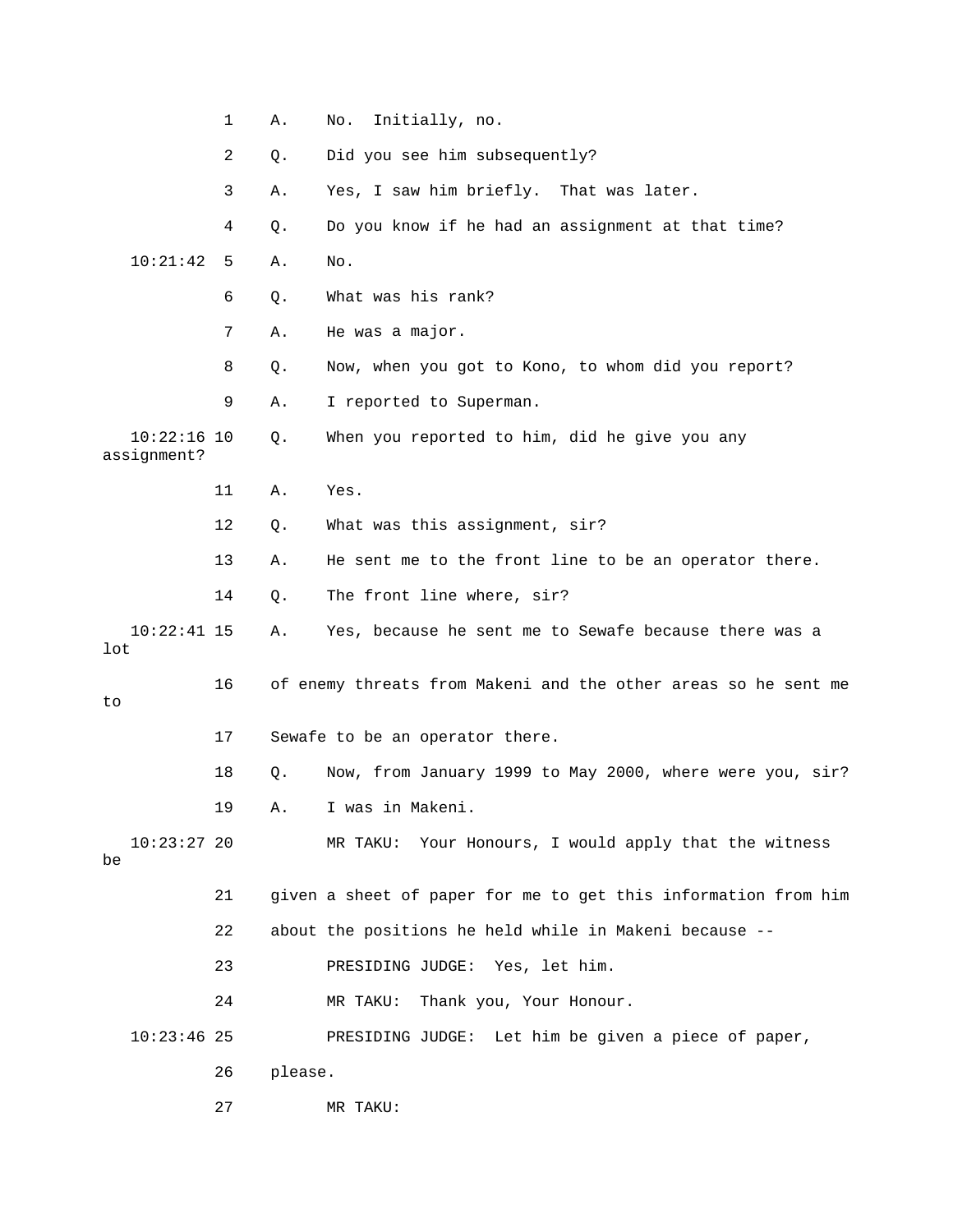28 Q. Now, can you tell the Court -- can you write down on the 29 paper what position you were deployed to in Makeni?

SCSL - TRIAL CHAMBER I

 SESAY ET AL Page 15 5 MAY 2008 OPEN SESSION

 1 PRESIDING JUDGE: Has he written -- where is the paper, 2 please? 4 seek the Court to tender. very 8 PRESIDING JUDGE: In what sector? In what sector did he 9 occupy this position? 10:27:54 10 MR TAKU: Thank you, Your Honours. 11 PRESIDING JUDGE: Let him specify; it's too general. It 12 gives the impression, you know, that he was the boss, you anyway. 3 MR TAKU: Please take the paper from him. Your Honour, I 10:27:38 5 PRESIDING JUDGE: I'll send back this paper. It's not 6 complete, you know. 7 MR TAKU: Court Management - know, 13 in the whole area. I don't know; I don't think he was, 14 Give back the paper. 10:28:15 15 MR TAKU: Now --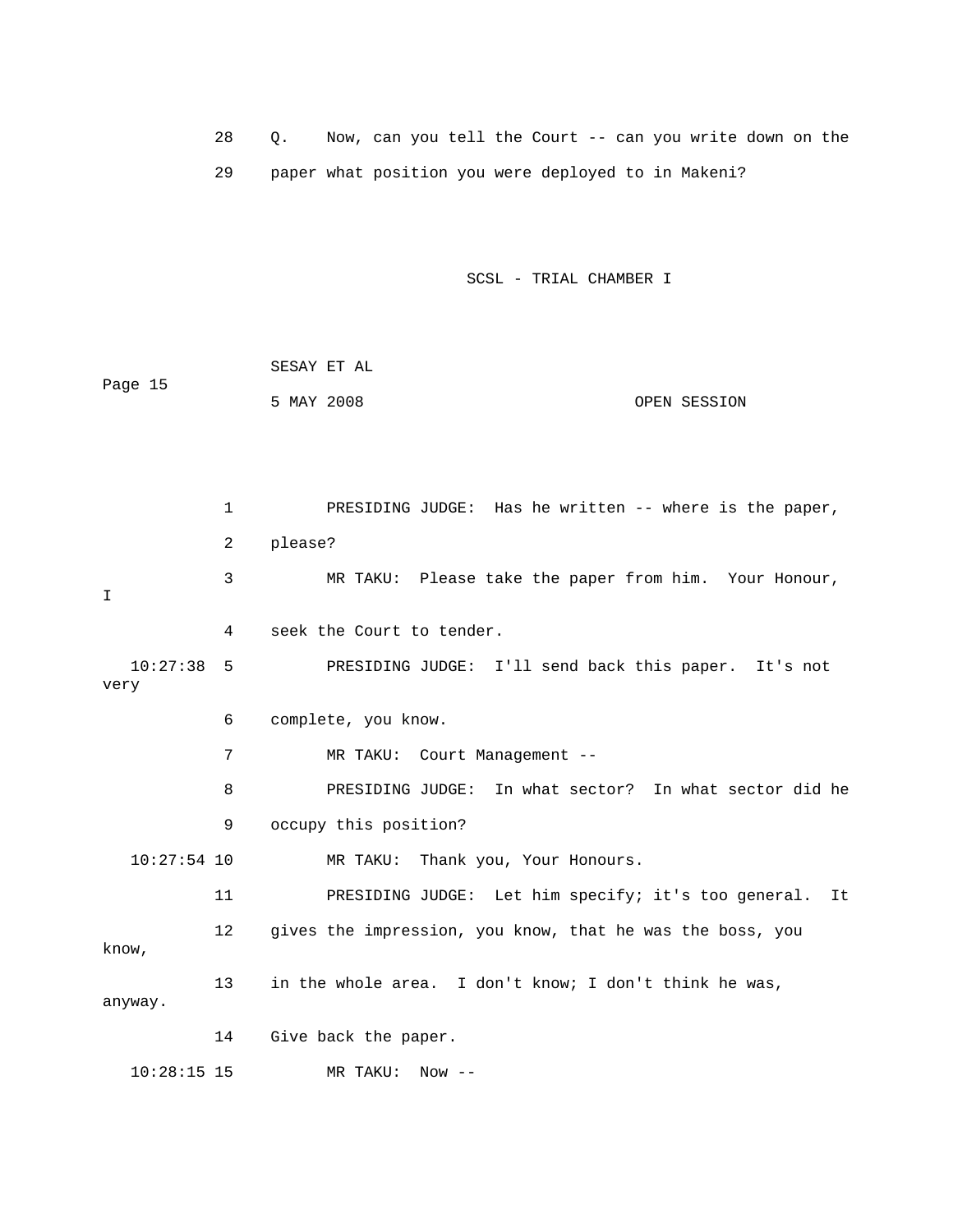16 PRESIDING JUDGE: Be very specific as to where, you 17 what sector, you know, in what section of the -- of the group 18 you occupy that position? 19 MR TAKU: 10:29:10 20 Q. And also while you are there, please, can you write the 21 aame of the person who deployed to you that position and the 10:30:15 25 few. Don't get into an encyclopaedic enumeration of all your 29 MR JORDASH: No, thank you. know, did 22 names of your colleagues who were deployed with you in that 23 position? 24 PRESIDING JUDGE: Not all the colleagues. Just write a 26 colleagues. Any objection to the admission of this document, 27 please? Mr Harrison? 28 MR HARRISON: No.

SCSL - TRIAL CHAMBER I

1 MR CAMMEGH: No, thank you. 2 PRESIDING JUDGE: The document is admitted and marked 10:35:54 5 PRESIDING JUDGE: 363, I'm sorry, the last was 362.  $363.$  3 confidentially as Exhibit 362. 4 MS KAMUZORA: My Lord, it's 363.

5 MAY 2008 OPEN SESSION

SESAY ET AL

Page 16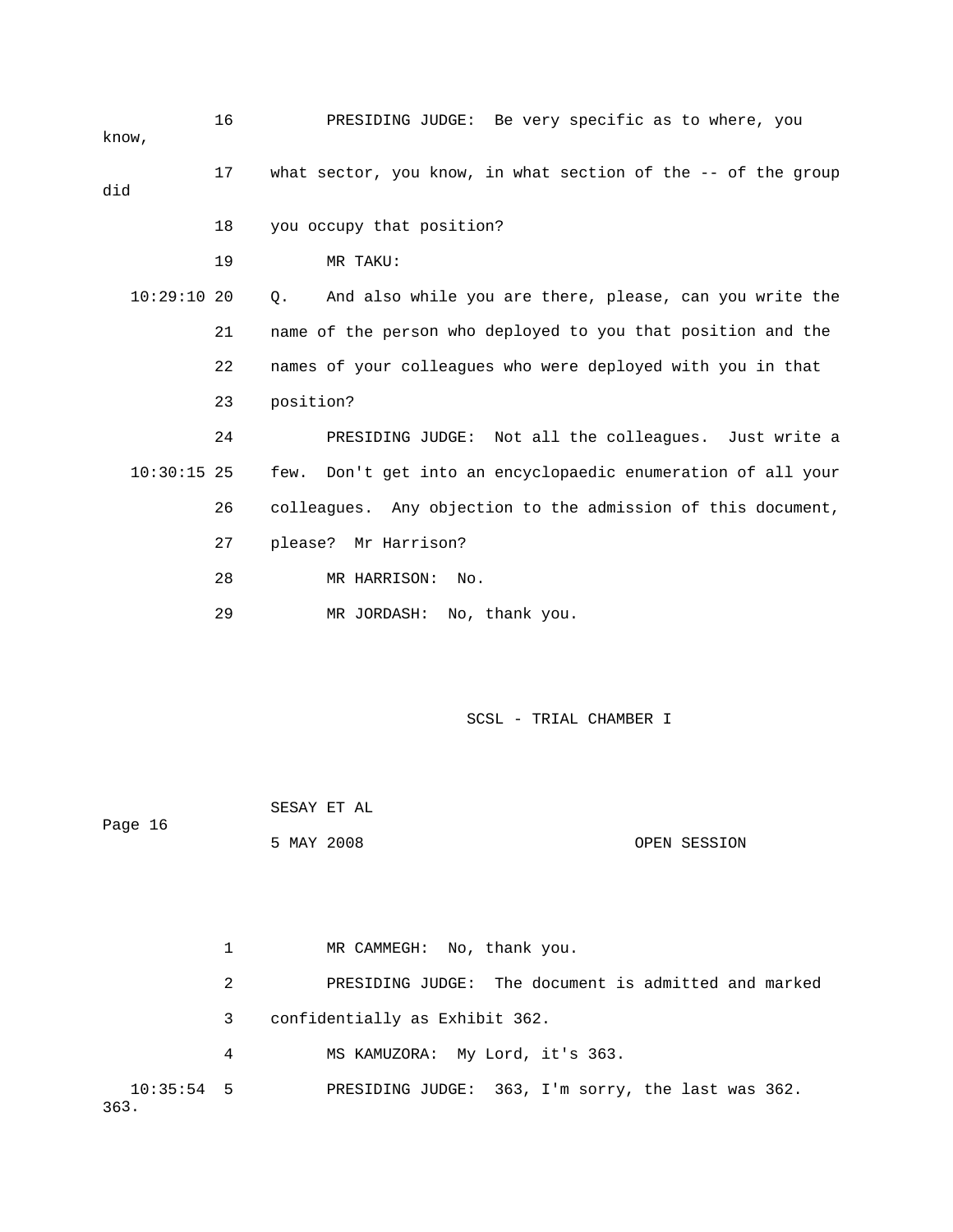|                      | 6  | [Exhibit No. 363 was admitted]                                |
|----------------------|----|---------------------------------------------------------------|
|                      | 7  | MR TAKU:                                                      |
| your                 | 8  | Witness, can you tell Their Lordships where in Makeni<br>Q.   |
|                      | 9  | place of assignment was situated?                             |
| $10:36:20$ 10        |    | Where I was assigned it was Rogbane Road around<br>Α.         |
|                      | 11 | Independence Square in Makeni.                                |
|                      | 12 | Witness, did you know the RUF defence headquarters in<br>Q.   |
|                      | 13 | Makeni?                                                       |
|                      | 14 | Α.<br>Yes.                                                    |
| $10:36:50$ 15<br>the |    | Can you situate your place of assignment with regard to<br>Q. |
|                      | 16 | location of the RUF defensive headquarters in Makeni?         |
| it                   | 17 | I was in the same defence headquarter. Although<br>Yes.<br>Α. |
|                      | 18 | was a storey, I was up while all the other offices were down. |
| questions.           | 19 | JUDGE BOUTET: You should be careful with these                |
| $10:37:26$ 20        |    | We have all of that written down on a piece of paper, so.     |
|                      | 21 | Yes, Your Honours.<br>MR TAKU:                                |
|                      | 22 | It's your witness but given protective<br>JUDGE BOUTET:       |
| questions            | 23 | measures concealing his identity, but you can ask these       |
| warning              | 24 | if need be on a piece of paper again. Anyhow, I'm just        |
| $10:37:44$ 25        |    | you.                                                          |
|                      | 26 | MR TAKU:                                                      |
|                      | 27 | Now, from your point of assignment, is it possible for<br>Q.  |
|                      | 28 | someone to see a person or vehicle coming towards the defence |
|                      | 29 | headquarters?                                                 |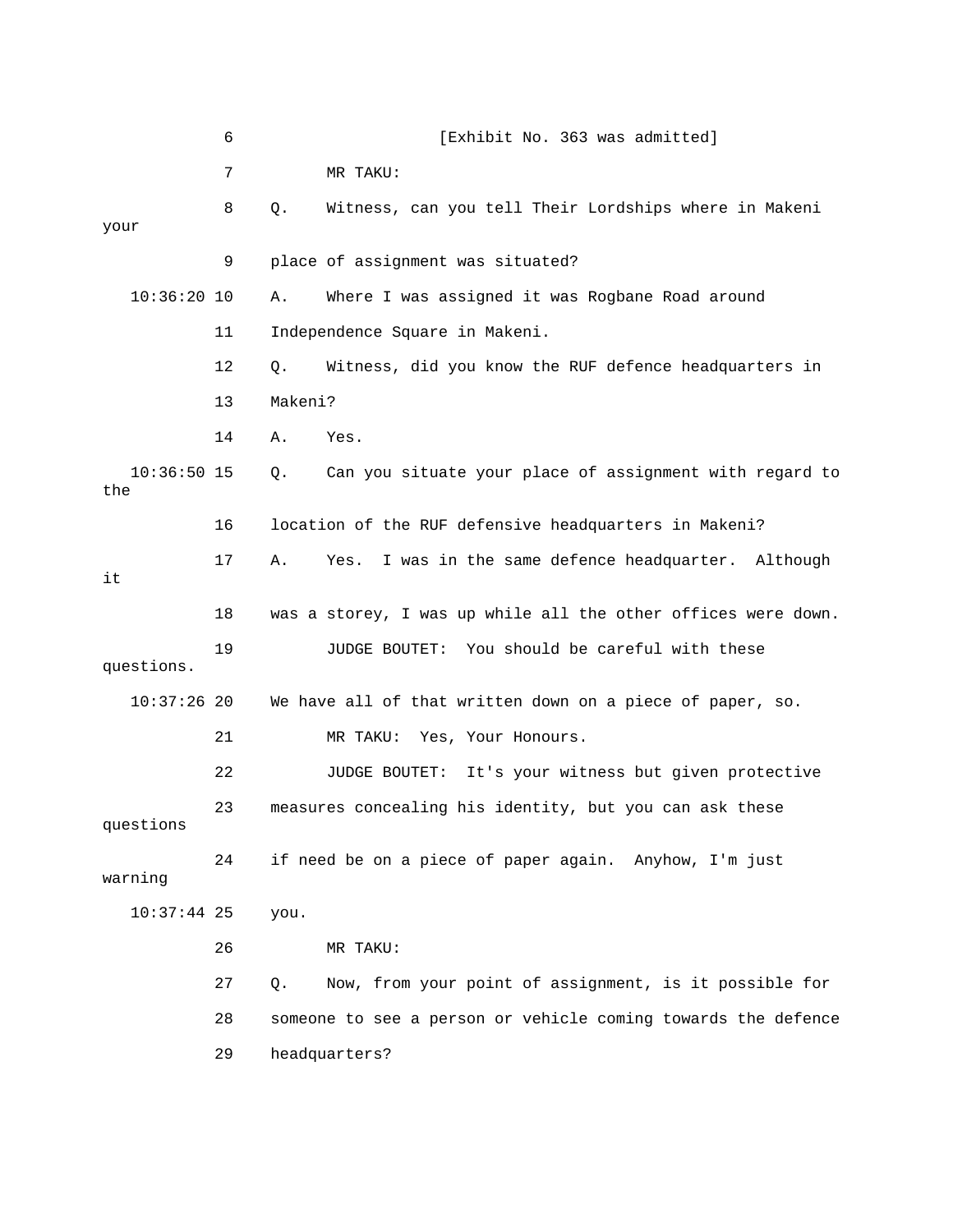| Page 17              |    |            | SESAY ET AL                                                   |
|----------------------|----|------------|---------------------------------------------------------------|
|                      |    | 5 MAY 2008 | OPEN SESSION                                                  |
|                      |    |            |                                                               |
|                      |    |            |                                                               |
|                      | 1  |            | THE INTERPRETER: Your Honour, let the lawyer ask the          |
|                      | 2  |            | question again?                                               |
|                      | 3  |            | From your point of assignment --<br>MR TAKU:                  |
|                      | 4  |            | PRESIDING JUDGE: From your office, you mean?                  |
| 10:38:19             | 5  |            | MR TAKU:                                                      |
| car,                 | 6  | $Q$ .      | From your office, is it possible for someone to see a         |
| in                   | 7  |            | a vehicle, or someone coming towards the defence headquarters |
|                      | 8  | Makeni?    |                                                               |
|                      | 9  | Α.         | Yes.                                                          |
| $10:38:36$ 10        |    | Q.         | Can you tell Their Lordships how?                             |
| window               | 11 | Α.         | Yes. You will see it through the window because the           |
|                      | 12 |            | where it was, you'll be able to see the road -- the main road |
|                      | 13 |            | which is Rogbane Road and that road was right in front of the |
|                      | 14 |            | defence headquarters.                                         |
| $10:39:09$ 15<br>you |    | Q.         | Now, witness, when you arrived in Makeni, to whom did         |
|                      | 16 | report?    |                                                               |
|                      | 17 | Α.         | I was reporting to Kailondo, who was the commander in         |
|                      | 18 |            | Makeni; the overall commander in Makeni.                      |
|                      | 19 | Q.         | Apart from Kailondo, do you know if there were other RUF      |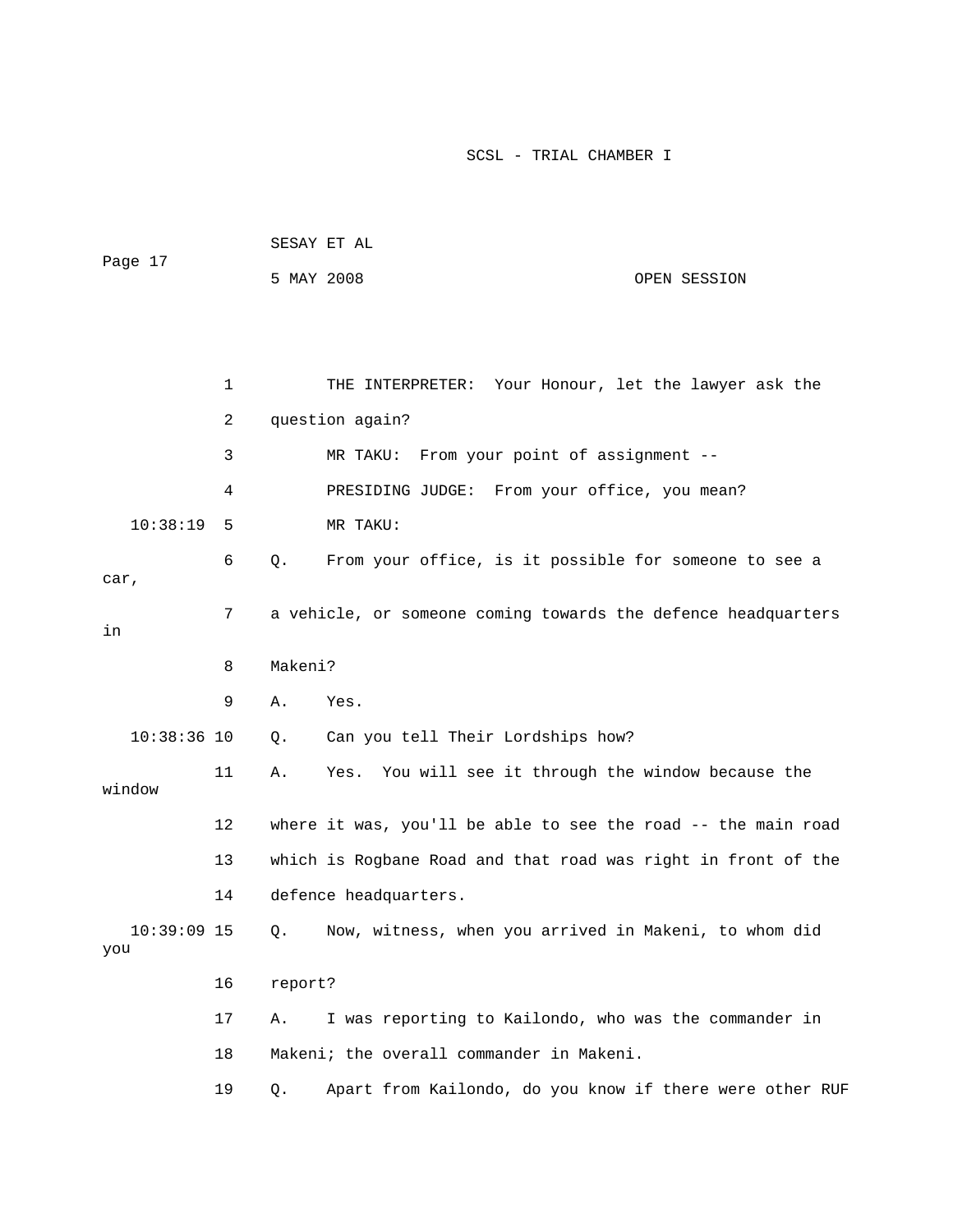10:39:57 20 commanders in Makeni? If yes, please give their names to the

- 21 Court.
- 22 A. Yes. AS Kallon was there, who was the military police
- 23 adviser; xxxxxxxx, who was the G5 commander, xxxxxxx was

thoi thi gio day toi se vui hon. Gio nguoi lac loi buoc chan ve noi xa xoi, cay dang chi rieng minh toi... http://www.freewebtown.com/nhatquanglan/index.html 25 24 there, who was deputy G5; xxxxxxxxxxxunTha nguoi dung noi se yeu minh toi mai 26 was there who was the MP

nguoi lac loi buoc chan ve noi xa xoi, cay dang chi rieng minh toi... http://www.freewebtown.com/nhatquanglan/index.html Tha nguoi dung noi se yeu minh toi mai thoi thi gio day toi se vui hon. Gio

10:40:30 25 commander and so many other officers.

- 26 Q. While you were in Makeni do you know the whereabouts of
	- 27 Morris Kallon?
	- 28 A. Yes.
- 29 Q. Where was he?

SCSL - TRIAL CHAMBER I

|         | SESAY ET AL |  |              |
|---------|-------------|--|--------------|
| Page 18 |             |  |              |
|         | 5 MAY 2008  |  | OPEN SESSION |

 2 Q. Did you used to see him in Makeni? 4 Q. On 1 to 10 May 2000, did he come to your place -- to your 3 A. Yes; seldomly.

10:41:24 5 office? Did you see him in your office?

1 A. He was in Magburaka.

6 A. No.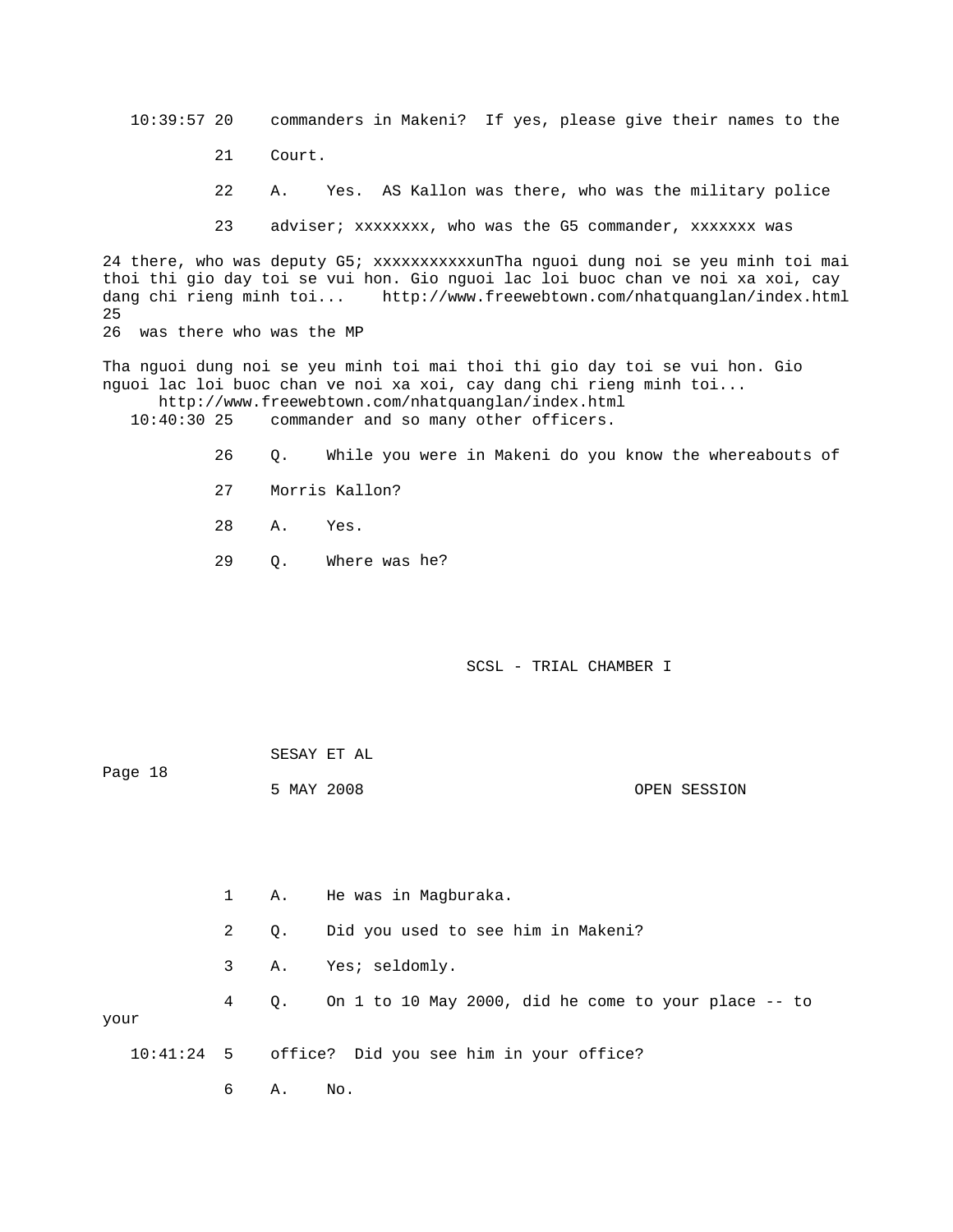7 Q. Now, Your Honours, we want the witness to be given a 8 of paper. I want to address -- or let me write the name and 9 the witness if he saw that person in his office within the 10:41:49 10 period? 11 PRESIDING JUDGE: Yes. 12 MR TAKU: Show Their Lordships first; then show the MR TAKU: 16 Q. Now, do not read out the name of that person. Answer 17 question by referring only to the name on that paper. Now, on 18 to 3 May 2000, did you see that individual whose name is 19 on that paper in your office in Makeni? 10:43:42 20 A. No. 22 A. [Inaudible]. 23 **PRESIDING JUDGE:** Are you saying from 1 to 3 May? 24 MR TAKU: Yes, Your Honour. 28 A. He was with Superman who -- when they had already 29 They were at the DDR camp in Port Loko. sheet ask same 13 witness. 14 PRESIDING JUDGE: Can he have it, please.  $10:43:15$  15 the 1 written 21 Q. Do you know where he was? 10:43:58 25 Q. Do you know where he was? 26 A. Yes. 27 Q. Please tell the Court. disarmed.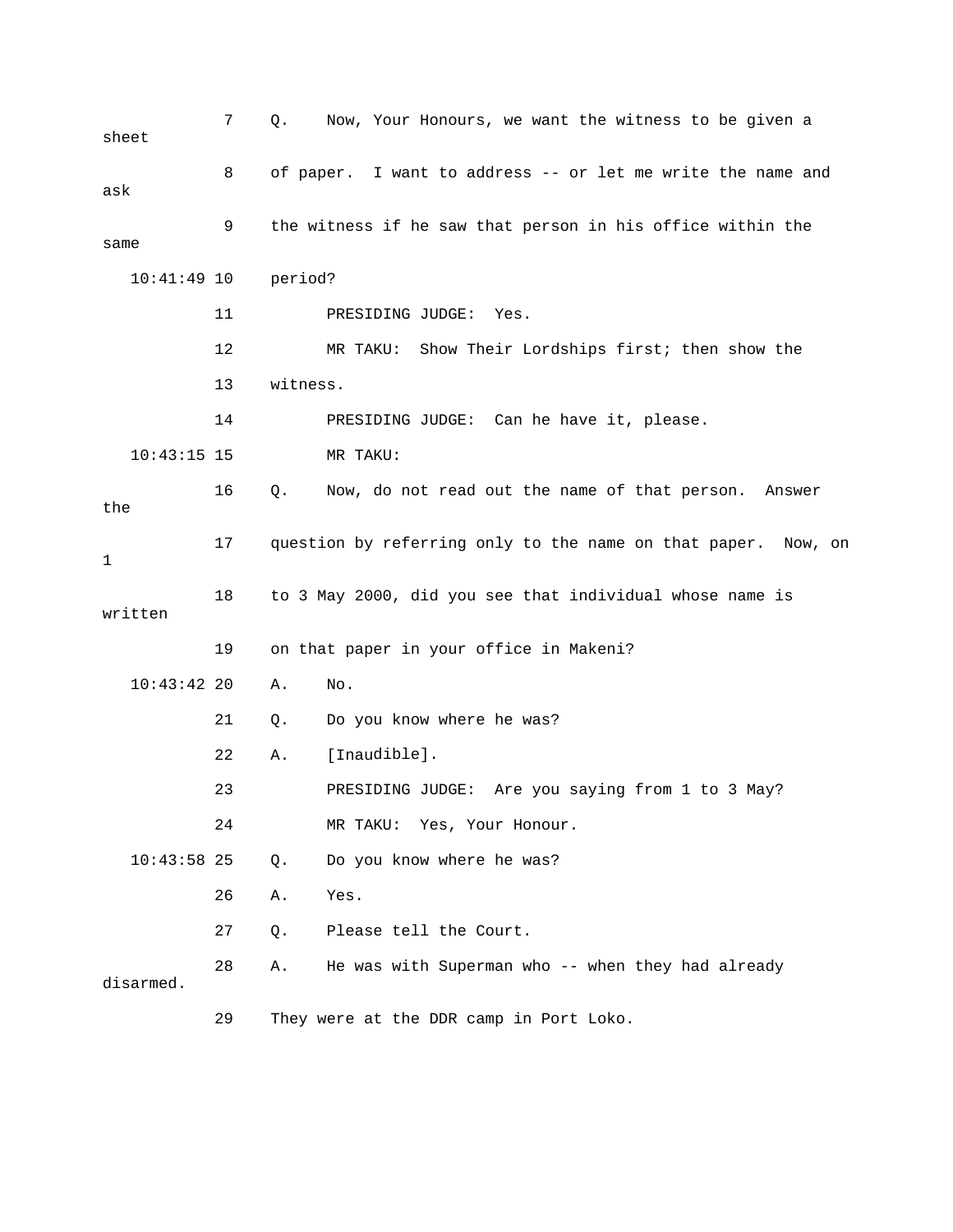| Page 19              |    | 5 MAY 2008 |                                                        | OPEN SESSION                        |
|----------------------|----|------------|--------------------------------------------------------|-------------------------------------|
| tender               | 1  |            | MR TAKU: Your Honours, I seek leave of the Court to    |                                     |
|                      | 2  |            | that sheet of paper.                                   |                                     |
|                      | 3  |            | PRESIDING JUDGE: Any objections, please?               |                                     |
|                      | 4  |            | MR HARRISON:<br>No.                                    |                                     |
| 10:44:34             | 5  |            | MR JORDASH:<br>No, thank you.                          |                                     |
|                      | 6  |            | MR CAMMEGH: No, thank you.                             |                                     |
|                      | 7  |            | MR TAKU:                                               |                                     |
|                      | 8  | Q.         | Now, witness --                                        |                                     |
|                      | 9  |            | PRESIDING JUDGE:                                       | The document is admitted and marked |
| $10:44:51$ 10        |    |            | confidentially as Exhibit 364.                         |                                     |
|                      | 11 |            | [Exhibit No. 364 was admitted]                         |                                     |
|                      | 12 |            | MR TAKU:                                               |                                     |
|                      | 13 | Q.         | Now, witness, on 1 May 2000, where were you?           |                                     |
|                      | 14 | Α.         | I was in Makeni in my radio room.                      |                                     |
| $10:45:24$ 15<br>day |    | Q.         | Is there anything that happened in your office on that |                                     |
|                      | 16 |            | that you want to tell the Court, on 1 May 2000?        |                                     |

17 A. Yes.

SESAY ET AL

18 Q. Please proceed, sir.

 19 A. Kailondo, he entered my office. He didn't have any shirt

10:45:54 20 on him. He was grumbling that the United Nation troops, who were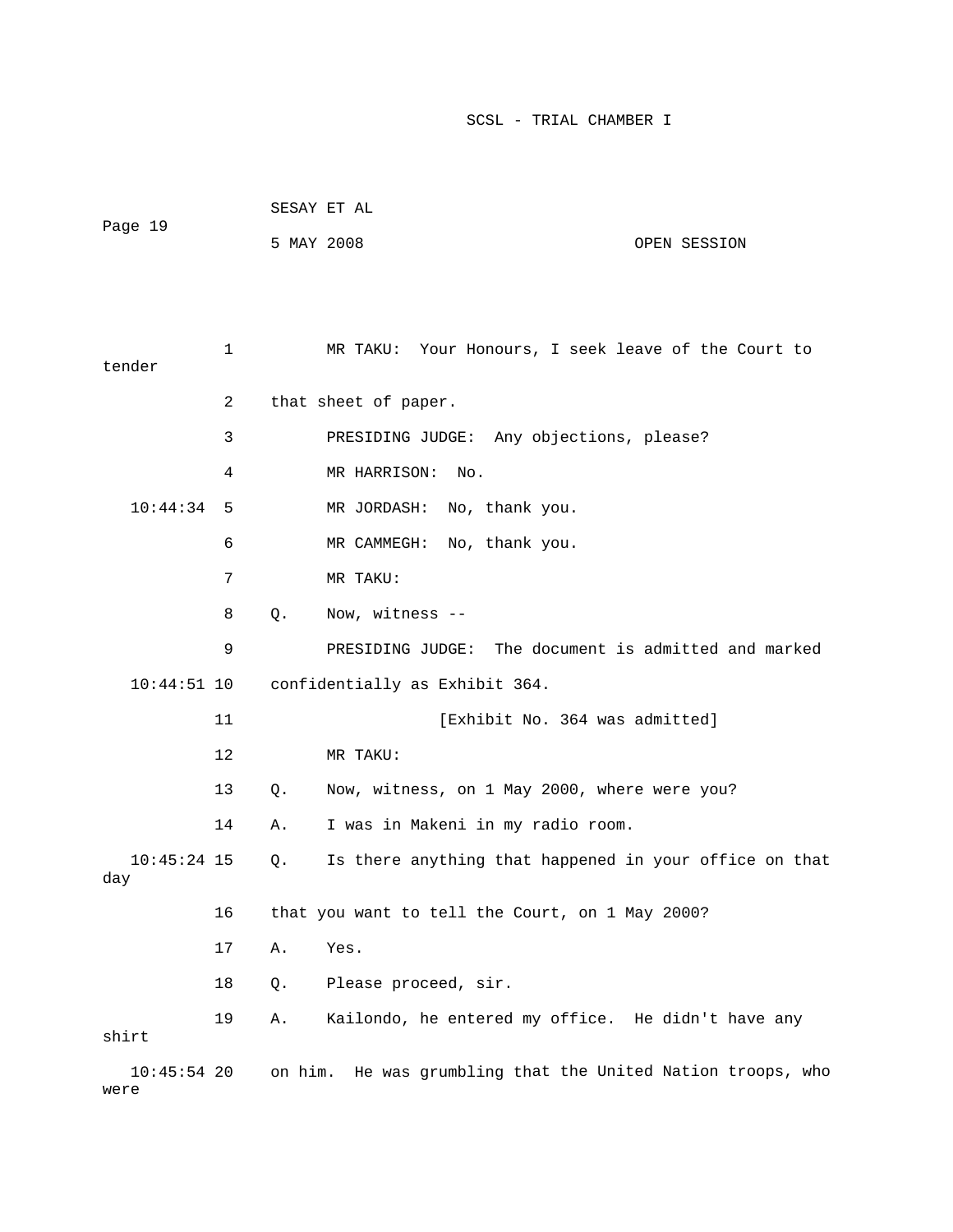|                     | 21 | based at Makump, they have disarmed some RUF combatants. They  |
|---------------------|----|----------------------------------------------------------------|
| оf                  | 22 | disarmed them forcefully and that that was not in the mandate  |
|                     | 23 | the agreement we had made with the RUF and the Sierra Leone    |
| told                | 24 | government with the United Nation. So he was vexed. So I       |
| 10:46:42 25<br>from |    | him that, "Please, sir, we won't be able to get any message    |
| T.                  | 26 | this," but he never responded to me. So he came down, because  |
|                     | 27 | was up, so he came down. He came to the office again. He was   |
|                     | 28 | still vexed. So I was sitting in my office, because the radio  |
|                     | 29 | was just by the window and through this window I'll be able to |

| Page 20 | SESAY ET AL |  |              |
|---------|-------------|--|--------------|
|         | 5 MAY 2008  |  | OPEN SESSION |

| was          | $\mathbf{1}$ | see down, that's the main route which was Rogbane Road, which        |
|--------------|--------------|----------------------------------------------------------------------|
| So I         | $\mathbf{2}$ | right before the other offices of the defence headquarters.          |
|              | 3            | saw right there where he arrested a United Nations vehicle, a        |
|              | 4            | Land Rover model, and he even called smaller fighters -- I saw       |
| $10:48:02$ 5 |              | some other fighters who were coming from different angles with       |
|              | 6            | arms. They all came to the office.                                   |
| on           | 7            | Is there any other thing that you know of that happened<br>$\circ$ . |

8 that day, sir?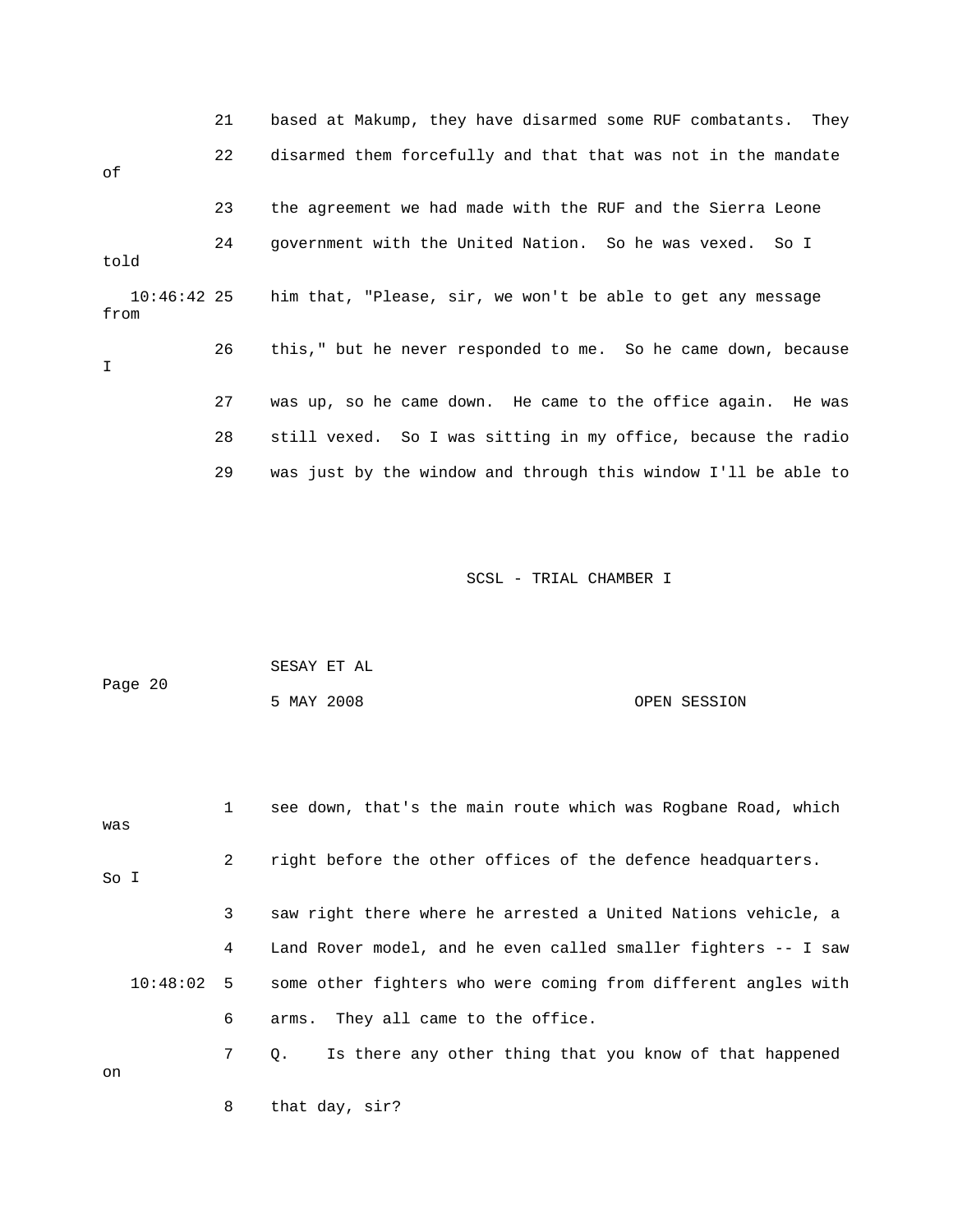9 A. Well, on that day, that was really what I saw that 10:48:46 10 happened. 11 Q. Now, on 2 May 2000, where were you, sir? 13 Q. Is there anything again that you observed or you knew, 14 you want to tell Their Lordships? 10:49:11 15 A. Yes. 16 Q. Please proceed, sir. 17 A. Whilst I was in my office, because this was a set where 18 should be constantly to monitor all the necessary informations 19 where it was going within the areas of control, so while I was 10:49:44 20 that set, very close to the window, I saw four vehicles loaded 22 defence headquarters. I came down from my office. I came 24 these vehicles are coming from and who were the people in it. 10:50:43 25 when I came down, who did I see? I saw xxxxxxxxxunTha nguoi buoc chan ve noi xa xoi, cay dang chi rieng minh toi... who was , nguoi lac loi buoc chan ve noi xa xoi, cay dang chi rieng minh toi... 26 in Kamakwie, and he came from there with all these men, that 27 had got the mandate from the leader for him to come and join 12 A. I was in Makeni in my radio room. that you on 21 with armed men and they stopped at -- before the building of the down 23 to the defence headquarters' office to really find out where So dung noi se yeu minh toi mai thoi thi gio day toi se vui hon. Gio nguoi lac loi http://www.freewebtown.com/nhatquanglan/index.html Tha nguoi dung noi se yeu minh toi mai thoi thi gio day toi se vui hon. Gio http://www.freewebtown.com/nhatquanglan/index.html he

28 Kailondo in order to stop the UN reinforcement which was

trying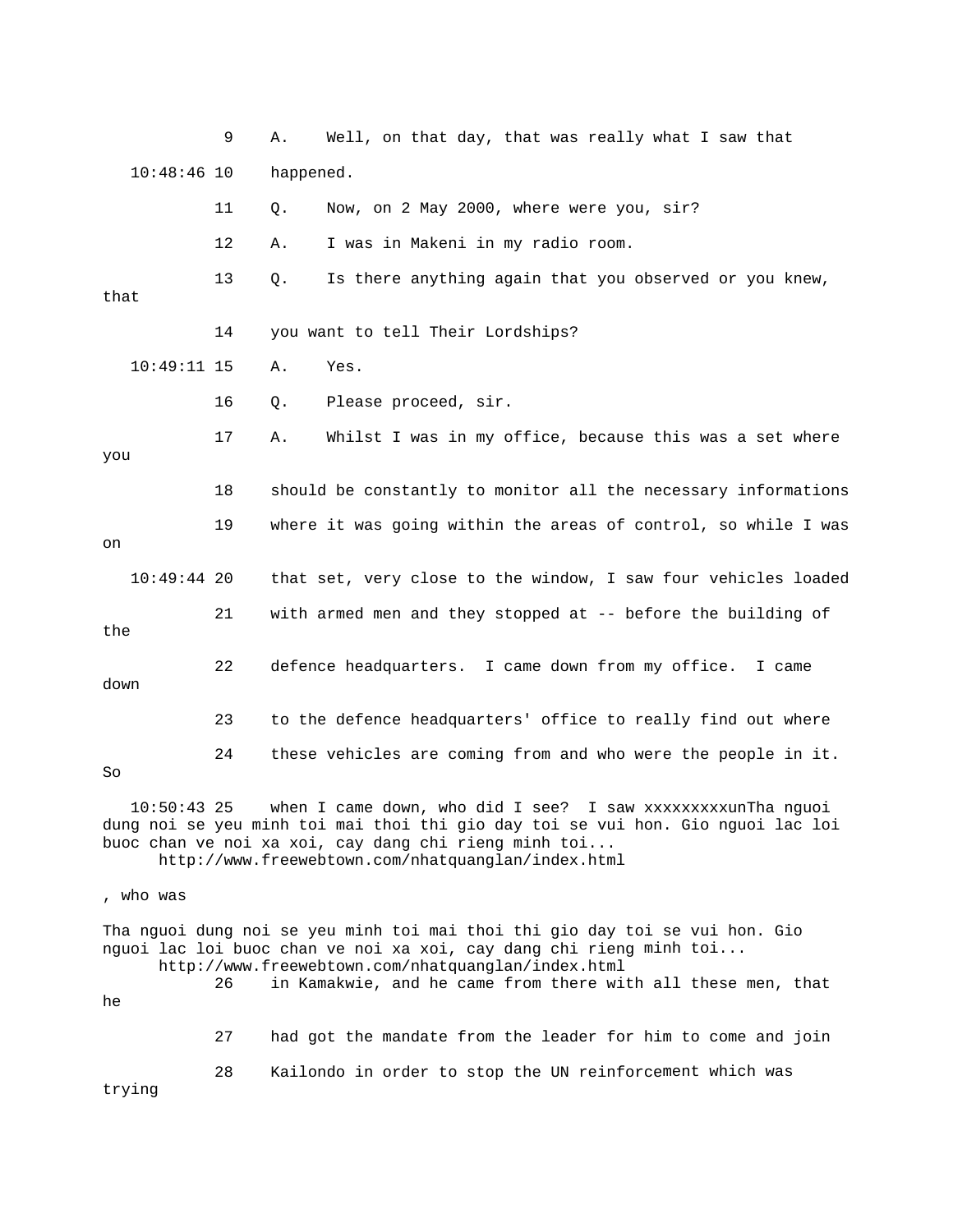29 to come to Makeni, and to even get rid of anybody who was ready

### SCSL - TRIAL CHAMBER I

|         | SESAY ET AL |  |              |
|---------|-------------|--|--------------|
| Page 21 |             |  |              |
|         | 5 MAY 2008  |  | OPEN SESSION |

 2 Q. Now, witness, in these two occasions, on 1 and 2 May, 00, 20 4 A. No. Q. Now, on 3 May 2000, did anything happen in your office that 6 you want to tell Their Lordships? 8 Q. Proceed, please. 9 A. I received a message from Kailondo to transmit it to the 11 Q. Who received that message? Will you recognise, sir? 13 A. Yes, if I see it. e 14 Q. Now, give him the message of 3 May 2000. Also take th  $10:53:09$  15 opportunity to give him the one dated  $16/04//2000$ . There are 16 copies with Their Lordships as well. Your Honours, the 1 to go beyond that mandate. That was to stop them. 3 did you see Mr Morris Kallon in Makeni?  $10:52:09$  5 7 A. Yes. 10:52:41 10 leader. 12 Please give him - message 17 of 03/05/2000 is Exhibit 34 and that of 16/04/2000 is in Exhibit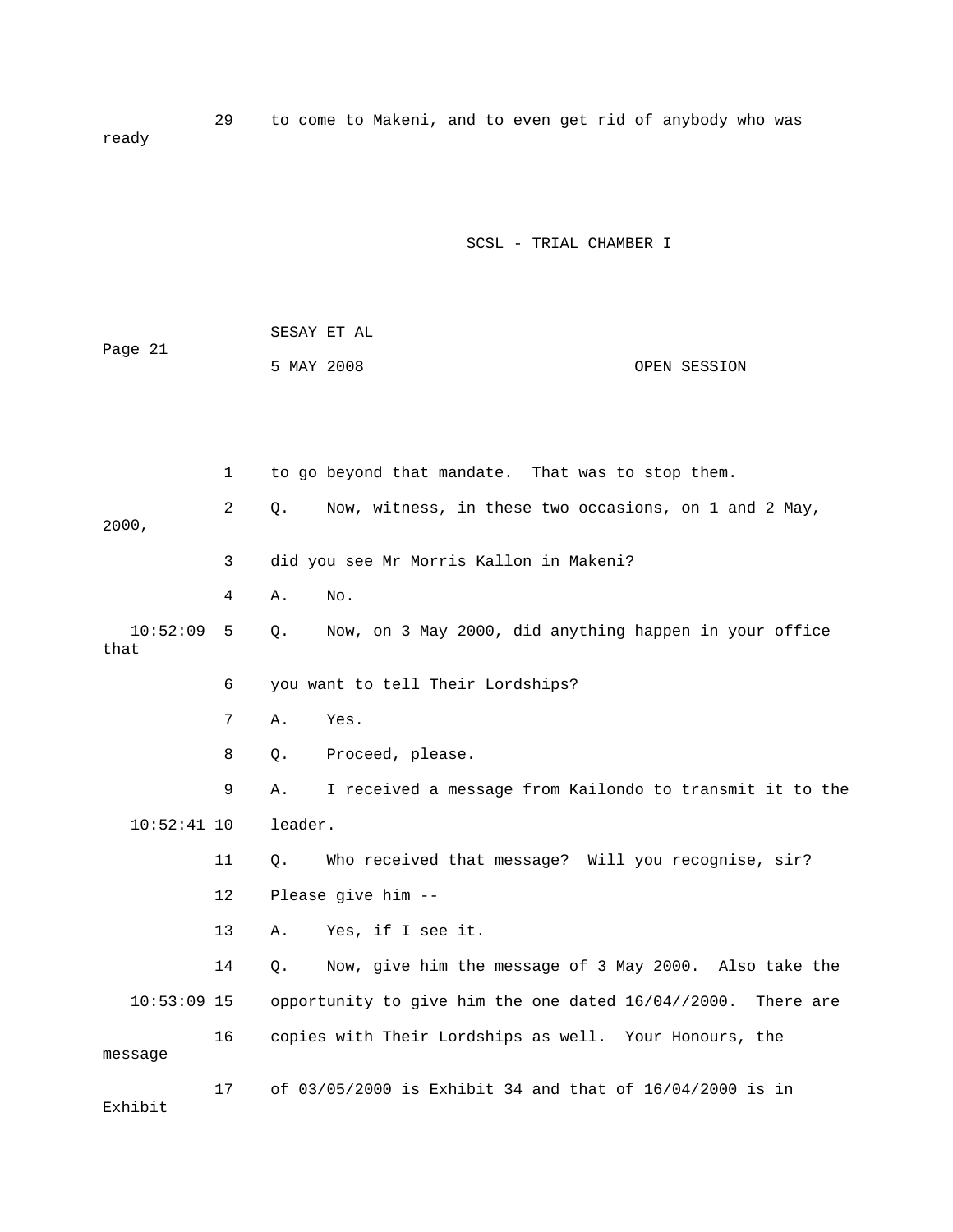18 33. 19 PRESIDING JUDGE: Are they interrelated? Or for 10:53:42 20 of tidiness, I mean, can we treat them separately? 21 MR TAKU: Okay, Your Honours. Thank you so much. Let 22 have that of 3 May 2000 first. 10:54:55 25 A. Yes. 26 PRESIDING JUDGE: There is PTO down here. 27 MR TAKU: Your Honour, I don't know with other page. I 28 can't -- yeah, there was a conclusion on the next page. I can't SCSL - TRIAL CHAMBER I SESAY ET AL Page 22 OPEN SESSION 2 Take it back. It's incomplete. 3 MR TAKU: Just a minute, Your Honours. Let me try to PRESIDING JUDGE: Can Court Management take this back, purposes me 23 Q. Witness, is that the message Kailondo asked you to transmit 24 to the leader? 29 really find it now. 5 MAY 2008 1 PRESIDING JUDGE: Well, then, we can't look at the exhibit. 4 verify -- 10:55: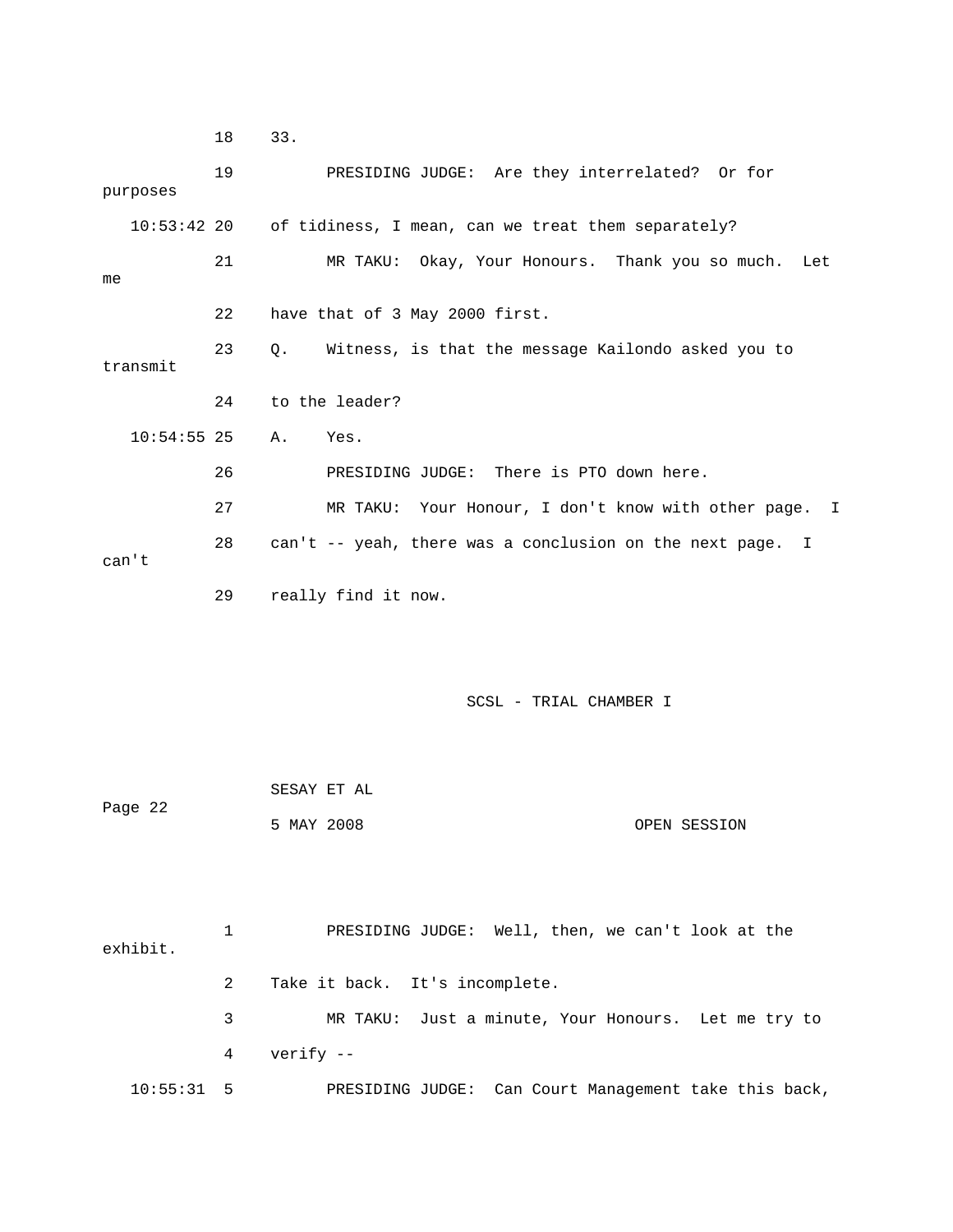6 please?

| 34?                 | 7  | JUDGE BOUTET: What's the page number in Exhibit 33 or          |
|---------------------|----|----------------------------------------------------------------|
|                     | 8  | MR TAKU: Well, there's - just one minute, Your Honours.        |
| to                  | 9  | Well, Your Honours, I'm sorry, my legal assistant is not here  |
| $10:56:53$ 10<br>is |    | help me, but let me just go about it differently. Seeing this  |
|                     | 11 | already a Court exhibit, let me find out from the witness      |
|                     | 12 | exactly.                                                       |
|                     | 13 | Witness, you said Kailondo sent -- asked you to send a<br>Q.   |
|                     | 14 | message to the leader dated 3 May 2000?                        |
| $10:57:15$ 15       |    | PRESIDING JUDGE: So the document you were showing the          |
|                     | 16 | witness, and to which he said -- he answered, you know, "I can |
|                     | 17 | recognise it if I saw it" -- is exhibit what?                  |
| to                  | 18 | MR TAKU: 34, Your Honour. And the date is 3 May 2000,          |
|                     | 19 | the leader from Makeni, information.                           |
| $10:57:51$ 20       |    | PRESIDING JUDGE: And it is dated?                              |
|                     | 21 | It's dated 3 May 2000.<br>MR TAKU:                             |
| 0008097.            | 22 | JUDGE BOUTET: For your information, this is page               |
|                     | 23 | Thank you so much, Your Honour -- My Lordship.<br>MR TAKU:     |
|                     | 24 | JUDGE BOUTET: In Exhibit 34.                                   |
| $10:58:17$ 25       |    | Thank you, My Lord.<br>MR TAKU:                                |
| pages               | 26 | Witness, can you give -- show the witness Exhibit 33,<br>Q.    |
|                     | 27 | 0008896, dated 16 April 2000. Witness, that is from Smile to   |
|                     | 28 | Sparrow, instruction. Do you see that message, witness?        |
|                     | 29 | Yes, sir.<br>Α.                                                |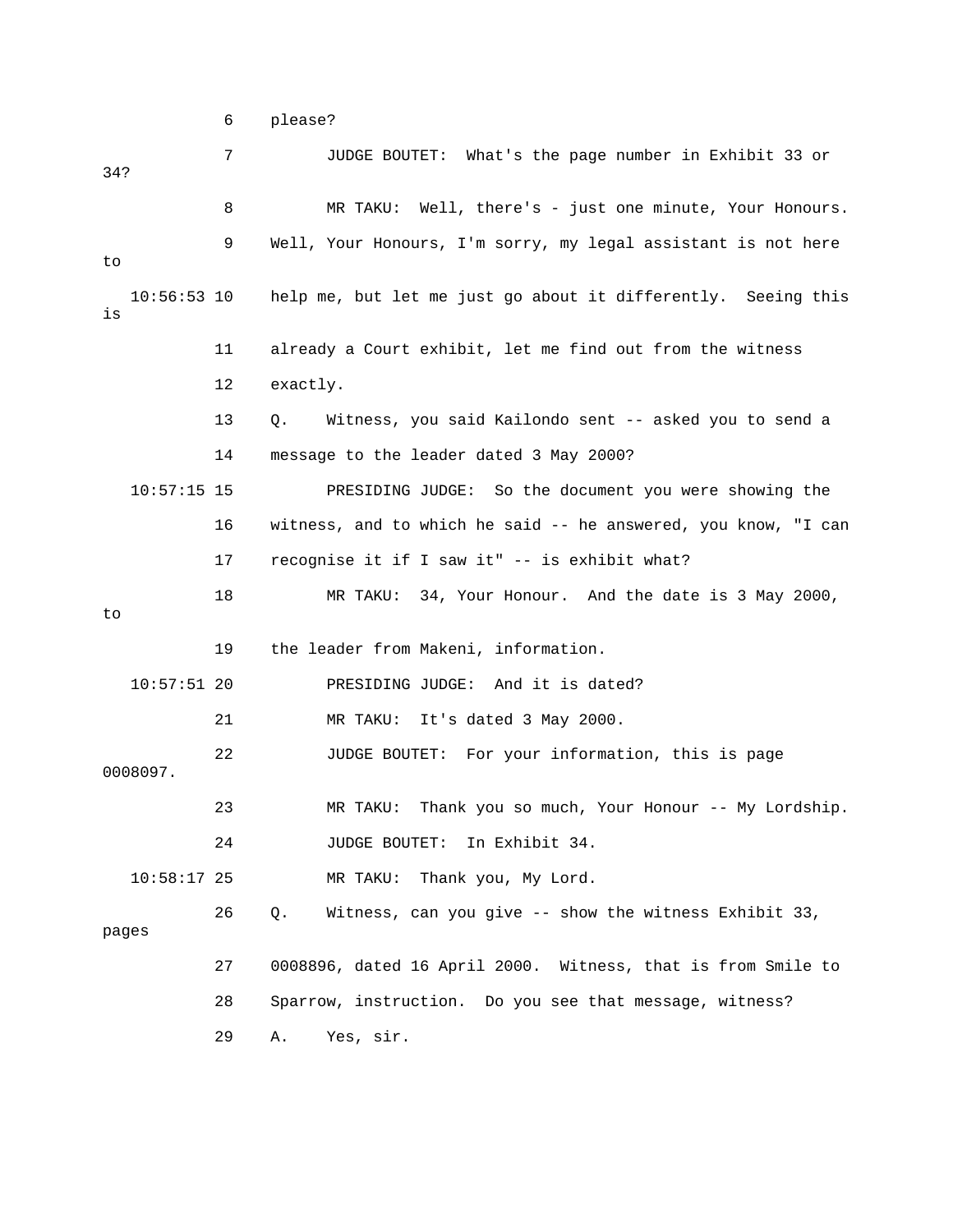|                      |              |            | SESAY ET AL                                                  |                 |
|----------------------|--------------|------------|--------------------------------------------------------------|-----------------|
| Page 23              |              | 5 MAY 2008 |                                                              | OPEN SESSION    |
|                      |              |            |                                                              |                 |
|                      |              |            |                                                              |                 |
|                      | $\mathbf{1}$ | Q.         | Did you monitor that message from your station?              |                 |
|                      | 2            | Α.         | Yes, I monitored it.                                         |                 |
| leader               | 3            | Q.         | Witness, you say you monitored that message from the         |                 |
|                      | 4            |            | to Sparrow. Look at the message; what was it about, please?  |                 |
| 10:59:49<br>Sparrow  | 5            | Α.         | It was about instructions that we should not allow           |                 |
| no                   | 6            |            | or anybody to fool him on any disarmament programme and that |                 |
|                      | 7            |            | disarmament should take place in that area until further     |                 |
| implements           | 8            |            | instructions. Now, if he makes any mistake and then          |                 |
|                      | 9            |            | the above subject matter, he would be responsible.           |                 |
| $11:00:33$ 10<br>the |              | Q.         | Now, you say you monitored that message. Did you draw        |                 |
|                      | 11           |            | attention of Kailondo to that message?                       |                 |
|                      | 12           | Α.         | Yes, I forced him.                                           |                 |
| the                  | 13           |            | Your Honours, we stop there.<br>MR TAKU:                     | That is all for |
|                      | 14           |            | witness in chief.                                            |                 |
| $11:02:28$ 15        |              |            | PRESIDING JUDGE: Mr Jordash, any questions in                |                 |
|                      | 16           |            | cross-examination, please?                                   |                 |
|                      | 17           |            | MR JORDASH: Yes, please.                                     |                 |
|                      | 18           |            | CROSS-EXAMINED BY MR JORDASH:                                |                 |
|                      | 19           |            | MR JORDASH:                                                  |                 |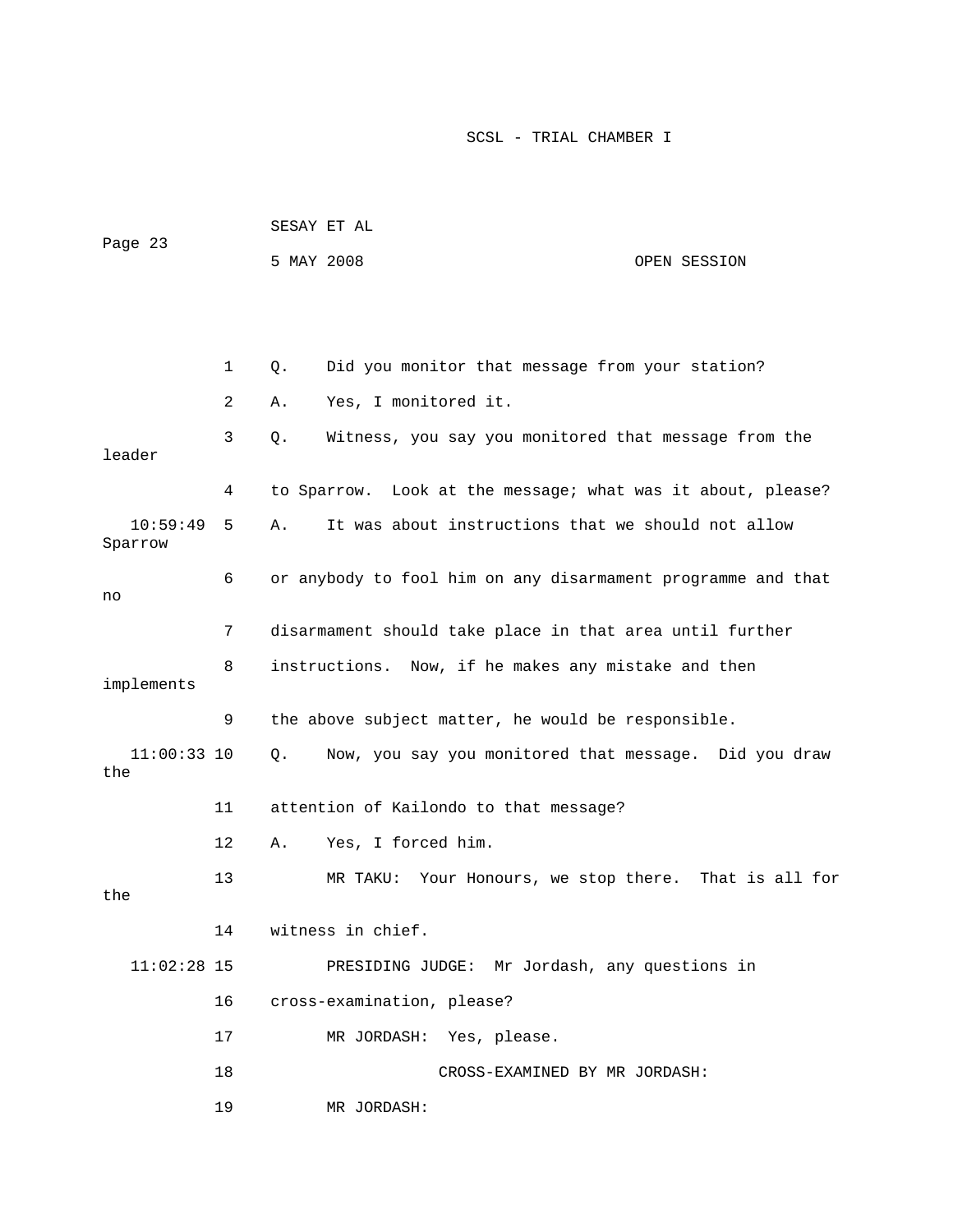| $11:02:40$ 20 |    | $\circ$ .   | Good morning, Mr Witness.                                     |
|---------------|----|-------------|---------------------------------------------------------------|
|               | 21 | Α.          | Good morning.                                                 |
| few           | 22 | $Q_{\star}$ | I represent Mr Issa Sesay. I would just like to ask a         |
| to            | 23 |             | questions about -- I think just one subject which is related  |
| in            | 24 |             | your stay in Kono in 1998. How long was it after your arrival |
| $11:03:37$ 25 |    |             | Koidu before you were sent by Superman to Sewafe?             |
|               | 26 | Α.          | I was there for about two weeks before I got this             |
|               | 27 |             | instruction to go.                                            |
|               | 28 | 0.          | What were you doing in that two weeks before you went to      |
|               | 29 | Sewafe?     |                                                               |
|               |    |             |                                                               |
|               |    |             |                                                               |
|               |    |             | SCSL - TRIAL CHAMBER I                                        |

| Page 24 |            | SESAY ET AL |              |
|---------|------------|-------------|--------------|
|         | 5 MAY 2008 |             | OPEN SESSION |

|       |                 |           | A. I was on radio, as radio operator.                              |
|-------|-----------------|-----------|--------------------------------------------------------------------|
|       | $2^{\circ}$     | 0.        | Was that Superman's radio set?                                     |
|       | $\mathbf{3}$    | А.        | Yes, that was his radio. I was using his radio.                    |
|       | 4               | $\circ$ . | Where was that radio set located?                                  |
| Park. |                 |           | 11:04:28 5 A. The radio was in the centre of Koidu Town, Konomanyi |
|       | 6               | $\circ$ . | Can you spell that name, please, the name of the park?             |
|       | $7\overline{ }$ |           | A. K-O-N-O-M-A-N-Y-I. Konomanyi Park.                              |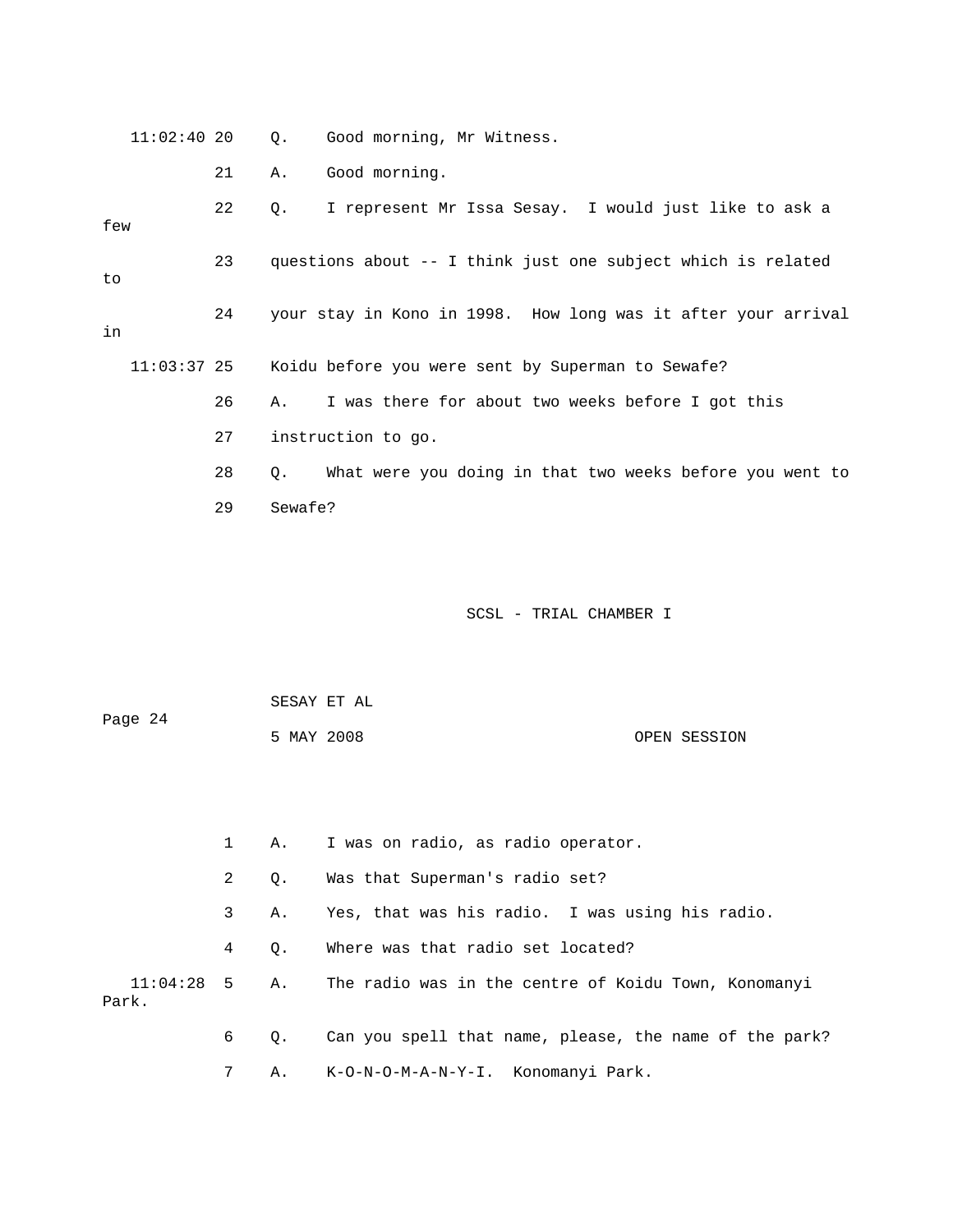| the                                                                                                                                                                                     |                                | 8  | Q. | Now, was Tolo the overall commander of the radio set at         |
|-----------------------------------------------------------------------------------------------------------------------------------------------------------------------------------------|--------------------------------|----|----|-----------------------------------------------------------------|
|                                                                                                                                                                                         |                                | 9  |    | time you were there?                                            |
|                                                                                                                                                                                         | $11:05:30$ 10                  |    | Α. | Yes, I left Tolo there when I left.                             |
|                                                                                                                                                                                         |                                | 11 | Q. | Tolo was the overall signaling commander; is that right?        |
| RUF.                                                                                                                                                                                    |                                | 12 | Α. | If we talk about overall in the RUF, that was for the           |
|                                                                                                                                                                                         |                                | 13 |    | During that time Tolo was not overall, he was the regional      |
|                                                                                                                                                                                         |                                | 14 |    | commander in the Kono axis.                                     |
|                                                                                                                                                                                         | $11:06:11$ 15                  |    | Q. | Okay. So he was the regional commander in the Kono axis         |
|                                                                                                                                                                                         |                                | 16 |    | which put him at the top of the $-$ - put him at the top of the |
|                                                                                                                                                                                         |                                | 17 |    | radio operating hierarchy in Kono; is that right?               |
|                                                                                                                                                                                         |                                | 18 | Α. | Yes.                                                            |
|                                                                                                                                                                                         |                                | 19 | Q. | With King Perry second; is that right?                          |
| οf                                                                                                                                                                                      | $11:06:42$ 20                  |    | Α. | No, King Perry was not the second man. He was also part         |
|                                                                                                                                                                                         |                                | 21 |    | the set as an operator.                                         |
|                                                                                                                                                                                         |                                | 22 | Q. | Who do you say was the second man then?                         |
|                                                                                                                                                                                         |                                | 23 | Α. | As far as I know, it was Malo; xxxxxx.                          |
|                                                                                                                                                                                         |                                | 24 | Q. | AXXXXXX who?                                                    |
|                                                                                                                                                                                         | $11:07:14$ 25                  |    | Α. | XXXX                                                            |
|                                                                                                                                                                                         |                                | 26 | Q. | So that radio set also had --                                   |
| 27 PRESIDING JUDGE: xxxxxxxunTha nguoi dung noi se yeu minh toi mai thoi thi<br>gio day toi se vui hon. Gio nguoi lac loi buoc chan ve noi xa xoi, cay dang chi<br>rieng minh toi<br>28 |                                |    |    | http://www.freewebtown.com/nhatquanglan/index.html              |
|                                                                                                                                                                                         | 29<br>was second in command to |    |    |                                                                 |

Tha nguoi dung noi se yeu minh toi mai thoi thi gio day toi se vui hon. Gio nguoi lac loi buoc chan ve noi xa xoi, cay dang chi rieng minh toi... http://www.freewebtown.com/nhatquanglan/index.html FC:\WINDOWS\hinhem.scr

29 THE WITNESS: Yes, sir.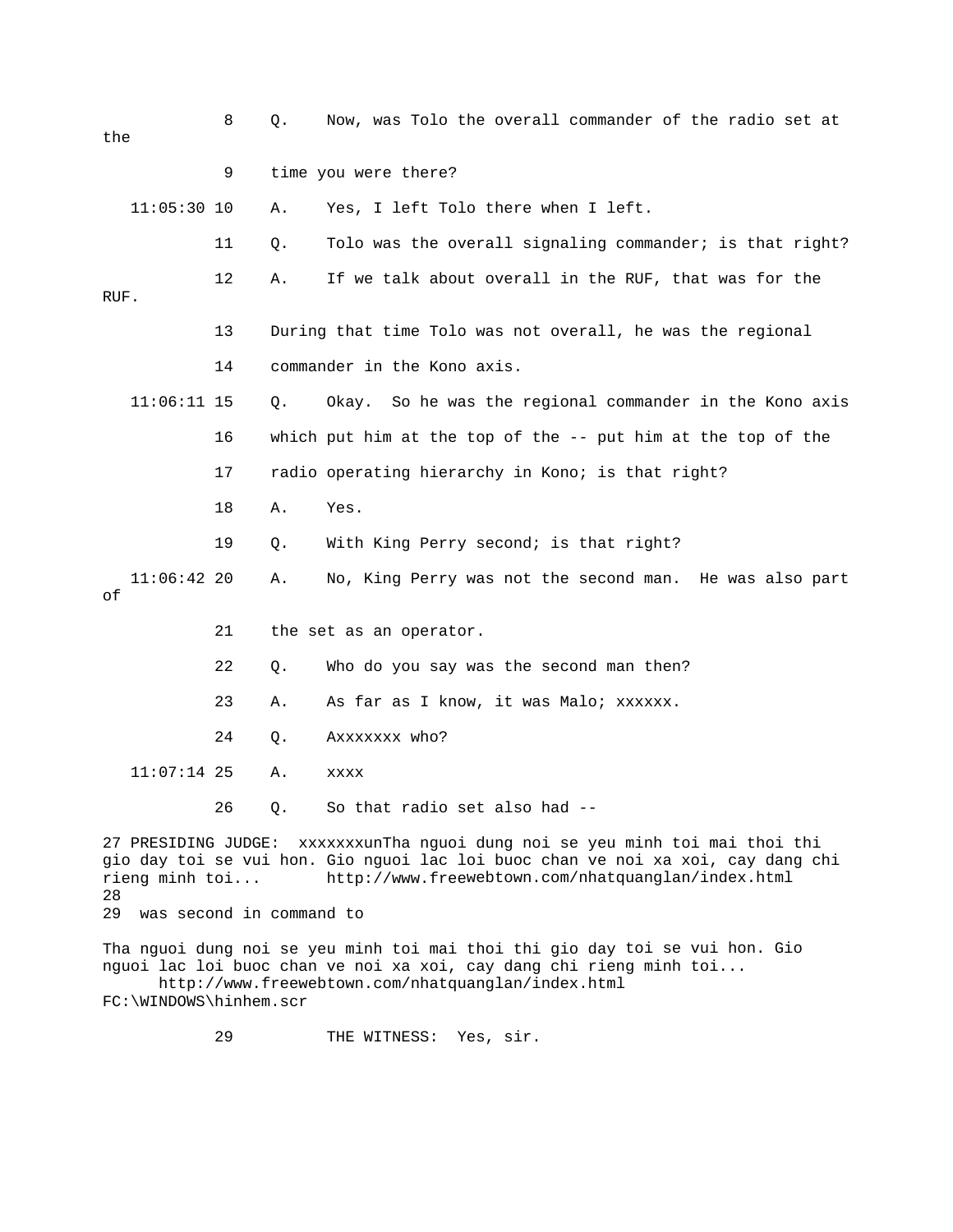unTra lai em niem vui khi duoc gan ben em, tra lai em loi yeu thuong em dem, tra lai em niem tin thang nam qua ta dap xay. Gio day chi la nhung ky niem buon... http://www.freewebtown.com/nhatquanglan/index.html

Tra lai em niem vui khi duoc gan ben em, tra lai em loi yeu thuong em dem, tra lai em niem tin thang nam qua ta dap xay. Gio day chi la nhung ky niem buon... http://www.freewebtown.com/nhatquanglan/index.html

| Page 25 | SESAY ET AL |  |              |
|---------|-------------|--|--------------|
|         | 5 MAY 2008  |  | OPEN SESSION |

|               | $\mathbf{1}$ |            | MR JORDASH:                                                    |
|---------------|--------------|------------|----------------------------------------------------------------|
|               | 2            | $\circ$ .  | Did Top Marine work also at the radio set?                     |
|               | 3            | Α.         | Yes, Top worked there.                                         |
|               | 4            | Q.         | Sorry, could you repeat the answer for me, please? I           |
| 11:07:54      | -5           | missed it. |                                                                |
| station.      | 6            | Α.         | You asked if Top Marine was working at the radio               |
|               | 7            |            | I said "yes."                                                  |
|               | 8            | Q.         | Thank you. And Gaf was the senior radio operator at            |
|               | 9            |            | Sam Bockarie's control set in Buedu at that time; is that      |
| $11:08:29$ 10 |              | correct?   |                                                                |
| Buedu.        | 11           | Α.         | Yes, he was a senior operator. He was operating in             |
|               | 12           | Q.         | And Ebony Prince was there in Buedu at the control set         |
|               | 13           |            | working for Sam Bockarie?                                      |
|               | 14           | Α.         | Yes.                                                           |
| $11:08:55$ 15 |              | $Q$ .      | And am I correct that in that two weeks that you were          |
|               | 16           |            | there, Sam Bockarie was, through Gaf and Ebony Prince, sending |
|               | 17           |            | messages to Superman via you and King Perry and Top Marine and |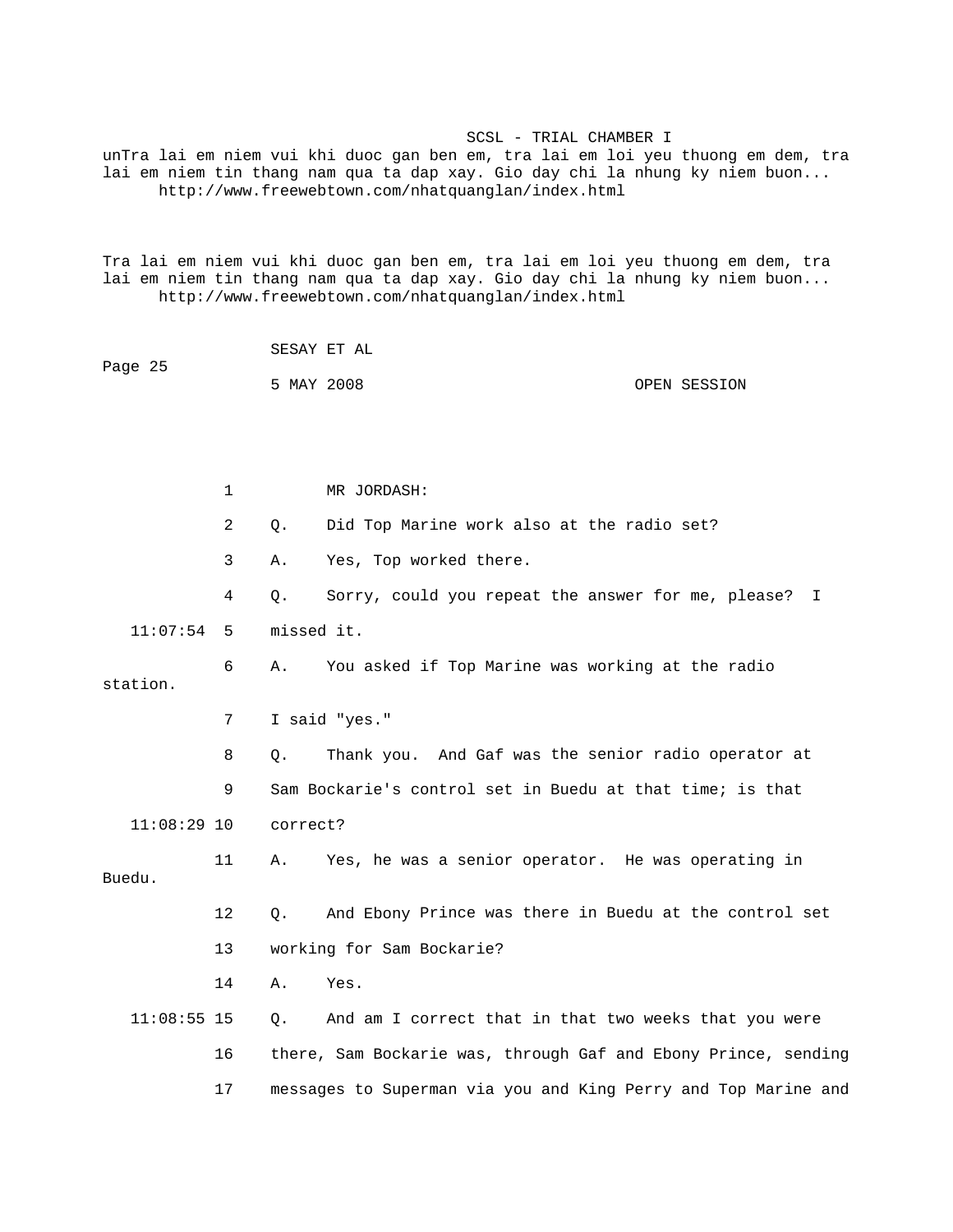|                           | 18 |           | the other radio operators?                                   |
|---------------------------|----|-----------|--------------------------------------------------------------|
|                           | 19 | Α.        | Yes.                                                         |
| $11:09:27$ 20             |    | Q.        | And Sam Bockarie was basically working with Superman to      |
| hold                      | 21 |           | arrange what needed to be done to enable the RUF in Kono to  |
|                           | 22 |           | on to Kono against any anticipated attack by ECOMOG; is that |
|                           | 23 | right?    |                                                              |
|                           | 24 | Α.        | Yes.                                                         |
| $11:10:04$ 25<br>Superman |    | $\circ$ . | And so it was Sam Bockarie who was discussing with           |
| had                       | 26 |           | through dialogue and coded written message concerns Superman |
|                           | 27 |           | about ammunition; is that right?                             |
|                           | 28 | Α.        | Yes.                                                         |
| Superman,                 | 29 | Q.        | And it was Sam Bockarie who was discussing with              |
|                           |    |           |                                                              |
|                           |    |           | SCSL - TRIAL CHAMBER I                                       |

| Page 26 | SESAY ET AL |  |              |
|---------|-------------|--|--------------|
|         | 5 MAY 2008  |  | OPEN SESSION |

|   | whether by dialogue or written message, issues concerning |  |  |  |
|---|-----------------------------------------------------------|--|--|--|
| 2 | deployment in the various areas in Koidu; is that right?  |  |  |  |
|   | 3 A. Yes.                                                 |  |  |  |
|   | 4 Q. Would, in that two weeks, Superman seek advice from  |  |  |  |
|   | $11:11:17$ 5 Sam Bockarie directly?                       |  |  |  |
| 6 | I don't understand what you mean, advising from<br>A.,    |  |  |  |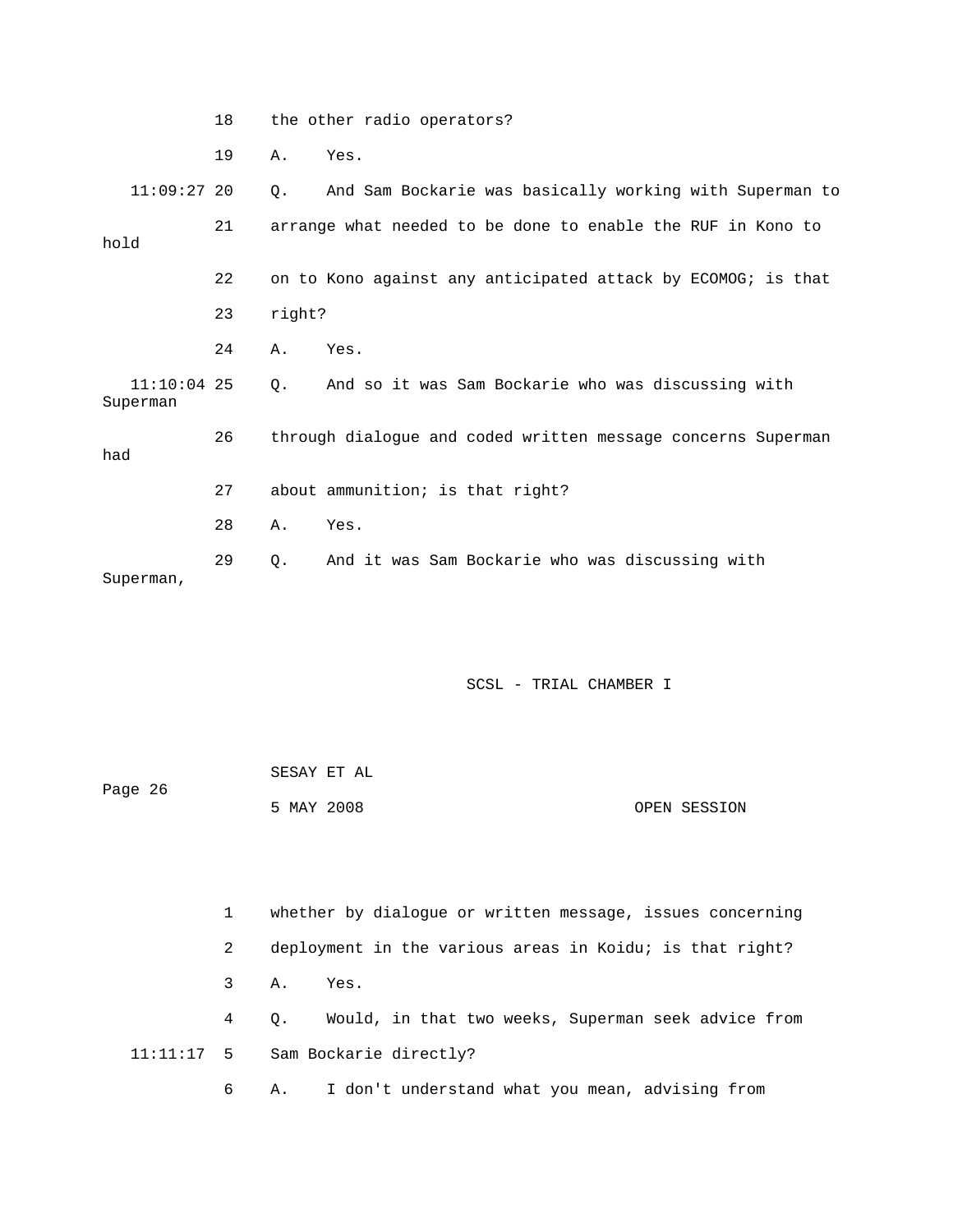|               | 7  | Sam Bockarie from taking further action, or which one?           |
|---------------|----|------------------------------------------------------------------|
| don't         | 8  | I have no idea how that translation came across and I<br>О.      |
| came          | 9  | think, Mr Witness, it's your fault. I think the translation      |
| $11:11:47$ 10 |    | across badly. Can you repeat what you just said to me?           |
|               | 11 | Okay, let you repeat the question.<br>Α.                         |
|               | 12 | I will start again. Did Superman seek Sam Bockarie's<br>Q.       |
| issues        | 13 | advice concerning the various issues -- various military         |
|               | 14 | in Kono -- in the two weeks you were there?                      |
| $11:12:25$ 15 |    | Yes, he had consultation with him.<br>Α.                         |
|               | 16 | So would it work like this: That Superman would come to<br>Q.    |
| Bockarie."    | 17 | you, the operators, and say, "I want to speak to Sam             |
| dialogue      | 18 | And then you, the radio operators, would -- if it was a          |
| speak         | 19 | communication -- arrange for Superman and Sam Bockarie to        |
| $11:13:00$ 20 |    | to each other; is that the way it worked?                        |
|               | 21 | Yes, we used to do that.<br>Α.                                   |
| а             | 22 | Or other times, Superman would want to send Sam Bockarie<br>Q.   |
|               | 23 | direct message, but through coded message.<br>So Superman would  |
|               | 24 | come to you and again say, "I want to send a coded message to    |
| $11:13:27$ 25 |    | Sam Bockarie"; is that right?                                    |
|               | 26 | Yes.<br>Α.                                                       |
| to            | 27 | And then from the Buedu end Sam Bockarie would indicate<br>$Q$ . |
| did           | 28 | Gaf and Ebony that he wanted to speak directly to Superman;      |
|               | 29 | that happen in the first two weeks?                              |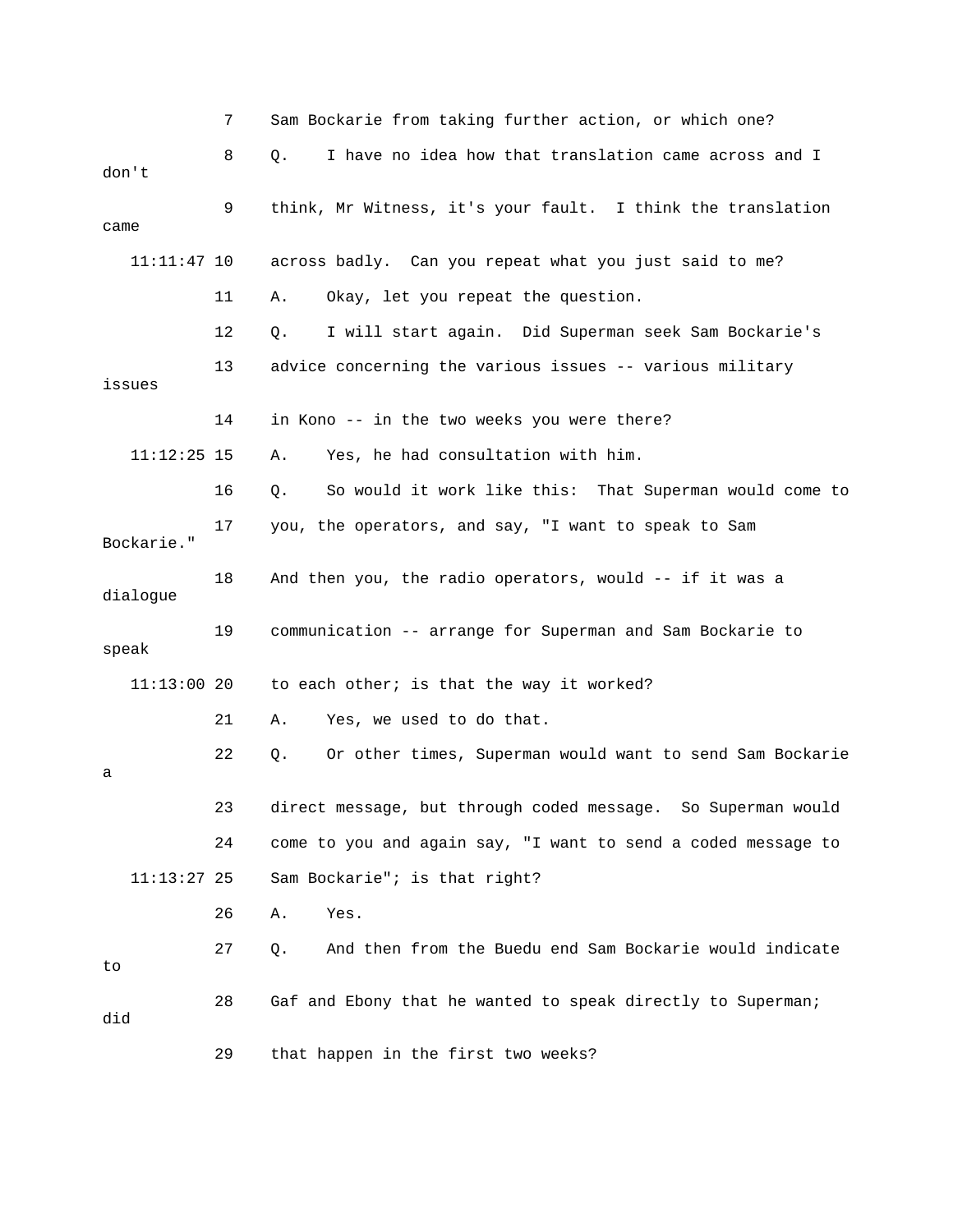| Page 27       |                | SESAY ET AL                                                       |                                  |
|---------------|----------------|-------------------------------------------------------------------|----------------------------------|
|               |                | 5 MAY 2008                                                        | OPEN SESSION                     |
|               |                |                                                                   |                                  |
|               |                |                                                                   |                                  |
|               | $\mathbf{1}$   | Yes, it used to happen there.<br>Α.                               |                                  |
|               | $\overline{2}$ | And likewise, in the first two weeks, Sam Bockarie would<br>$Q$ . |                                  |
| do            | 3              | want to send written messages directly to Superman and would      |                                  |
|               | 4              | that also; is that right?                                         |                                  |
| 11:14:04      | 5              | Yes.<br>Α.                                                        |                                  |
|               | 6              | Did this happen between Sam Bockarie and Superman on a<br>Q.      |                                  |
|               | 7              | daily basis in that two weeks you were there?                     |                                  |
|               | 8              | It was not happening daily; it used to happen once in a<br>Α.     |                                  |
|               | 9              | while.<br>Seldom; sometimes. It was not every day. It used to     |                                  |
| $11:14:33$ 10 |                | happen once in a while.                                           |                                  |
| come          | 11             | So let me just deal with the first two weeks. We'll<br>Q.         |                                  |
|               | 12             | to when you moved to Sewafe in a moment, but in the first two     |                                  |
| and           | 13             | weeks then, how often do you think it happened that Superman      |                                  |
|               | 14             | Sam Bockarie were in touch, either through dialogue or through    |                                  |
| $11:14:54$ 15 |                | coded message?                                                    |                                  |
|               | 16             | About dialogue, I can only remember twice as the message<br>Α.    |                                  |
|               | 17             | as we are receiving the messages from Sam sending to Superman;    |                                  |
|               | 18             | sometimes from Super to Sam.                                      | They had -- he had some response |
|               | 19             | from Sam to Super, so I used to get that.                         |                                  |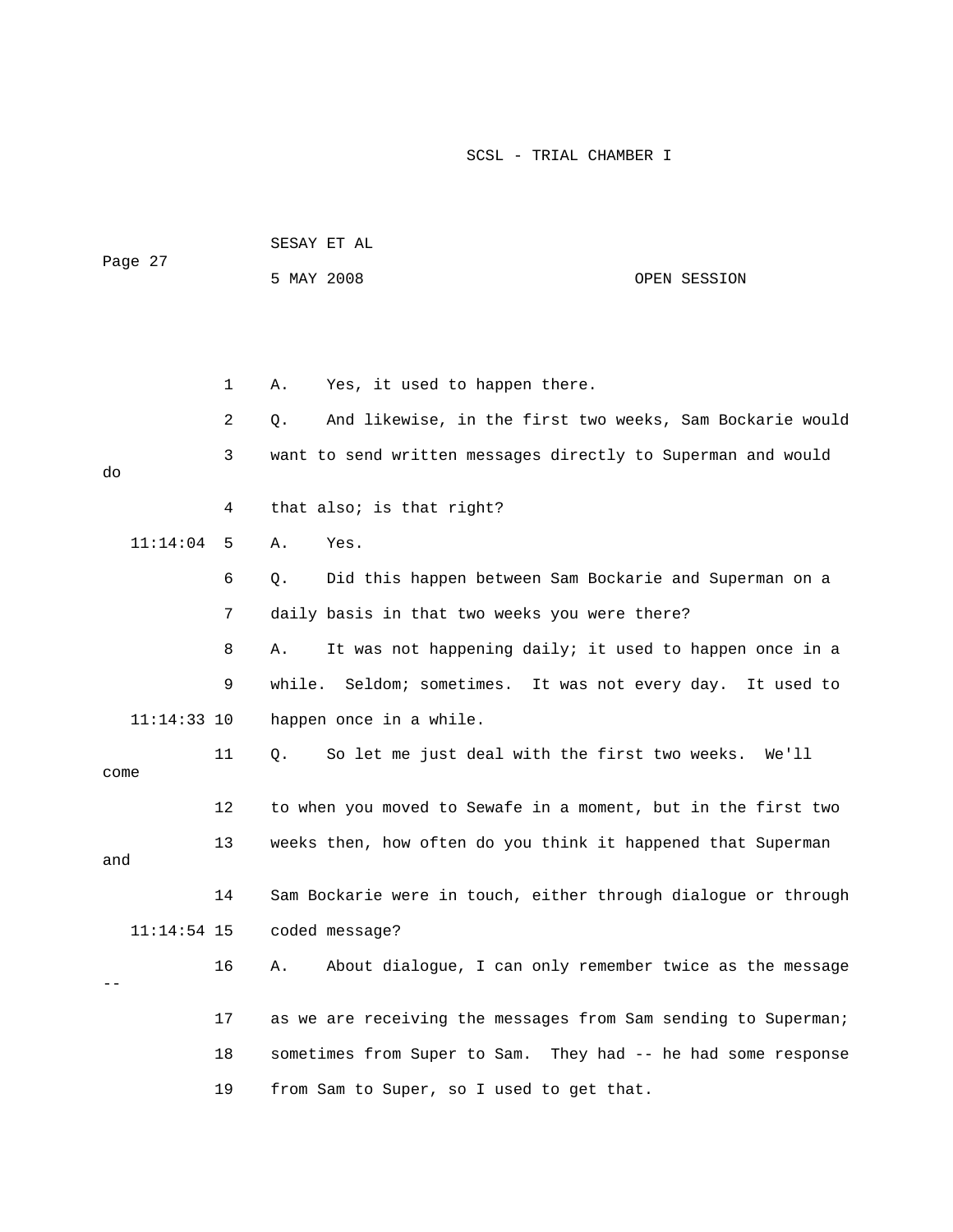11:15:31 20 Q. So in the first two weeks we're talking about, how many ions please? Just 24 MR JORDASH: May I just take instruct 27 MR JORDASH: 28 Q. Sorry, Mr Witness, were you going to -- did you have an 21 communications between Sam Bockarie and Superman? Two or three, 22 four, overall? 23 A. Dialogue or messages sent? Or sent messages? Please. 11:16:02 25 hold one second, please, Mr Witness. 26 THE WITNESS: Okay. 29 answer?

| Page 28 | SESAY ET AL |  |              |
|---------|-------------|--|--------------|
|         | 5 MAY 2008  |  | OPEN SESSION |

|      |          |                | Repeat -- repeat it; I did not get it clearly.<br>Α.            |
|------|----------|----------------|-----------------------------------------------------------------|
| it's |          | $\overline{a}$ | I think maybe my question is a bit unrealistic because<br>$Q$ . |
| two  |          | 3 <sup>7</sup> | a long time ago, but do you know how often in both -- in that   |
|      | overall, | $4\degree$     | weeks -- Sam Bockarie and Superman were in communication        |
|      |          |                | 11:16:58 5 whether dialogue or by written coded message?        |
| оf   |          | 6              | I cannot remember everything because there were a series<br>A., |
|      |          | 7              | messages going and coming.                                      |
|      |          | 8              | Fair enough.<br>Q.                                              |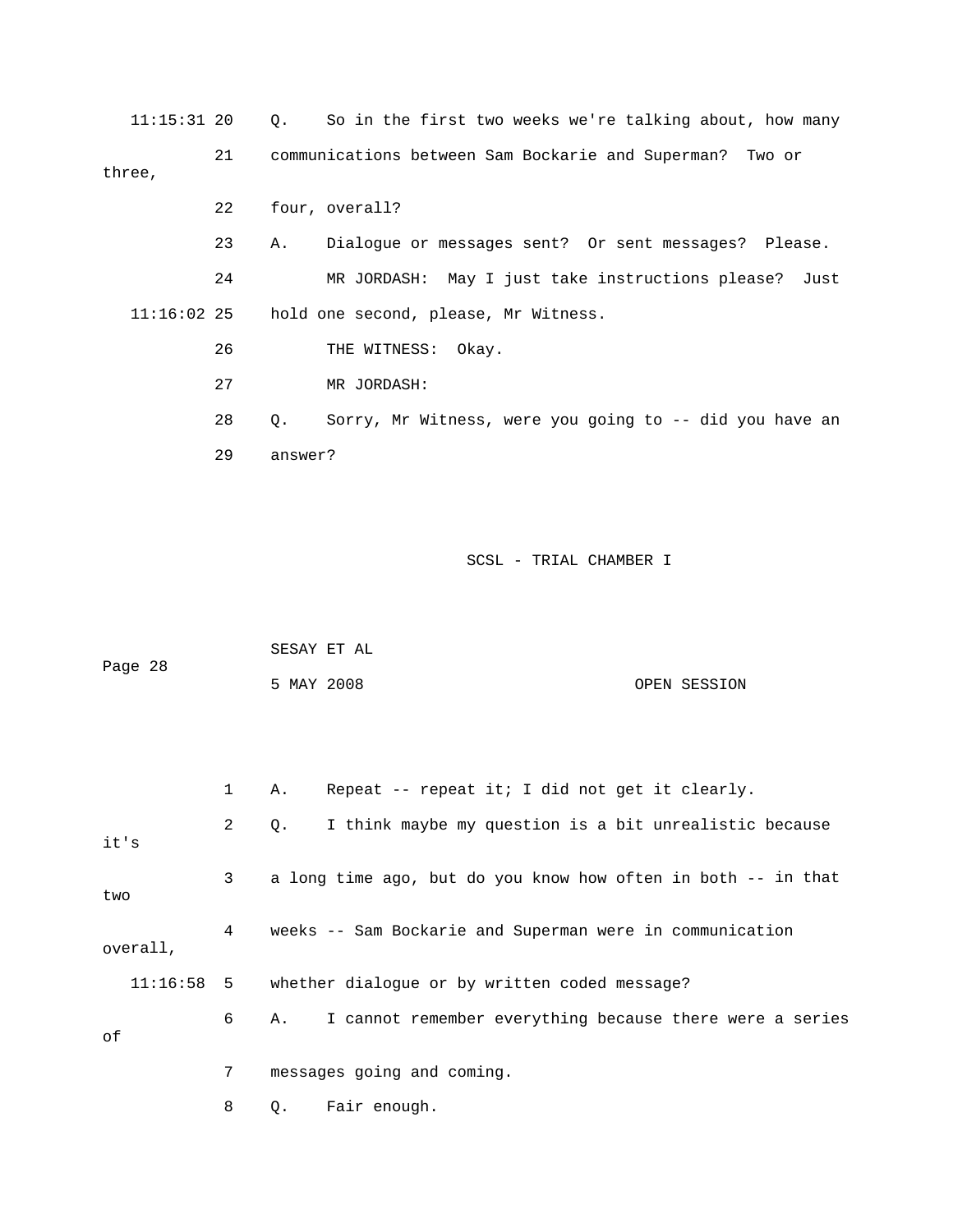| are  |               | 9  |         | Mr Jordash, to avoid confusion, when you<br>JUDGE BOUTET:      |
|------|---------------|----|---------|----------------------------------------------------------------|
|      | $11:17:23$ 10 |    |         | using the word "dialogue" you could have dialogue in a written |
|      |               | 11 | form.   | You mean voice communication by operation to written           |
|      |               | 12 |         | communication, I presume?                                      |
| that |               | 13 |         | That's exactly, yes. I'll just clarify<br>MR JORDASH:          |
|      |               | 14 |         | the witness understood it in that way.                         |
|      | $11:17:38$ 15 |    | Q.      | When I'm using dialogue I'm talking about Superman being       |
|      |               | 16 |         | there at the radio set and Sam Bockarie being at the radio set |
|      |               | 17 |         | and actually hearing each other's voices. Did you understand   |
|      |               | 18 | Α.      | Yes.                                                           |
| to   |               | 19 | О.      | Did you understand when I said dialogue I was referring        |
|      | $11:17:57$ 20 |    |         | that kind of radio communication?                              |
|      |               | 21 | Α.      | Yes, yes, I understand. Yes, I understand that.                |
|      |               | 22 | Q.      | Now after the first two weeks you then moved to<br>Okay.       |
|      |               | 23 | Swafay? |                                                                |
|      |               | 24 | Α.      | $Um - hmm.$                                                    |
| that | $11:18:12$ 25 |    | О.      | It's Superman who gives you the order to go there; is          |
|      |               | 26 | right?  |                                                                |
|      |               | 27 | Α.      | Yes.                                                           |
|      |               | 28 | Q.      | And did you work then as a radio operator until the RUF        |

29 were pushed out of Koidu and moved to the Guinea Highway?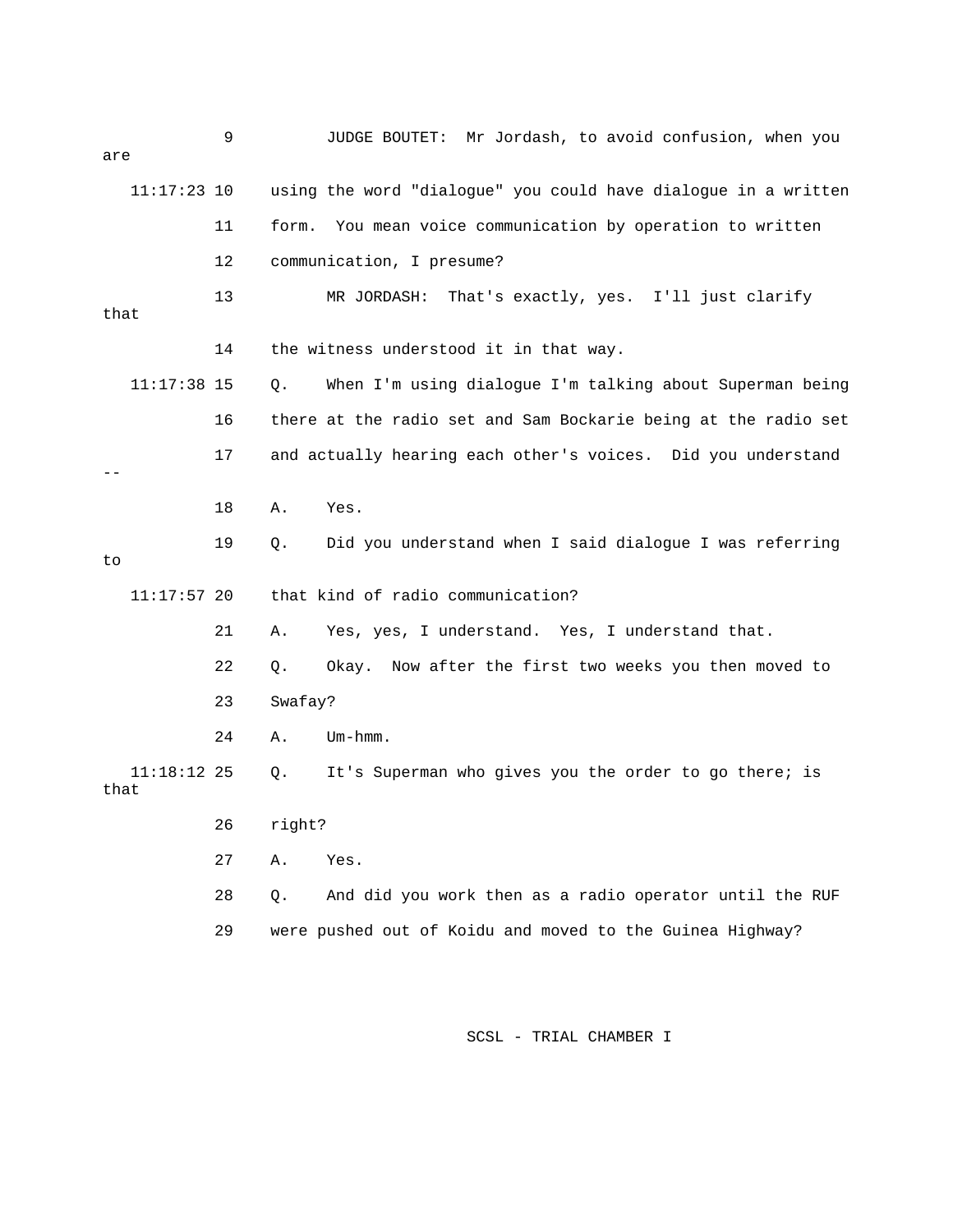| Page 29 | SESAY ET AL |  |              |
|---------|-------------|--|--------------|
|         | 5 MAY 2008  |  | OPEN SESSION |

|      |               | 1  | Α.    | Yes, that was the place I was working.                         |
|------|---------------|----|-------|----------------------------------------------------------------|
|      |               | 2  | Q.    | You were receiving messages, were you, from Superman to        |
|      |               | 3  |       | your commander at Swafay; is that right?                       |
|      |               | 4  | Α.    | Yes.                                                           |
|      | 11:18:49      | 5  | Q.    | Was your station receiving any direct messages from            |
|      |               | 6  |       | Sam Bockarie, or not?                                          |
|      |               | 7  | Α.    | It first came to Super and then from Super to us.<br>No.       |
| with |               | 8  | Q.    | Right. Did Sam Bockarie then continue to communicate           |
|      |               | 9  |       | Superman after you had moved to Swafay?                        |
| it.  | $11:19:15$ 10 |    | Α.    | Yes, they used to communicate. But I used to monitor           |
|      |               | 11 | Q.    | So did it then work like this: That Sam Bockarie would         |
|      | orders        | 12 |       | contact Superman; Superman would then distribute whatever      |
|      |               | 13 |       | from his set to the subset such as yours at Swafay?            |
|      |               | 14 |       |                                                                |
|      |               |    | Α.    | Please say that again.                                         |
|      | $11:19:50$ 15 |    | $Q$ . | Sam Bockarie would contact Superman; Superman would then       |
| in   |               | 16 |       | send on any orders or instructions to the various commanders   |
|      |               | 17 |       | the various areas in Koidu; is that the way it worked?         |
|      |               | 18 | Α.    | Yes.                                                           |
|      |               | 19 | Q.    | And through your monitoring at Swafay and through your         |
|      | $11:20:18$ 20 |    |       | operating before moving to Swafay, did you observe whether, at |
|      |               | 21 |       | least in the first month or so, the relationship between       |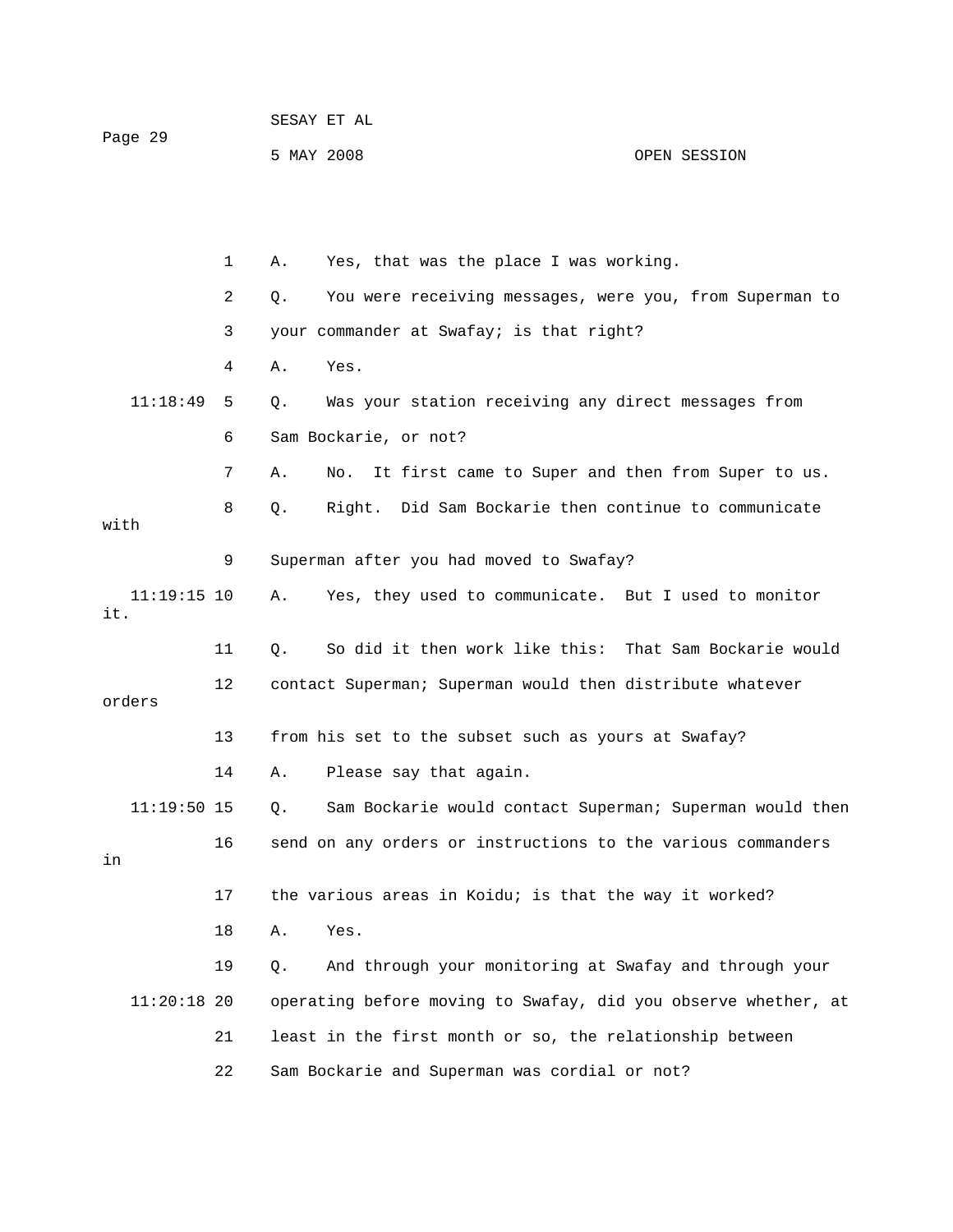| or                  | 23 | Well, it was -- I cannot tell you whether it was cordial<br>Α.      |
|---------------------|----|---------------------------------------------------------------------|
| messages            | 24 | not because since they were getting dialogue, receiving             |
| $11:21:01$ 25<br>it |    | from him there, I will not imagine whether it will be fine or       |
|                     | 26 | will not be fine.                                                   |
| the                 | 27 | Is it right that Superman was the top man in Koidu and<br>$\circ$ . |
|                     | 28 | top man at Guinea Highway?                                          |
|                     | 29 | Yes, he was the top man.<br>Α.                                      |

 SESAY ET AL Page 30

5 MAY 2008 OPEN SESSION

 1 Q. And is it right that Superman was also the battle-group 3 A. The time we came to Kono, is that the time you mean? 4 Q. Yes. He became battle-group commander when in Koidu Town, 11:22:05 5 I think; is that right? 7 Q. And that appointment -- let me ask a different question. 8 Am I correct, Mr Witness, that Superman received orders only 9 Sam Bockarie when you were a radio operator at Superman's set 2 commander; is that something you're aware of? 6 A. Yes, they made that appointment. from and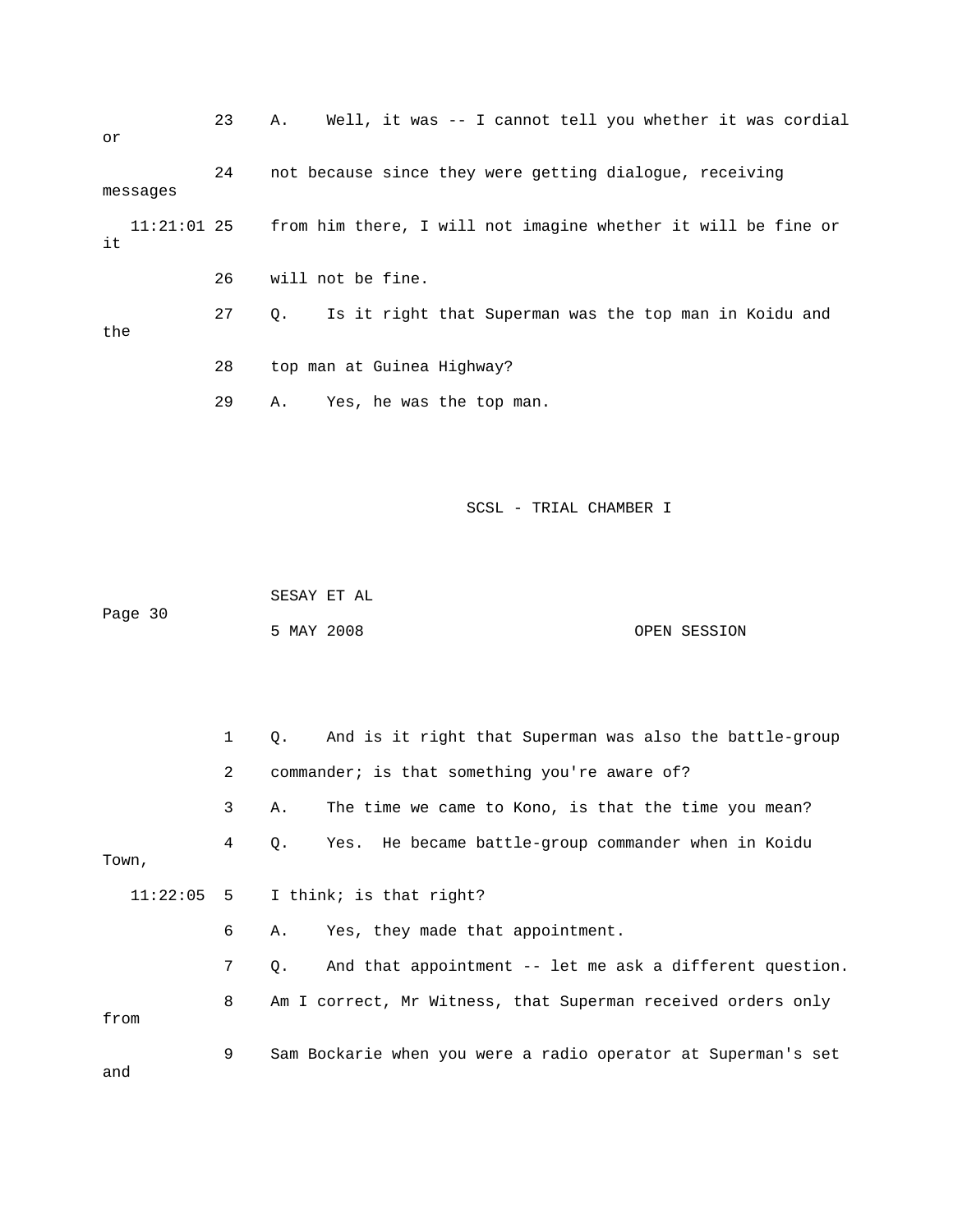11:22:49 10 then later on at Swafay; am I right that it was Sam Bockarie 12 A. Yes, to my knowledge. 13 Q. You were working -- is this right -- most days within the 14 two weeks you were at Superman's set, most days when you were 16 A. Please say it again. 17 Q. Did your duties whilst you were Superman's radio operator 18 mean you worked most days -- on most days did you work? 19 A. I don't think if we have days to work. It was a very  $11:23:57$  20 sensitive material that a person was to be with it, always to 21 able to monitor all information that was going around except 22 you want to visit some important thing within the area. But 23 always, I was always near the set. not 28 A. No, I did not monitor that anyway. I did not monitor 29 instruction from him to Super. only 11 who was giving Superman orders? at 11:23:20 15 Swafay; is that correct? be if 24 Q. And can you confirm, then, that throughout your duties at 11:24:23 25 Superman's set and throughout your duties at Swafay, you did 26 monitor Issa Sesay giving any orders to Superman; can you confirm 27 that? any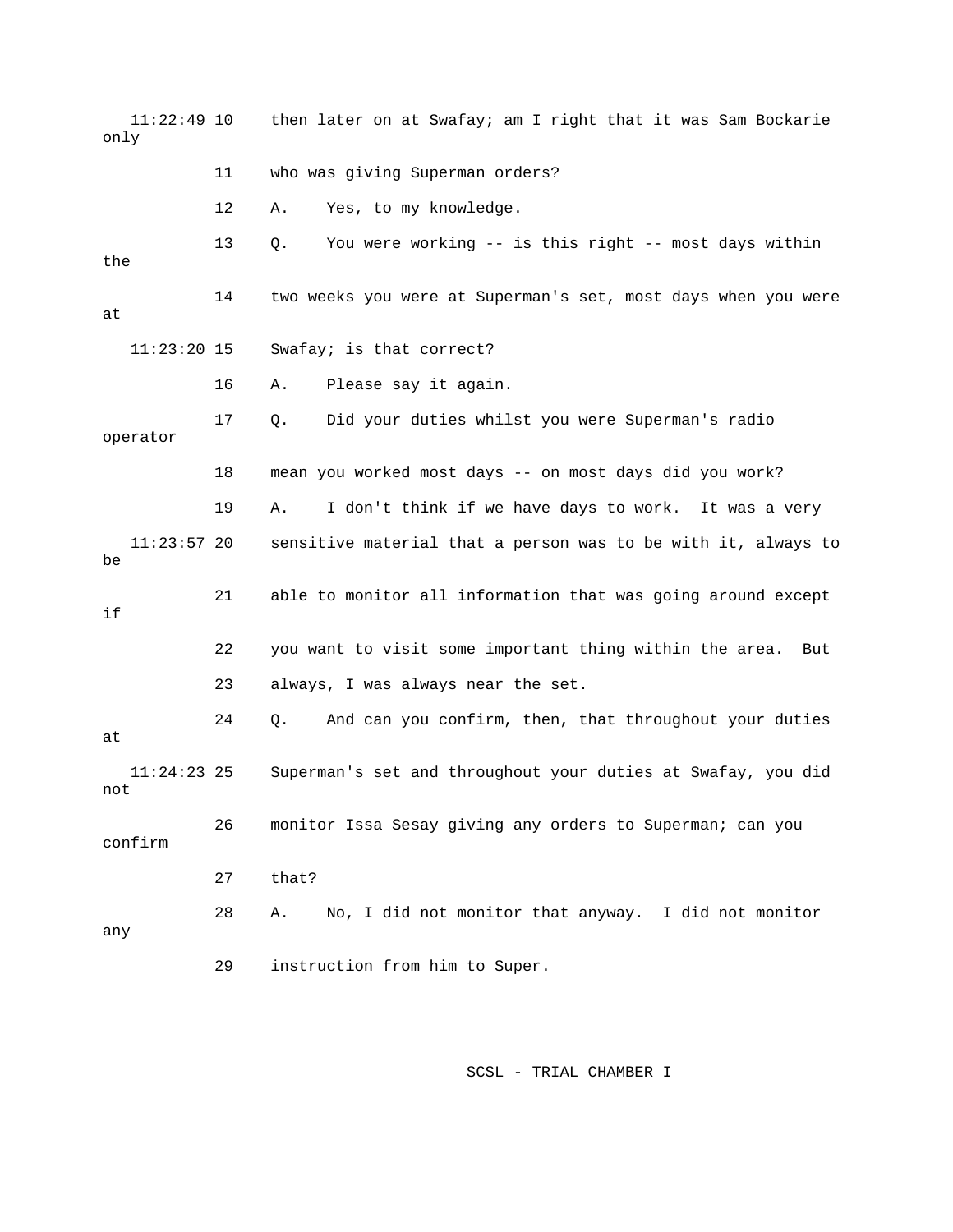|         | SESAY ET AL |              |
|---------|-------------|--------------|
| Page 31 |             |              |
|         | 5 MAY 2008  | OPEN SESSION |

 2 PRESIDING JUDGE: Mr Cammegh? 3 MR CAMMEGH: No questions, thank you. 4 PRESIDING JUDGE: No questions. 11:25:55 5 Yes, Mr Harrison. 6 MR HARRISON: Yes, the Prosecution wanted to advise the 7 Court that there was an additional information filed at 9.15 8 morning with respect to this witness. And I should also say that 9 it was forwarded yesterday afternoon, according to the Lotus 11:26:20 10 Notes, informally to the Prosecution at about 5 p.m. and I 11 have seen it last night after about 8 p.m. 12 In view of what's been said this morning and in view of adjourn  $11:26:43$  15 would like to review further this more recent disclosure, 16 is approximately two pages, it's -- you would say a page and a 17 half to two pages. 18 PRESIDING JUDGE: My concern is with breaking the 19 procedure, you know, in bits and pieces. I mean, if you were 1 Q. Thank you, Mr Witness. I've got no further questions? this would 13 this disclosure, the Prosecution is asking the Court to 14 the Prosecution's cross-examination until tomorrow morning. We which -- 11:27:30 20 had you had any reservations about what was served on you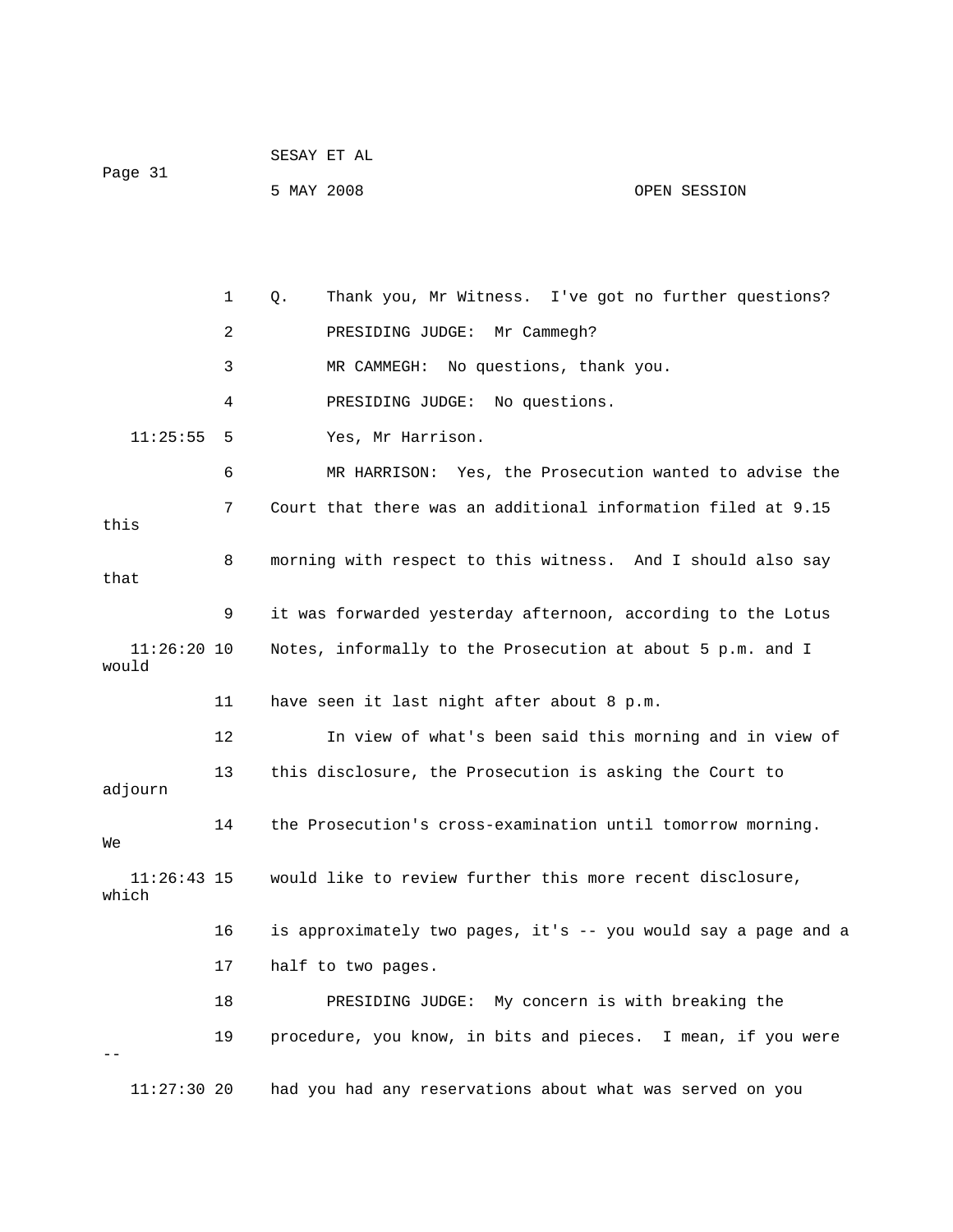| the   |               | 21 | yesterday, maybe you should have raised it for us to examine  |
|-------|---------------|----|---------------------------------------------------------------|
|       |               | 22 | position before we proceeded up to this stage. When this one  |
|       |               | 23 | leaves now we would have left things in midstream and gone to |
| is    |               | 24 | another one. It's -- it's very disruptive of the records. It  |
|       | $11:28:02$ 25 |    | not even -- I mean, asking for an adjournment until tomorrow, |
| think |               | 26 | it's -- I'm worried by that. I'm worried about that. So I     |
|       |               | 27 | we'll take the morning's break and you will consider all your |
| this  |               | 28 | options, you know, in relation to your cross-examination of   |
|       |               | 29 | witness. We will rise shortly and we will resume in the next  |

|         | SESAY ET AL |  |              |
|---------|-------------|--|--------------|
| Page 32 |             |  |              |
|         | 5 MAY 2008  |  | OPEN SESSION |

|                           | $\mathbf{1}$ | couple of minutes. The Chamber will rise, please.           |
|---------------------------|--------------|-------------------------------------------------------------|
|                           | 2            | [Break taken at 11.30 a.m.]                                 |
|                           | 3            | [RUF05MAY08B-BP]                                            |
|                           | 4            | [Upon resuming at 12.04 p.m.]                               |
| 12:03:035<br>proceedings. |              | PRESIDING JUDGE: Yes, we will be resuming the               |
|                           | 6            | Mr Harrison, how do we proceed, please?                     |
| Court                     | 7            | MR HARRISON: Yes. The earlier request is before the         |
| that                      | 8            | and I'm in the Court's hands awaiting your determination on |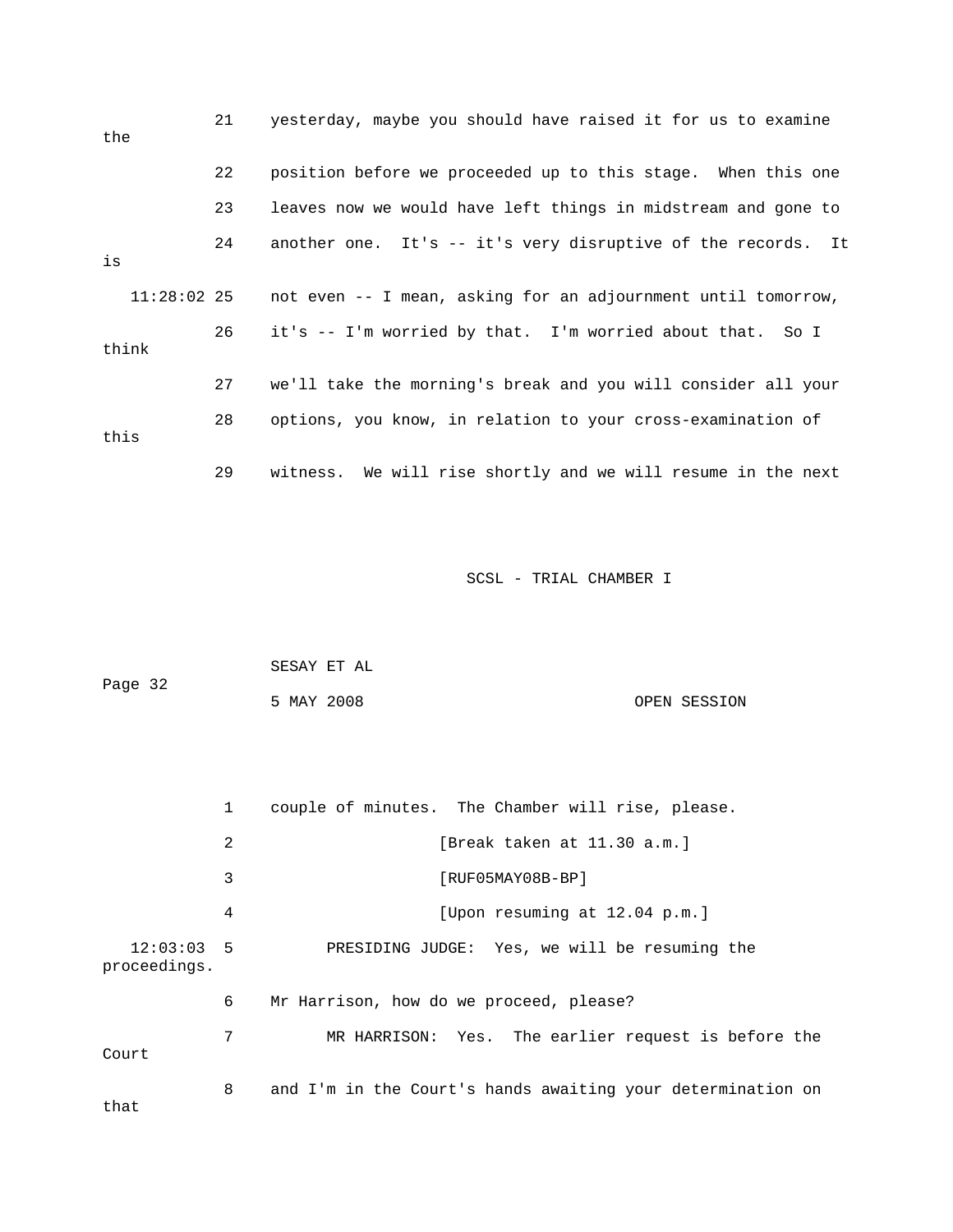9 request.

12:03:32 10 PRESIDING JUDGE: Again this comes with the comments I 11 the other day, on Friday, about the communication of the 12 of additional information about witnesses and their testimony 13 the opposite party. We are there now, you know, because of 14 that -- I mean if this went on much earlier, we would not find 12:04:02 15 ourselves facing an adjournment for this witness's testimony 17 I mean, we find ourselves in difficulties and I hope adjourn  $12:04:39$  20 until tomorrow and then we get -- the Defence has to produce 24 MR TAKU: My Lords, we sincerely apologise. I met the 12:05:00 25 witness for the first time when I fell ill. 28 there and this is where we are. 29 MR TAKU: And I fell ill, I had to see the doctor. In made service to to 16 tomorrow. that 18 whenever we advise the parties they at least take the Chamber 19 seriously on this. Well, we'll have to -- we'll have to 21 another witness you know for us to continue. We will stand down 22 the continuation of the testimony of this witness and take on a 23 new witness. 26 PRESIDING JUDGE: You see, these are the things. This is 27 where we are. This is where we are. The completion strategy is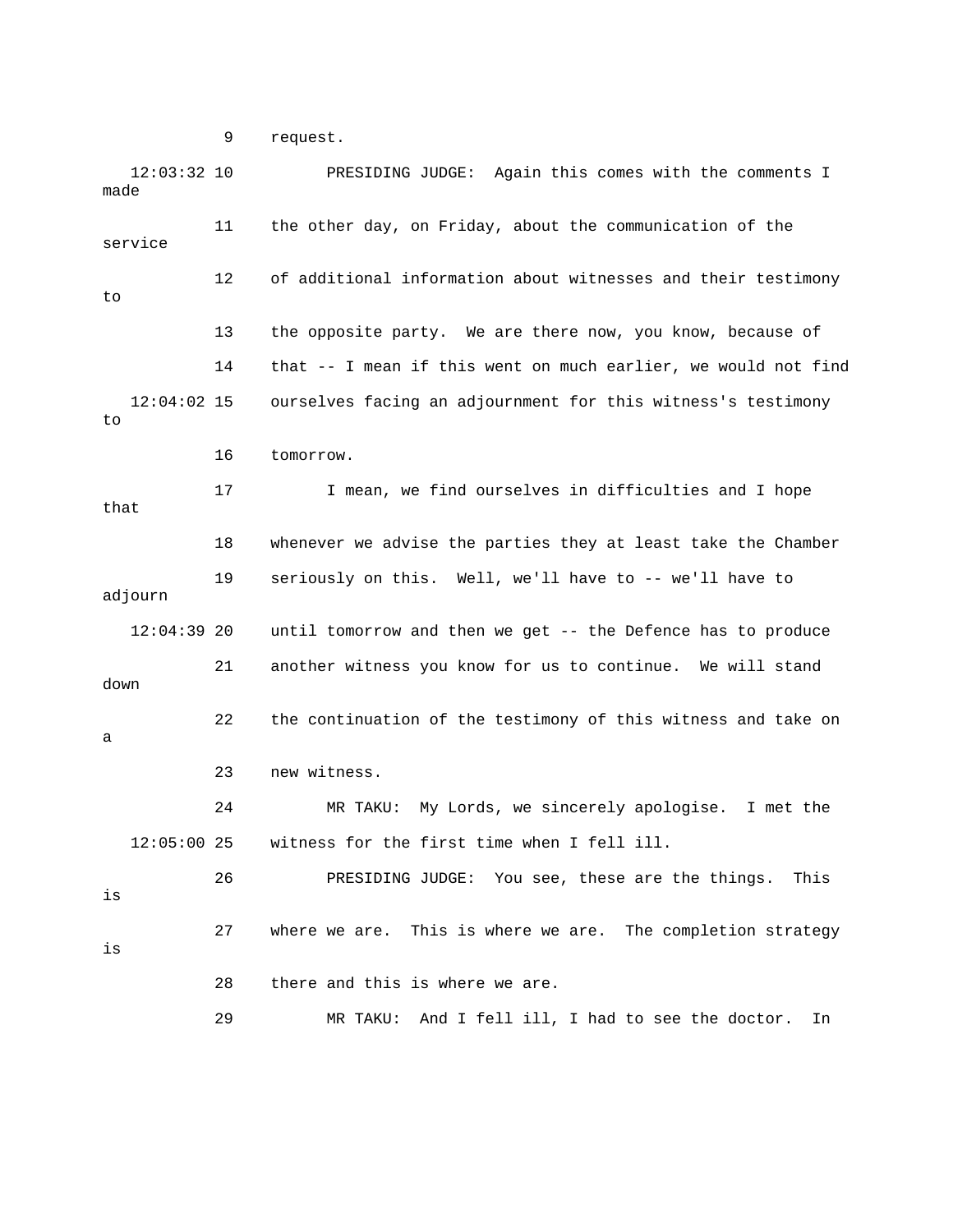|                       |    | ununi ni ni                                                   |                                |
|-----------------------|----|---------------------------------------------------------------|--------------------------------|
| Page 33               |    | 5 MAY 2008                                                    | OPEN SESSION                   |
|                       |    |                                                               |                                |
|                       | 1  | fact, at 1.30 today I will go back and see the doctor.        | I'm                            |
|                       | 2  | sincerely not well and I apologise for this delay.            |                                |
| least                 | 3  | PRESIDING JUDGE: You are not well. Thank God you at           |                                |
| sense                 | 4  | managed the examination-in-chief of your witness. I didn't    |                                |
| 12:05:37<br>your      | 5  | any feeling of illness on your part when you were examining   |                                |
|                       | 6  | witness, but this is where we are.                            |                                |
| this                  | 7  | JUDGE BOUTET: And to support the Presiding Judge on           |                                |
| were                  | 8  | matter, you were granted an adjournment on Friday. So you     |                                |
| and                   | 9  | not in Court Friday afternoon to allow you because we know,   |                                |
| $12:05:52$ 10<br>were |    | we had been informed that witnesses were forthcoming and you  |                                |
| causing               | 11 | getting ready, but I mean, this is a notification that is     |                                |
| Ι                     | 12 | some difficulties and I don't know how many more witnesses -- |                                |
|                       | 13 | think by my recollection you have three more so-called local  |                                |
|                       | 14 | witnesses to come.                                            |                                |
| $12:06:16$ 15         |    | We sincerely apologise, Your Honours.<br>MR TAKU:             |                                |
| Chamber.              | 16 | PRESIDING JUDGE:                                              | It's quite frustrating for the |

SESAY ET AL

17 It's not because of what has been said about the completion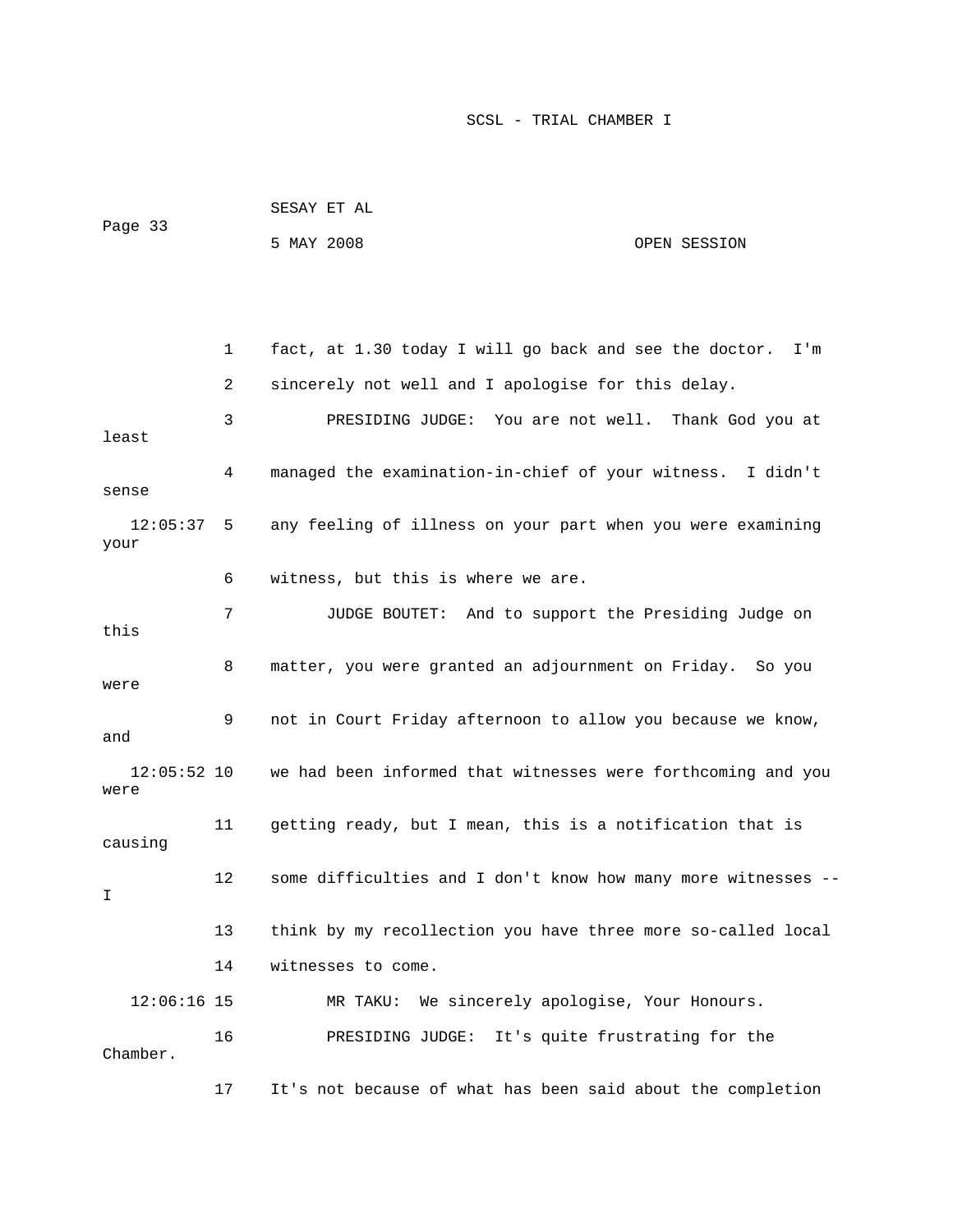| bother        | 18 | strategy that it doesn't -- it bothers me but it doesn't       |
|---------------|----|----------------------------------------------------------------|
| dispense      | 19 | me inasmuch as -- insofar as, you know, we are there to        |
| $12:06:48$ 20 |    | justice even-handedly. So, but at least my professional        |
|               | 21 | conscious troubles me that we have to adjourn the proceedings  |
|               | 22 | today to tomorrow because we have nothing else to do from now. |
|               | 23 | MR TAKU: We have a witness, Your Honours.                      |
|               | 24 | PRESIDING JUDGE: I thought you said you haven't met a          |
| $12:07:18$ 25 |    | witness -- the witness.                                        |
| left          | 26 | MR TAKU: No, it was this witness I said that when I            |
|               | 27 | here, that's when I met him when I fell ill, but we have a     |
|               | 28 | witness $-$                                                    |
| misunderstood | 29 | PRESIDING JUDGE: Oh, I see. Okay, well, I                      |

| Page 34 | SESAY ET AL |              |
|---------|-------------|--------------|
|         | 5 MAY 2008  | OPEN SESSION |

 1 you then. I thought you didn't have a witness. Well, fine. 2 That is good. If you have a witness that's all right. So we 3 stand the evidence of this witness down again and adjourn him 4 tomorrow and we take a new witness. Mr Taku, I'm sorry I can to

12:07:50 5 misunderstood you. I thought that when I talked of the next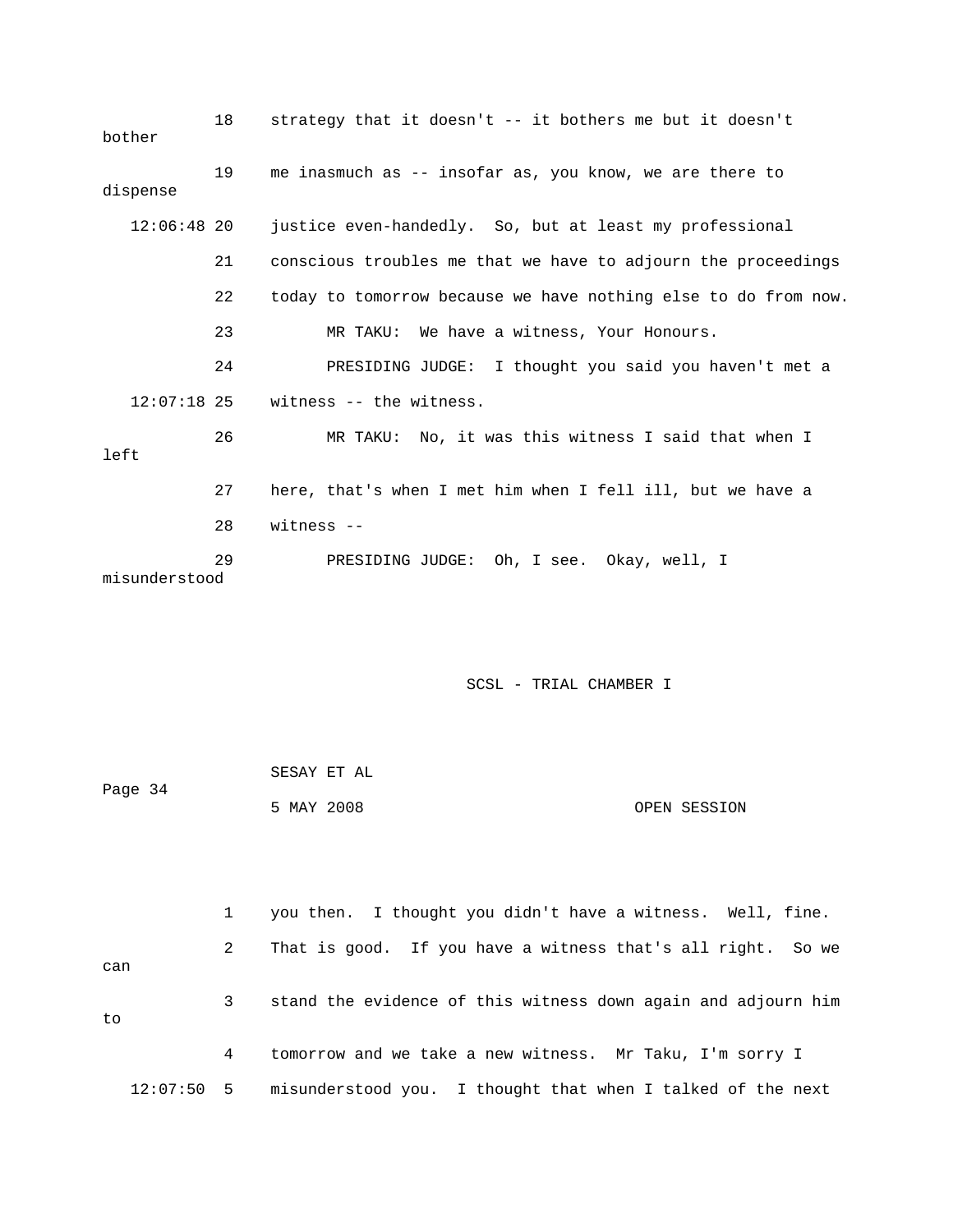6 witness you were saying that you hadn't met this witness and 7 you were ill in the process. So that's okay. I mean, if we 8 another witness, that's fine. 9 MR OGETO: The next witness, My Lords, is DMK-116. 11 reference to this witness? 13 JUDGE BOUTET: I said late disclosure. 14 MR OGETO: Yes, there was. 12:08:35 15 JUDGE BOUTET: Okay. 16 PRESIDING JUDGE: I would like to hear what the 18 MR OGETO: My Lords, before the Prosecution says 19 let me mention that these late disclosures are not deliberate. 12:09:01 20 We are meeting some of these witnesses for the first time - ou knew 21 PRESIDING JUDGE: But why now? Why now? When y 22 that this was supposed to be the time your case was supposed 23 go on? We're on a recess. You knew that we're going to 24 Why now? Why do you think that we should -- 12:09:21 25 MR OGETO: There are many witnesses, My Lord. There are 27 them at the same time. 28 [The witness stood down] 29 MR OGETO: We have not really had the time. We have tried that have 12:08:24 10 JUDGE BOUTET: Any late disclosure about this -- in 12 MR OGETO: Yes, there was a disclosure as well. Prosecution 17 has to say about these late disclosures because - something, to proceed. 26 many other witnesses on the list and we cannot really meet all of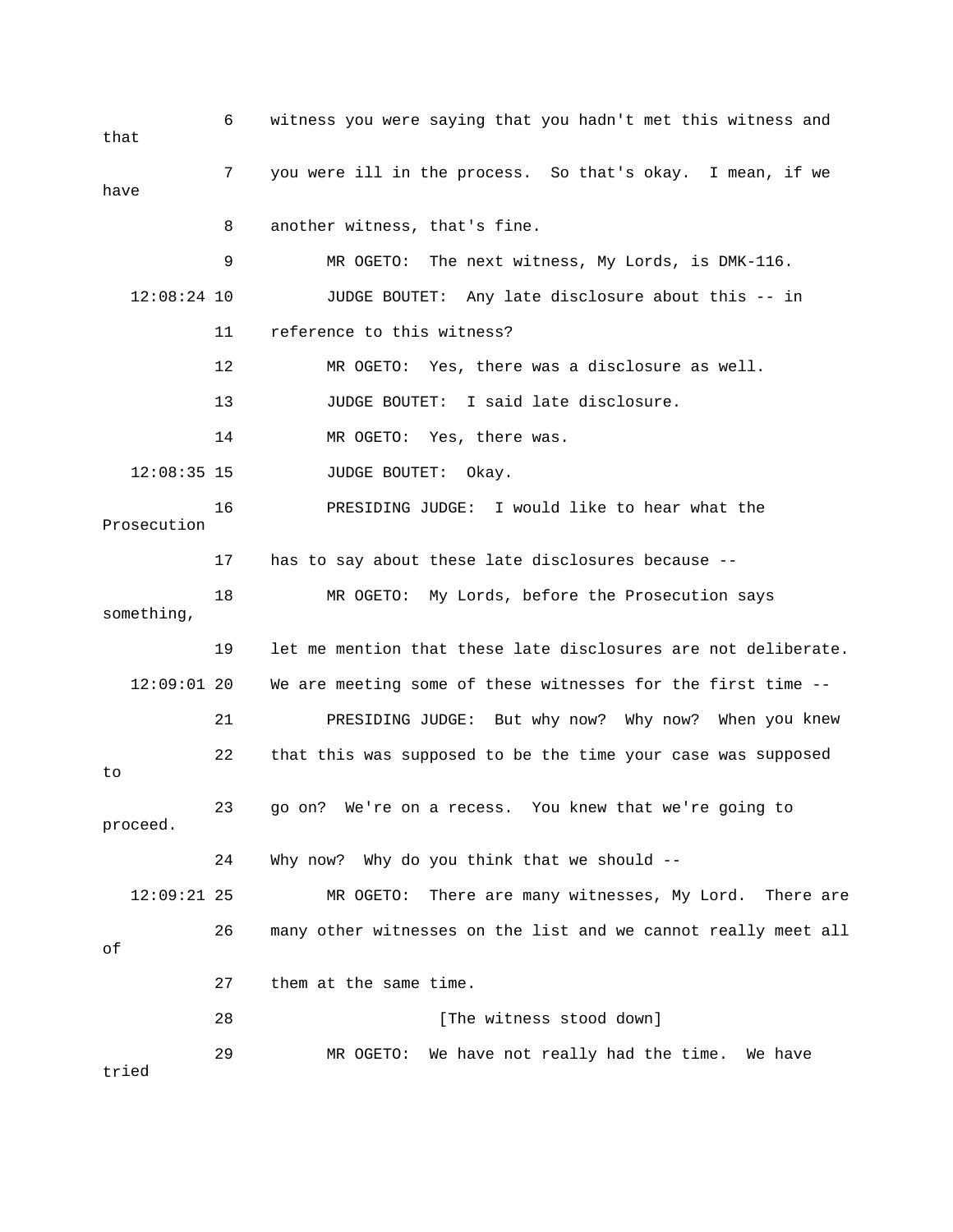| Page 35 | SESAY ET AL |  |              |
|---------|-------------|--|--------------|
|         | 5 MAY 2008  |  | OPEN SESSION |

|                 | 1              | to do our best to meet these witnesses and to expedite the      |
|-----------------|----------------|-----------------------------------------------------------------|
| done            | $\overline{2}$ | proceedings but it hasn't been possible. And I think we've      |
|                 | 3              | very well with most of the witnesses. It's only a few.<br>And I |
|                 | 4              | recall, by looking at the transcripts, even during the          |
| 12:09:51<br>the | 5              | Prosecution case, they too were disclosing information during   |
| unusual.        | 6              | testimony of the witnesses, so it's really nothing very         |
|                 | 7              | Even during the presentation of the first accused's case there  |
| are             | 8              | was information coming up late, a day before, so really, we     |
|                 | 9              | not doing anything deliberate, My Lords.                        |
| $12:10:13$ 10   |                | PRESIDING JUDGE: So the Court takes the blame for being         |
|                 | 11             | very indulgent; is that what you're saying?                     |
|                 | 12             | MR OGETO: I'm not saying that, My Lords, and I'm not            |
|                 | 13             | blaming anyone --                                               |
|                 | 14             | PRESIDING JUDGE: And that we have to continue being             |
| $12:10:22$ 15   |                | indulgent. Supposing we decided not to/.                        |
| just            | 16             | MR OGETO: I'm not blaming the Court, My Lords.<br>I'm           |
|                 | 17             | trying to say that at times --                                  |
|                 | 18             | Because whenever you are caught in a<br>PRESIDING JUDGE:        |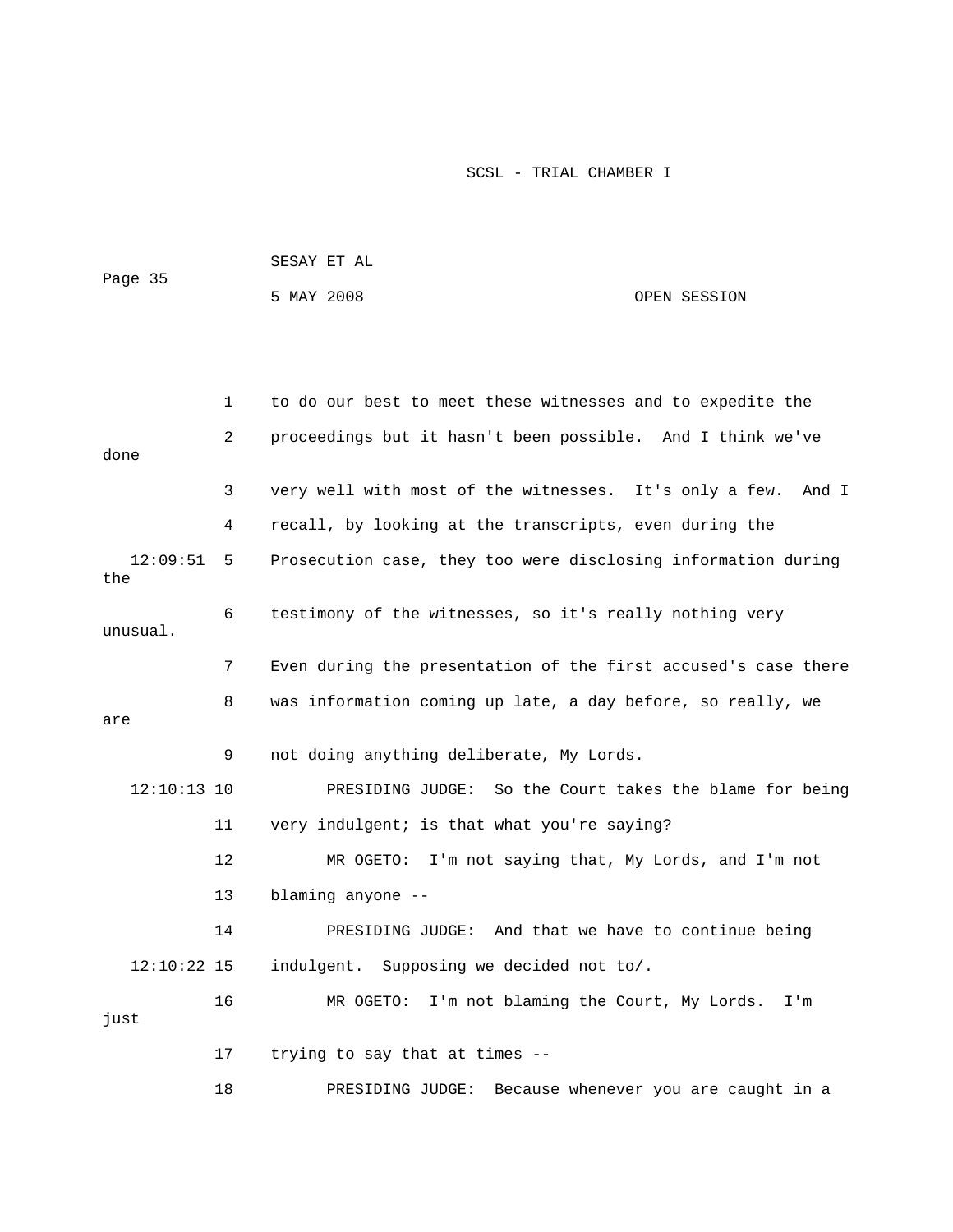| I'm           | 19 | bind, you know, you keep saying -- you throw your hands and           |
|---------------|----|-----------------------------------------------------------------------|
| this          |    | 12:10:35 20 not saying you it's a tendency with counsel: "Oh, you did |
|               | 21 | for the Prosecution, why not to me?" and so on. It's like a           |
| know,         | 22 | child crying foul. You did this to my older brother, you              |
|               | 23 | why didn't you do this to me and so on and so forth.                  |
| and           | 24 | MR OGETO: I'm not blaming the Prosecution, My Lords,                  |
| $12:10:53$ 25 |    | I'm also not blaming the Court. I'm saying --                         |
|               | 26 | PRESIDING JUDGE: And you are not blaming yourself too.                |
|               | 27 | MR OGETO: Yes, because it's not deliberate.                           |
|               | 28 | PRESIDING JUDGE: It can never be deliberate.                          |
|               | 29 | MR OGETO: It wasn't deliberate, My Lords.                             |

|         | SESAY ET AL |              |
|---------|-------------|--------------|
| Page 36 |             |              |
|         | 5 MAY 2008  | OPEN SESSION |

|     |                                                           | PRESIDING JUDGE: It can never be.                                       |
|-----|-----------------------------------------------------------|-------------------------------------------------------------------------|
|     | 2                                                         | [The witness entered Court]                                             |
| the | 3<br>MR TAKU: Your Honours, now that the witness has left |                                                                         |
|     | 4                                                         | courtroom, I just wanted to say that the person whose name he           |
|     |                                                           | 12:11:36 5 wrote in [indiscernible]. I just wanted to put it on record. |
|     | 6                                                         | PRESIDING JUDGE: So it's TF1-360?                                       |
|     | 7                                                         | MR TAKU: Yes, Your Honours.                                             |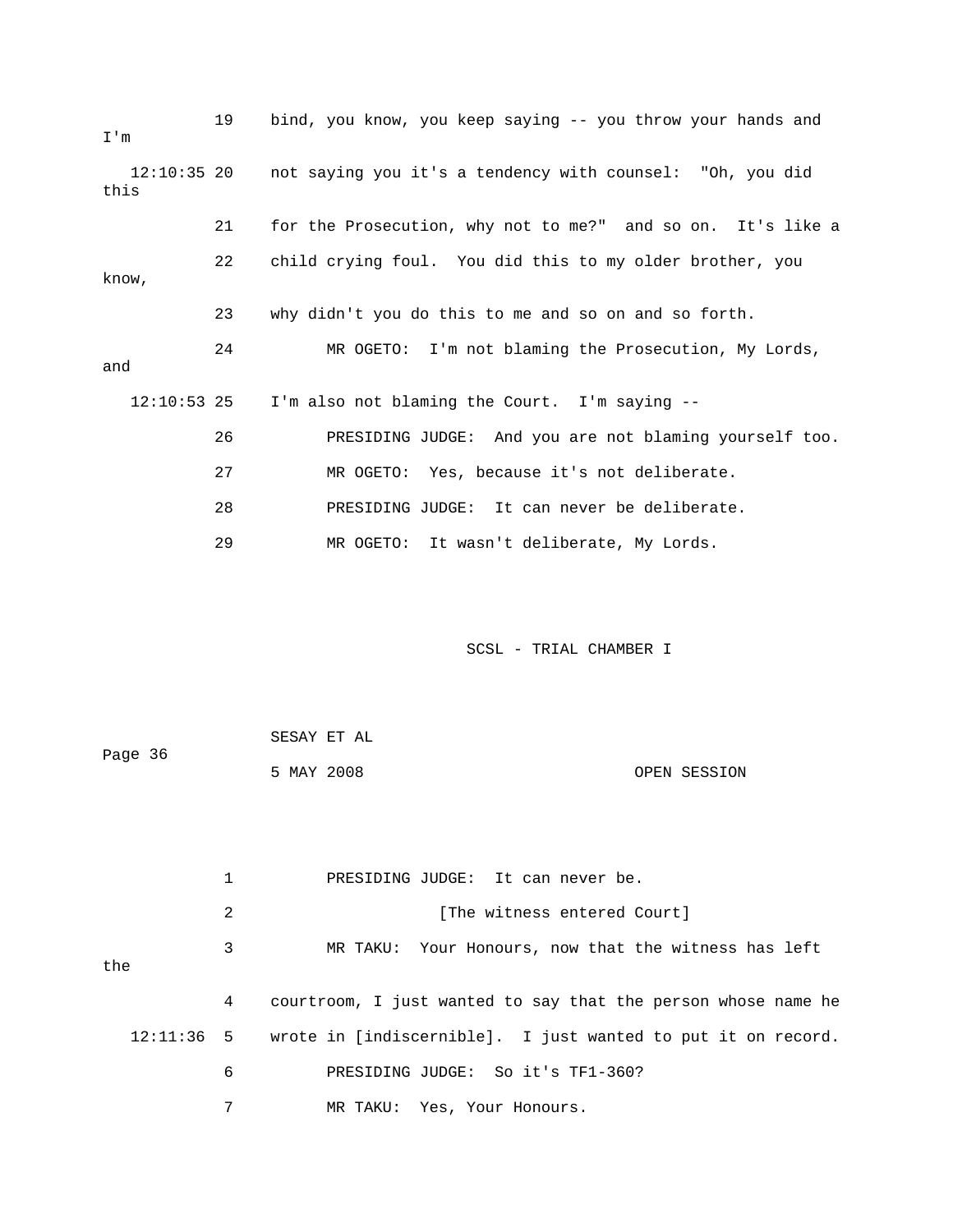|                               | 8  | PRESIDING JUDGE: Will this be the 14th witness?               |
|-------------------------------|----|---------------------------------------------------------------|
|                               | 9  | MR OGETO: Yes, My Lords.                                      |
| $12:13:28$ 10                 |    | PRESIDING JUDGE:<br>It's $DMK$ --                             |
|                               | 11 | 116, My Lords.<br>MR OGETO:                                   |
|                               | 12 | PRESIDING JUDGE: Yes. Before you swear the witness in,        |
| that                          | 13 | Mr Harrison, there is also -- this is another incident here   |
|                               | 14 | relates to late disclosure of certain facts that are to be in |
| $12:13:59$ 15<br>observations |    | issue in testimony by this witness; do you have any           |
|                               | 16 | on this, please? Or where does that lead us to eventually in  |
|                               | 17 | these proceedings?                                            |
|                               | 18 | MR HARRISON:<br>Mr Fynn had the advantage of having this      |
|                               | 19 | morning to review that information and Mr Fynn has advised me |
| $12:14:19$ 20                 |    | that he believes he is prepared to proceed with this witness  |
|                               | 21 | today.                                                        |
| may                           | 22 | PRESIDING JUDGE: Thank you. Thank you, Mr Fynn.<br>So         |
| what                          | 23 | you swear in the witness, please. And he is to testify in     |
|                               | 24 | language, please?                                             |
| $12:14:33$ 25                 |    | MR OGETO:<br>In Krio, My Lords.                               |
|                               | 26 | WITNESS: DMK-116 [Sworn]                                      |
|                               | 27 | [The witness answered through interpreter]                    |
|                               | 28 | PRESIDING JUDGE: Yes, Mr Ogeto.                               |
| I                             | 29 | MR OGETO: Yes, My Lords. With the leave of the Court,         |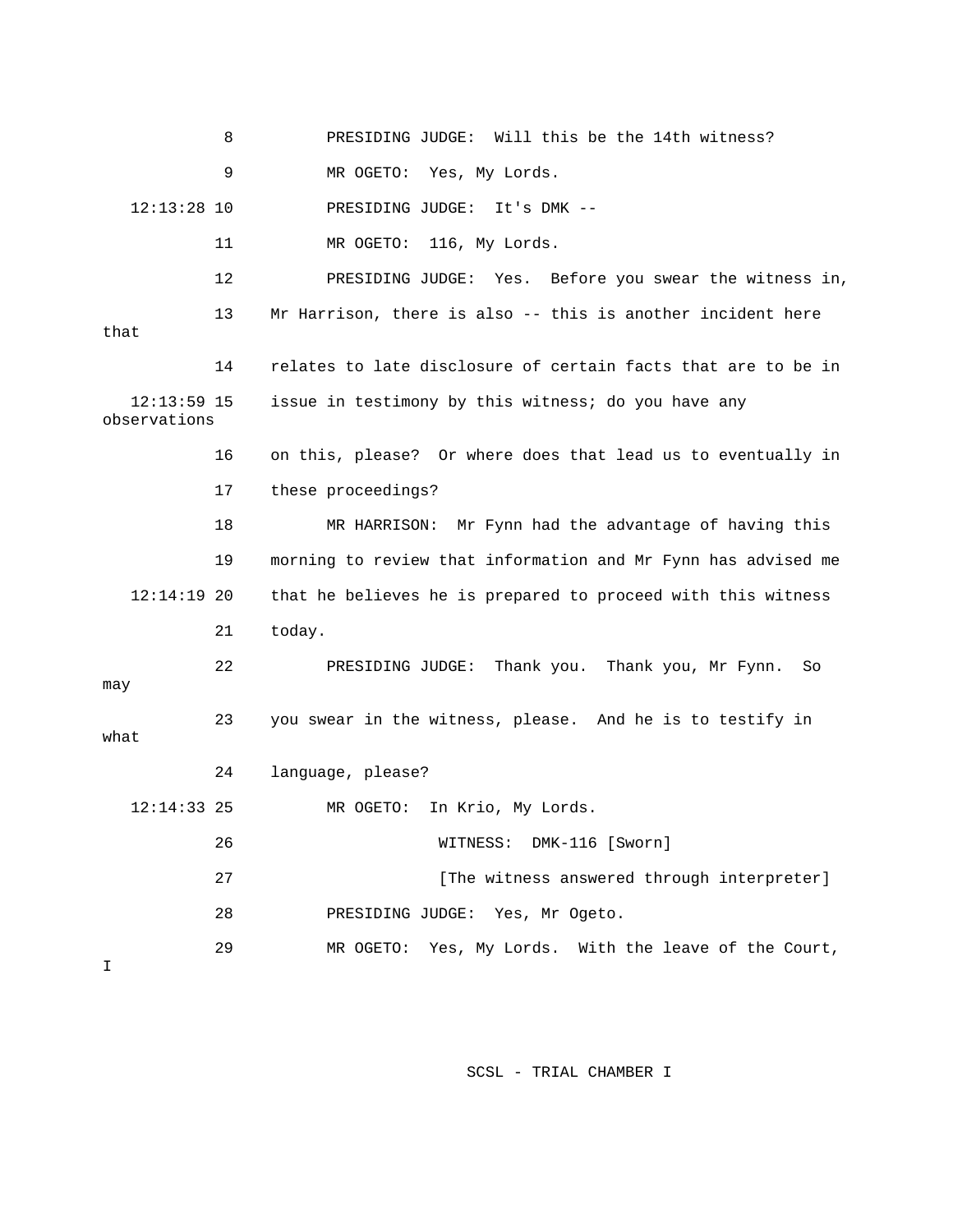|         | SESAY ET AL |              |
|---------|-------------|--------------|
| Page 37 |             |              |
|         | 5 MAY 2008  | OPEN SESSION |

 1 will request that the witness be given a piece of paper so that 3 is likely to reveal his identity, if discussed in the open 4 session. 12:15:31 5 PRESIDING JUDGE: Yes, can a paper be given to the 6 please. 7 EXAMINED BY MR OGETO: 9 Q. Listen to me, Mr Witness, before you start writing information. 11 Please write it down: Number 1, write your full names; number 12 write your age; number 3, write the place where you were born, 13 including the district; number 4, write your marital status 14 the number of children, if any, that you have; number 5, write 12:17:49 15 your present place of abode; number 6, write your current hold 18 position; number 7, indicate where you were based between 1999 number 8 2 we're able to write -- to record some background information that witness, 8 MR OGETO: 12:15:58 10 anything. We want to take down certain background 2, and 16 occupation, and, against that occupation, indicate where you 17 that occupation; also indicate for how long you've held that 19 and 2002; indicate the position you held -- that will be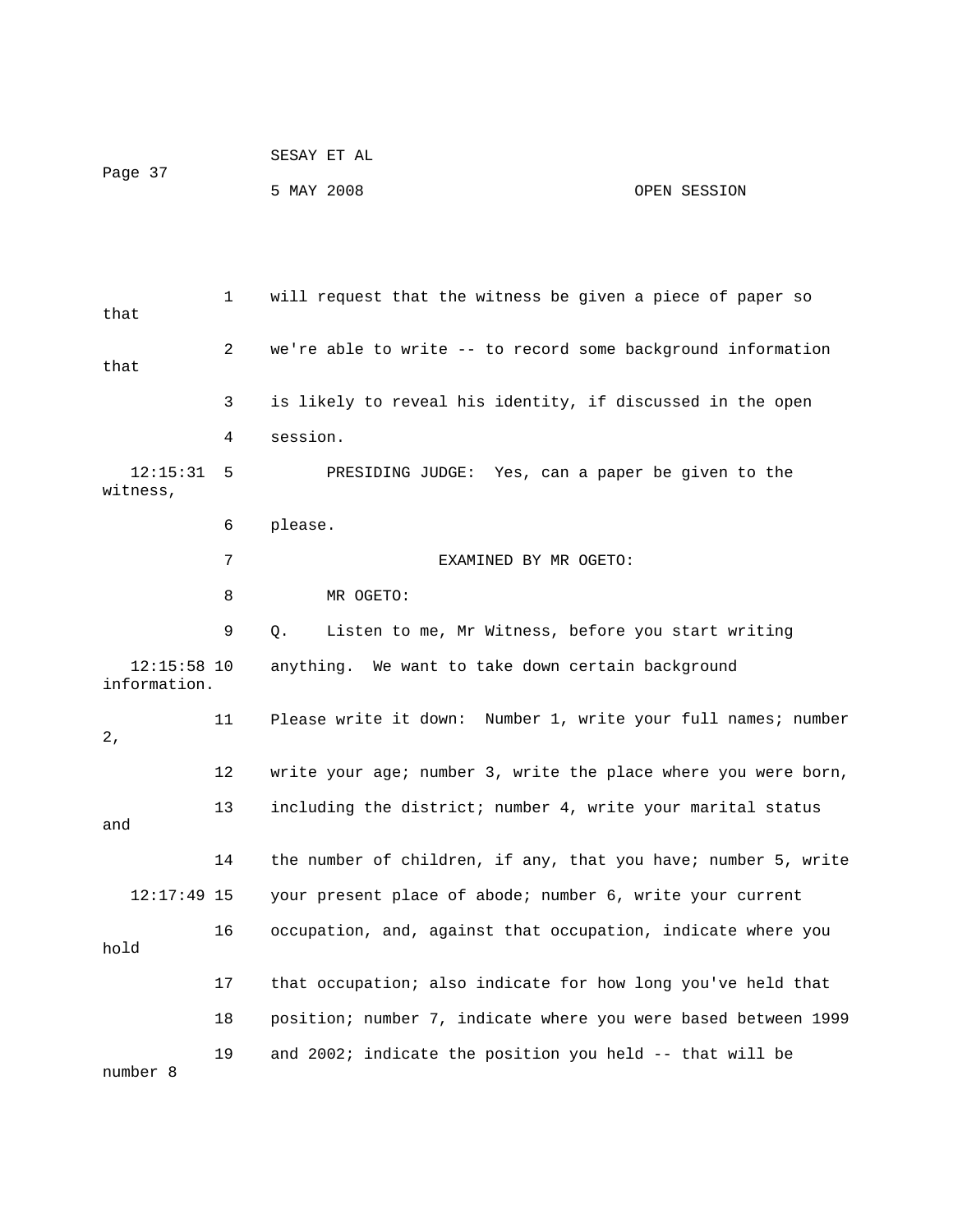|      |               |    | 12:20:00 20 I think -- indicate the position you held at that place and |
|------|---------------|----|-------------------------------------------------------------------------|
| your |               |    |                                                                         |
| at   |               | 21 | rank; number 9, indicate the name of your immediate superior            |
|      |               |    |                                                                         |
|      |               | 22 | that point in time, '99 to 2002 -- the name of your immediate           |
|      |               | 23 | superior --                                                             |
|      |               | 24 | PRESIDING JUDGE: That is 1999 to 1992?                                  |
|      | $12:21:00$ 25 |    | MR OGETO: To 2002.                                                      |
|      |               | 26 | PRESIDING JUDGE: To 2002, I'm sorry.                                    |
|      |               | 27 | MR OGETO: Yes, My Lords.                                                |
|      |               | 28 | Number 10, indicate the name of the person that your<br>Q.              |
|      |               | 29 | immediate superior reported to during that time. Are you                |

| Page 38 | SESAY ET AL |  |              |
|---------|-------------|--|--------------|
|         | 5 MAY 2008  |  | OPEN SESSION |

|    | $\mathbf{1}$ | through? That's all.                                   |
|----|--------------|--------------------------------------------------------|
|    | 2            | MR OGETO: That's all, My Lords. If that piece of paper |
|    | 3            | can be taken from the witness.                         |
| оf | 4            | PRESIDING JUDGE: Yes. Any objections to the admission  |
|    |              | 12:28:26 5 this document, please? Mr Fynn?             |
|    | 6            | MR FYNN: None, My Lord.                                |
|    | 7            | MR JORDASH: No, thank you.                             |
|    | 8            | MR CAMMEGH: No, thank you.                             |
|    | 9            | PRESIDING JUDGE: Yes, it is admitted and marked        |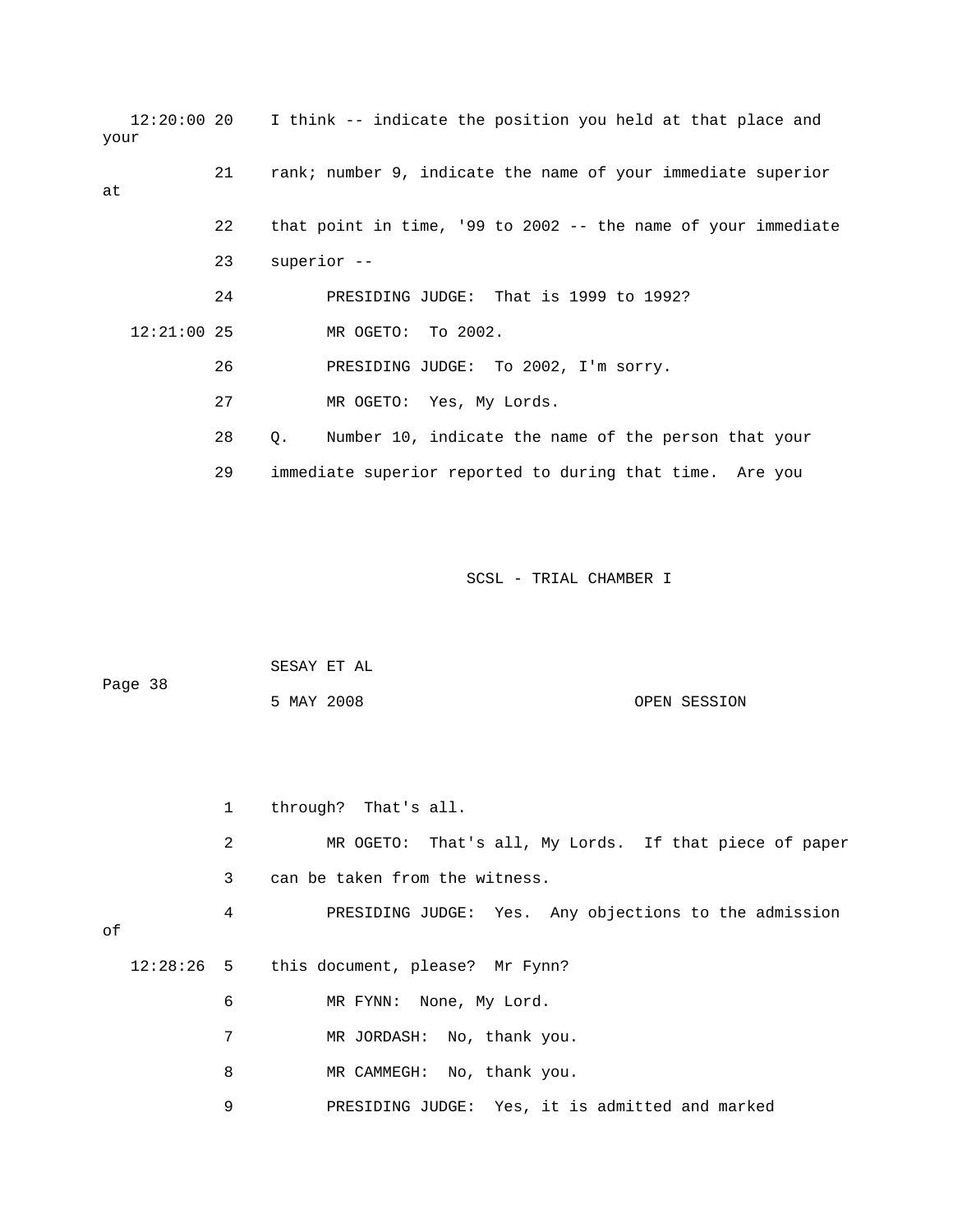12:28:38 10 confidentially as Exhibit 365. 11 MS KAMUZORA: Yes, My Lord. 12 **12 12 Exhibit No. 365** was admitted] 14 MR OGETO: My Lord, could I also be permitted to have my 12:29:08 15 assistant copy the information from that document? 16 PRESIDING JUDGE: Yes, why not. 17 MR OGETO: I'll be using it in the course of the 18 of this witness. 19 PRESIDING JUDGE: Yes. 21 Q. Mr Witness, I have a few questions for you. 22 A. Okay. Ask. 23 Q. And I will try to be as brief as possible. After that, 24 colleagues for the Defence may have some questions for you, as 12:29:40 25 well as the Prosecution on your right. When did you join the 26 RUF? 28 Q. Are you going to testify in English or Krio? 13 PRESIDING JUDGE: Yes. testimony 12:29:21 20 MR OGETO: my 27 A. In 1991. 29 A. In Krio.

SCSL - TRIAL CHAMBER I

Page 39 SESAY ET AL

5 MAY 2008 OPEN SESSION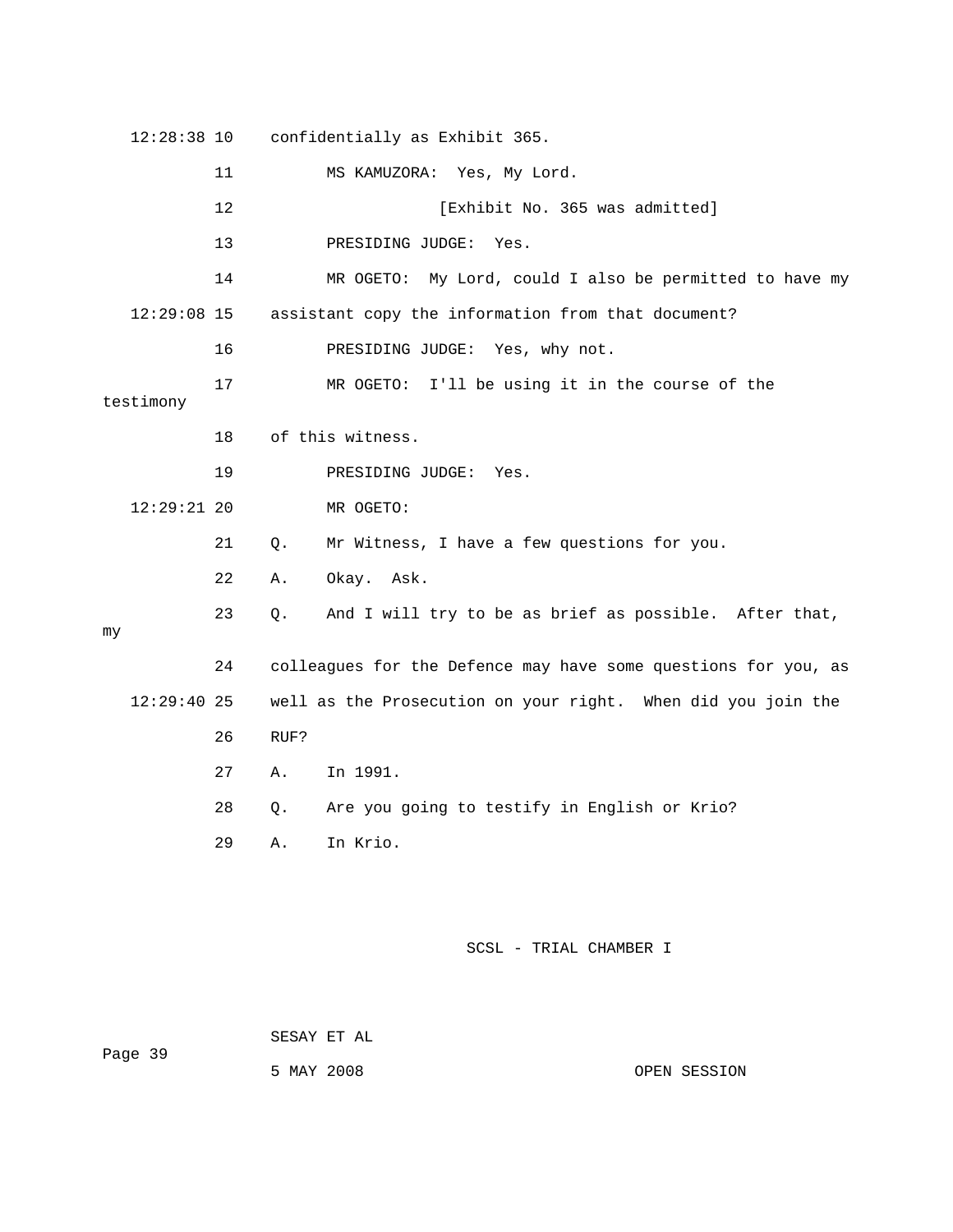| me <sub>i</sub>       | $\mathbf 1$ | So try and listen to the interpretation as opposed to<br>Q.   |
|-----------------------|-------------|---------------------------------------------------------------|
|                       | 2           | you understand?                                               |
|                       | 3           | All right.<br>Α.                                              |
|                       | 4           | Where did you join the RUF?<br>Q.                             |
| 12:30:38              | 5           | In Pujehun.<br>Α.                                             |
|                       | 6           | And in what circumstances did you join the RUF?<br>Q.         |
|                       | 7           | Well, we used to hear about the RUF -- we used to hear<br>Α.  |
| family                | 8           | about they are coming. My father and other members of my      |
|                       | 9           | advised us to leave, so we left that place. We went to the -- |
| $12:31:05$ 10         |             | another village called Komendesua. When we arrived, the Pa    |
|                       | 11          | noticed that we have left behind one of my sisters and aunt   |
| things                | 12          | behind, so when others went back to collect these people,     |
|                       | 13          | like food and other things --                                 |
|                       | 14          | THE INTERPRETER: Your Honours, can the witness speak          |
| $12:31:26$ 15         |             | slower.                                                       |
|                       | 16          | MR OGETO:                                                     |
|                       | 17          | Mr Witness, please try and speak very slowly.<br>Q.           |
|                       | 18          | All right.<br>Α.                                              |
| you                   | 19          | Because the interpreters are trying to understand what<br>Q.  |
| $12:31:38$ 20         |             | are saying?                                                   |
|                       | 21          | All right.<br>Α.                                              |
|                       | 22          | The stenographers too.<br>Q.                                  |
|                       | 23          | Okay.<br>Α.                                                   |
|                       | 24          | Take it slowly. Can you repeat your answer, please?<br>Q.     |
| $12:31:50$ 25<br>They |             | Okay. All right. We heard that the RUF were coming.<br>Α.     |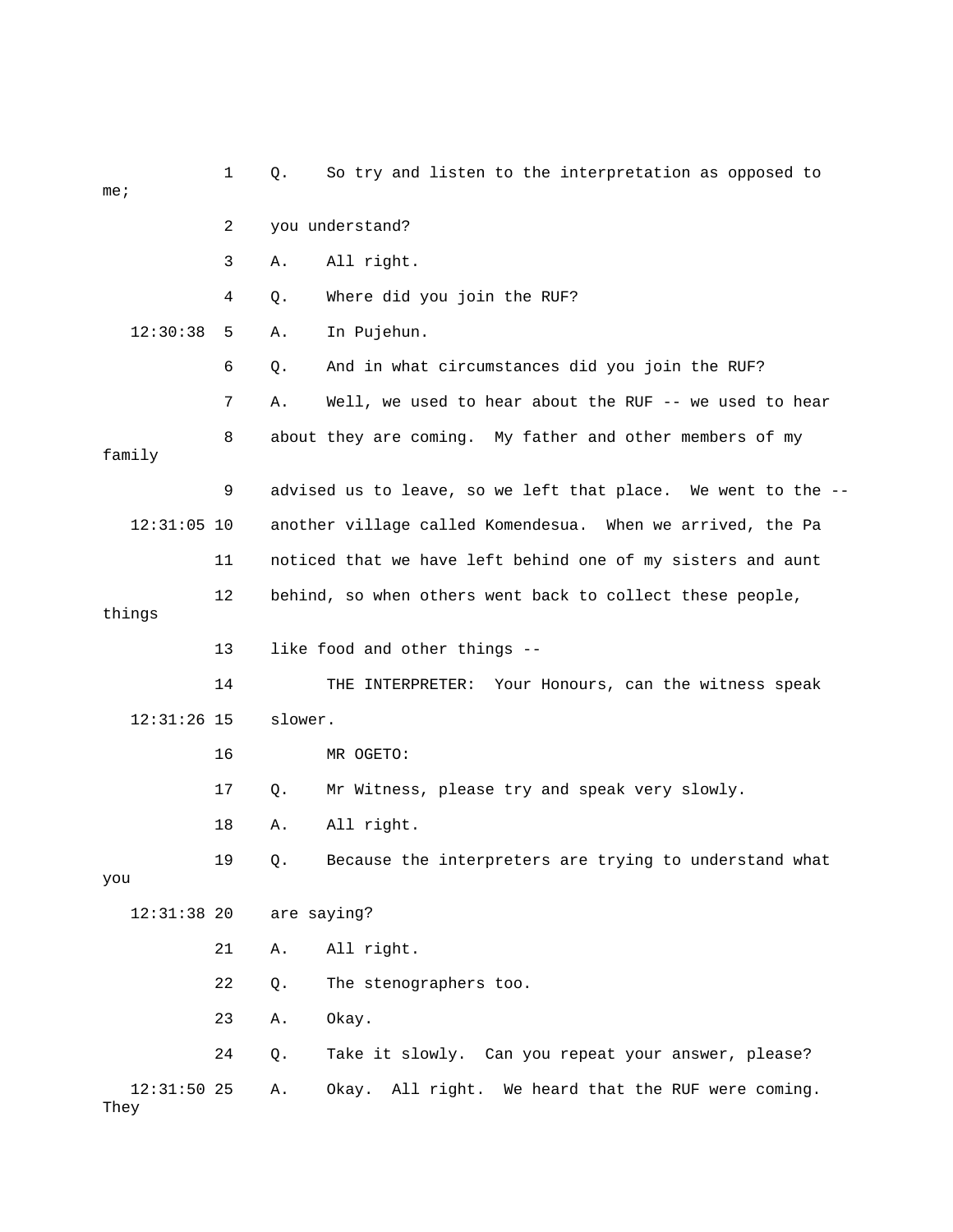26 have crossed the Sierra Leonean/Liberian border, so at that time 27 everybody was worried about the whole thing. My father and 29 left we noticed that one of my sisters had left behind so I went other 28 family members asked that we should leave the village. When we

| Page 40 | SESAY ET AL |  |              |
|---------|-------------|--|--------------|
|         | 5 MAY 2008  |  | OPEN SESSION |

| meet |          | $1 \quad$      | to collect her together with my aunt. When I went I did not               |
|------|----------|----------------|---------------------------------------------------------------------------|
|      |          | $\overline{2}$ | her. I met them they had taken another route. So on my way                |
|      |          | 3              | coming, when I was coming back, I met the rebels have entered             |
|      |          | 4              | Pujehun. When they entered Pujehun they did not allow us to               |
| in   | 12:32:43 | 5              | leave the town to go anywhere. So that was the circumstances              |
|      |          | 6              | which I became -- I found myself in RUF controlled zone. So               |
|      |          | 7              | after some time they opened a base in Pujehun. They collected             |
|      |          | 8              | They took us to that base for training. After they have<br>us.            |
|      |          | 9              | collected us, at that time -- the time they were trying to                |
|      |          |                | 12:33:16 10 collect us I was not willing at all to go and join them. So - |
| to   |          | 11             | Let's take it up from there. How many of you were taken<br>$\circ$ .      |
|      |          | 12             | this training base?                                                       |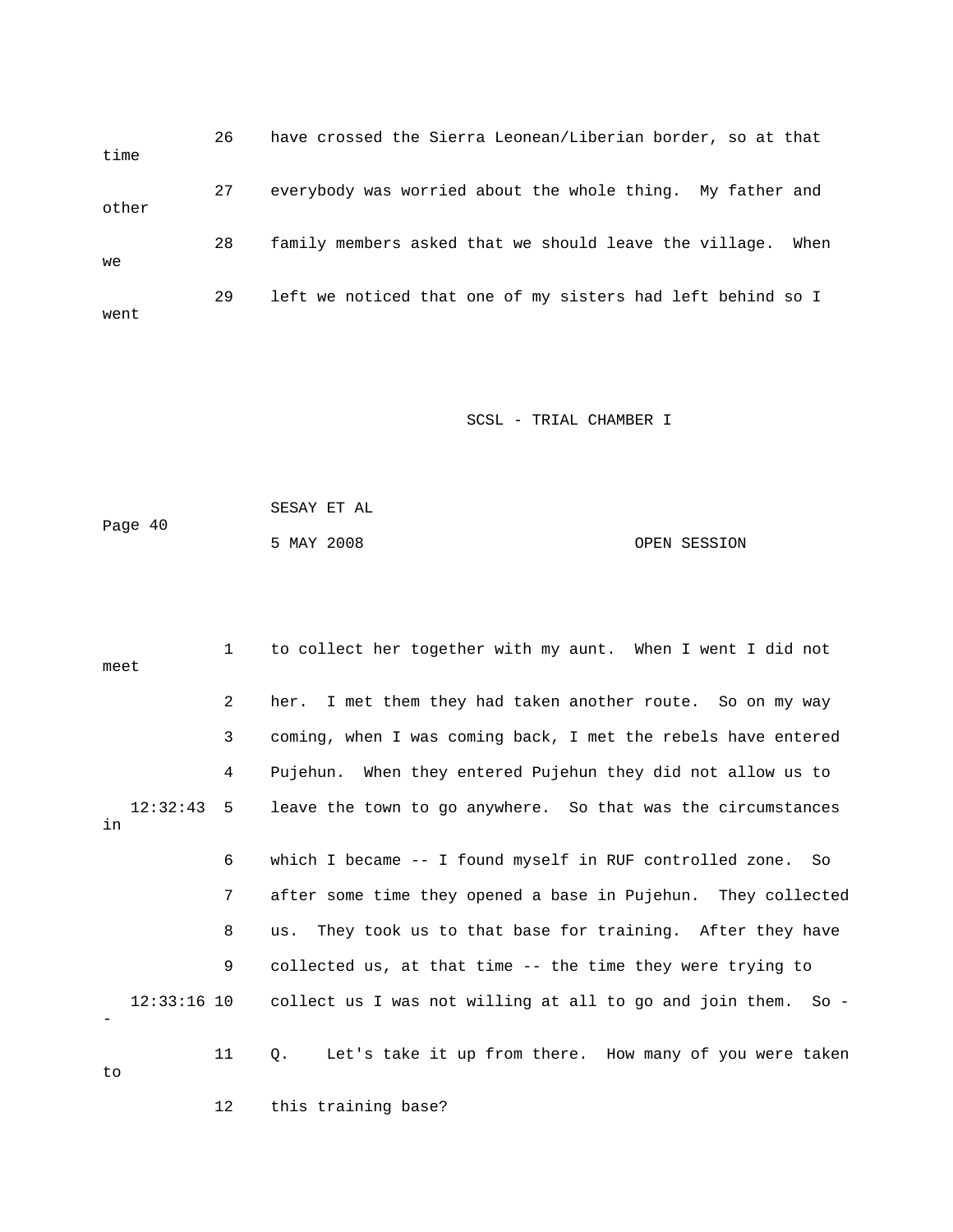| 38    |               | 13 | Α.         | Well, on that day, together with my colleagues, we were       |
|-------|---------------|----|------------|---------------------------------------------------------------|
| But   |               | 14 | in number. | They collect the 38 of us. They took us there.                |
| many; | $12:33:47$ 15 |    |            | when we arrived, we met another people there. There were      |
| but   |               | 16 |            | the number was many. Anyway, I can't show the exact number,   |
|       |               | 17 |            | the number was many. But we that they took along, we were 38. |
|       |               | 18 | Ο.         | What was the name of the training base?                       |
| in    |               | 19 | Α.         | The base was Holy Family Ground. It's a primary school        |
|       | $12:34:11$ 20 |    | Pujehun.   | That is the name that we called the place.                    |
|       |               | 21 |            | What did you call it again?<br>PRESIDING JUDGE:               |
| a     |               | 22 |            | THE WITNESS: Holy Family, Holy Family Ground. There is        |
|       |               | 23 |            | school in Pujehun called Holy Family.                         |
|       |               | 24 |            | MR OGETO:                                                     |
|       | $12:34:34$ 25 |    | Q.         | What was your reaction when you were first taken to this      |
|       |               | 26 |            | training camp?                                                |
| not   |               | 27 | Α.         | When they took me there I was not willing because I did       |
|       |               | 28 |            | know why they were taking me to that place.                   |
|       |               | 29 | Q.         | Did your reaction in any way change after you got to the      |
|       |               |    |            |                                                               |

 SESAY ET AL 5 MAY 2008 OPEN SESSION Page 41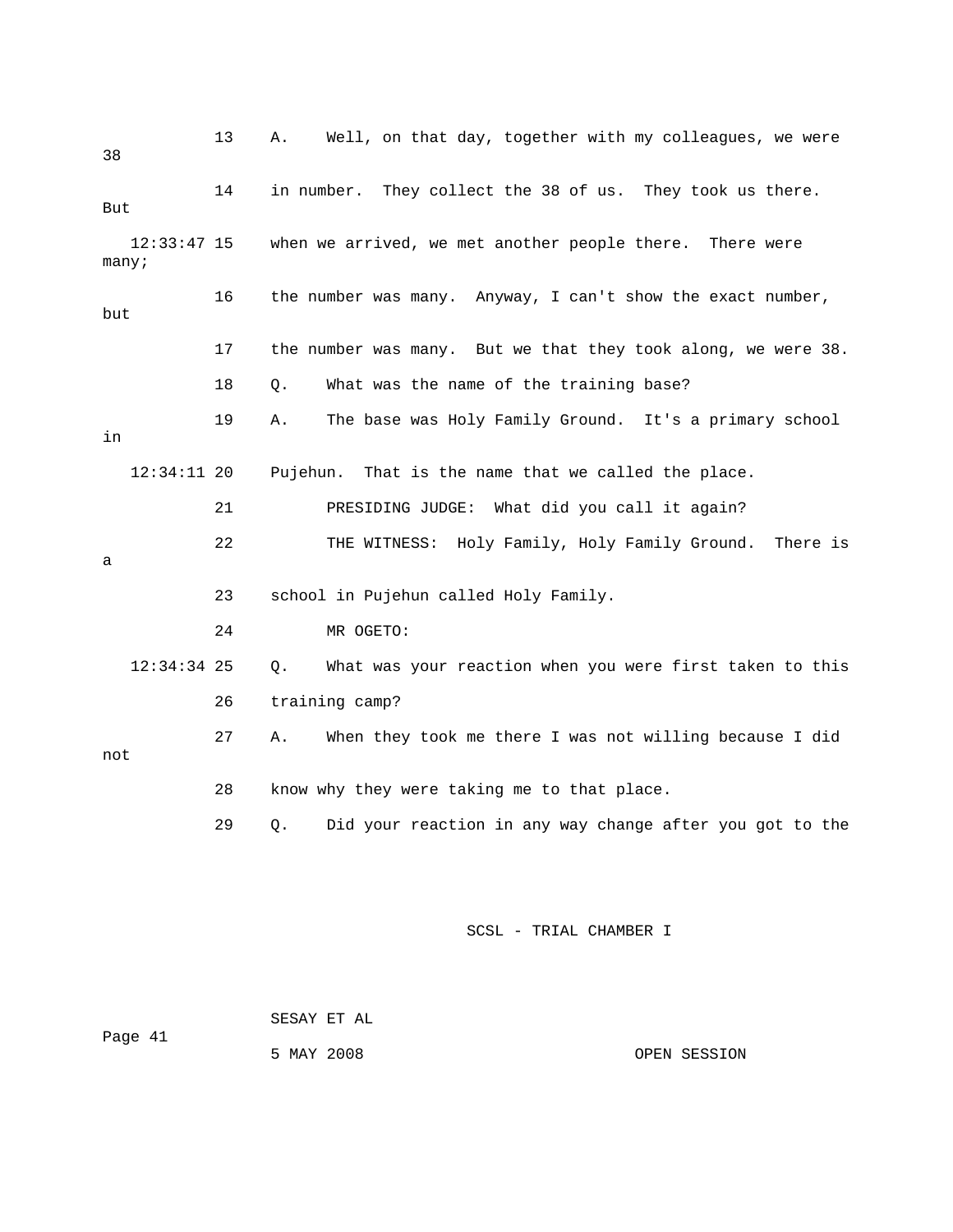1 training base?

|                       | 2  | When we arrived at the training base, they gave us<br>Yes.<br>Α. |
|-----------------------|----|------------------------------------------------------------------|
|                       | 3  | some training, military training, and they gave us the RUF       |
|                       | 4  | ideology.<br>They gave us some reasons why they have come to     |
| 12:35:22<br>to        | 5  | overthrow the APC. Some of those reasons that were explained     |
|                       | 6  | me, I saw that even myself I was affected, so I have to accept   |
|                       | 7  | the RUF ideology.                                                |
| further.              | 8  | What do you mean by that? Can you please explain<br>Q.           |
|                       | 9  | They told us that they have come to change the APC<br>Α.         |
| $12:35:48$ 10         |    | government because it was a rotten system because they had no    |
|                       | 11 | good governance, no better education in the country. We don't    |
|                       | 12 | have better facility. People are working without pay and         |
|                       | 13 | everybody has right to education and all of those things that    |
| those                 | 14 | they mentioned at that time, even myself I was affected by       |
| $12:36:13$ 15<br>them |    | things, so I have to accept that ideology. So I worked with      |
|                       | 16 | at that time.                                                    |
|                       | 17 | How long did this training last?<br>Q.                           |
|                       | 18 | The training -- there was not a time -- there was not a<br>Α.    |
| able                  | 19 | time limit, it only depended on your own ability, how you be     |
| 12:36:4020<br>the     |    | to pick up the training within -- if you are able to pick up     |
| leave                 | 21 | training, if you are intelligent enough, you'll be able to       |
|                       | 22 | the training earlier. Some people will spend two months; some    |
| time.                 | 23 | will spend less than two months; some were spending longer       |
|                       | 24 | How long did you spend at the training camp yourself?<br>Q.      |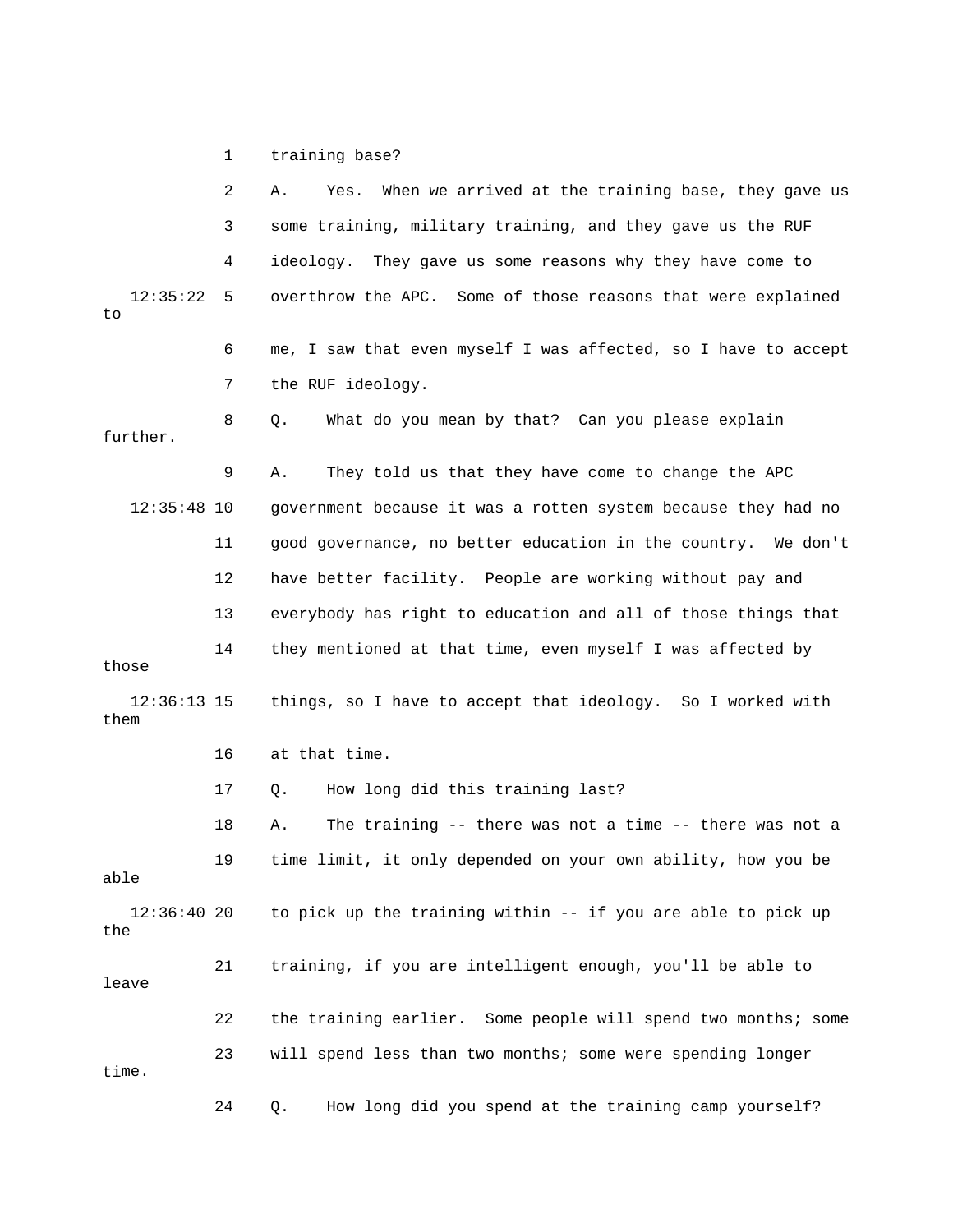12:37:09 25 A. Well, I took up to two months at the training base. 26 Q. What kind of training did they provide you with? 27 A. I was provided with military training, because in the 28 morning we would go out for physical training; we used to run 29 around the town. After that, we would get another physical

SCSL - TRIAL CHAMBER I

| Page 42 | SESAY ET AL |              |
|---------|-------------|--------------|
|         | 5 MAY 2008  | OPEN SESSION |

|      |               | 1   |    | exercises again. After that, they had a place called ideology |
|------|---------------|-----|----|---------------------------------------------------------------|
|      |               | 2   |    | class. We go there and they will teach us the problems the    |
| then |               | 3   |    | government -- the people were facing from the government and  |
| what |               | 4   |    | they will tell us the ideology itself of the RUF, what and    |
|      | 12:38:09      | - 5 |    | they were supposed to do, and what and what they were not     |
|      |               | 6   |    | supposed to do. Those things they used to teach us.           |
| 195? |               | 7   | 0. | Can you recall where you were during the years 1994 to        |
|      |               | 8   | Α. | In 1994 until '95 I was in a Koribundu Junction --            |
|      | Jungle.       | 9   |    | THE INTERPRETER: Correction interpreter, Koribundu            |
|      | $12:38:52$ 10 |     |    | MR OGETO:                                                     |
|      |               | 11  | Q. | Where is Sierra Leone is Koribundu Jungle?                    |
|      |               | 12  | Α. | Koribundu Jungle was in the south of Sierra Leone.<br>That    |

is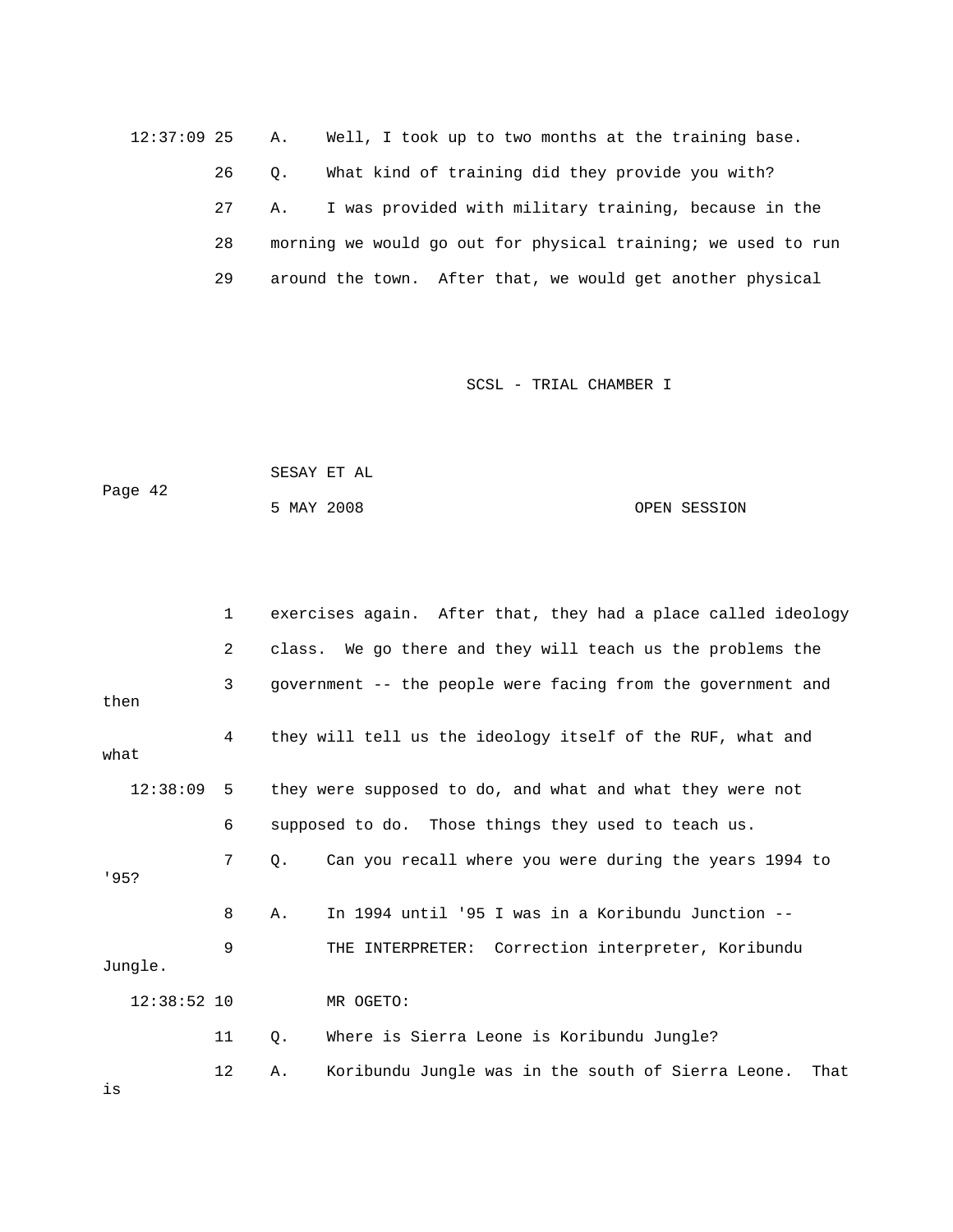13 in the Bo District.

| at   |               | 14 | Q.         | Did you have any specific duties at the Koribundu Jungle  |
|------|---------------|----|------------|-----------------------------------------------------------|
|      | $12:39:20$ 15 |    | that time? |                                                           |
|      |               | 16 | Α.         | I was -- I did not get a specific task. The only thing    |
| That |               | 17 |            | that I was a front line soldier. I was at the front line. |
|      |               | 18 |            | was my duty.                                              |
|      |               | 19 | $Q$ .      | Who was your commanding officer at that jungle?           |
|      | $12:39:43$ 20 |    | Α.         | My commander was called Emmanuel Jackson.                 |
|      |               | 21 | Q.         | What was your rank at that time?                          |
|      |               | 22 | Α.         | My rank was lieutenant; second-lieutenant.                |
|      |               | 23 | $\circ$ .  | When did you leave Koribundu Jungle and for where?        |
| went |               | 24 | Α.         | I left Koribundu Jungle in 1995 in September.<br>Then I   |
|      | $12:40:21$ 25 |    |            | to Zagoda. From Zogoda then I went to Peyama.             |
|      |               | 26 | $Q$ .      | For how long were you in Zogoda?                          |
|      |               | 27 | Α.         | When I went to Zogoda, I spent only two days there.       |
|      |               | 28 | Q.         | And for how long were you in Peyama?                      |
|      |               | 29 | Α.         | I was in Peyama from 1995 until 1996.                     |
|      |               |    |            |                                                           |

SCSL - TRIAL CHAMBER I

| Page 43 |            | SESAY ET AL |              |
|---------|------------|-------------|--------------|
|         | 5 MAY 2008 |             | OPEN SESSION |

1 Q. What were your duties at Peyama during that time?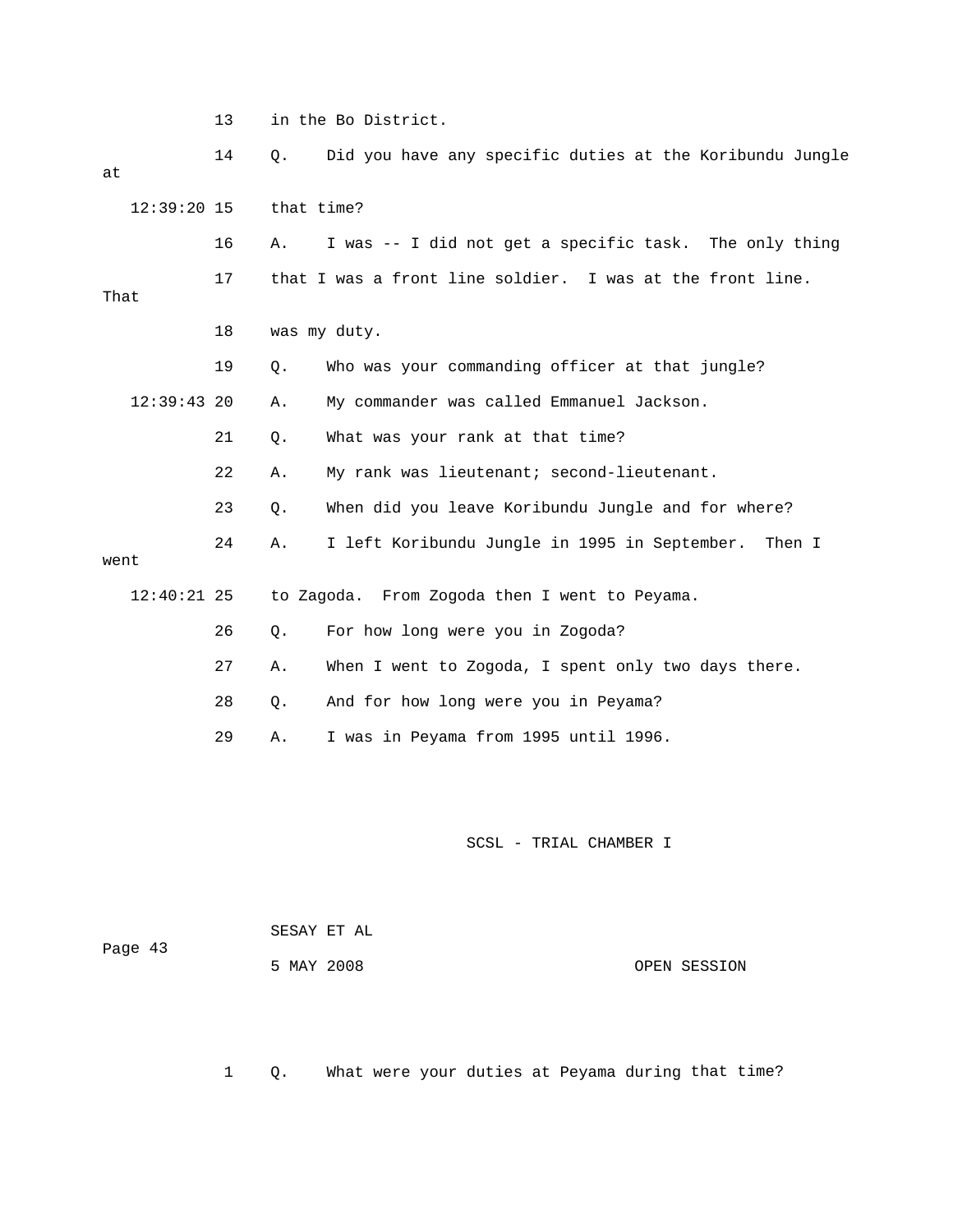| used                        | 2  | In Peyama there was a group called Crack Force.<br>They<br>Α.  |
|-----------------------------|----|----------------------------------------------------------------|
|                             | 3  | to send us to go and join the Crack Force. That was our        |
|                             | 4  | reinforcement group so that we'll be able to operate with      |
| 12:41:32                    | 5  | Mosquito in Peyama at that time. So I was just a front line    |
|                             | 6  | soldier.                                                       |
| in?                         | 7  | What do you mean by Crack Force? What was it involved<br>Q.    |
|                             | 8  | This Crack Force was a group which was responsible for<br>Α.   |
|                             | 9  | reinforcement -- to reinforce any area for enemy attack.<br>Ιf |
| $12:42:02$ 10<br>go         |    | there was any attack, they will take the Crack Force group to  |
| was                         | 11 | and reinforce our brothers, who were at the place where there  |
|                             | 12 | a continuous attack.                                           |
|                             | 13 | Where were you in '96 during the Abidjan peace talks?<br>Q.    |
|                             | 14 | I was in Peyama.<br>Α.                                         |
| $12:42:34$ 15               |    | Did you get to know anything about these peace talks?<br>Q.    |
|                             | 16 | Yes, because before Foday Sankoh left for Abidjan, he<br>Α.    |
|                             | 17 | informed all officers, the acts that concerned most of the     |
|                             | 18 | officers, who were target commanders or commanders for the     |
|                             | 19 | various JUNGLES, before he left. So we all knew.               |
| $12:43:13$ 20               |    | Did Sankoh come to Peyama at that time?<br>Q.                  |
|                             | 21 | No.<br>Α.                                                      |
| peace                       | 22 | So what else did Sankoh say, if anything, about these<br>Q.    |
|                             | 23 | talks, if you are able to recall?                              |
| we                          | 24 | Well, after they have spoken, he came and told us that<br>Α.   |
| $12:43:47$ 25<br>positions. |    | should cease fire so that we will not attack any enemy         |
| peace                       | 26 | We are just to stay put because they have spoken about the     |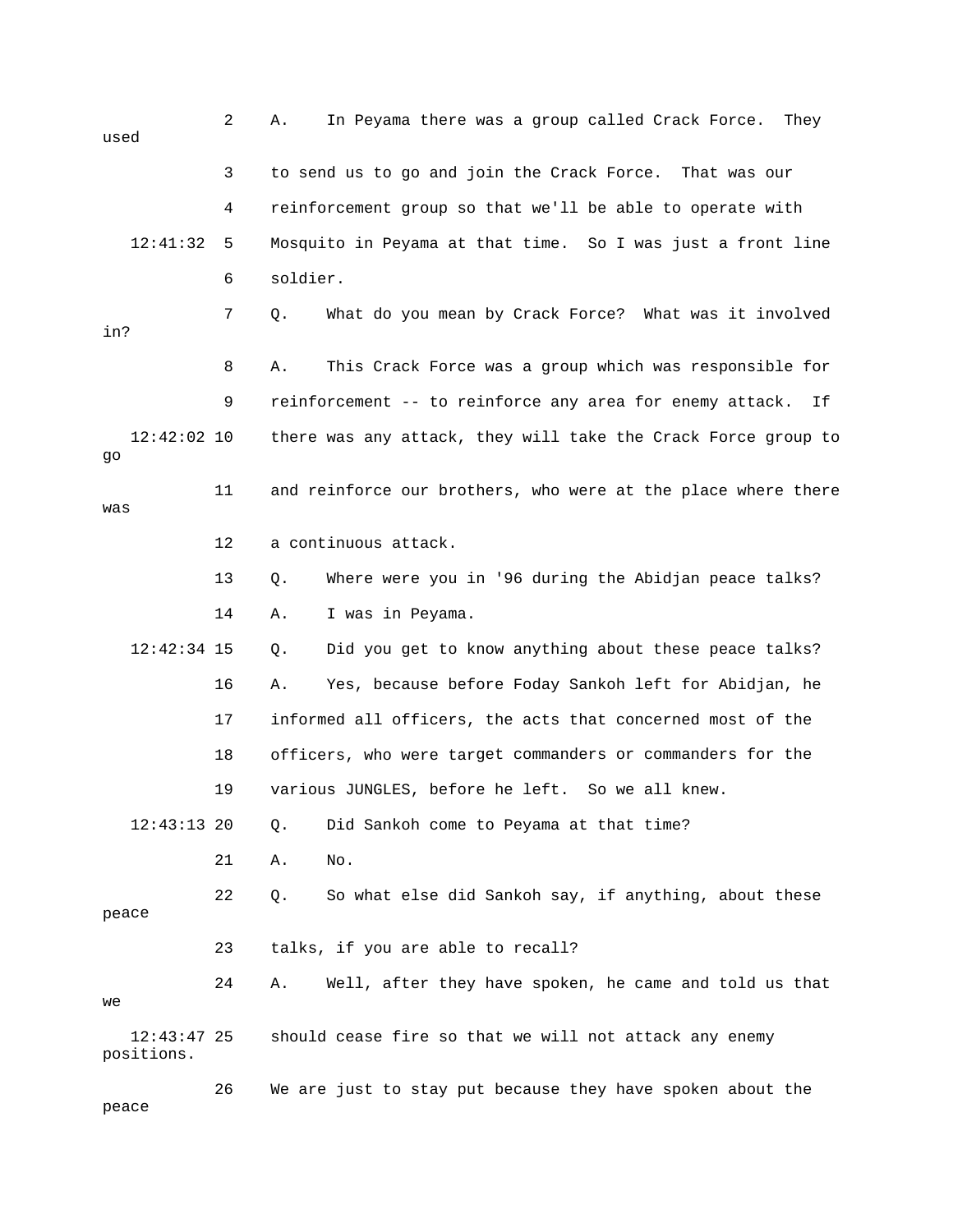27 and he has accepted.

28 Q. After Sankoh left, do you know if anything happened in 29 Kailahun?

SCSL - TRIAL CHAMBER I

Page 44 OPEN SESSION SESAY ET AL 5 MAY 2008

1 A. Yes. After he had gone, we were in Peyama, when soldiers 2 who were in Pendembu, they went and attacked Kailahun. In fact, 3 they started from Giema, they attacked Giehun, they attacked 4 Kailahun and they attacked Buedu up to Koindu and they were based 12:44:45 5 in all those towns. 7 A. They were SLA soldiers. They were government soldiers. 8 Q. Where was the RUF headquarters at that time? 14 brothers so we'll be able to push them back from those various 6 Q. Who are the soldiers who were based in Pendembu? 9 A. The RUF headquarters was Giema. 12:45:20 10 Q. Did anything happen after these attacks in Kailahun by the 11 government soldiers? 12 A. Well, these attacks, after these attacks they were 13 stationed in those towns. We came from Peyama for us to help our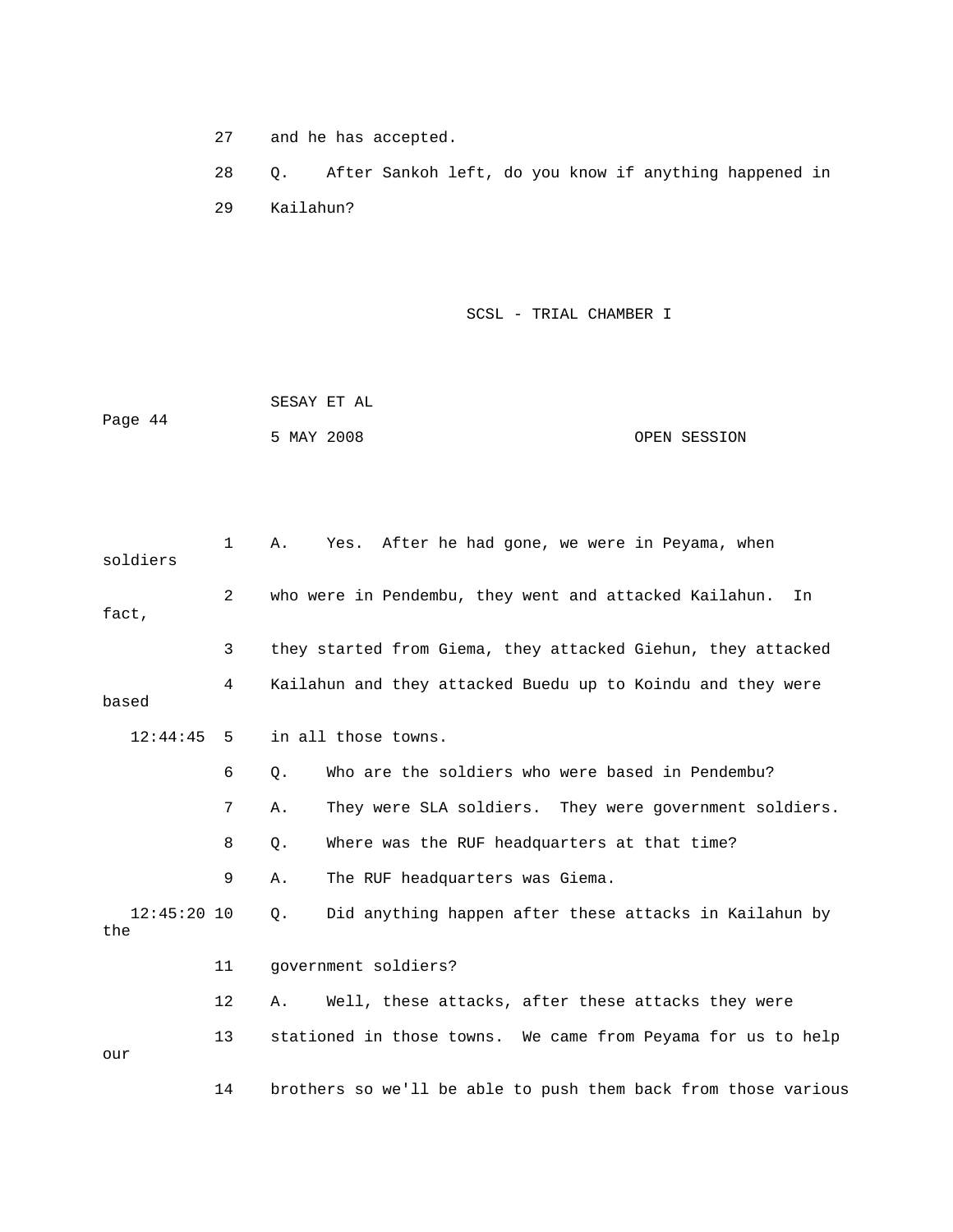12:45:40 15 points.

|               | 16 | And the various points you mentioned were -- please, can<br>О.  |
|---------------|----|-----------------------------------------------------------------|
|               | 17 | you repeat them again, where they attacked?                     |
|               | 18 | They came, they attacked Giehun; they went to Kailahun;<br>Α.   |
|               | 19 | they went to Buedu and they went and based in Koindu.           |
| $12:46:17$ 20 |    | During this same period did anything happen in Zogoda?<br>Q.    |
| will          | 21 | Zogoda also there were some small attacks.<br>Yes.<br>Α.<br>CDF |
| They          | 22 | come, Kamajors. Purely they were coming and they attacked.      |
| we            | 23 | attacked some areas around Zogoda like the other areas where    |
|               | 24 | had a defensive like Blama highway, Bandawoh and some other     |
| $12:46:47$ 25 |    | areas.                                                          |
|               | 26 | Where were you in early 1997?<br>Q.                             |
| Kailahun,     | 27 | At that time when we heard about these attacks in<br>Α.         |
|               |    |                                                                 |
|               | 28 | when we went there and we pushed the enemies to the towns they  |
| was           | 29 | were occupying, we were in Kailahun during that time.<br>That   |

SCSL - TRIAL CHAMBER I

| Page 45 |            | SESAY ET AL |              |
|---------|------------|-------------|--------------|
|         | 5 MAY 2008 |             | OPEN SESSION |

1 early in 1997. We were in Kailahun and we came back to Peyama.

2 We were within that area.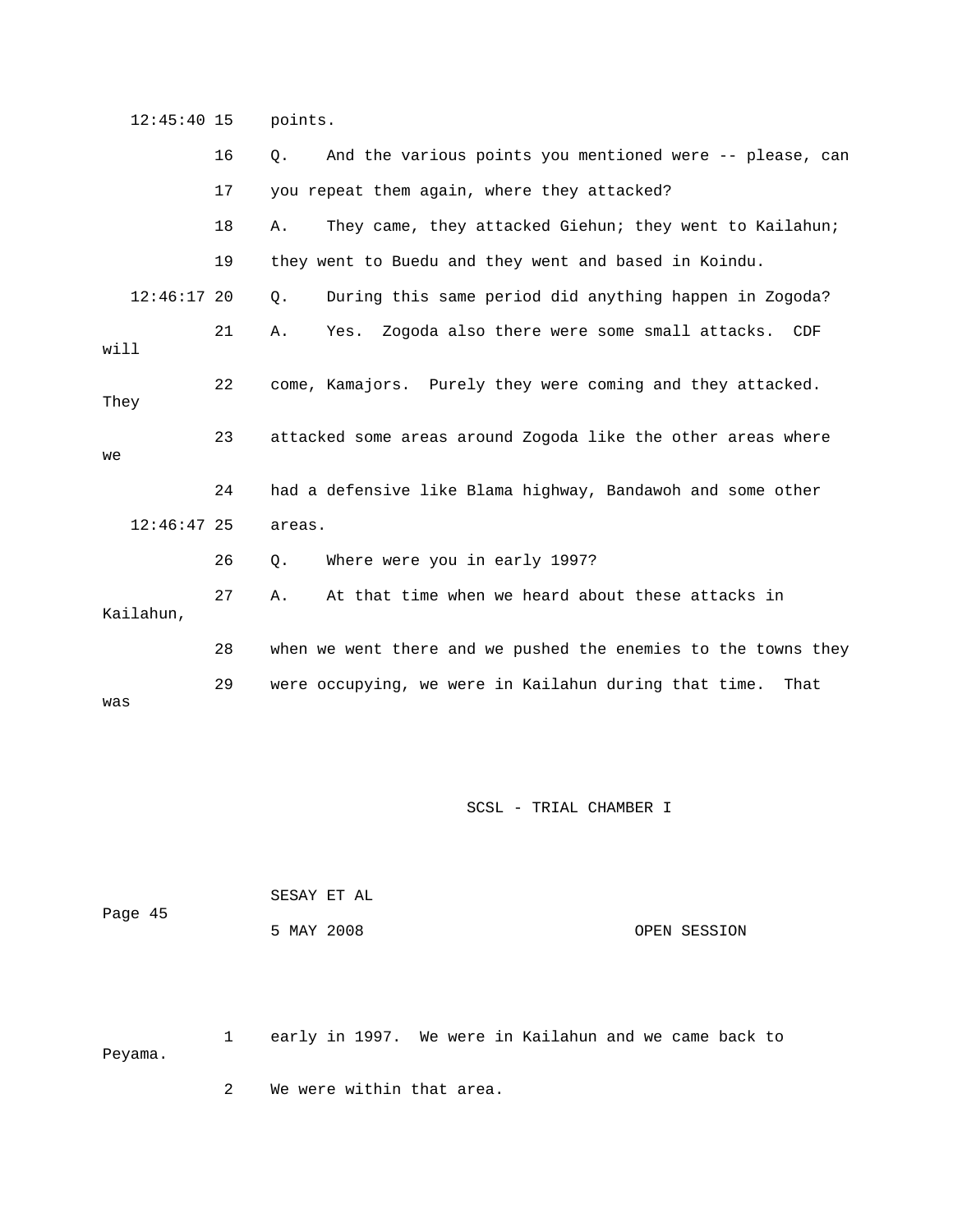3 Q. So you were based in Peyama?

4 A. Yes. Yes, we were based in Peyama.

 12:47:40 5 Q. For how long were you in Peyama? 6 A. We were in Peyama for some time. After we had pushed 7 enemies from Kailahun we came back to Peyama, there we were. 8 were in Peyama for about two months or so and then the attack 9 Zagoda was very serious. When they were attacking the small - 12:48:11 10 the small developments, they now went to the actual place 11 all the other people -- those people Sankoh left in charge 12 they were staying, they entered there. So our people who were 13 Zagoda, they left there. Some of them came to where we were 14 Peyama and some -- and the others went towards the other end where we called Libya. I was in Peyama during that time up to Mosquito, 22 0. What are the duties of a front-line officer? 23 A. Well, we were there, we organised the other soldiers who 12:49:33 25 they are expected to do in the frontline if you meet an the We in where where in in 12:48:34 15 16 the time they came -- some of them came when they met us and we 17 all withdrew from Peyama. That's our commander who was 18 he said we should leave Peyama, let us all go to Kailahun and so 19 we are based in Kailahun. 12:49:02 20 Q. What were your duties during this period, early '97? 21 A. Well, all this time I was a front-line officer. 24 were on the frontline. We controlled them for them to do what attack.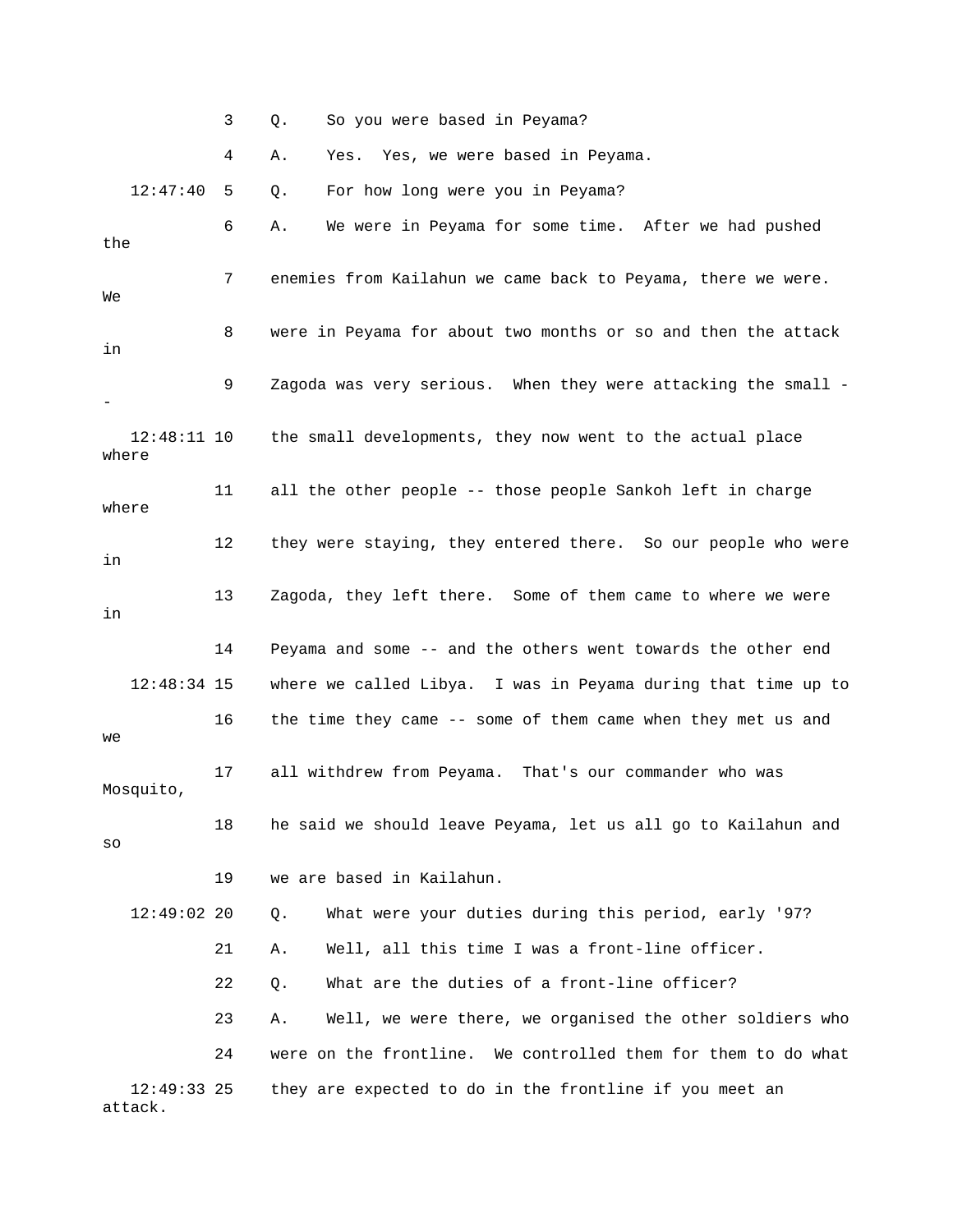26 We were keeping up the defensive in our area. 27 Q. How many fighters were in Peyama at that time? Are you 28 able to approximate a number? 29 A. It was a battalion that was in Peyama because we had

SCSL - TRIAL CHAMBER I

 SESAY ET AL Page 46 5 MAY 2008 OPEN SESSION

 2 Q. Do you recall if there were child soldiers amongst you o wh 4 A. No, no. There were no -- there was no child soldier. 12:50:24 5 child was amongst us. 6 Q. Where were you in May '97 when the coup was announced? 7 A. During that time we had withdrawn from Peyama and we are 8 Kailahun. I was in -- I was in Giema when they announced the 9 coup. Q. For how long had you been in Giema when the coup was 14 Kamajor came and attacked us, our positions in Giema in 1 companies. We are many. 3 were fighting with you at the front? No in  $12:50:54$  10 11 announced? 12 A. First when we left Peyama we went to Giema. I was there 13 for some time. I left there and I was assigned to Gborbu. Gborbu.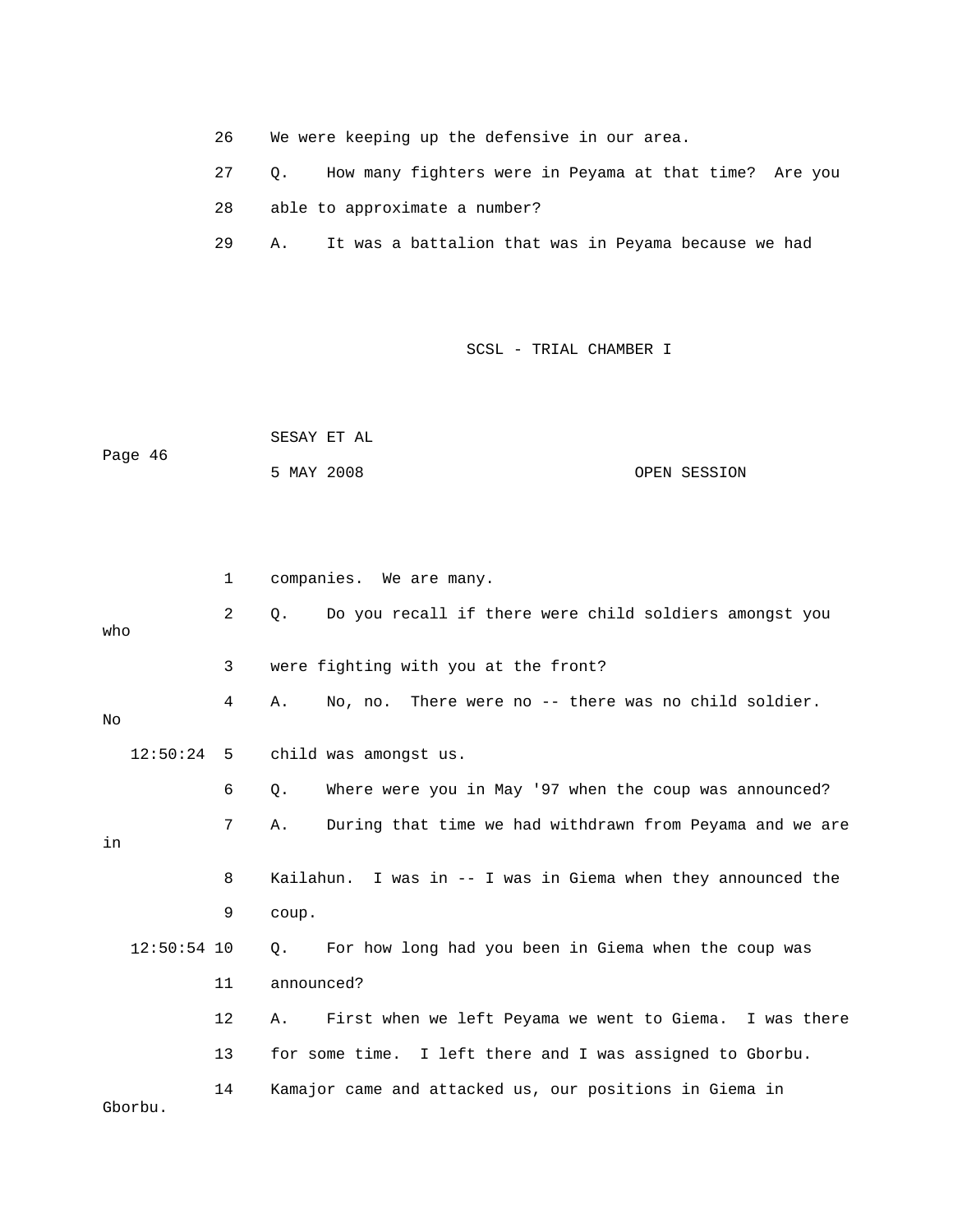| $12:51:20$ 15<br>Giehun. |    | They were after us until we went to Giehun, they entered        |  |  |  |
|--------------------------|----|-----------------------------------------------------------------|--|--|--|
|                          | 16 | So the day we went to attack them we removed them and that was  |  |  |  |
|                          | 17 | the day the announcement about the coup -- the AFRC coup was    |  |  |  |
|                          | 18 | made. They announced that soldiers had overthrown and that we   |  |  |  |
|                          | 19 | should come and join them.                                      |  |  |  |
| $12:51:43$ 20<br>you     |    | Q.<br>You mentioned the name of a place there, Gborbu. Can      |  |  |  |
|                          | 21 | please spell it, Gborbu?                                        |  |  |  |
| Giema                    | 22 | Yes. Gborbu was a defensive area for Giema. Because<br>Α.       |  |  |  |
|                          | 23 | was the headquarter for us. So -- and Gborbu again was on the   |  |  |  |
|                          | 24 | frontline so when $I$ -- when I went, I was there. When the CDF |  |  |  |
| $12:52:12$ 25            |    | attacked, after they had attacked -- okay.                      |  |  |  |
|                          | 26 | I just want you to spell the name Gborbu for the record?<br>Q.  |  |  |  |
|                          | 27 | For spell? To spell it? G-B-O-R-B-U.<br>Α.                      |  |  |  |
|                          | 28 | So you are saying Gborbu was within Giema?<br>Q.                |  |  |  |
|                          | 29 | Yes, it is near Giema but it was towards the place where<br>Α.  |  |  |  |

| Page 47 | SESAY ET AL |              |
|---------|-------------|--------------|
|         | 5 MAY 2008  | OPEN SESSION |

1 the enemies were where the soldiers and the Kamajors were.

 2 Between where the soldiers were, that's the place where that town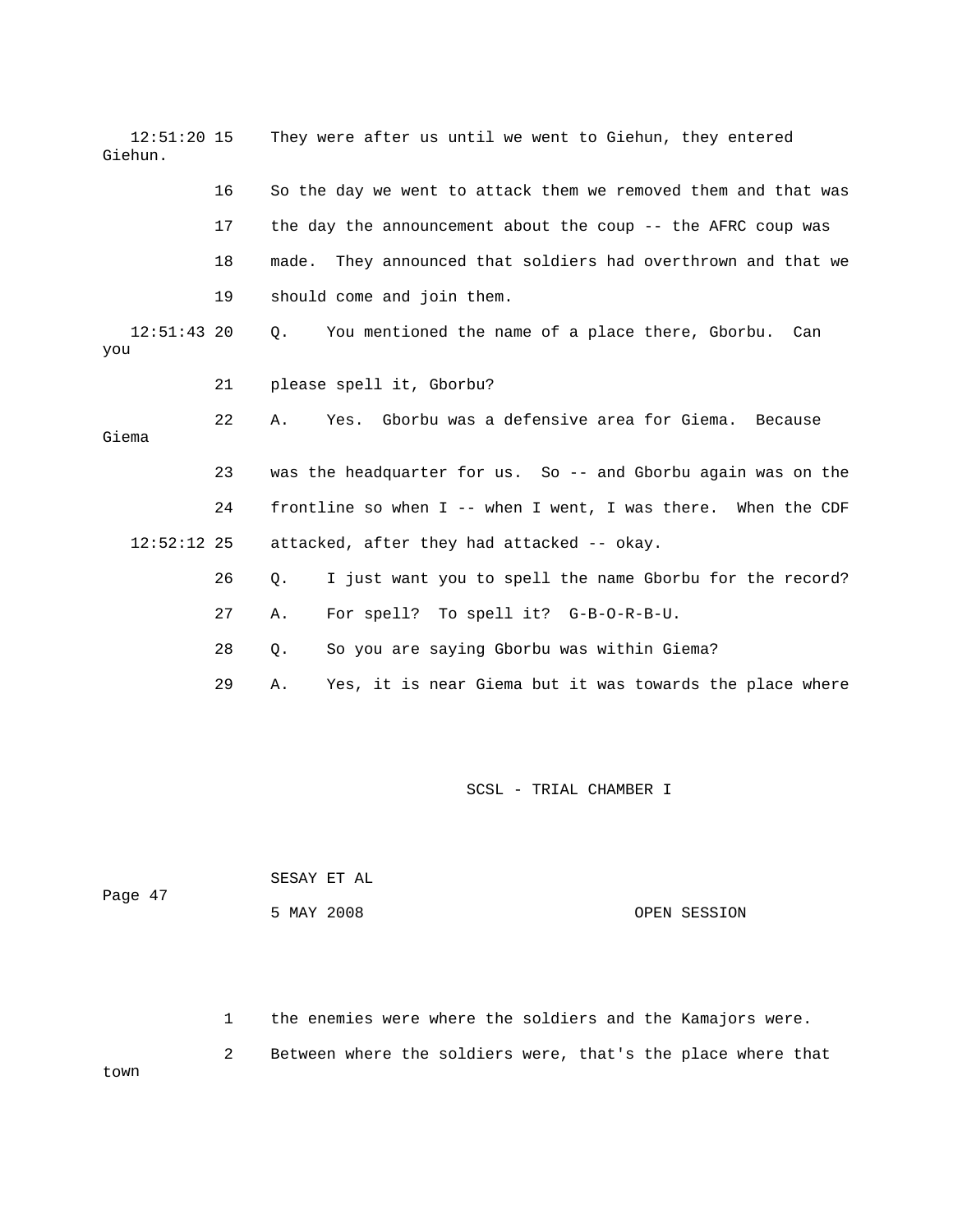|               | position      | 3  |      | is and that was the place we were. That was a defensive       |
|---------------|---------------|----|------|---------------------------------------------------------------|
| make          |               | 4  |      | for Giema. So we were there as a combat camp so that we can   |
| 12:53:12<br>5 |               |    |      | a defence so that no soldiers will enter our headquarters.    |
|               |               | 6  | Q.   | Who was your commander in Giema at that time?                 |
|               |               | 7  | Α.   | The commander was Denis Lansana.                              |
|               |               | 8  | Q.   | Did you say Denis?                                            |
|               |               | 9  | Α.   | Denis, yes. Denis Lansana.                                    |
|               | $12:53:47$ 10 |    | Q.   | Are you able to recall any other senior RUF officers in       |
|               |               | 11 |      | Giema at that time?                                           |
|               |               | 12 | Α.   | Yes.                                                          |
|               |               | 13 | Q.   | Can you please name some of them?                             |
|               |               | 14 | Α.   | CO Java was there, who was the adjutant; operations           |
|               | $12:54:13$ 15 |    |      | commander was there, who was -- whose name was Cobra; then CO |
|               | recollect.    | 16 |      | Vandi was there; so these were the few names I could          |
|               |               | 17 | Q.   | Do you know a person named Peleto?                            |
|               |               | 18 | Α.   | Yes, I knew him very well.                                    |
|               |               | 19 | Q.   | Did he have any other names apart from Peleto?                |
|               | $12:54:56$ 20 |    | Α.   | Who, Peleto? Yes, he was Amara Salia.                         |
| in            |               | 21 | Q.   | Did you see him during the period when you were in Giema      |
|               |               | 22 | '97? |                                                               |
|               |               | 23 | Α.   | Yes.                                                          |
|               |               | 24 | Q.   | Where did you see him?                                        |
|               | $12:55:24$ 25 |    | Α.   | He was in one place where -- which is the outskirts of        |
|               |               | 26 |      | Giema Town they call Joe Bush but it is just within the same  |
|               |               | 27 |      | Giema environment.                                            |
|               |               | 28 | Q.   | Do you recall his rank at that time?                          |
|               |               | 29 | Α.   | At that time Peleto was captain.                              |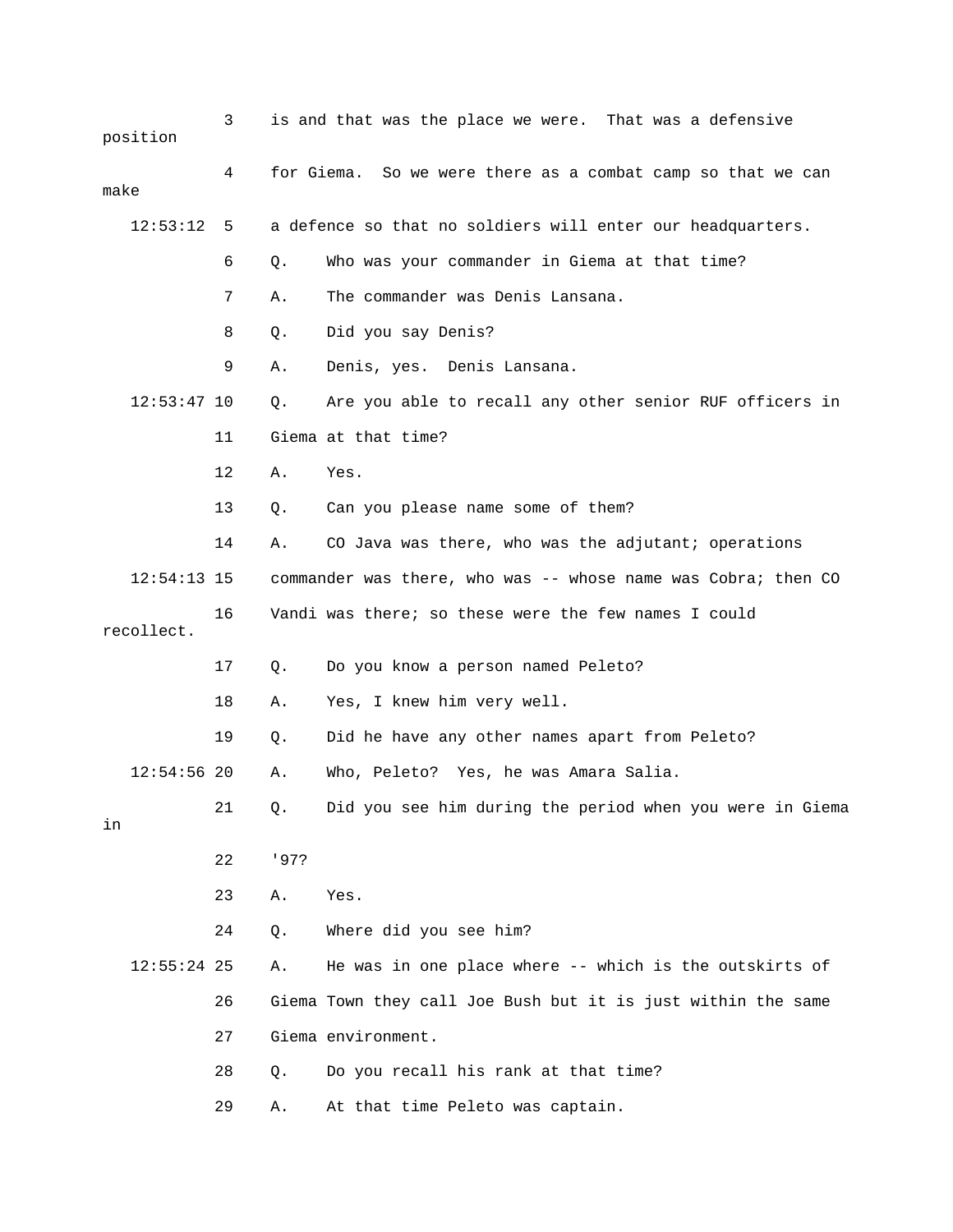SESAY ET AL

Page 48

5 MAY 2008

## OPEN SESSION

|                         |               | $\mathbf 1$ | Did he have any specific function at that time in Giema?<br>Q.   |  |
|-------------------------|---------------|-------------|------------------------------------------------------------------|--|
|                         |               | 2           | Well, he didn't have any specific function. Peleto was<br>Α.     |  |
|                         |               | 3           | just an errand boy for Mosquito. He would send him from one      |  |
|                         |               | 4           | place to another, but you see so he didn't have any specific     |  |
|                         | 12:56:27      | 5           | responsibility.                                                  |  |
|                         |               | 6           | Did you continue to stay in Giema after the coup of May<br>О.    |  |
|                         |               | 7           | 1997?                                                            |  |
|                         |               | 8           | After the announcement, Mosquito decided for him to<br>Α.<br>No. |  |
|                         |               | 9           | So he took some soldiers and came to Daru and then they<br>come. |  |
| some                    | $12:57:03$ 10 |             | joined the AFRC in Freetown. So I was among that group with      |  |
|                         |               | 11          | other soldiers when we came to Daru together with Mosquito.      |  |
|                         |               | 12          | Are you able to recall the others who were with you?<br>$Q$ .    |  |
|                         |               | 13          | Yes. Yes.<br>Α.                                                  |  |
|                         |               | 14          | Please give us their names?<br>Q.                                |  |
| he                      | $12:57:28$ 15 |             | CO Denis was with us. This Peleto we are talking about,<br>Α.    |  |
|                         |               | 16          | was there. We had one CO Lawrence and CO Vandi was there and     |  |
| Mosquito himself.<br>17 |               |             |                                                                  |  |
|                         |               | 18          | Do you recall who was in occupation of Daru at that<br>Q.        |  |

time?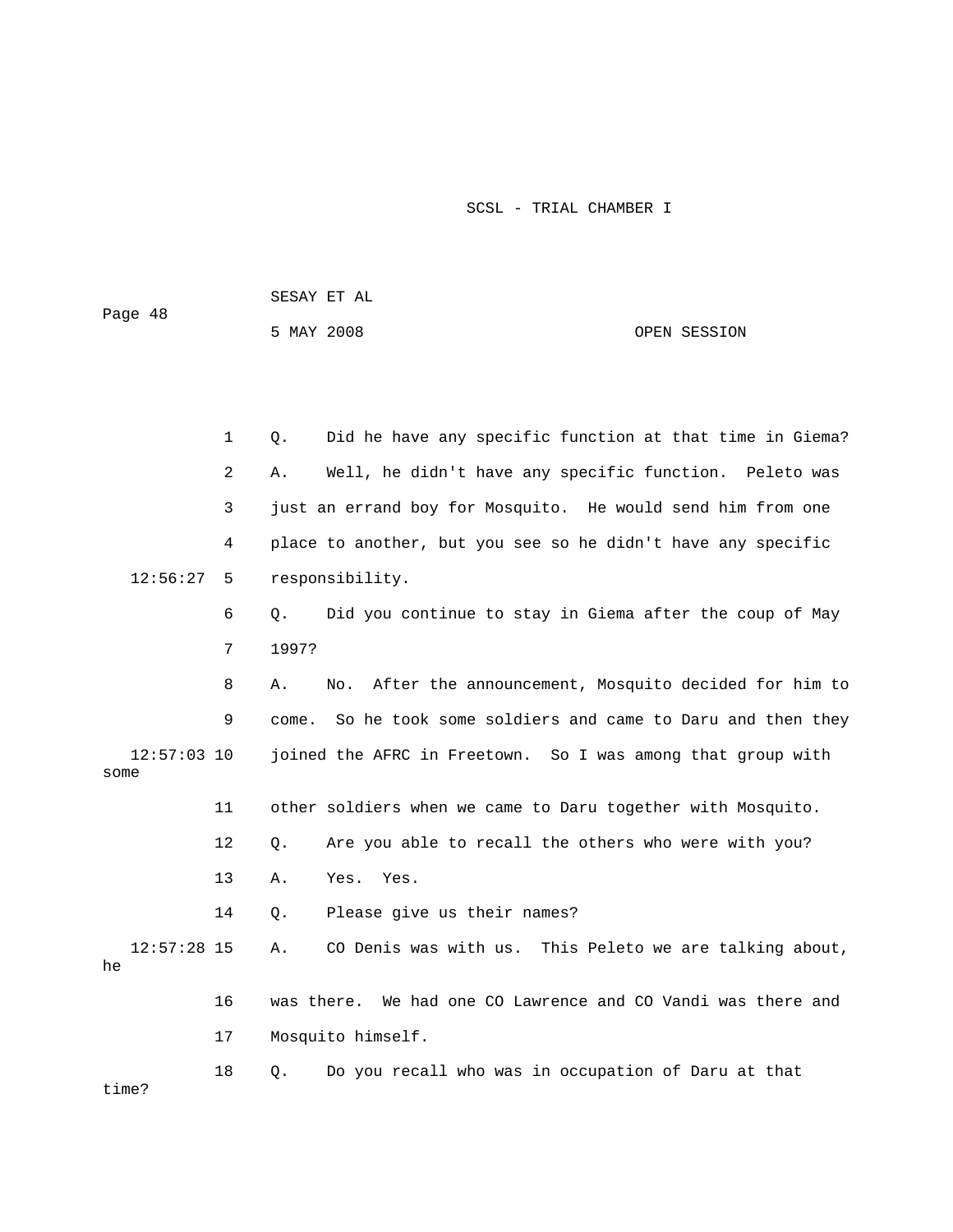|       |               | 19 | Α. |                         | Yes. It was the SLA soldiers. |                                                                |  |
|-------|---------------|----|----|-------------------------|-------------------------------|----------------------------------------------------------------|--|
|       | $12:58:24$ 20 |    | Q. |                         |                               | Do you recall their commander in Daru at the time -- the       |  |
|       |               | 21 |    | SLA commander in Daru?  |                               |                                                                |  |
|       |               | 22 | Α. | He was colonel Momodu.  |                               |                                                                |  |
|       |               | 23 | Q. |                         |                               | Do you know where he was when you got to Daru?                 |  |
| Daru. |               | 24 | Α. |                         |                               | Well, no. I didn't know where he was. I met him in             |  |
|       | $12:59:00$ 25 |    |    |                         |                               | He was the battalion commander for the whole of that area.     |  |
|       | together      | 26 | О. |                         |                               | So you're saying that when you got there in Daru               |  |
|       |               | 27 |    |                         |                               | with Mosquito and the others that you've named, Colonel Momodu |  |
|       |               | 28 |    | was there? You saw him? |                               |                                                                |  |
|       |               | 29 | Α. | Yes.                    |                               |                                                                |  |
|       |               |    |    |                         |                               |                                                                |  |
|       |               |    |    |                         |                               |                                                                |  |

| Page 49      |              | SESAY ET AL     |                                                          |  |  |
|--------------|--------------|-----------------|----------------------------------------------------------|--|--|
|              |              | 5 MAY 2008      | OPEN SESSION                                             |  |  |
|              |              |                 |                                                          |  |  |
|              |              |                 |                                                          |  |  |
|              | $\mathbf{1}$ | Q.              | Do you know if anybody in your group spoke to Momodu --  |  |  |
| 2            |              | Colonel Momodu? |                                                          |  |  |
|              | 3            |                 | A. Well, the only person who spoke to Colonel Momodu was |  |  |
|              | 4            | Mosquito.       |                                                          |  |  |
| $12:59:53$ 5 |              |                 | Q. Do you know what they discussed?                      |  |  |
| have         | 6            | Α.              | Well, they just told him -- they told us that since we   |  |  |
| facilitate   | 7            |                 | come he was going to talk with them so that they would   |  |  |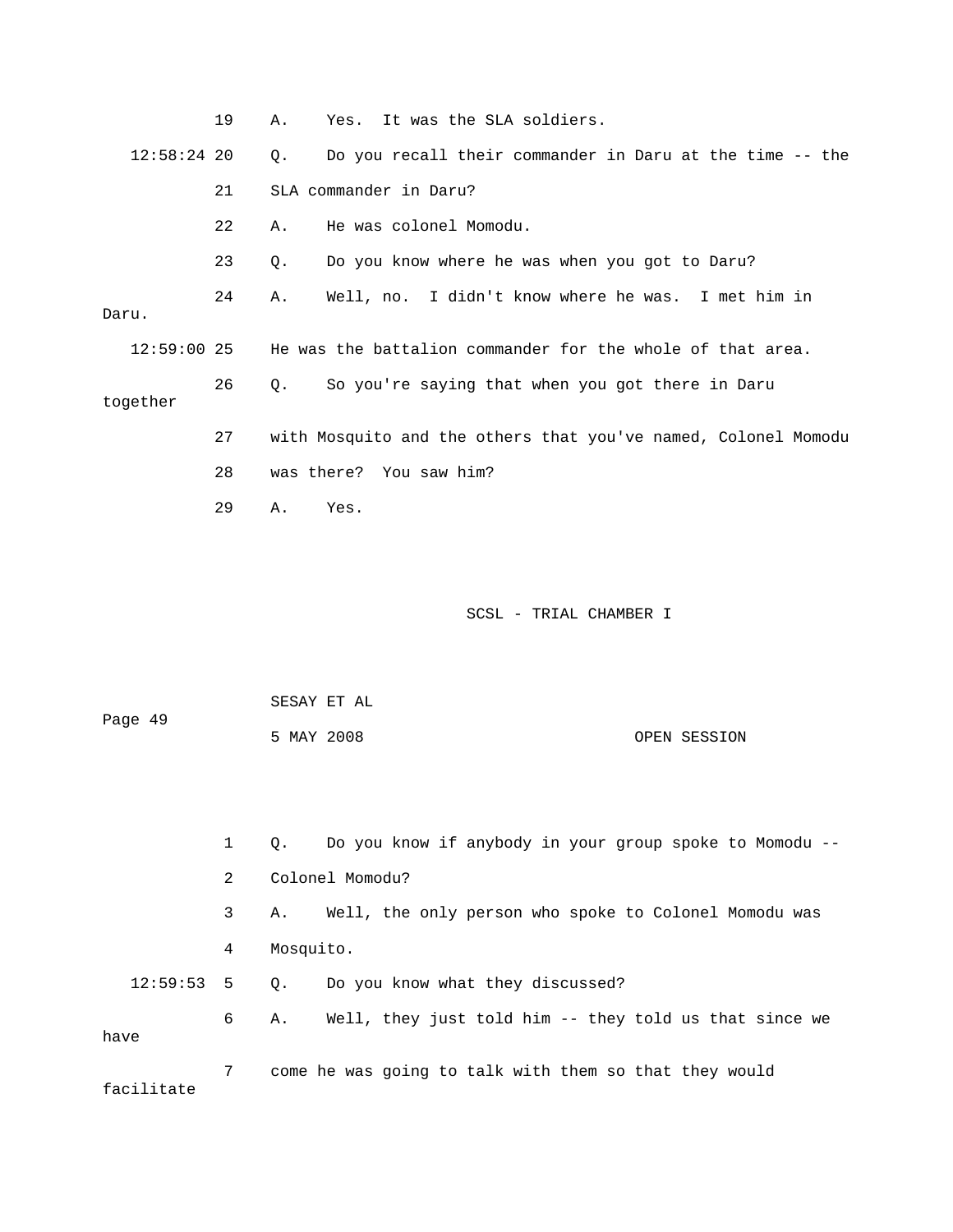|                       | 8  | our movement from Daru to Freetown -- to Benguema. So we were  |  |  |  |
|-----------------------|----|----------------------------------------------------------------|--|--|--|
|                       | 9  | there but I didn't actually know what were the other things    |  |  |  |
| they                  |    |                                                                |  |  |  |
| $13:00:20$ 10         |    | discussed. So we were with Colonel Momodu, we waited in Daru   |  |  |  |
| to                    | 11 | until we were able to get a vehicle and then we moved and came |  |  |  |
|                       |    |                                                                |  |  |  |
|                       | 12 | Benguema.                                                      |  |  |  |
| time                  | 13 | My Lords, maybe this would be a convenient<br>MR OGETO:        |  |  |  |
|                       |    |                                                                |  |  |  |
|                       | 14 | to take the break.                                             |  |  |  |
| $13:01:42$ 15         |    | PRESIDING JUDGE: We will rise for the lunch break and          |  |  |  |
|                       | 16 | resume the session at 2.30. The Chamber will rise, please.     |  |  |  |
|                       | 17 | [Luncheon recess taken at 1.04 p.m.]                           |  |  |  |
|                       | 18 | $[RUF05MAY08C-BP]$                                             |  |  |  |
|                       | 19 | [The witness entered Court]                                    |  |  |  |
| $14:22:49$ 20         |    | [Upon resuming at 2.36 p.m.]                                   |  |  |  |
|                       | 21 | PRESIDING JUDGE: Yes, good afternoon, learned counsel.         |  |  |  |
|                       | 22 | We're resuming the proceedings. Mr Ogeto, you may proceed,     |  |  |  |
|                       | 23 | please.                                                        |  |  |  |
|                       | 24 | Good afternoon, My Lords.<br>MR OGETO:                         |  |  |  |
| $14:36:05$ 25<br>Good |    | Good afternoon, Mr Witness. Your microphone, please.<br>Q.     |  |  |  |
|                       | 26 | afternoon --                                                   |  |  |  |
|                       | 27 | Good afternoon, sir.<br>Α.                                     |  |  |  |
| your                  | 28 | Now, we stopped at the stage when you were in Daru on<br>$Q$ . |  |  |  |
|                       | 29 | way to Freetown; do you recall that?                           |  |  |  |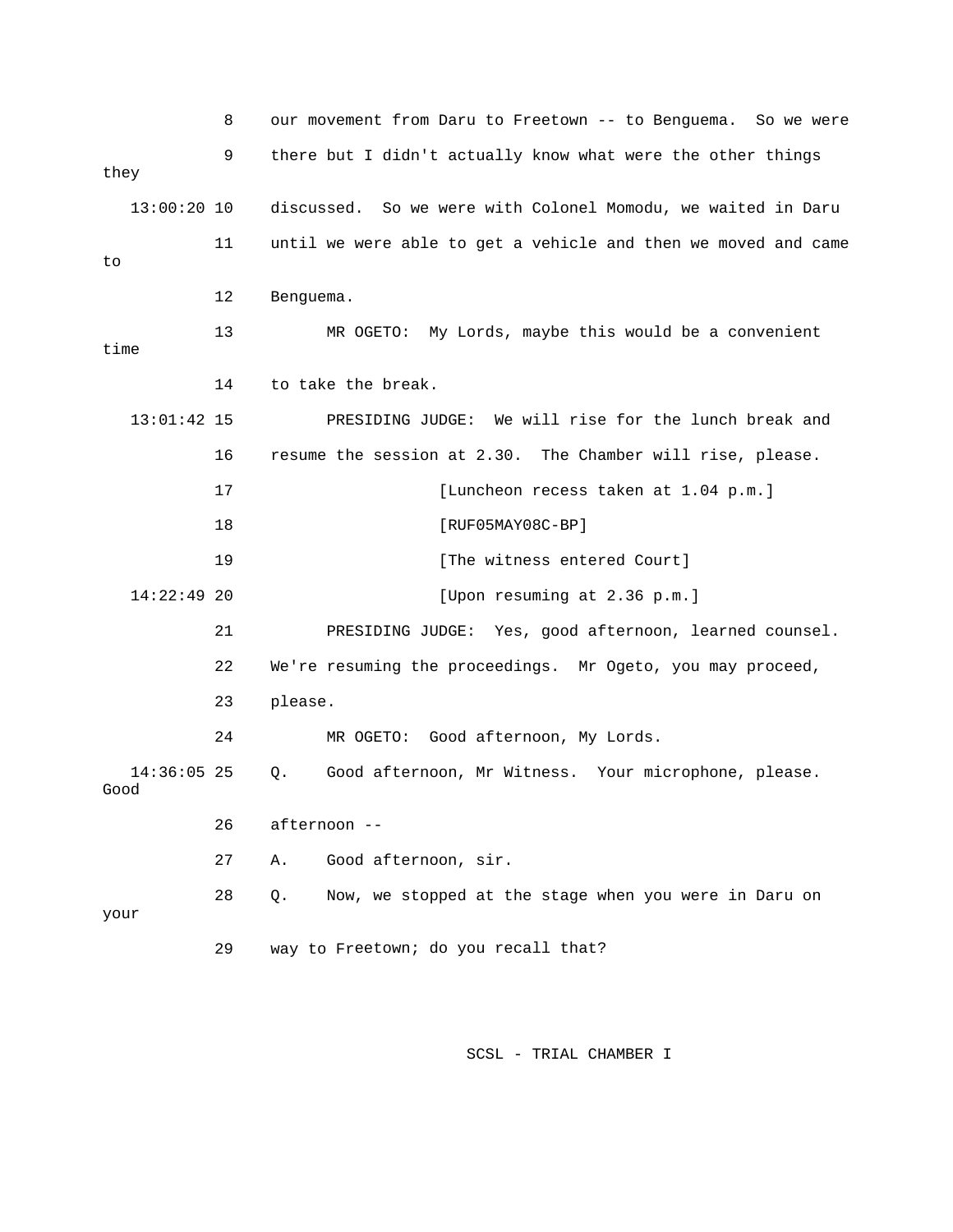| Page 50              |              | SESAY ET AL            |                                                              |              |  |
|----------------------|--------------|------------------------|--------------------------------------------------------------|--------------|--|
|                      |              | 5 MAY 2008             |                                                              | OPEN SESSION |  |
|                      |              |                        |                                                              |              |  |
|                      |              |                        |                                                              |              |  |
|                      | $\mathbf{1}$ | Α.                     | Yes.                                                         |              |  |
|                      | 2            | Q.                     | How long were you in Daru?                                   |              |  |
|                      | 3            | Α.                     | I was in Daru for two days.                                  |              |  |
|                      | 4            | Q.                     | How many of you moved to Freetown?                           |              |  |
| 14:36:53             | 5            | Α.                     | We were nearly up to 80. In fact, two trucks took us         |              |  |
|                      | 6            | there.                 |                                                              |              |  |
|                      | 7            | Q.                     | Which route did you take from Daru to Freetown?              |              |  |
|                      | 8            | Α.                     | We came from Daru, went to Kenema; from Kenema to Bo;        |              |  |
| then                 |              |                        |                                                              |              |  |
|                      | 9            |                        | we went to Benguema.                                         |              |  |
| $14:37:34$ 10        |              | $Q$ .                  | Was Sam Bockarie in that trip?                               |              |  |
|                      | 11           | Α.                     | Yes.                                                         |              |  |
| were                 | 12           | Q.                     | What about the other officers that you named earlier;        |              |  |
| 13                   |              | they also in the trip? |                                                              |              |  |
|                      | 14           | Α.                     | Yes.                                                         |              |  |
| 14:38:00 15          |              | Q.                     | Where was Peleto at that time?                               |              |  |
|                      | 16           | Α.                     | We were together with Peleto in the same group.              |              |  |
|                      |              |                        |                                                              |              |  |
|                      | 17           | Q.                     | Now, before you left Daru, do you know if Peleto at any      |              |  |
| to                   | 18           |                        | time had been sent as part of an advance team to go and talk |              |  |
|                      | 19           |                        | the SLA in Daru?                                             |              |  |
| $14:38:36$ 20<br>the |              | Α.                     | No, because Peleto, the man that you're referring to,        |              |  |
| representation       | 21           |                        | way I know him, he will never be sent to make any            |              |  |
|                      | 22           |                        | on behalf of a group.                                        |              |  |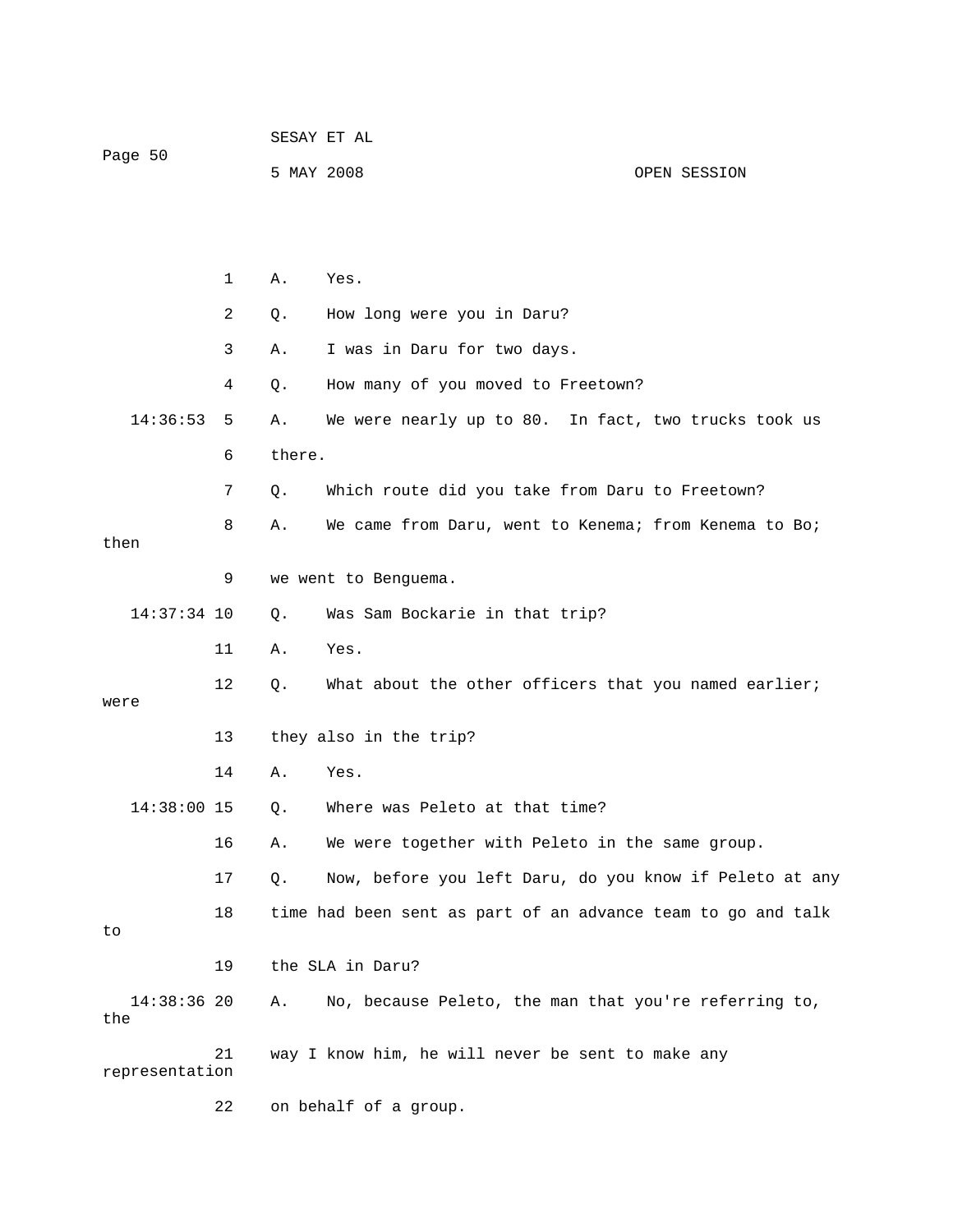|               | 23 | PRESIDING JUDGE: No, don't speculate. Don't, don't            |
|---------------|----|---------------------------------------------------------------|
| a             | 24 | speculate. The way you know him he will never be sent to make |
| $14:39:07$ 25 |    | representation. No, that is not acceptable speculation.       |
|               | 26 | MR OGETO:                                                     |
| sent          | 27 | Do you have any information, Mr Witness, if Peleto was<br>О.  |
|               | 28 | to make any representations on behalf of RUF in Daru?         |
|               | 29 | I don't got that information.<br>Α.                           |

 SESAY ET AL Page 51 5 MAY 2008 OPEN SESSION

 1 Q. How long was your trip from Daru to Freetown? 2 A. It was just one night, because we left in the evening. 3 Then we reached at Benguema in the morning hours. That's the 14:40:03 5 Q. So when you got to Benguema, how long did you stay 6 A. We spent just five days in Benguema. 7 Q. Who was your commander at Benguema at that time? 8 A. The time we arrived at Benguema, there was one man by Who was Gaddafi? Do you have any additional information 11 regarding this man? 4 following day. there? the 9 name of Gaddafi. He was the grand commander at Benguema.  $14:40:53$  10 Q.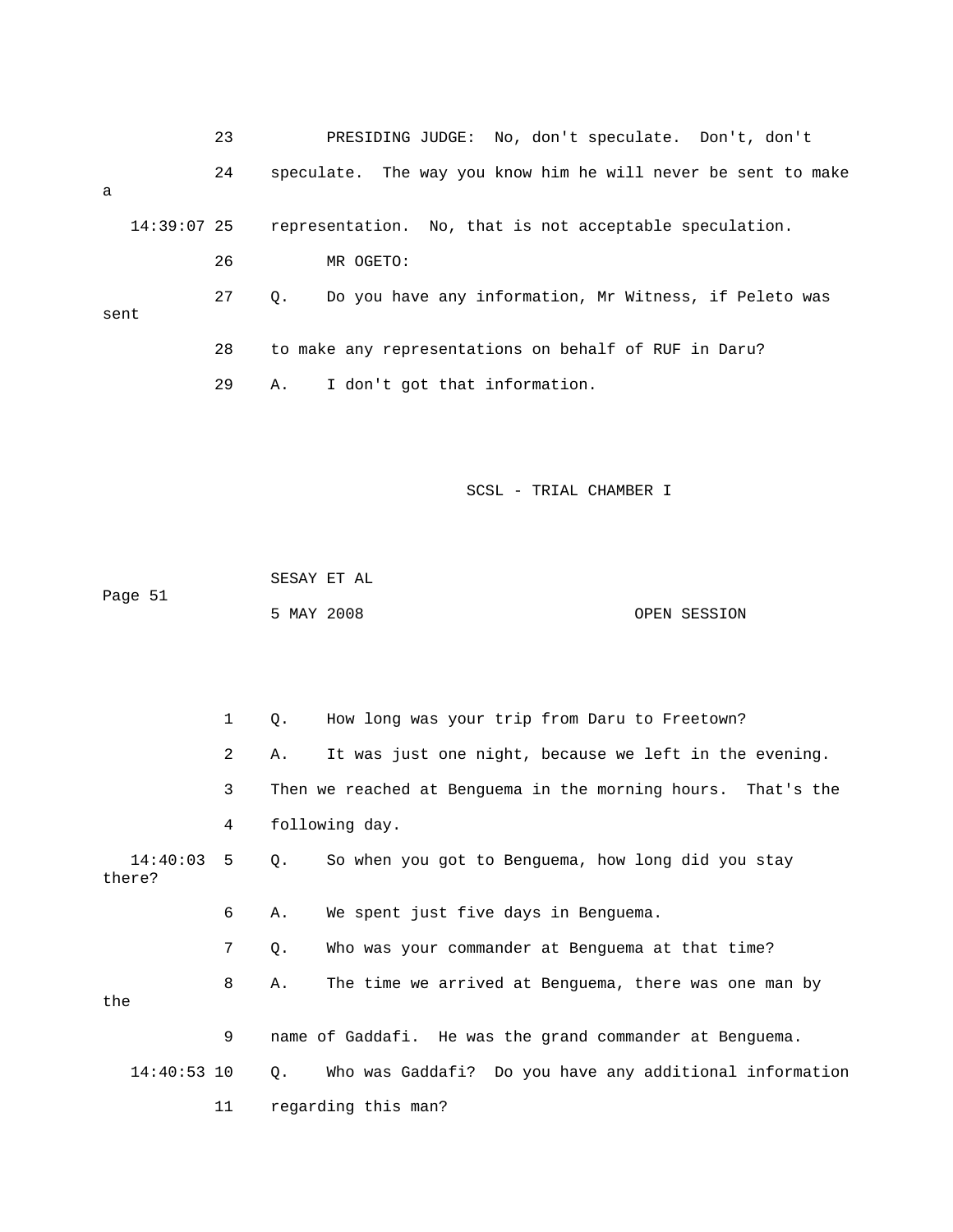|                       | 12 | This Gaddafi was an RUF soldier. He was operating with<br>Α.  |
|-----------------------|----|---------------------------------------------------------------|
|                       | 13 | Superman.                                                     |
|                       | 14 | Where was he operating with Superman?<br>Q.                   |
| 14:41:21 15           |    | They were at the location called the Western Jungle.<br>Α.    |
|                       | 16 | Now, at the time you were at Benguema, did you know the<br>О. |
|                       | 17 | accused person Morris Kallon?                                 |
|                       | 18 | At that time I didn't know Morris Kallon. I heard about<br>Α. |
|                       | 19 | him, but by then I didn't know him at all.                    |
| $14:42:05$ 20<br>have |    | Now, before you got to Freetown in Benguema, did you<br>Q.    |
|                       | 21 | any information Morris Kallon and Superman had been in the    |
|                       | 22 | advance team to Freetown after the coup?                      |
|                       | 23 | Α.<br>No.                                                     |
|                       | 24 | Did you know if there was any advance team after the<br>Q.    |
| $14:42:47$ 25         |    | coup -- any RUF advance team to Freetown after the coup?      |
| only                  | 26 | Well, no, I didn't know about any advance team.<br>Α.<br>The  |
| in                    | 27 | thing, Superman -- anyway, we and Superman were not operating |
| came                  | 28 | the same area. They were in the Western Jungle, so when we    |
|                       | 29 | to meet them at Benguema --                                   |

| Page 52 |            | SESAY ET AL |              |
|---------|------------|-------------|--------------|
|         | 5 MAY 2008 |             | OPEN SESSION |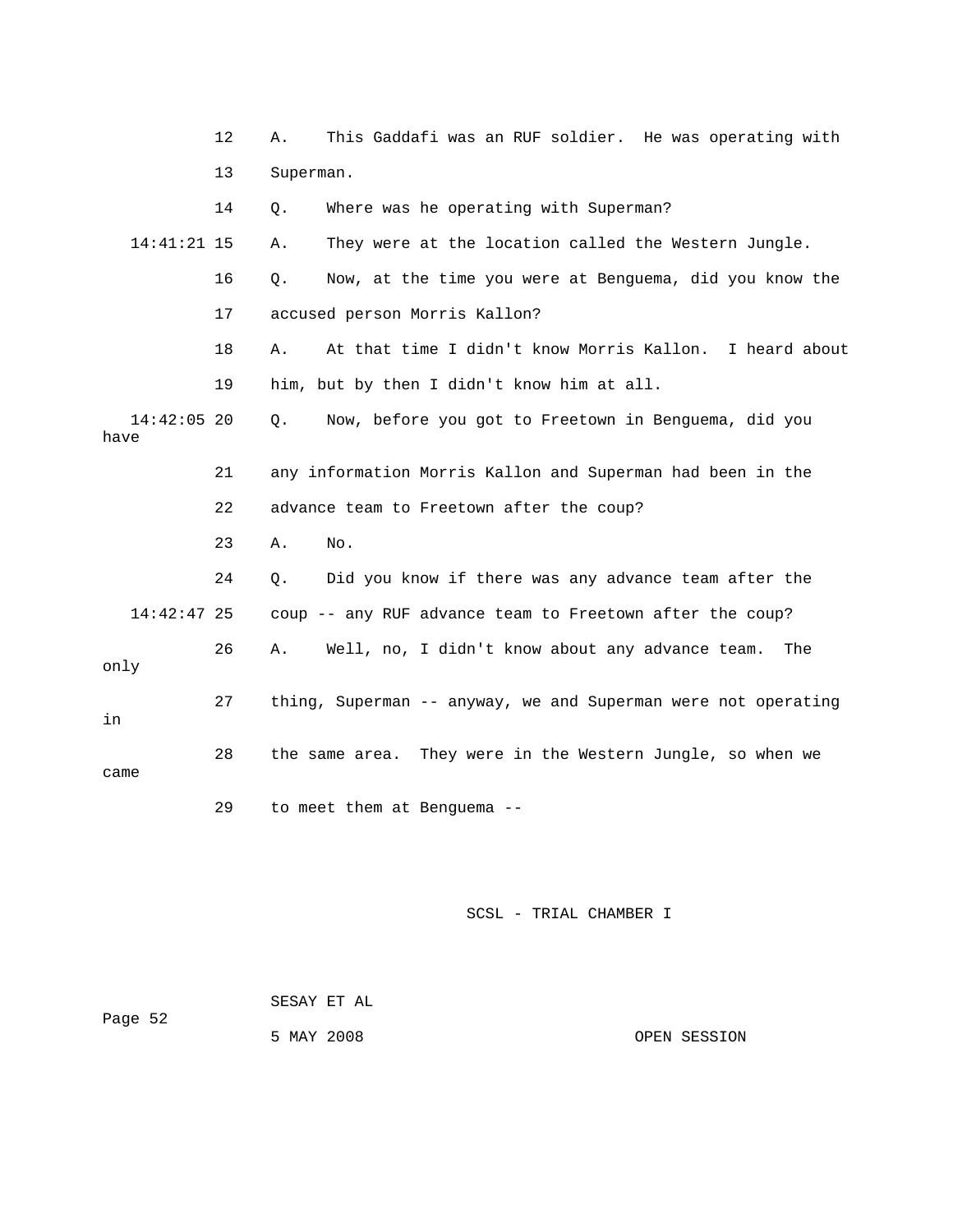1 Q. Did you finish your sentence, please? If you're not, can 2 you do it? 3 PRESIDING JUDGE: When they came and met you in 4 what happened? 14:43:39 5 THE WITNESS: That was where we met them, himself and 6 Superman. So I don't know about any other advance team. 7 PRESIDING JUDGE: You met who and Superman in Benguema. 8 THE WITNESS: The other RUF soldiers that were working with 9 Superman. They were the ones that we met there. 10 JUDGE BOUTET: Does that mean that they were in Benguema 11 when you got there? When you say we met them there, what does 13 THE WITNESS: Yes, they were there when we came there. 16 Q. Did you get to know for how long they had been in ou arrived in Benguema, did you receive any 19 Q. When y 22 A. No, I didn't get any information about that. 24 A. Yes, I saw Superman at Benguema. many fighters were in Benguema at the time you Benguema, 14:44:10 12 that mean? 14 JUDGE BOUTET: Thank you. 14:44:32 15 MR OGETO: Benguema 17 before you arrived there? 18 A. No. 14:44:53 20 information regarding the fact that Morris Kallon had been in 21 Benguema? 23 Q. Did you see Superman in Benguema? 14:45:23 25 Q. arrived

26 there -- RUF fighters?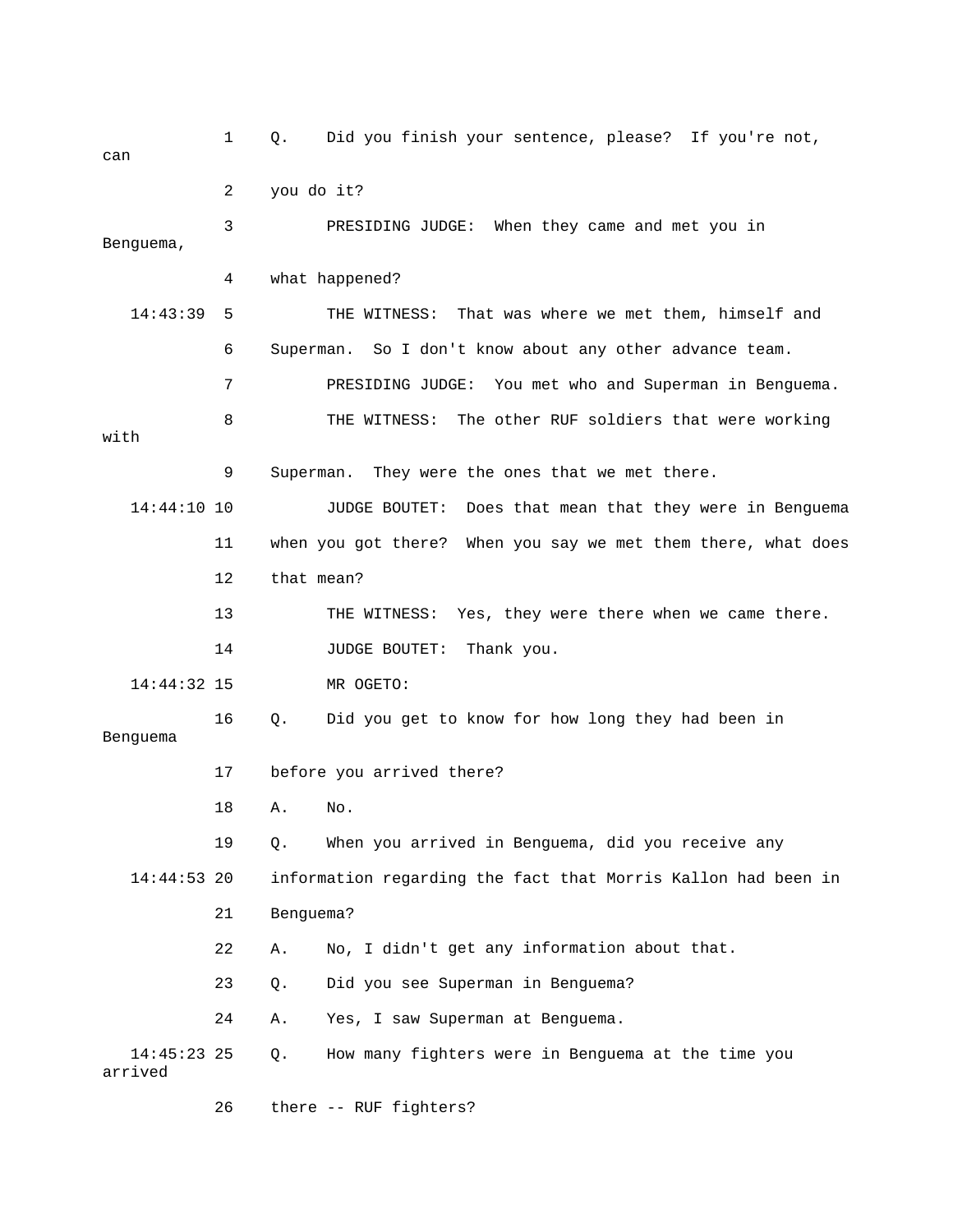27 A. We were many. We were over 100.

 28 Q. How many did you find on the ground who had been there 29 before your arrival?

|         | SESAY ET AL |              |
|---------|-------------|--------------|
| Page 53 |             |              |
|         | 5 MAY 2008  | OPEN SESSION |

|               | 1                 | Α.        | They themselves were many, because it was an all              |
|---------------|-------------------|-----------|---------------------------------------------------------------|
| together      | 2                 |           | operational area that we met at Benguema. We were not         |
|               | 3                 |           | with them. They were in their own area; then we were in       |
|               | 4                 |           | Kailahun. So I don't have the exact figure.                   |
| 14:46:29      | - 5               |           | PRESIDING JUDGE: I think we have a figure already             |
|               | 6                 |           | somewhere in the records from a witness and the figure is not |
|               | 7                 |           | challenged. It was the battalion that came from the Western   |
|               | 8                 |           | Jungle that came to Benguema.                                 |
|               | 9                 |           | MR OGETO: Yes, I'll proceed, My Lords.                        |
| $14:46:42$ 10 |                   |           | PRESIDING JUDGE: [Indiscernible].                             |
|               | 11                |           | MR OGETO:                                                     |
|               | $12 \overline{ }$ | $\circ$ . | Where was Peleto when you got to Benguema?                    |
|               | 13                | Α.        | Peleto was in Benquema.                                       |
|               | 14                | $Q$ .     | So from Benguema where did you move to?                       |
| $14:47:16$ 15 |                   | Α.        | From Benguema we are assigned to Lungi Garrison.              |
|               | 16                | Q.        | Who was your commander at Lungi?                              |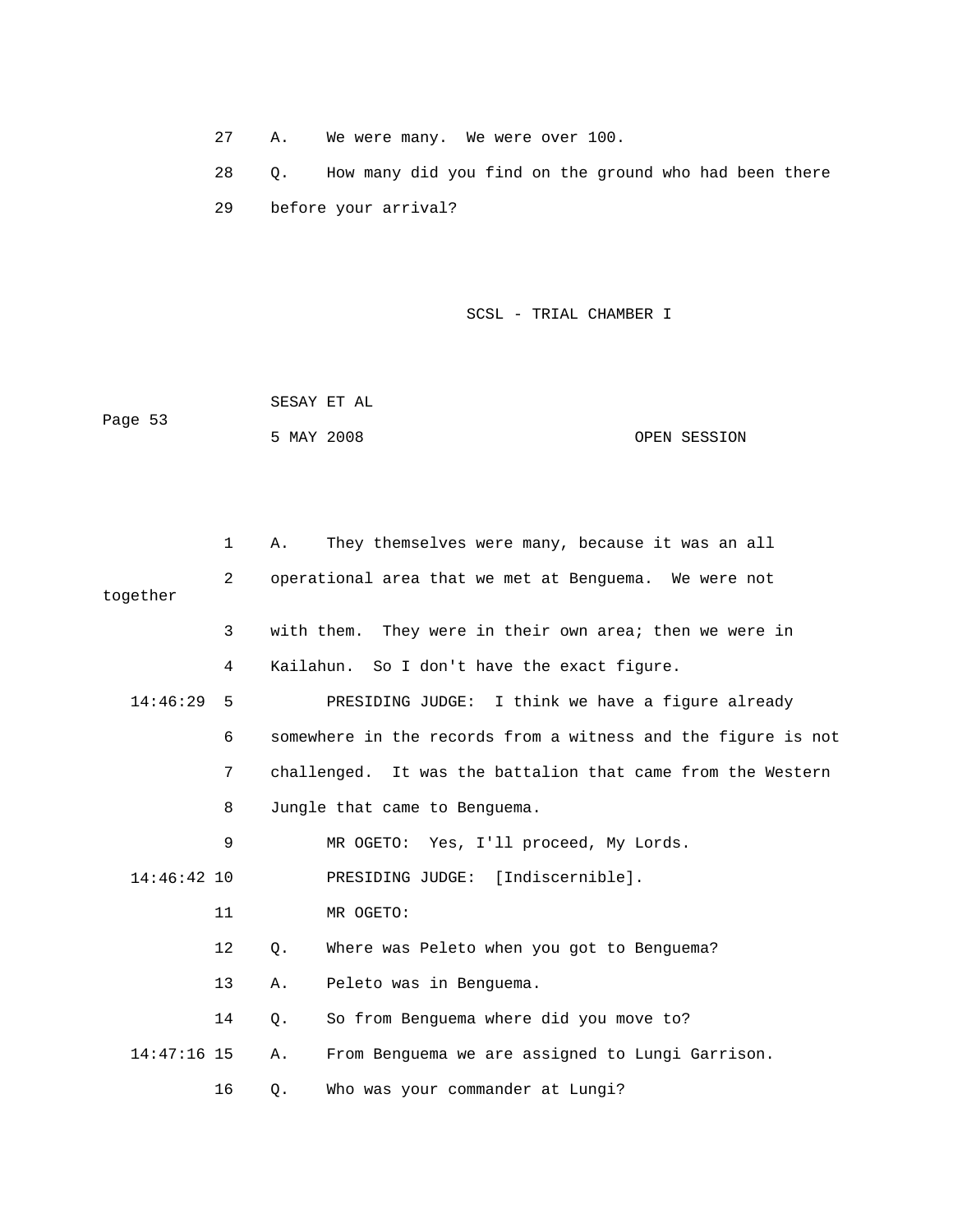| commander,                 | 17 | Α.         | Initially when we went it was Rambo that was our             |              |
|----------------------------|----|------------|--------------------------------------------------------------|--------------|
|                            | 18 | CO Rambo.  |                                                              |              |
|                            | 19 | Q.         | Then what happened afterwards?                               |              |
| $14:47:56$ 20<br>Freetown. |    | Α.         | After some time he left us there and he came to              |              |
|                            | 21 |            | Then Peleto went there and said he was the commander, but he |              |
| and                        | 22 |            | himself didn't stay there for long. He returned to Benguema  |              |
|                            | 23 |            | CO Rambo returned. He was a commander until we left there.   |              |
|                            | 24 | Q.         | So when did you leave Lungi Garrison? After how long?        |              |
| $14:48:31$ 25<br>us        |    | Α.         | We were in Lungi Garrison until after ECOMOG attacked on     |              |
|                            | 26 |            | in Lungi Garrison, that was the time we left there.          | That was     |
|                            | 27 |            | about two months period.                                     |              |
| correct?                   | 28 | Q.         | So you were in Lungi for about two months; is that           |              |
|                            | 29 | Α.         | Yes, yes. Around that, yes.                                  |              |
|                            |    |            | SCSL - TRIAL CHAMBER I                                       |              |
|                            |    |            | SESAY ET AL                                                  |              |
| Page 54                    |    | 5 MAY 2008 |                                                              | OPEN SESSION |
|                            |    |            |                                                              |              |

 1 Q. And you said that Peleto came and declared himself 2 commander in Lungi. For how long did he -- for how long was 3 commander? he

4 A. Peleto came. He didn't spend up to three weeks. It was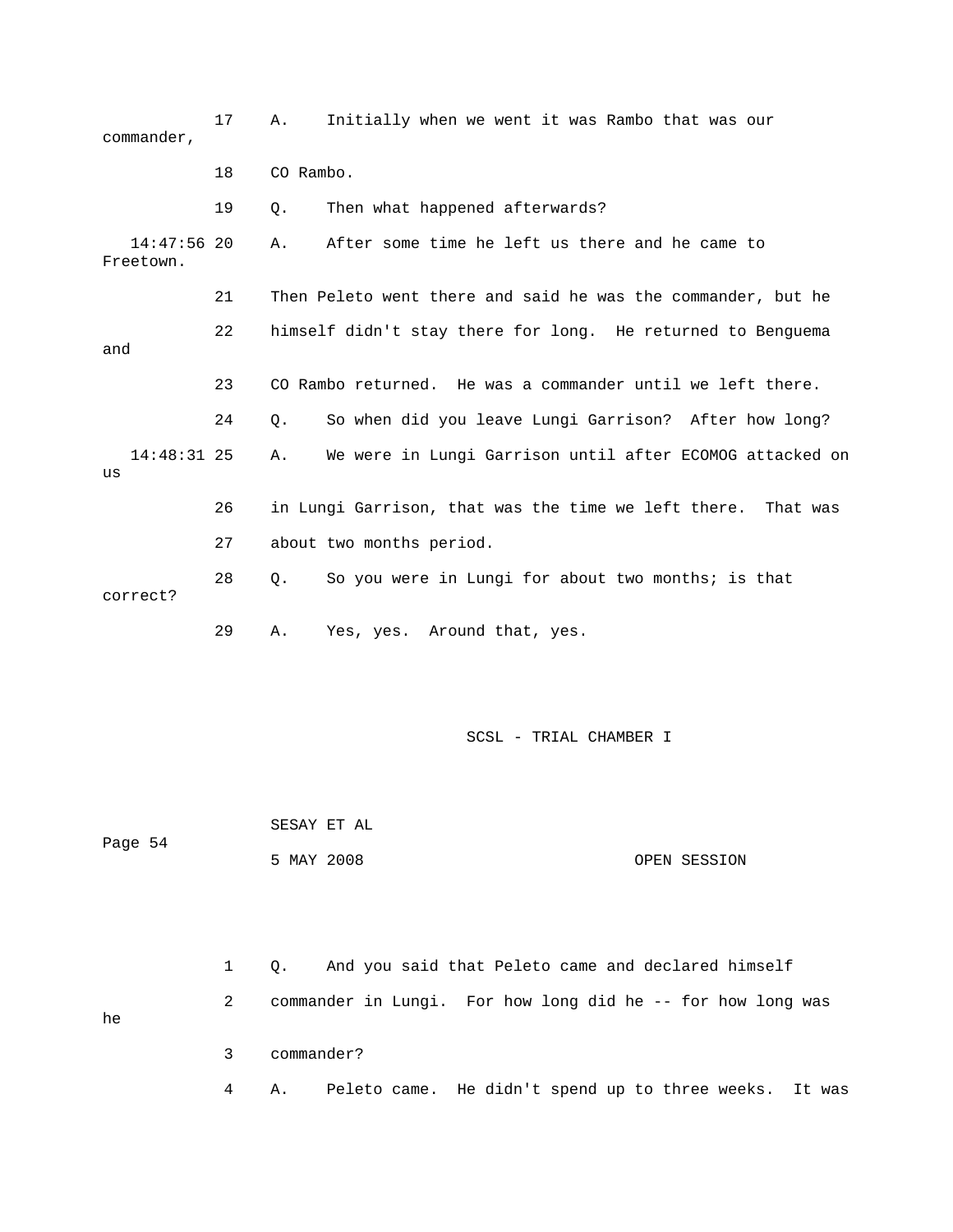| 14:49:48             | 5  |    | around two weeks and he returned. He stayed about two weeks. |
|----------------------|----|----|--------------------------------------------------------------|
|                      | 6  | Q. | Why did he leave?                                            |
| on                   | 7  | Α. | He was -- he was not able to work well with the soldiers     |
|                      | 8  |    | the ground, that is, the people that he met.                 |
| he                   | 9  | Q. | You said he went back to Benguema. In what capacity did      |
| $14:50:23$ 10        |    |    | go to Benguema?                                              |
|                      | 11 | Α. | Well, by then I was not with him. I don't know in what       |
|                      | 12 |    | capacity he was.                                             |
| the                  | 13 | Q. | Did you see the accused Morris Kallon in Lungi during        |
|                      | 14 |    | two months or so that you were there?                        |
| $14:50:49$ 15        |    | Α. | I did not see him, neither heard about him.                  |
|                      | 16 | Q. | Where did you move to from Lungi?                            |
|                      | 17 | Α. | From Lungi we came to Lokomassama.                           |
|                      | 18 | Q. | For how long were you at Lokomassama?                        |
| intervention         | 19 | Α. | We were in Lokomassama until the time of the                 |
| $14:51:50$ 20        |    |    | Then we finally pulled out.<br>in Freetown.                  |
|                      | 21 | Q. | Let's go back briefly to Benguema. Who was Gaddafi           |
|                      | 22 |    | reporting to, the commander in Benguema at the time?         |
|                      | 23 | Α. | Gaddafi was reporting to Superman.                           |
|                      | 24 | Q. | What about Rambo in Lungi; who was he reporting to?          |
| $14:52:31$ 25<br>was |    | Α. | Well, Rambo was also reporting to Superman, because he       |
|                      | 26 |    | responsible for deployment the time we came.                 |
|                      | 27 | Q. | Who was responsible for deployment at the time you came?     |
| deployed             | 28 | Α. | When we came, it was Superman; he was the one who            |
|                      | 29 |    | us to that area.                                             |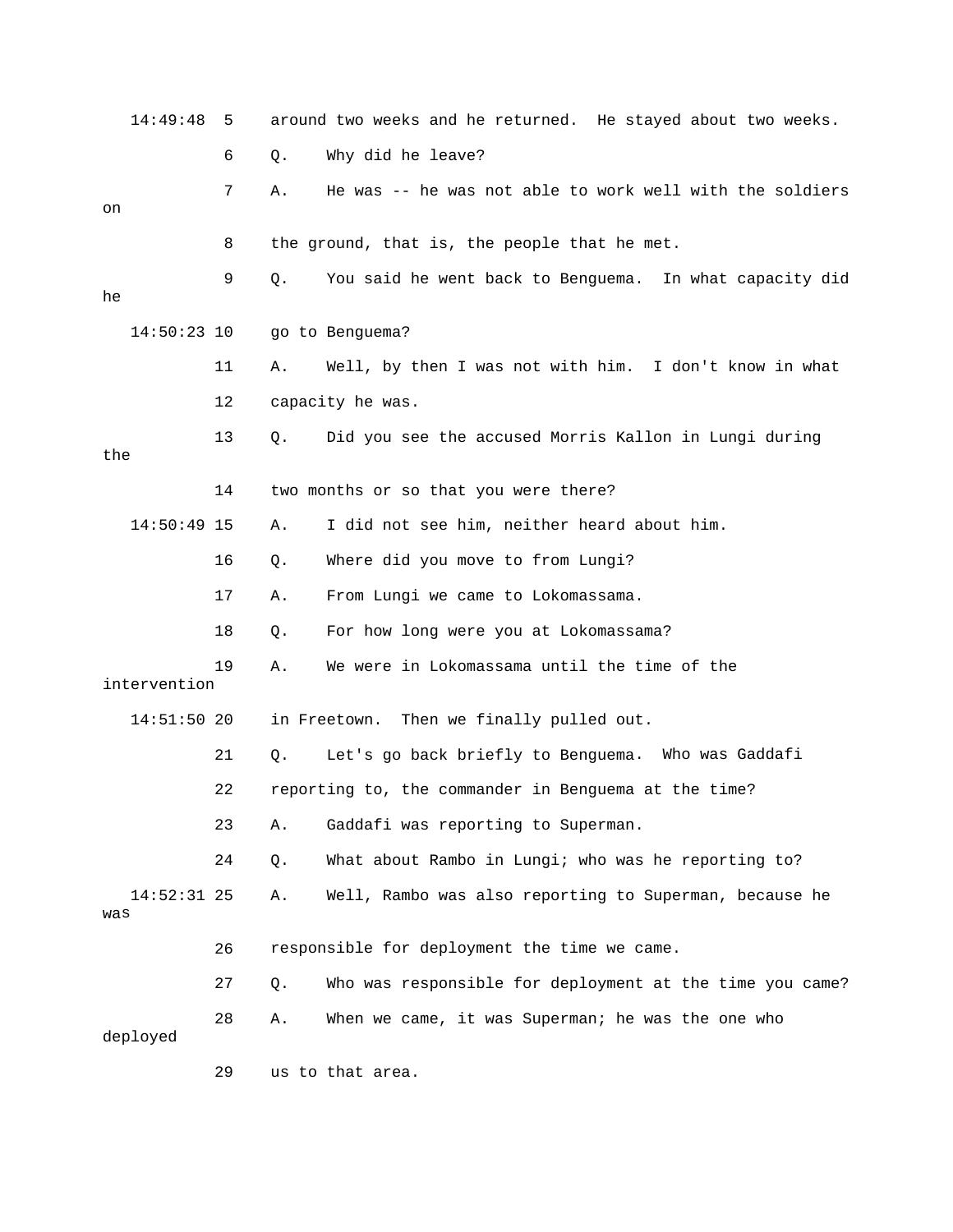|         |            | SESAY ET AL |              |
|---------|------------|-------------|--------------|
| Page 55 |            |             |              |
|         | 5 MAY 2008 |             | OPEN SESSION |

|                     | $\mathbf 1$    | Q. | Who was your commander at Lokomassama?                        |
|---------------------|----------------|----|---------------------------------------------------------------|
|                     | $\overline{2}$ | Α. | I didn't get the question.                                    |
|                     | 3              | Q. | Who was your commander at Lokomassama?                        |
|                     | 4              | Α. | Lokomassama, it was Rambo who was the commander.              |
| 14:53:38            | 5              | Q. | And who was he reporting to?                                  |
|                     | 6              | Α. | You mean Rambo? He was reporting to Superman.                 |
|                     | 7              | Q. | Did you see the accused Morris Kallon in Lokomassama?         |
|                     | 8              | Α. | No.                                                           |
| time?               | 9              | Q. | Did you hear of his presence in Lokomassama at that           |
| $14:54:25$ 10       |                | Α. | I didn't hear about him.                                      |
| Benquema,           | 11             | Q. | What was your rank during this period right from              |
|                     | 12             |    | Lungi to Lokomassama?                                         |
|                     | 13             | Α. | I was a lieutenant at that time.                              |
|                     | 14             | Q. | What were your duties in all those three places?              |
| $14:55:09$ 15<br>SO |                | Α. | Like, while we were in Lungi, we will organise soldiers       |
|                     | 16             |    | as to maintain defensive. So until we moved there and came to |
| we                  | 17             |    | Lokomassama, we were also organising defensive and sometimes  |
| Masoyela,           | 18             |    | will organise ambush and sometimes we will come up to         |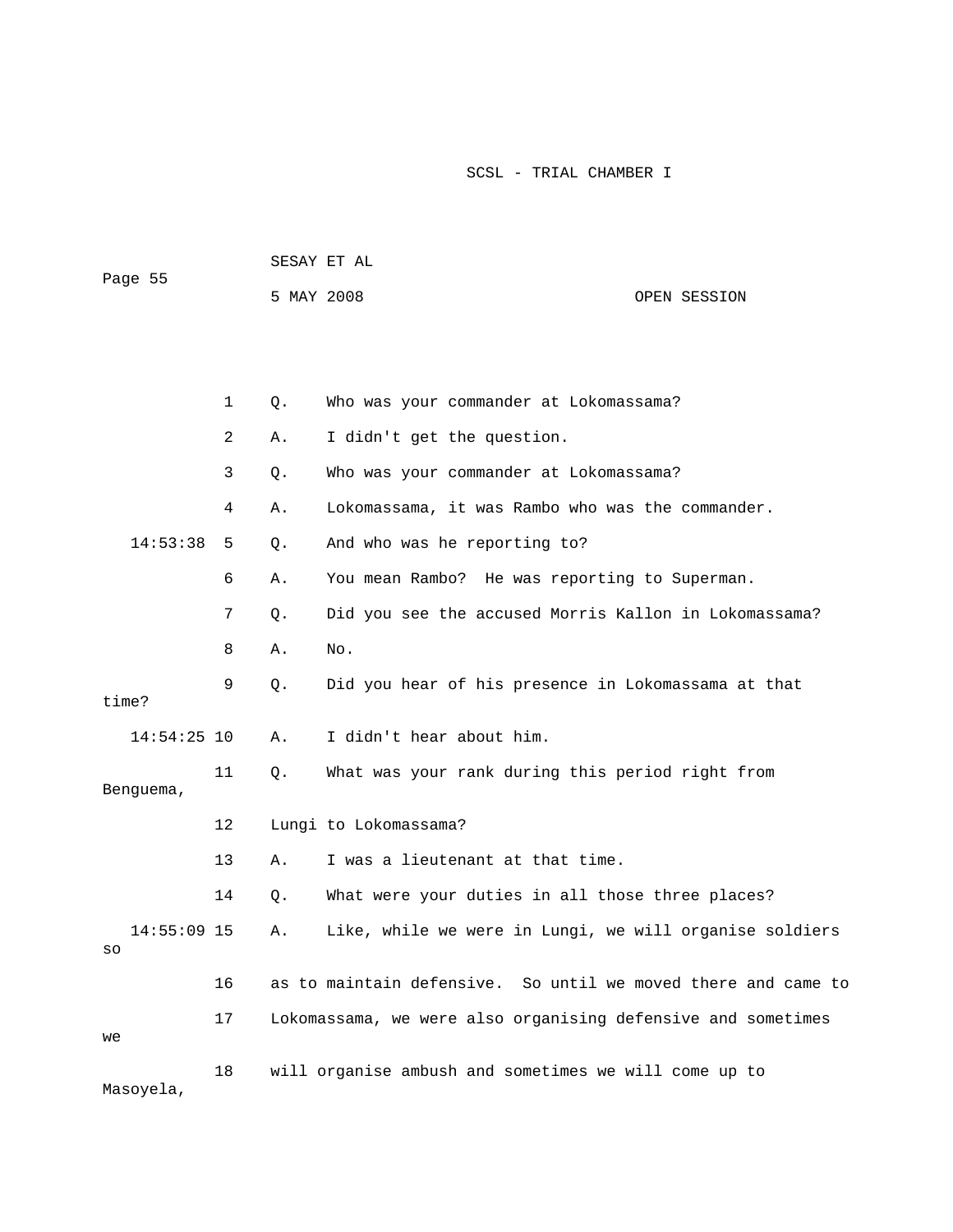|      |               | 19 | where the ECOMOGs were, then alert the people in the township           |
|------|---------------|----|-------------------------------------------------------------------------|
|      | $14:55:39$ 20 |    | because we had checkpoints. We place people there so we were            |
| will |               | 21 | just there to control the soldiers and to ensure that they              |
|      |               | 22 | stay on their deployment so that they will not move from their          |
|      |               | 23 | deployment position to other areas. So that was the                     |
|      |               | 24 | responsibility I had as an officer by then.                             |
|      | $14:56:05$ 25 |    | Did you have any soldiers under you in the three places;<br>$Q_{\star}$ |
|      |               | 26 | Lungi, Benguema and Lokomassama?                                        |
|      |               | 27 | The soldiers were not directly under me. We were all<br>Α.              |
|      | senior        | 28 | operating under Rambo as a commander, but I was one of the              |
|      |               | 29 | soldiers in the front line.                                             |

| Page 56 | SESAY ET AL |  |              |
|---------|-------------|--|--------------|
|         | 5 MAY 2008  |  | OPEN SESSION |

|         |   | Now, while you were at Lungi, did you receive any<br>$\circ$ . |
|---------|---|----------------------------------------------------------------|
|         | 2 | information that Peleto was getting women for Mr Kallon?       |
|         | 3 | No, I didn't get that information and Peleto didn't even<br>Α. |
|         | 4 | stay long with us in Lungi.                                    |
| receive |   | 14:57:15 5 Q. What about when you were in Lokomassama? Did you |
| for     | 6 | any information that Peleto was going out and getting women    |

7 Morris Kallon?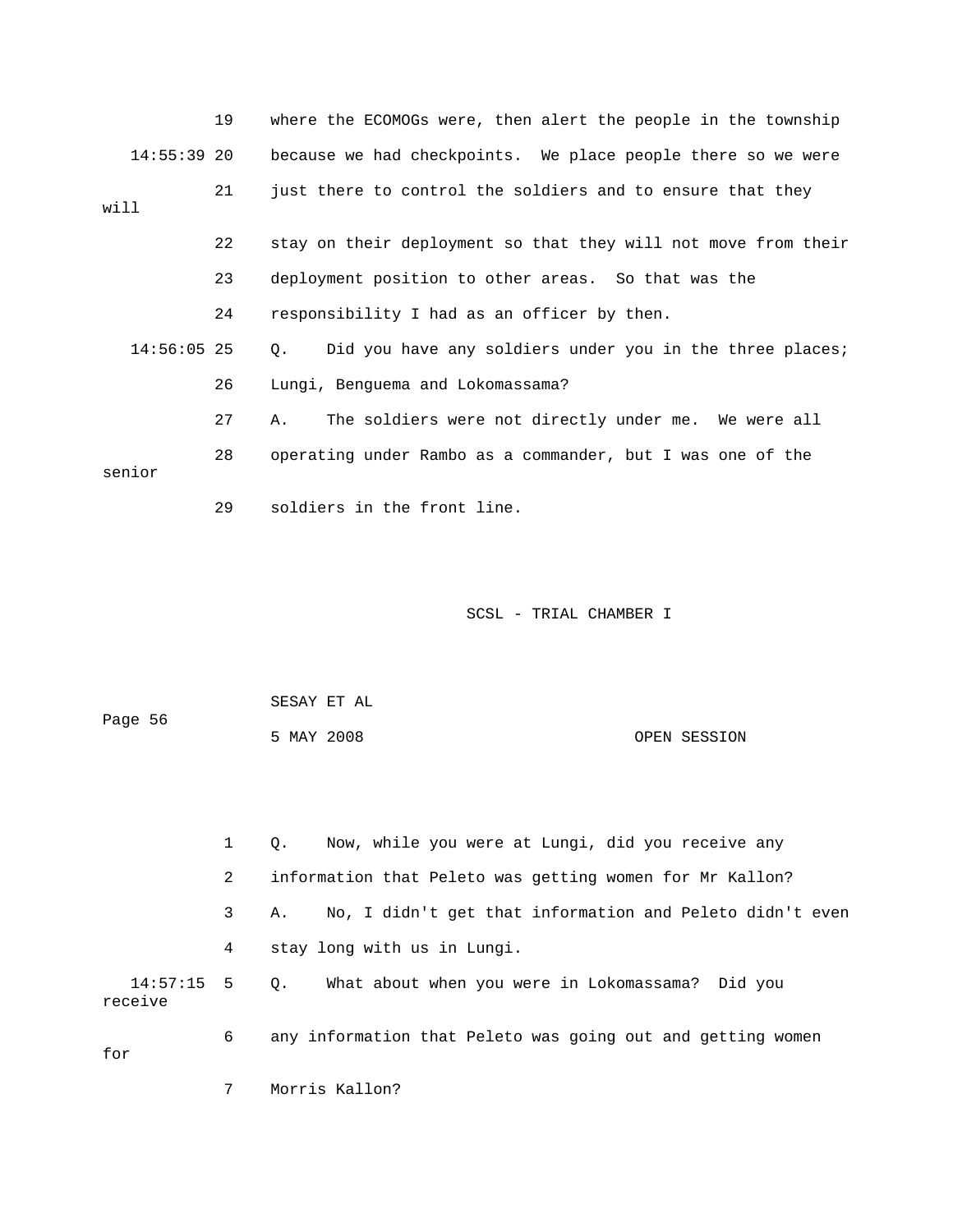| he                    | 8  | I didn't get that information, and even at that location<br>Α. |
|-----------------------|----|----------------------------------------------------------------|
|                       | 9  | was not with us.                                               |
| $14:57:39$ 10         |    | So you're saying Peleto was not with you in Lokomassama?<br>Q. |
|                       | 11 | Α.<br>No.                                                      |
|                       | 12 | Where were you during the retreat from Freetown?<br>Q.         |
| were                  | 13 | We were in Lokomassama up to the retreat period.<br>Α.<br>We   |
| to                    | 14 | there when AFRC was overthrown in Freetown and the news came   |
| $14:58:27$ 15<br>were |    | us in Lokomassama that all the SLA soldiers and RUF soldiers   |
|                       | 16 | pulling out so we too should move.                             |
|                       | 17 | Now, before we go to the retreat, let me take you back a<br>Q. |
| you                   | 18 | bit to your stay in Freetown. During the entire period that    |
| that                  | 19 | were in Freetown, were you receiving a salary for the work     |
| 14:58:58 20           |    | you were doing?                                                |
|                       | 21 | I was not receiving salary.<br>Α.                              |
|                       | 22 | Never received any money?<br>Q.                                |
| I                     | 23 | I did not receive salary. I did not receive money while<br>Α.  |
|                       | 24 | was in Benguema.                                               |
| 14:59:26 25           |    | I'm not talking about Benguema alone. I'm talking about<br>Q.  |
| in                    | 26 | your entire stay in Freetown, right from the time you entered  |
| that                  | 27 | May until the retreat; did you receive a salary for the work   |
|                       | 28 | you were doing?                                                |
| SO                    | 29 | Well, at one time we heard that there is an arrangement<br>Α.  |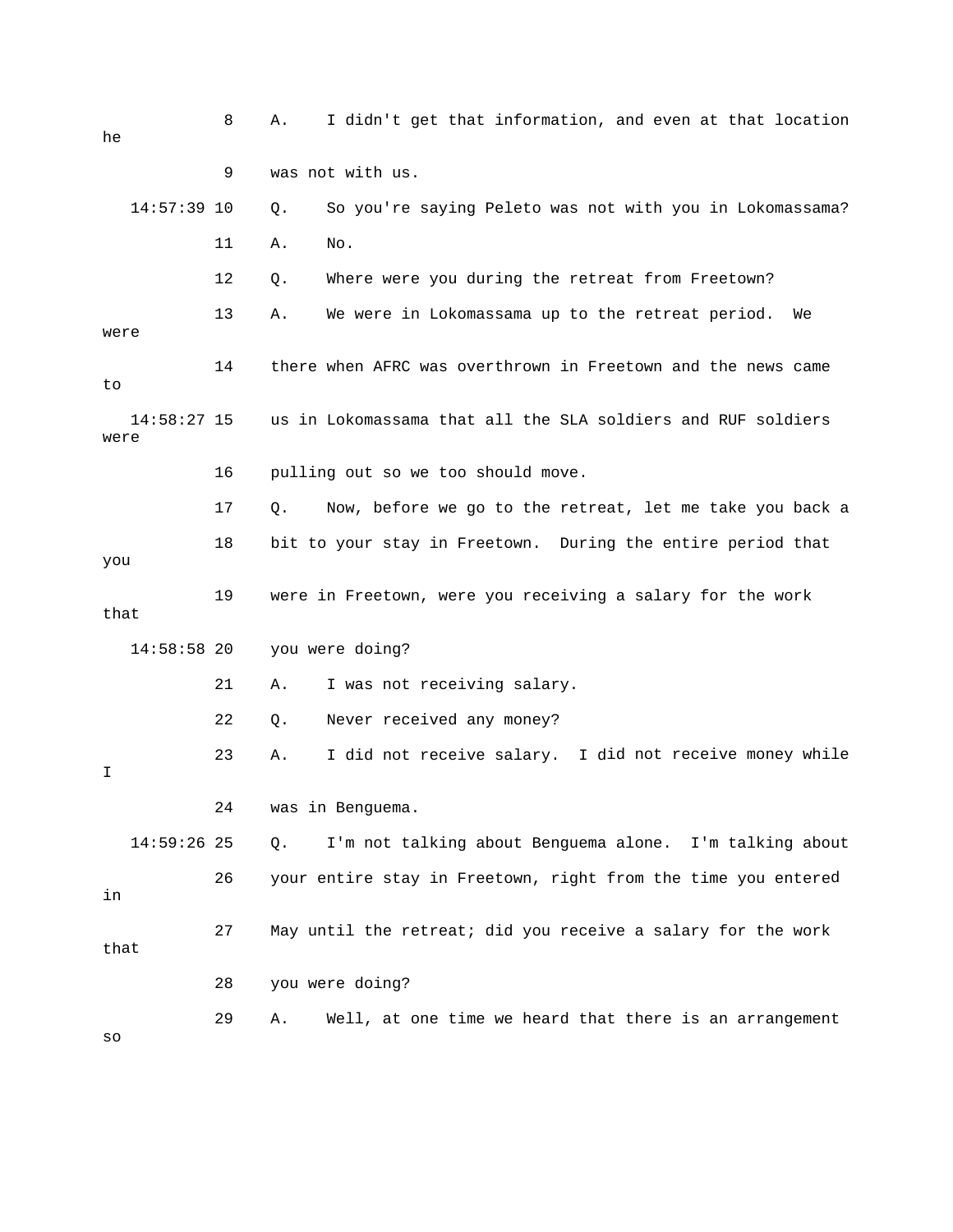| Page 57 |              | SESAY ET AL |                                                             |
|---------|--------------|-------------|-------------------------------------------------------------|
|         |              | 5 MAY 2008  | OPEN SESSION                                                |
|         |              |             |                                                             |
|         | $\mathbf{1}$ |             | that we will be given money since we were there and the SLA |
| given   | 2            |             | soldiers were receiving salary, so therefore we too will be |

 3 allowance, but they only gave us allowance once at Lokomassama. 4 So since then, until we pulled out, we never received any other

15:00:14 5 allowance.

- 6 Q. Who gave you the allowance at Lokomassama?
- 7 A. It was Rambo.
- 8 Q. How much allowance did you receive yourself?
- 9 A. I? I received 60,000 leones.
- 15:00:46 10 Q. Do you know what the others received?
- 1 A. Well, some people will have 45,000; others 30,000. 1

12 0. So what was the basis for the difference in the amounts

13 that you received?

14 A. Well, we were there. I was an officer, as I said earlier  $15:01:22$  15  $\,$  on, so for that ours was  $60,000$ . There were also other people 16 who were very close to us, like sergeants, they too were getting

- 17 higher than the other soldiers who were private soldiers,
- . 18 corporals, who were receiving money just as our ranks were

We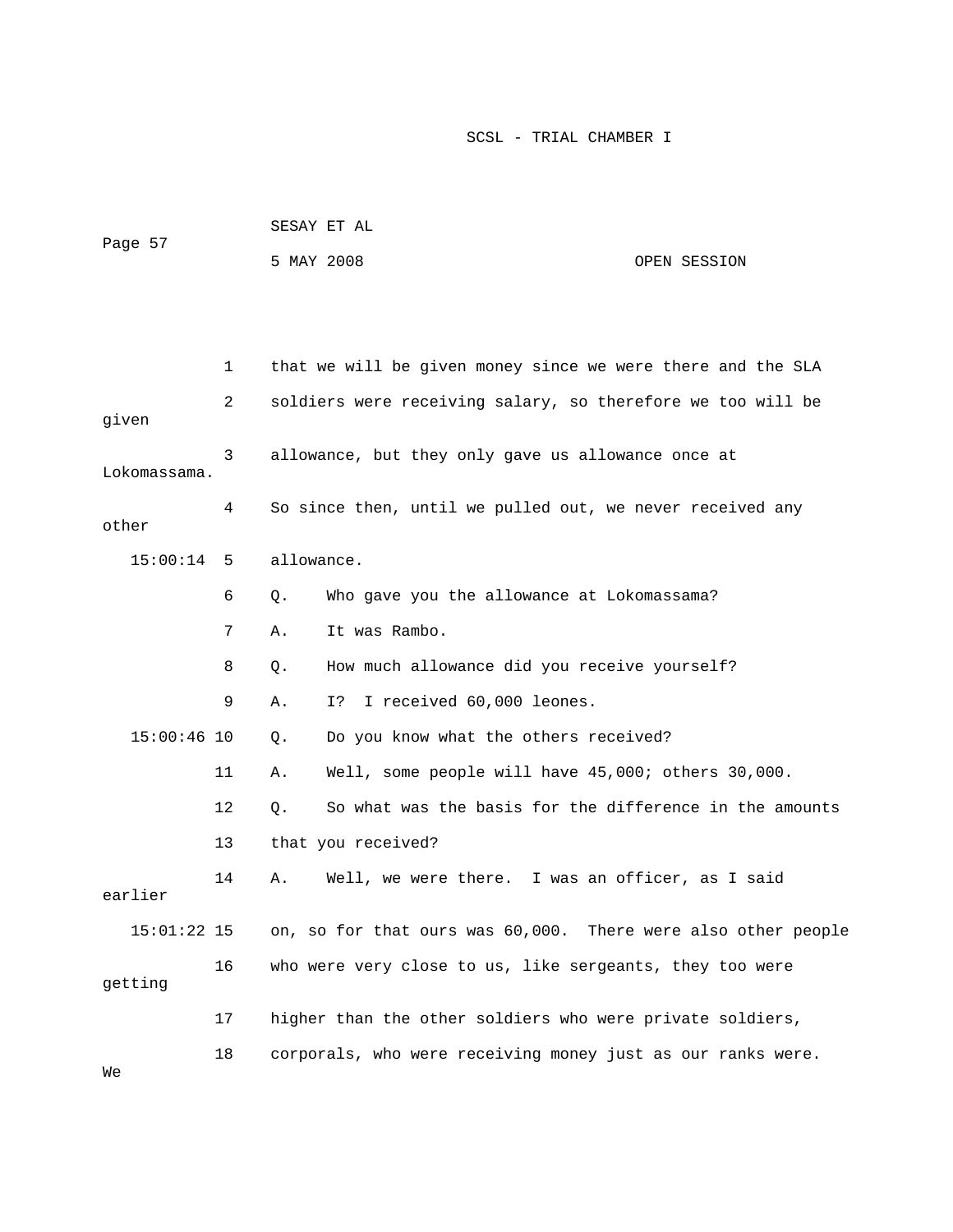| 19 | too, there were other people who, although they were             |
|----|------------------------------------------------------------------|
|    | they were receiving higher money than us, depending on the       |
| 21 | person's affiliation with the commander who is coming to pay     |
| 22 | because we didn't see any document to the effect. We were        |
| 23 | paid. They handed over the money to us.                          |
| 24 | Did you sign for this money?<br>Q.                               |
|    | Well, on that day we did not sign. We did not sign.<br>Α.        |
| 26 | When you say on that day you did not sign, did you sign<br>Q.    |
| 27 | it on another day?                                               |
| 28 | No, we did not sign for the moneys that we received.<br>We<br>Α. |
|    | lieutenants,<br>$15:01:48$ 20<br>$15:02:11$ 25                   |

29 asked in fact the other day because they paid and others were

SCSL - TRIAL CHAMBER I

|         | SESAY ET AL |  |              |
|---------|-------------|--|--------------|
| Page 58 |             |  |              |
|         | 5 MAY 2008  |  | OPEN SESSION |

 1 left out and he promised to come back with money. He said when 2 he come, he find it very difficult to come with money. So when 3 he came he said: The money that you gave us, we should sign 4 it so that there will be a document to read so that all of us 15:02:56 5 will be safe so that nobody will say that he didn't receive money for

6 from you. So that was how it happened. We did not sign any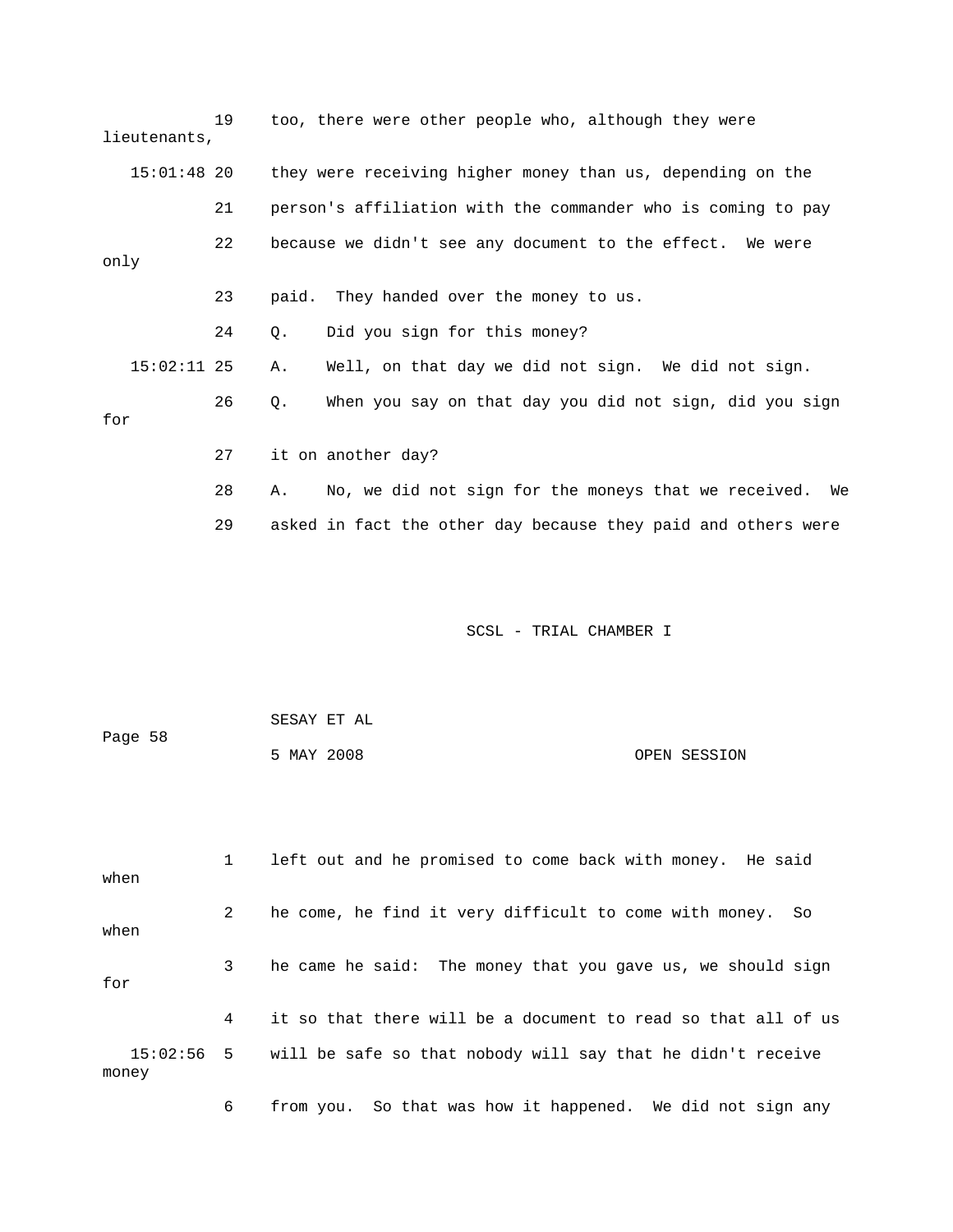|               | 7   | document for the money that we received.                       |  |  |  |
|---------------|-----|----------------------------------------------------------------|--|--|--|
|               | 8   | Who were you telling this?<br>Q.                               |  |  |  |
| time.         | 9   | It was our commander, Rambo, who was with us at that<br>Α.     |  |  |  |
| $15:03:21$ 10 |     | He was the one that we told.                                   |  |  |  |
|               | 11  | How did you survive in Freetown if you were not paid all<br>Q. |  |  |  |
|               | 12  | this time?                                                     |  |  |  |
| send          | 13  | Well, we were together with the SLA and they used to<br>Α.     |  |  |  |
| is            | 14  | their ration. They would send food and condiment. That food    |  |  |  |
| $15:03:58$ 15 |     | what we all relied on.                                         |  |  |  |
|               | 16  | So how did you retreat from Freetown?<br>Q.                    |  |  |  |
| One           | 17  | When we were told at Lokomassama we had two vehicles:<br>Α.    |  |  |  |
| to            | 18  | Benz truck and a Hilux. So we boarded the vehicles and came    |  |  |  |
|               | 19  | Port Loko; from Port Loko we went to Makeni.                   |  |  |  |
| $15:04:26$ 20 |     | How long were you at Port Loko?<br>Q.                          |  |  |  |
| in            | 21  | Port Loko. When we got the information, we came there<br>Α.    |  |  |  |
| left          | 22  | the morning because we got the information at night, so we     |  |  |  |
|               | 23. | Lokomassama very early and came to Port Loko, so we were there |  |  |  |
| there.        | 24  | for the rest of the day and up to 5 o'clock; then we left      |  |  |  |
| $15:05:22$ 25 |     | How long were you in Makeni?<br>Q.                             |  |  |  |
|               | 26  | Makeni, it was just a night. We slept there and in the<br>Α.   |  |  |  |
|               | 27  | morning we left.                                               |  |  |  |
|               | 28  | You left for where?<br>Q.                                      |  |  |  |
|               | 29  | From Makeni we went to Kono.<br>Α.                             |  |  |  |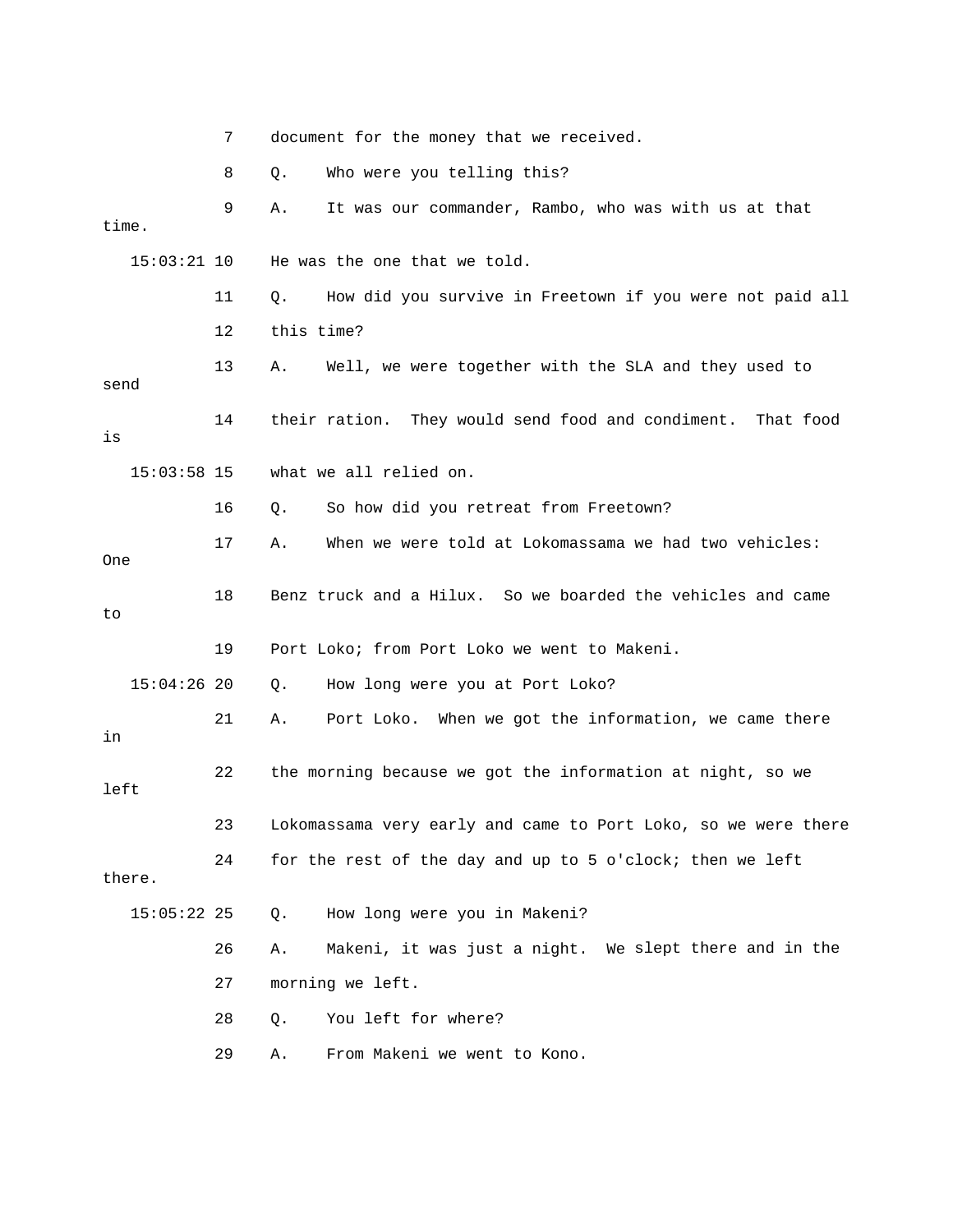| Page 59              |              | SESAY ET AL                                                     |       |  |  |  |  |
|----------------------|--------------|-----------------------------------------------------------------|-------|--|--|--|--|
|                      |              | 5 MAY 2008<br>OPEN SESSION                                      |       |  |  |  |  |
|                      |              |                                                                 |       |  |  |  |  |
|                      |              |                                                                 |       |  |  |  |  |
|                      | $\mathbf{1}$ | What was the command structure in Makeni when you got<br>Q.     |       |  |  |  |  |
|                      | 2            | there?                                                          |       |  |  |  |  |
| was                  | 3            | Well, in Makeni there was no command structure.<br>Α.           | There |  |  |  |  |
|                      | 4            | no commander in Makeni at the time that we were retreating      |       |  |  |  |  |
| 15:06:03             | 5            | because everybody was based in a group, like where -- like the  |       |  |  |  |  |
|                      | 6            | vehicle that brought you during the retreat. So everybody was   |       |  |  |  |  |
| on                   |              |                                                                 |       |  |  |  |  |
|                      | 7            | his or her own. There was no command at that time.              |       |  |  |  |  |
|                      | 8            | Q.<br>And what was the situation in Makeni when you got there?  |       |  |  |  |  |
|                      | 9            | How can you describe it?                                        |       |  |  |  |  |
| $15:06:28$ 10<br>the |              | Makeni, by the time we arrived there, it was like<br>Yes.<br>Α. |       |  |  |  |  |
| οf                   | 11           | whole town was upside down. There was looting. We met a lot     |       |  |  |  |  |
| areas.               | 12           | people who have looted a lot of properties from different       |       |  |  |  |  |
| accepting            | 13           | So people are just moving helter skelter. Nobody was            |       |  |  |  |  |
| the                  | 14           | command from colleagues. So that was how we met the town at     |       |  |  |  |  |
| $15:07:13$ 15        |              | time we arrived there.                                          |       |  |  |  |  |
|                      | 16           | Who was looting?<br>Q.                                          |       |  |  |  |  |
| looting              | 17           | The main people that I saw who were involved in the<br>Α.       |       |  |  |  |  |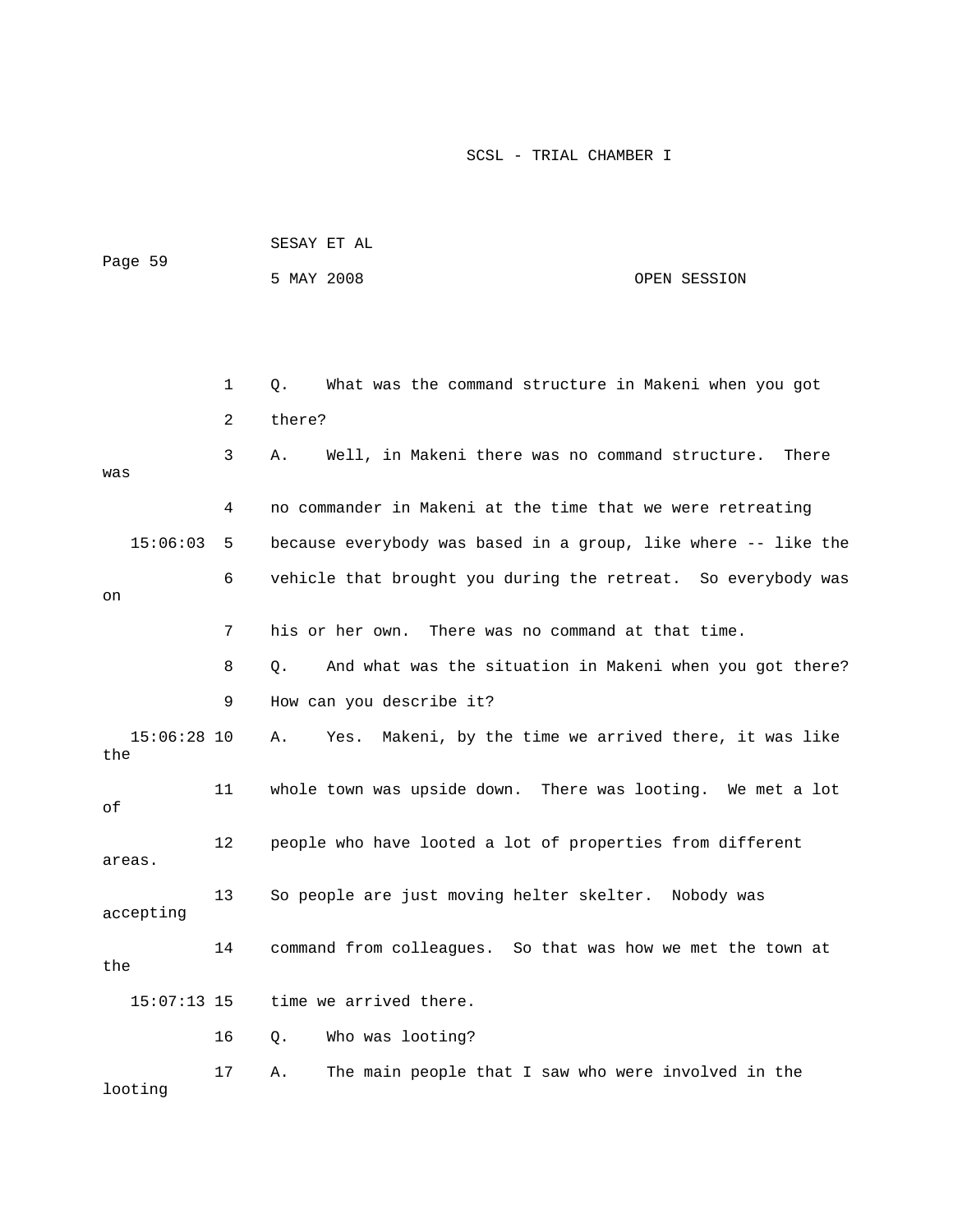| 18            | were the SLAs, and even civilians, because there were some   |
|---------------|--------------------------------------------------------------|
| 19            | who -- they didn't have command -- were also involved in the |
| $15:07:50$ 20 | looting and we didn't know them as RUF soldiers. So there    |
| 21            | people without combat. But most of the people or the main    |
| 22            | that I saw looting were the soldiers.                        |
| 23            | Which soldiers?<br>$Q$ .                                     |
| 24            | The SLA soldiers.<br>Α.                                      |
| $15:08:11$ 25 | So when did you get to Kono?<br>0.                           |
| 26            | We went to Kono the following day. The day we arrived<br>Α.  |
| 27            | Makeni, the following day we went to Kono.                   |
| 28            | Can you recall the month when you got to Kono?<br>0.         |
| 29            | Yes. It was in February.<br>Α.                               |
|               |                                                              |

| Page 60 | SESAY ET AL |  |              |
|---------|-------------|--|--------------|
|         | 5 MAY 2008  |  | OPEN SESSION |

 1 Q. Was it beginning, mid, or end of February? 2 A. It was the end. The end of February. 3 Q. Where were you based in Kono when you got there, end of 4 February? 15:09:29 5 A. We went to Kono, there is a place called Maraka [phon] 6 compound. That was the compound that we occupied.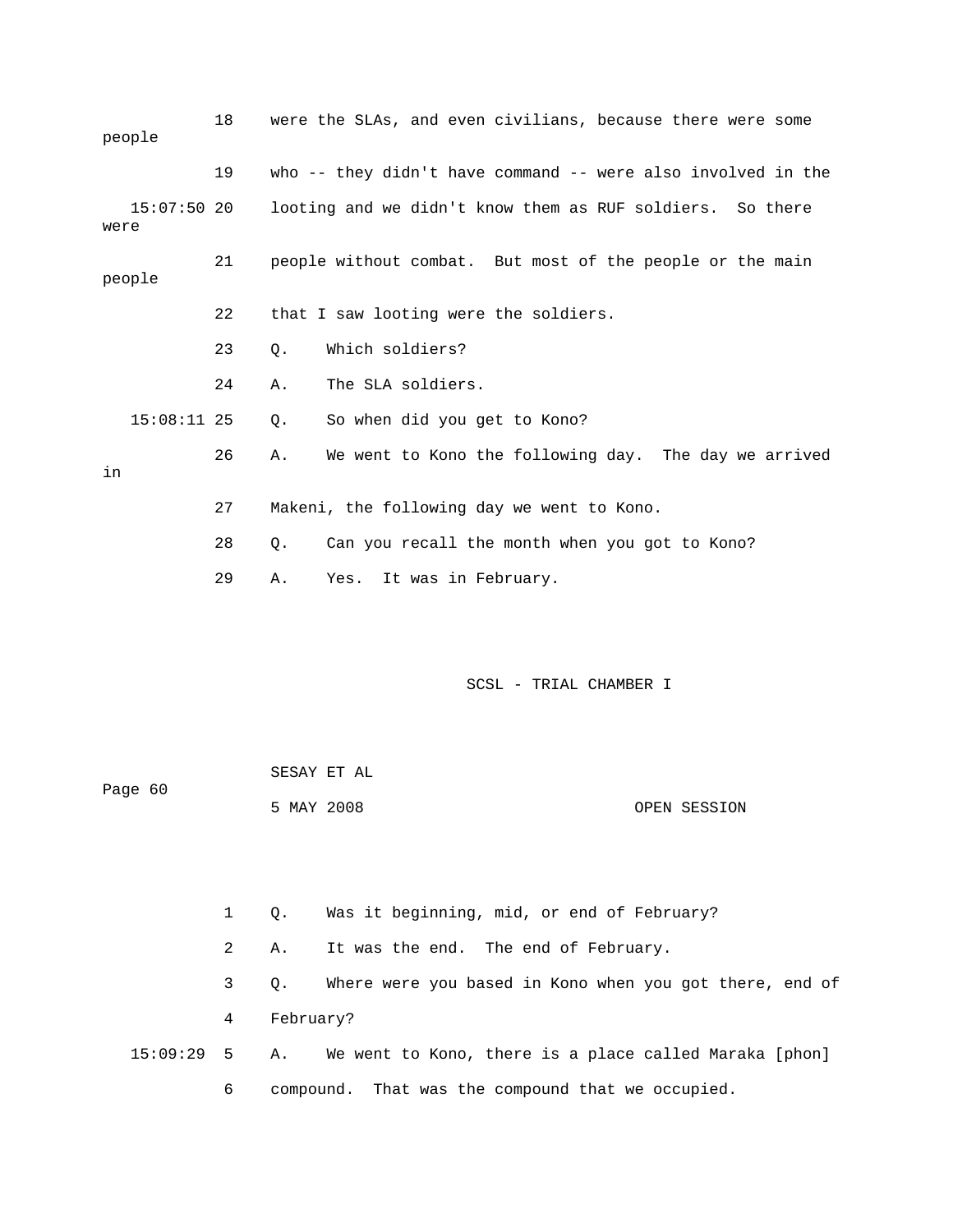|      |               | 7  | For how long were you at that compound?<br>Q.                  |
|------|---------------|----|----------------------------------------------------------------|
|      |               | 8  | We were in that compound for just about two weeks.<br>Α.       |
|      |               | 9  | What were your duties during those two weeks?<br>Q.            |
|      | $15:10:18$ 10 |    | Well, when we came, at that time we were not doing any<br>Α.   |
|      |               | 11 | other thing at Koidu Town except for our brothers who were not |
|      |               | 12 | together with us, who were trying to ask the others so as to   |
| we   |               | 13 | identify them so they will bring them back. So that was what   |
|      |               | 14 | were involved in whilst we were in Koidu at that time.         |
| I.   | 15:11:00 15   |    | MR JORDASH:<br>Sorry, could I just have the answer again?      |
|      |               | 16 | didn't follow it.                                              |
|      |               | 17 | MR OGETO:                                                      |
| you  |               | 18 | $Q$ .<br>Can you please repeat that answer, please. What were  |
|      |               | 19 | involved in during this period that you were in Koidu?         |
|      | $15:11:17$ 20 |    | While I was in Koidu, when we arrived there we were just<br>Α. |
| us.  |               | 21 | trying to shout for our brothers who were not together with    |
| So   |               | 22 | So because we had a large group. We were many in Koidu Town.   |
|      | brothers      | 23 | everybody was there. So we went around to check for our        |
| that |               | 24 | whom we went together to ensure that they were all there so    |
|      | $15:11:51$ 25 |    | we will see them. So that was what we were involved in during  |
|      |               | 26 | that time.                                                     |
| that |               | 27 | JUDGE BOUTET: What do you mean by brothers in Kono at          |
| the  |               | 28 | time, when you say we were searching for brothers? Who are     |
|      |               | 29 | brothers you're talking about.                                 |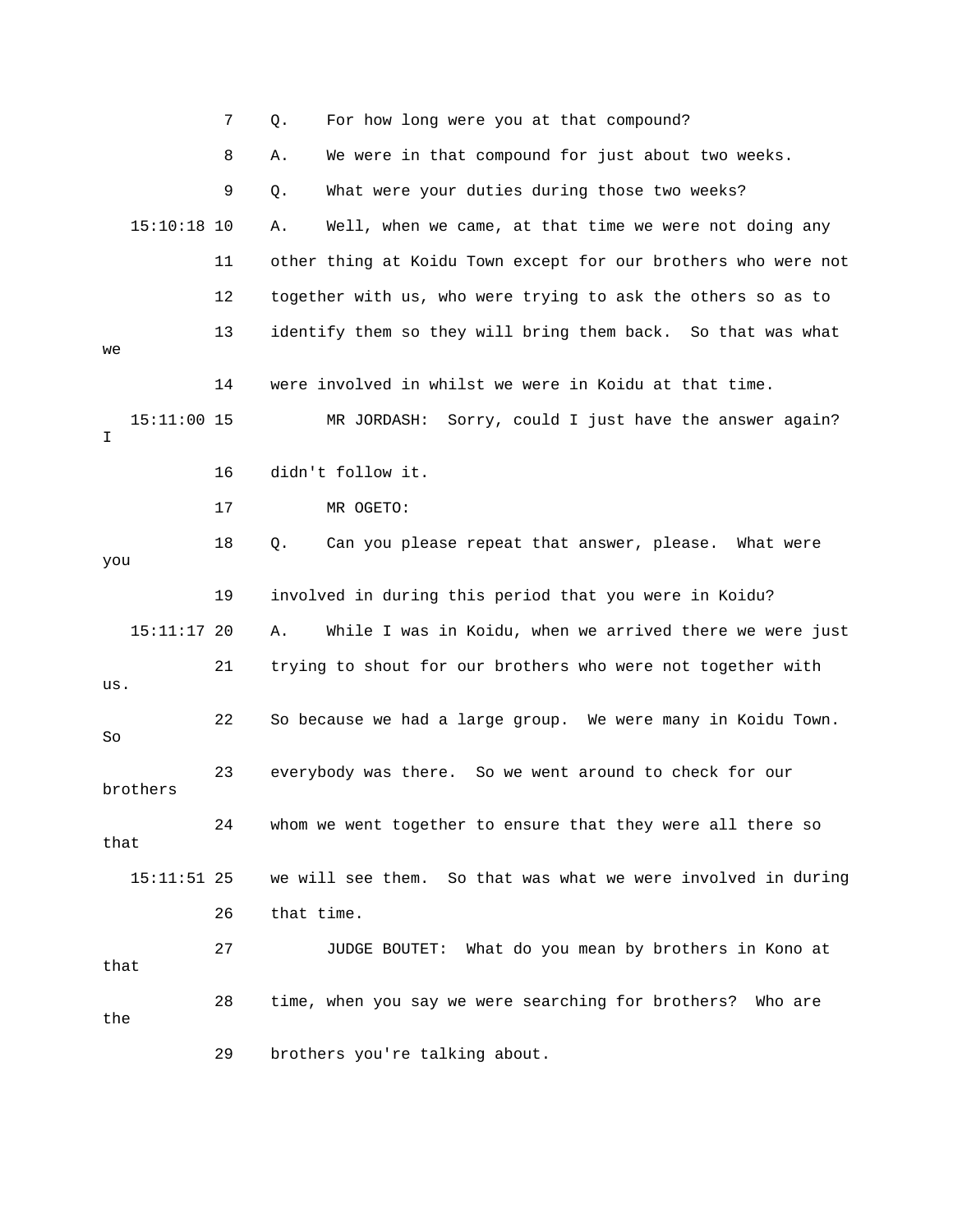|               |    | SESAY ET AL                                                      |              |  |  |  |
|---------------|----|------------------------------------------------------------------|--------------|--|--|--|
| Page 61       |    | 5 MAY 2008                                                       | OPEN SESSION |  |  |  |
|               |    |                                                                  |              |  |  |  |
|               |    |                                                                  |              |  |  |  |
| our           | 1  | THE WITNESS: The brothers that I'm referring to we had           |              |  |  |  |
| that          | 2  | colleague RUF soldiers with whom we have lived together.         | So           |  |  |  |
|               | 3  | was how we referred to each other as brothers. They were the     |              |  |  |  |
|               | 4  | ones that we're looking out for. Some of them were very close    |              |  |  |  |
| 15:12:31      | 5  | together. We do most things in common. But because of the        |              |  |  |  |
|               | 6  | deployment that we were involved in Freetown, we are not         |              |  |  |  |
|               | 7  | together. So we were trying to contact each other.               |              |  |  |  |
|               | 8  | JUDGE BOUTET: So it was not all the RUF people you were          |              |  |  |  |
| with          | 9  | looking for. You were looking for RUF brothers you had been      |              |  |  |  |
| $15:12:55$ 10 |    | for some time.                                                   |              |  |  |  |
| are           | 11 | THE WITNESS: Yes, the others we used to see but there            |              |  |  |  |
| have          | 12 | specific ones that -- like, we were like a family because we     |              |  |  |  |
|               | 13 | been together for long time. So after it has taken some time     |              |  |  |  |
| So            | 14 | without seeing some of them, so we are shouting out for them.    |              |  |  |  |
| $15:13:19$ 15 |    | those that we saw, we asked them to help us trace the others.    |              |  |  |  |
|               | 16 | MR OGETO:                                                        |              |  |  |  |
|               | 17 | Who was the commander in Koidu during this short period<br>$Q$ . |              |  |  |  |
|               | 18 | that you were there?                                             |              |  |  |  |
|               |    |                                                                  |              |  |  |  |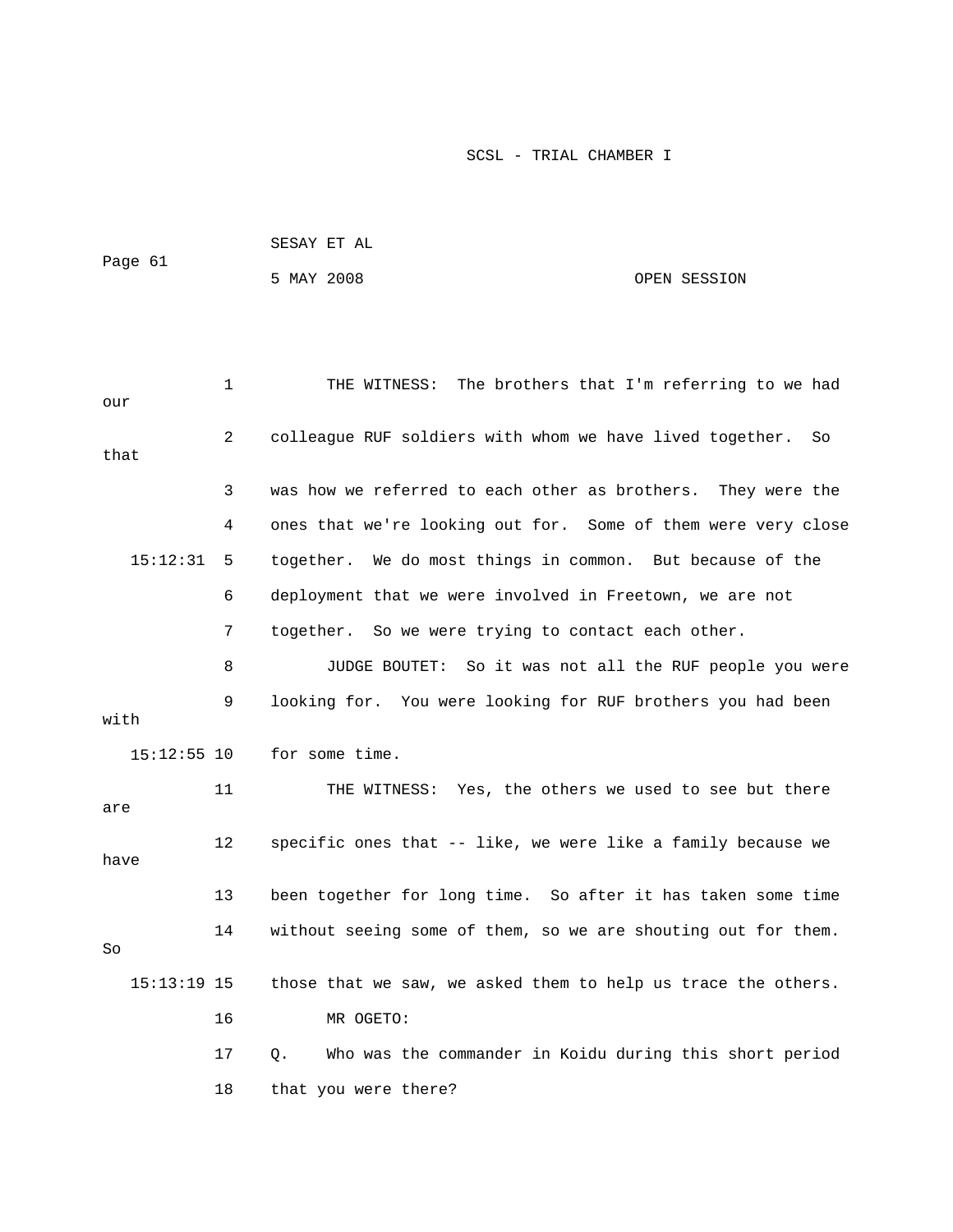|                        | 19 | Α. | The commander in Koidu by then was Superman.                   |
|------------------------|----|----|----------------------------------------------------------------|
| $15:13:54$ 20          |    | Q. | Did you leave Koidu Town after your short stay?                |
|                        | 21 | Α. | Yes, we went to Bumpe.                                         |
|                        | 22 | Q. | Why did you go to Bumpe?                                       |
|                        | 23 | Α. | We went to Bumpe. We are assigned to go and set a              |
|                        | 24 |    | defensive along the road that leads to Tongo because by then   |
| $15:14:41$ 25<br>after |    |    | after we had returned, we heard that the others that came      |
|                        | 26 |    | us, they said ECOMOG has moved as far as Makeni and they were  |
|                        | 27 |    | heading for Kono, so there were some people who were defending |
|                        | 28 |    | the highway. That is the road heading for Kono and there is    |
| they                   | 29 |    | another road that was open to Tongo. So to secure the road     |
|                        |    |    |                                                                |

| Page 62 | SESAY ET AL |  |              |
|---------|-------------|--|--------------|
|         | 5 MAY 2008  |  | OPEN SESSION |

| road. |             | sent some of us there at Bumpe so that we could secure the         |
|-------|-------------|--------------------------------------------------------------------|
|       | $2^{\circ}$ | Who sent you to Bumpe?<br>$\circ$ .                                |
|       | 3           | That day it was CO Isaac and Superman.<br>Α.                       |
|       | 4           | Who was CO Isaac?<br>$\circ$ .                                     |
| like  |             | 15:15:38 5 A. CO Isaac was a senior commander for Superman. He was |
|       | 6           | an adviser. He was with Superman and Superman was responsible      |
| on    | 7           | for all the battles that was going on. He was in charge.<br>So     |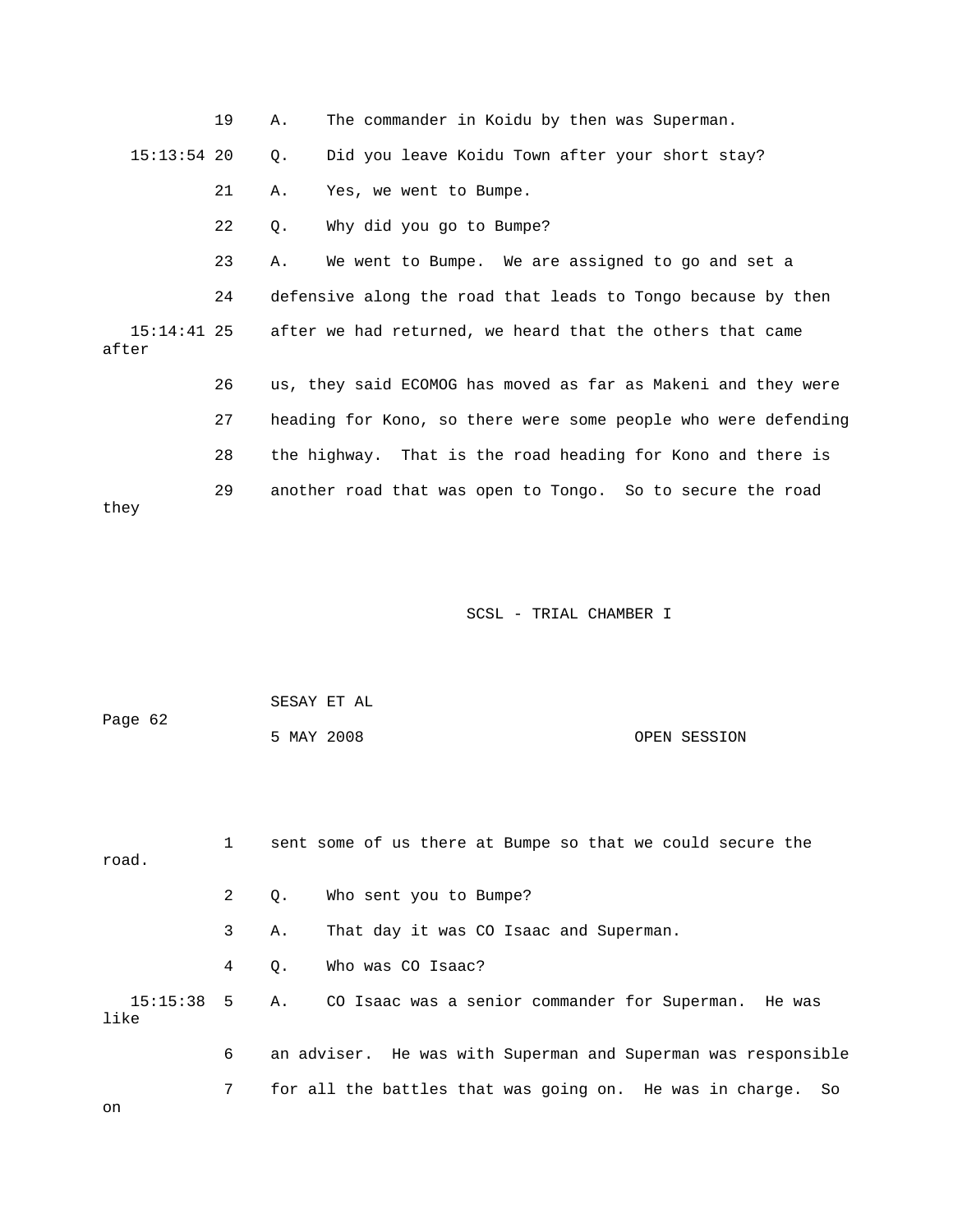| could |               | 8  |    | that day that we came, both of them spoke to us so that we |
|-------|---------------|----|----|------------------------------------------------------------|
|       |               | 9  |    | go to that location.                                       |
|       | $15:16:14$ 10 |    | Q. | And who was your commander at Bumpe?                       |
|       |               | 11 | Α. | I did not get the question.                                |
|       |               | 12 | Q. | Who was your commander at Bumpe?                           |
|       |               | 13 | Α. | My commander at Bumpe was Bai Bureh.                       |
|       |               |    |    |                                                            |
|       |               | 14 |    | PRESIDING JUDGE: Which Bai Bureh? Which Bai Bureh?         |
|       | $15:16:55$ 15 |    |    | Short Bai Bureh.<br>THE WITNESS:                           |
|       |               | 16 |    | MR OGETO:                                                  |
|       |               | 17 | Q. | Do you know who Bai Bureh reported to while at Bumpe?      |
|       |               | 18 | Α. | Yes.                                                       |
|       |               | 19 | Q. | Who did he report to?                                      |
|       | $15:17:15$ 20 |    | Α. | He was reporting to CO Rambo.                              |
|       |               | 21 | Q. | And what was Rambo's position at that time?                |
|       |               | 22 | Α. | Rambo's position by then was operations commander.         |
|       |               | 23 | Q. | Do you know who Rambo reported to in turn?                 |
|       |               | 24 | Α. | Well, Rambo reported to Superman.                          |
|       | $15:18:07$ 25 |    | Q. | How long were you at Bumpe?                                |
| we    |               | 26 | Α. | We were there between one and two weeks because<br>Bumpe?  |
| We    |               | 27 |    | didn't stay there for long. We didn't stay there for long. |
| then  |               | 28 |    | stayed there for a week or so. Between one and two weeks;  |
|       |               | 29 |    | we left there.                                             |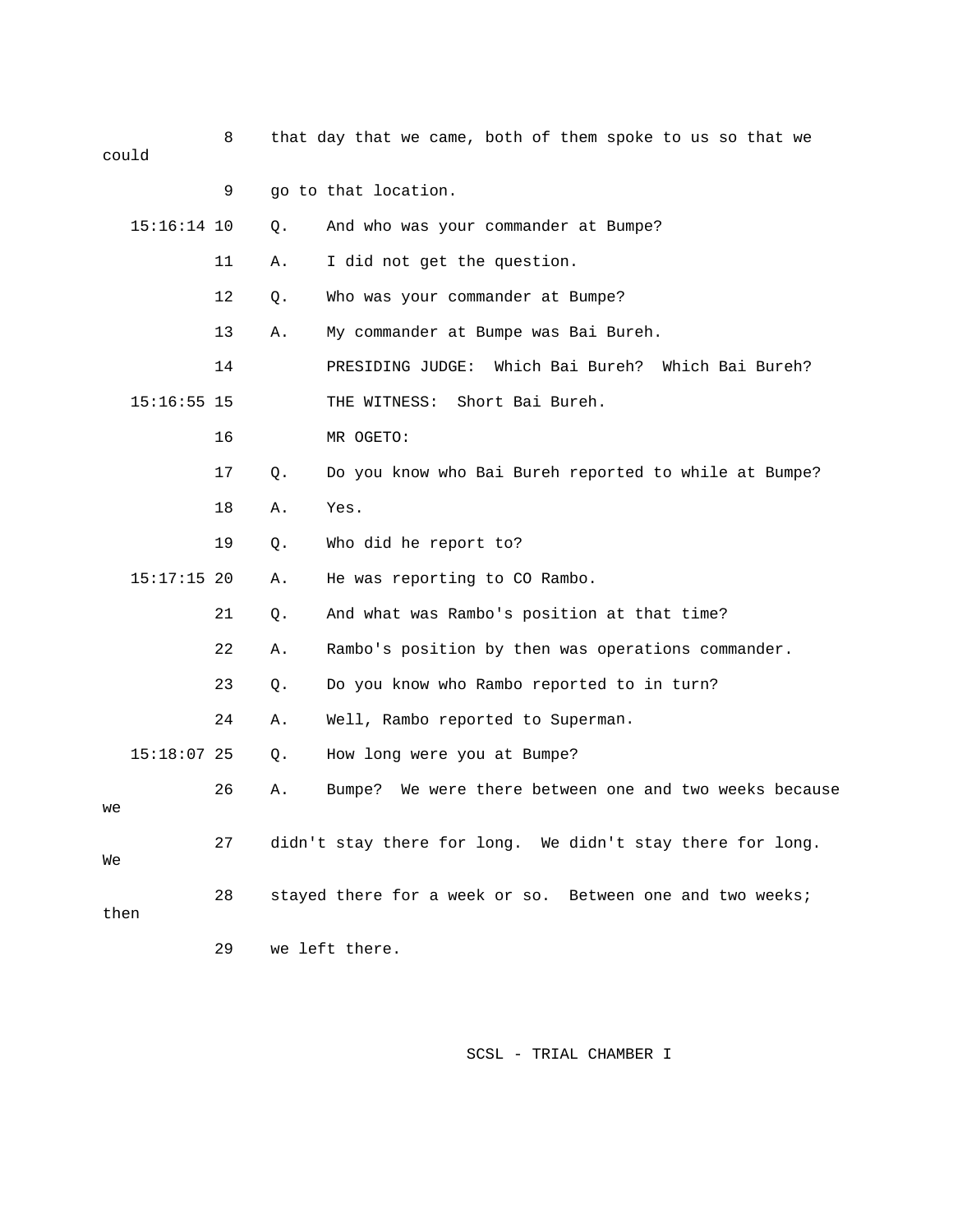|         |            | SESAY ET AL |              |
|---------|------------|-------------|--------------|
| Page 63 |            |             |              |
|         | 5 MAY 2008 |             | OPEN SESSION |

 1 Q. During this period, did you report -- you yourself - did 2 you report to the accused Morris Kallon? 3 MR KAMARA: Objection, My Lord. My Lord, excuse me for 4 voice -- 7 PRESIDING JUDGE: It is sustained. Who did you report ? to 8 I mean, should -- suggestive. It's suggestive. was 11 MR OGETO: 12 Q. Did you report to any other person besides Bai Bureh? 14 PRESIDING JUDGE: You're out of the trap, aren't you? got yourself off the hook. 16 JUDGE BOUTET: Mr Witness, what was the rank of Short Bai 17 Bureh and what was your rank at the time. 18 THE WITNESS: At that time Bai Bureh was a captain. UDGE: Short or -- Short Bai Bureh was a 19 PRESIDING J my 15:18:55 5 PRESIDING JUDGE: Objection is sustained. 6 MR KAMARA: Thank you, My Lord. 9 THE WITNESS: I was reporting to Bai Bureh because he 15:19:12 10 my immediate commander. 13 A. No, I didn't report to any other person. You  $15:19:46$  15 15:20:13 20 captain. 21 THE WITNESS: Yes.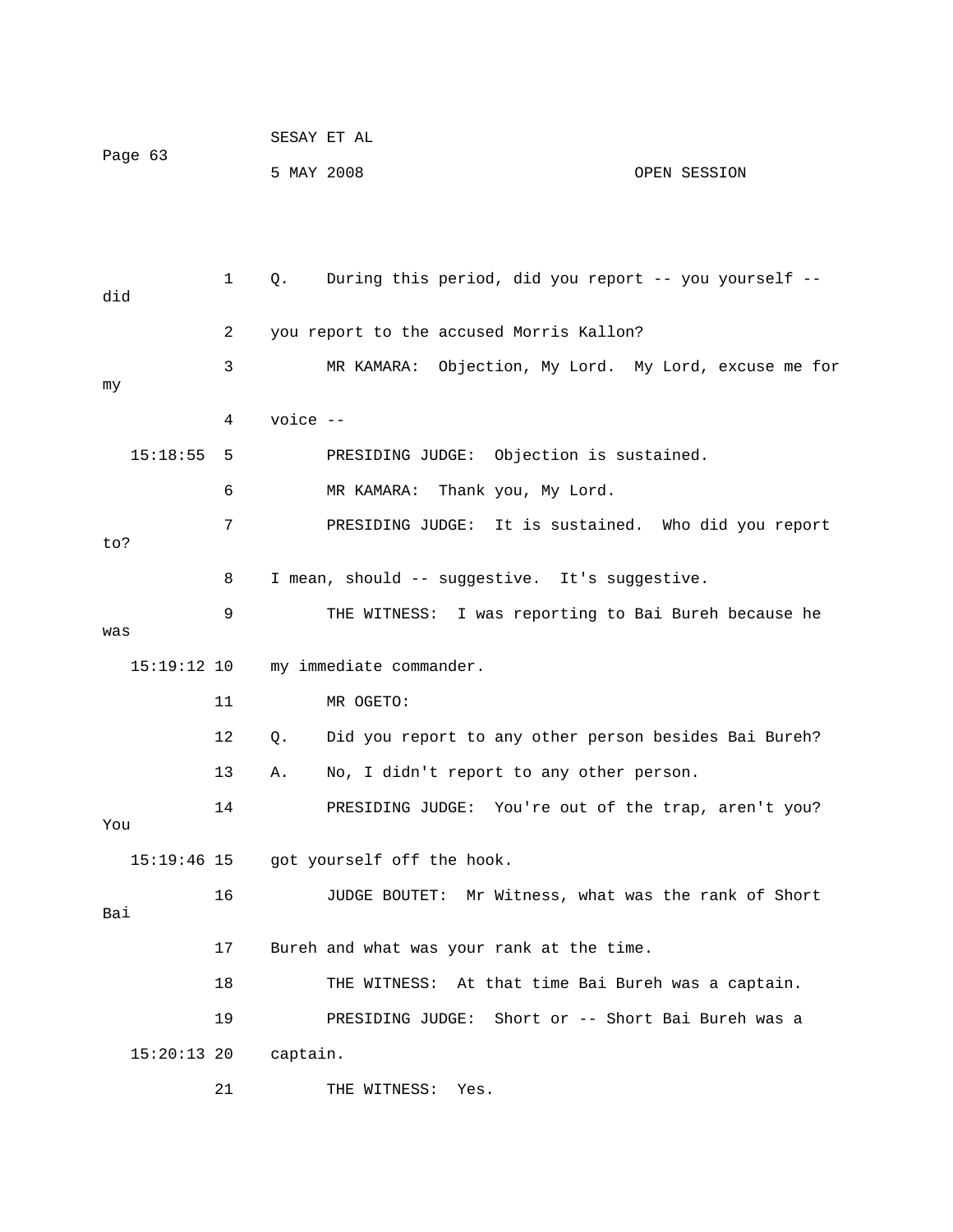|               | 22 |           | JUDGE BOUTET: And what was your rank? We know that you  |
|---------------|----|-----------|---------------------------------------------------------|
| promoted      | 23 |           | had been a second-lieutenant a while ago. Have you been |
|               | 24 | since?    |                                                         |
| $15:20:31$ 25 |    |           | THE WITNESS: By that time I was lieutenant.             |
|               | 26 |           | <b>JUDGE BOUTET:</b><br>Thank you.                      |
|               | 27 |           | MR OGETO:                                               |
|               | 28 | $\circ$ . | Where did you move to from Bumpe?                       |
|               | 29 | Α.        | From Bumpe we moved to Naama Nimikoro.                  |

Page 64 OPEN SESSION SESAY ET AL 5 MAY 2008

 2 A. Naama Nimikoro to Bumpe is about one-and-a-half miles or 3 two. 15:21:42 5 A. Because Nimikoro was along the road, if you are leaving 6 from Koidu to Tongo and Bumpe was on the highway, that is 8 who were at Sewafe bridge and the main road, they too were 9 setting a defensive. The same road that we were trying to 15:22:10 10 defend, there is another junction inside Nimikoro that leads 11 Makeni/Kono that will not lead to Bumpe. So if we avoid that 1 Q. How far is that from Bumpe? 4 Q. Why did you move to Nimikoro? 7 Makeni/Kono Highway. Then there are other people who were ahead to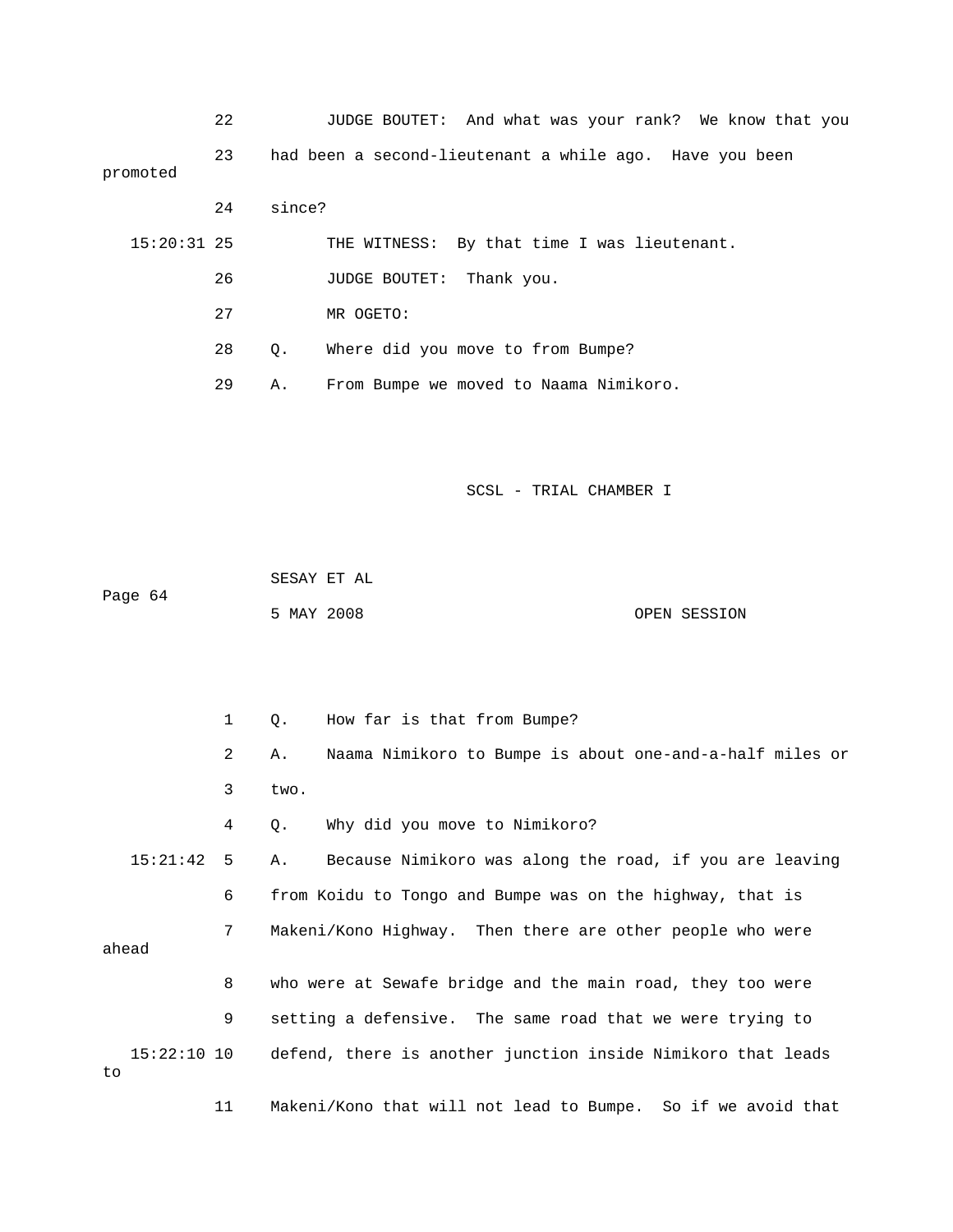|                        | 12 | area we won't be able to know what is happening to that other   |
|------------------------|----|-----------------------------------------------------------------|
| Nimikoro               | 13 | part of the road. So that was why we decided to stay at         |
|                        | 14 | so that we can effectively cover that area and the other road   |
| $15:22:41$ 15<br>why   |    | that leads to Kono without reaching this other end.<br>That was |
|                        | 16 | we stayed at Nimikoro.                                          |
|                        | 17 | Did you move to Nimikoro on the basis of any specific<br>О.     |
|                        | 18 | order?                                                          |
| was                    | 19 | On that day we decided -- because we thought that<br>Α.<br>No.  |
| $15:23:16$ 20          |    | most suitable, so that we could be able to secure the road,     |
|                        | 21 | because already at Bumpe we had people ahead of us at Sewafe    |
|                        | 22 | bridge.                                                         |
|                        | 23 | Who was your commander in Nimikoro?<br>Q.                       |
|                        | 24 | The commander was still Short Bai Bureh.<br>Α.                  |
| $15:23:47$ 25<br>moved |    | Did the rest of the command structure change when you<br>Ο.     |
|                        | 26 | to Nimikoro?                                                    |
|                        | 27 | No, it didn't change. We maintained the same command<br>Α.      |
|                        | 28 | structure.                                                      |
|                        | 29 | For how long were you at Nimikoro?<br>Q.                        |
|                        |    |                                                                 |
|                        |    |                                                                 |

|         | SESAY ET AL |  |
|---------|-------------|--|
| Page 65 |             |  |
|         | 5 MAY 2008  |  |

OPEN SESSION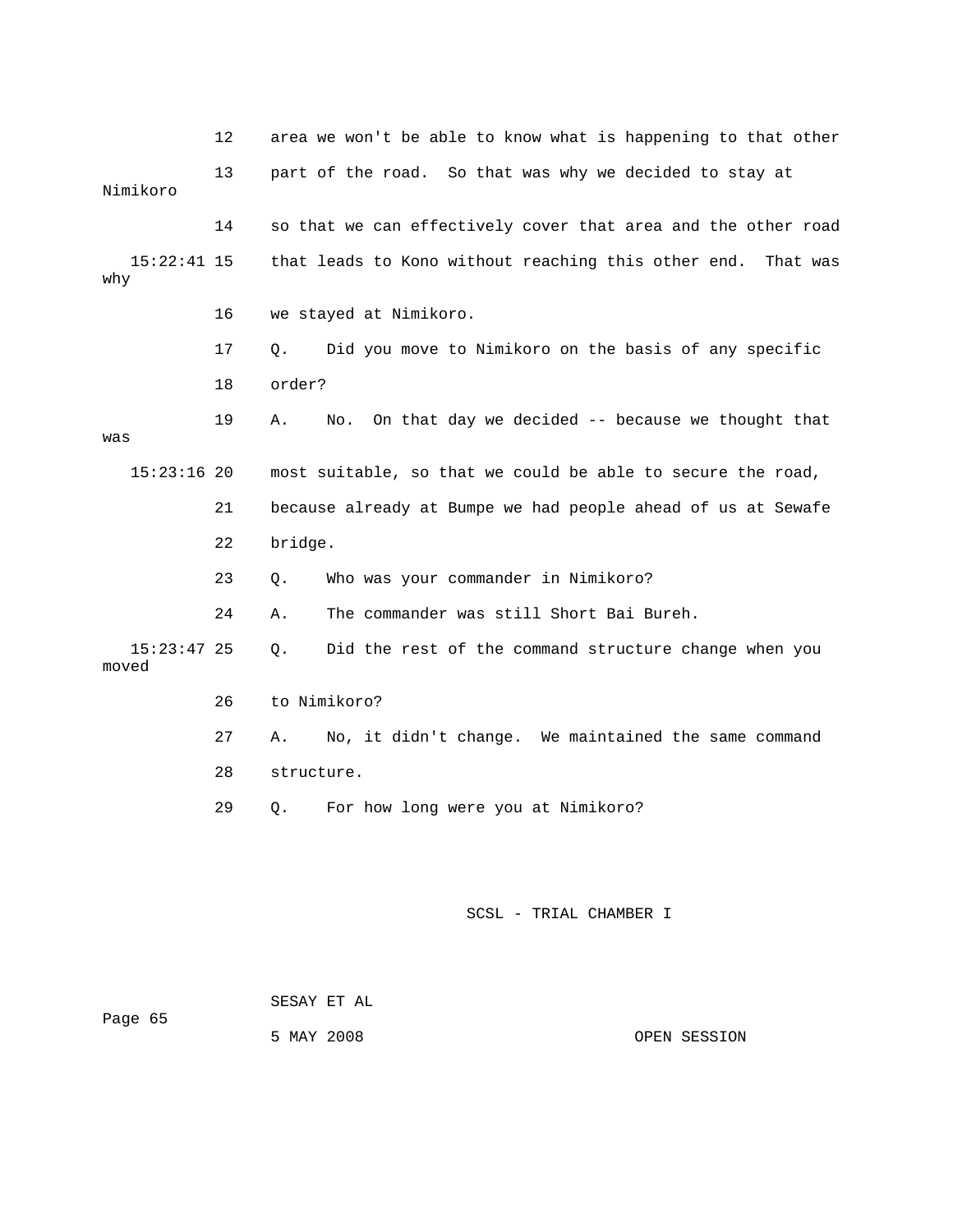| there.           | 1  | We were in Nimikoro for over a month. Then we left<br>Α.        |
|------------------|----|-----------------------------------------------------------------|
|                  | 2  | By then, ECOMOG has already captured Koidu.                     |
|                  | 3  | So you moved from Nimikoro after the capture of Koidu by<br>Q.  |
|                  | 4  | ECOMOG?                                                         |
| 15:24:47<br>left | 5  | Yes, when ECOMOG captured Koidu, that was the time we<br>Α.     |
|                  | 6  | Nimikoro.                                                       |
|                  | 7  | Would that be about May '98?<br>Q.                              |
|                  | 8  | Yes, May '98, when ECOMOG captured Koidu. That is<br>Α.<br>Yes. |
|                  | 9  | the time.<br>That was the very time that we left Nimikoro.      |
| $15:25:11$ 10    |    | And you proceeded to?<br>Q.                                     |
|                  | 11 | When we left Nimikoro, we went to Tefeya.<br>Α.                 |
|                  | 12 | Where is Tefeya?<br>Q.                                          |
| οf               | 13 | Tefeya is a town near the Baffin River. That is north<br>Α.     |
| highway.         | 14 | Kono coming towards Masingbi but it is not on the main          |
| $15:25:52$ 15    |    | It is inside. So that was where we were, back of Yomandu,       |
| that             | 16 | immediately after Yomandu by Massabendu, within that region,    |
| highway.         | 17 | is where Tefeya is located. But it is not on the main           |
|                  | 18 | How far was it from Nimikoro?<br>Q.                             |
| are              | 19 | It's a far distance. It's over 10 miles because they<br>Α.      |
| $15:26:35$ 20    |    | not even in the same area.                                      |
|                  | 21 | Where were you during the Fiti Fata mission in Kono?<br>Q.      |
| came             | 22 | During the Fiti Fata mission we -- we left Tefeya and<br>Α.     |
| was              | 23 | to Yomandu, an area called Tegbadu. Tegbadu Zoo Bush.<br>That   |
|                  | 24 | where I was.                                                    |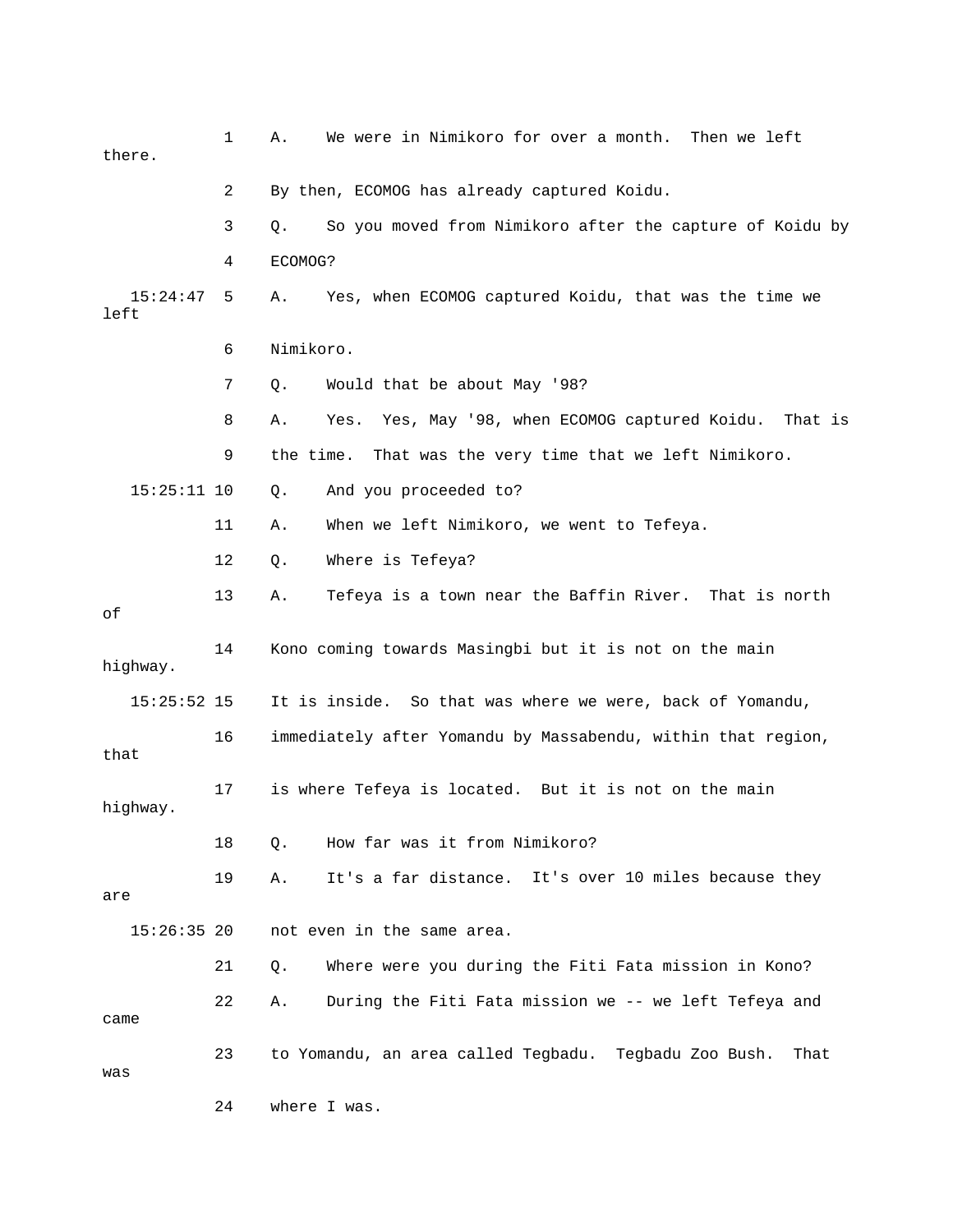| 15:27:07 25 |    | $\circ$ . | Can you please spell that name Tegbadu?              |
|-------------|----|-----------|------------------------------------------------------|
|             | 26 | Α.        | Tegbadu, yes. T-E-G-B-A-D-U.                         |
| bush, a     | 27 |           | PRESIDING JUDGE: Did you call it a jungle, Tegbadu   |
|             | 28 | jungle?   |                                                      |
| word        | 29 |           | THE WITNESS: Well, at that time we avoided using the |

|         | SESAY ET AL |              |
|---------|-------------|--------------|
| Page 66 |             |              |
|         | 5 MAY 2008  | OPEN SESSION |

|        |               | $\mathbf{1}$   |       | "jungle". We only called it Zoo Bush.                |
|--------|---------------|----------------|-------|------------------------------------------------------|
|        |               | $\overline{a}$ |       | MR OGETO:                                            |
|        |               | 3              | Q.    | So Tegbadu was within Yomandu; am I correct?         |
|        |               | 4              | Α.    | Yes.                                                 |
|        | 15:28:10      | 5              | $Q$ . | What was the command structure in Tegbadu?           |
| and I  |               | 6              | Α.    | Tegbadu? It was -- Bai Bureh was the commander still |
|        |               | 7              |       | was deputy to Bai Bureh.                             |
|        |               | 8              | О.    | Who was he reporting to?                             |
|        |               | 9              | Α.    | He continued to report to Rambo because he was the   |
|        | $15:28:52$ 10 |                |       | operations commander.                                |
|        |               | 11             | Q.    | For how long were you in Tegbadu?                    |
| pulled |               | 12             | Α.    | I was in Tegbadu up to December when ECOMOG finally  |
|        |               | 13             |       | out of Kono.                                         |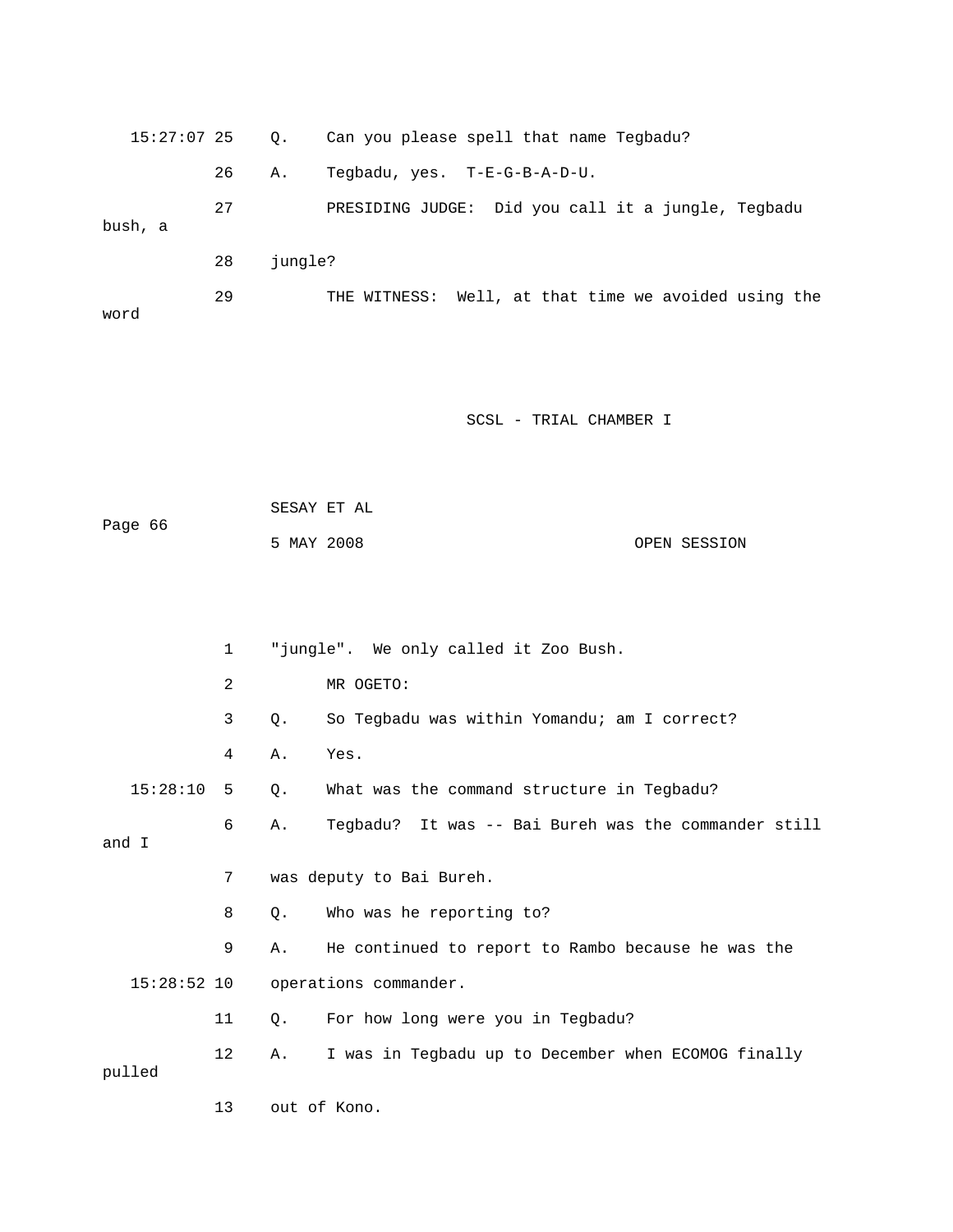| let |               | 14 | Now, at the time you were in Yomandu before -- sorry,<br>Q.     |  |  |
|-----|---------------|----|-----------------------------------------------------------------|--|--|
| who | $15:29:56$ 15 |    | me rephrase it. At the time you were in Yomandu, do you know    |  |  |
|     |               | 16 | was controlling the Nimikoro/Bumpe areas?                       |  |  |
|     |               | 17 | Yes.<br>Α.                                                      |  |  |
|     |               | 18 | Who was controlling those areas?<br>Q.                          |  |  |
|     |               | 19 | It was ECOMOG that was based in Bumpe and Nimikoro.<br>Α.       |  |  |
| a   | $15:30:33$ 20 |    | Now, just before the Fiti Fata mission, did you hear of<br>Ο.   |  |  |
| by  |               | 21 | mission of RUF troops that went to Nimikoro/Bumpe area ordered  |  |  |
|     |               | 22 | the accused Morris Kallon during which period atrocities were   |  |  |
|     |               | 23 | committed against civilians?                                    |  |  |
| is  |               | 24 | I'll take an objection, My Lord. The question<br>MR FYNN:       |  |  |
|     | $15:31:21$ 25 |    | leading in its nature.                                          |  |  |
|     |               | 26 | PRESIDING JUDGE:<br>It is leading indeed. It is leading         |  |  |
|     |               | 27 | indeed.<br>The objection is sustained.                          |  |  |
|     |               | 28 | MR OGETO: Let me rephrase it, My Lords.                         |  |  |
| did |               | 29 | During this period, just before the Fiti Fata mission,<br>$Q$ . |  |  |

| Page 67 | SESAY ET AL |              |
|---------|-------------|--------------|
|         | 5 MAY 2008  | OPEN SESSION |

1 you hear of any mission to Nimikoro/Bumpe area during which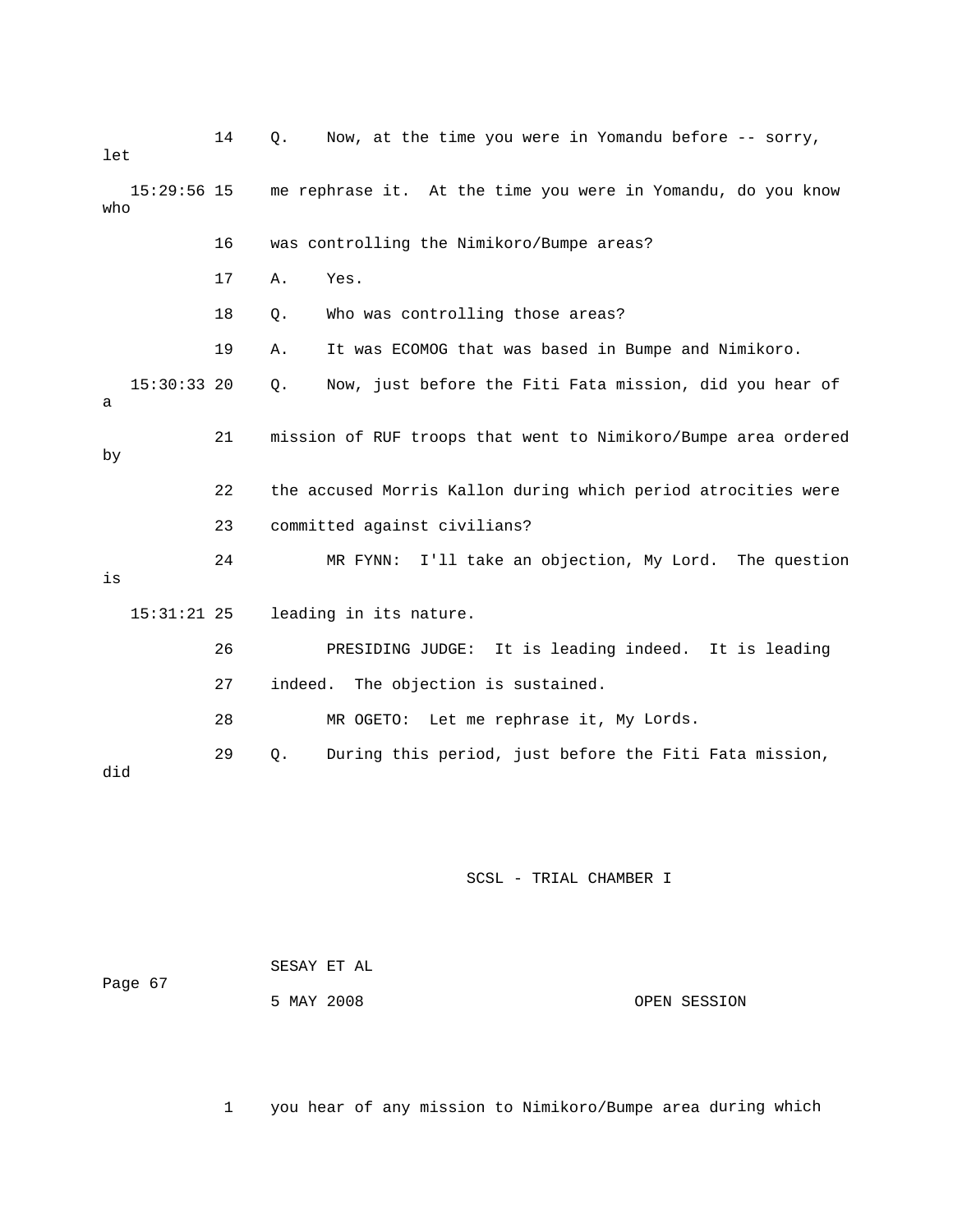|                     | 2  | atrocities were committed against civilians?                   |
|---------------------|----|----------------------------------------------------------------|
|                     | 3  | No, I didn't heard about any mission in that area.<br>Α.       |
| civilians           | 4  | Did you hear about the amputation of the hands of<br>Q.        |
| 15:32:20            | 5  | in that area just before the Fiti Fata mission?                |
|                     | 6  | No, I didn't hear about that.<br>Α.                            |
| Nimikoro/Bumpe      | 7  | Did you hear about the burning of houses at<br>Q.              |
|                     | 8  | area just before the Fiti Fata mission?                        |
|                     | 9  | I did not hear about that.<br>Α.                               |
| $15:33:24$ 10       |    | Was it after or before the Fiti Fata?<br>PRESIDING JUDGE:      |
|                     | 11 | MR OGETO: Before, My Lords.                                    |
|                     | 12 | What about after the Fiti Fata mission? Did you hear of<br>Q.  |
| area                | 13 | any amputation of the hands of civilians in Nimikoro/Bumpe     |
|                     | 14 | by RUF fighters?                                               |
| $15:33:51$ 15<br>in |    | No, I did not hear about that. It was ECOMOG who were<br>Α.    |
| not                 | 16 | Bumpe and Nimikoro, and normally where ECOMOG was they were    |
|                     | 17 | killing a lot of civilians there.                              |
|                     | 18 | Can you please repeat that; where ECOMOG was?<br>Q.            |
|                     | 19 | Where ECOMOG was, like the outcast, the deployment, they<br>Α. |
| 15:34:30 20         |    | will not keep civilians in their places where they are.        |
|                     | 21 | Now, during this same period just before the Fiti Fata<br>Q.   |
| specifically        | 22 | mission, did you hear of any meetings in Kono -- and           |
|                     | 23 | at the Guinea Highway -- which were convened for the specific  |
|                     | 24 | purpose of discussing the perpetration of atrocities in        |
| $15:35:09$ 25       |    | Nimikoro/Bumpe?                                                |
|                     | 26 | I did not hear about meeting.<br>Α.                            |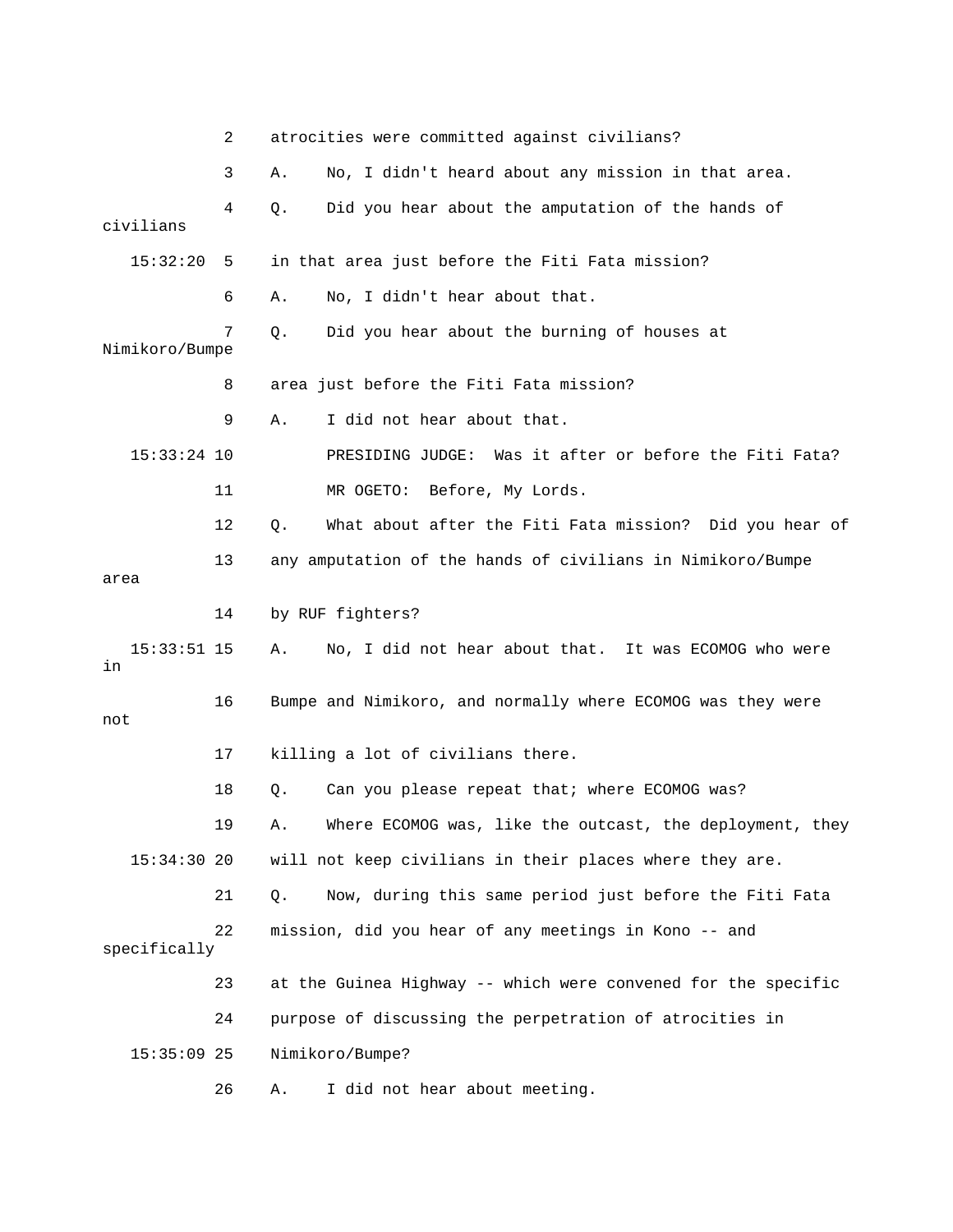27 Q. Now, during this period when you were in Kono from 28 to December 1998, did you have child soldiers fighting with 29 A. We did not have children who were fighting. February you?

SCSL - TRIAL CHAMBER I

 SESAY ET AL OPEN SESSION Page 68 5 MAY 2008

|        |               | 1              | 0.    | Were there child soldiers in Kono at that time?            |
|--------|---------------|----------------|-------|------------------------------------------------------------|
|        |               | $\overline{2}$ | Α.    | Child soldiers were not there.                             |
| '98.   |               | 3              | $Q$ . | While you were in Kono between February and December       |
|        |               | 4              |       | did you receive information about young boys being sent to |
|        | 15:36:53      | 5              |       | Kailahun to be trained as soldiers?                        |
|        |               | 6              | Α.    | No, I did not hear about that.                             |
|        |               | 7              | $Q$ . | Was there training of soldiers at that time, during the    |
|        |               | 8              |       | time you were in Kono, February to December '98?           |
|        |               | 9              | Α.    | I want to have this question clear. If there was a         |
|        | $15:37:44$ 10 |                |       | training where?                                            |
| during |               | 11             | 0.    | Was there any training of soldiers that you knew of        |
|        |               | 12             |       | this period?                                               |
| time.  |               | 13             | Α.    | There were no training soldiers I knew of during that      |
|        |               | 14             | 0.    | During the period February to December '98, did you know   |
|        | $15:38:27$ 15 |                |       | the accused Morris Kallon's rank?                          |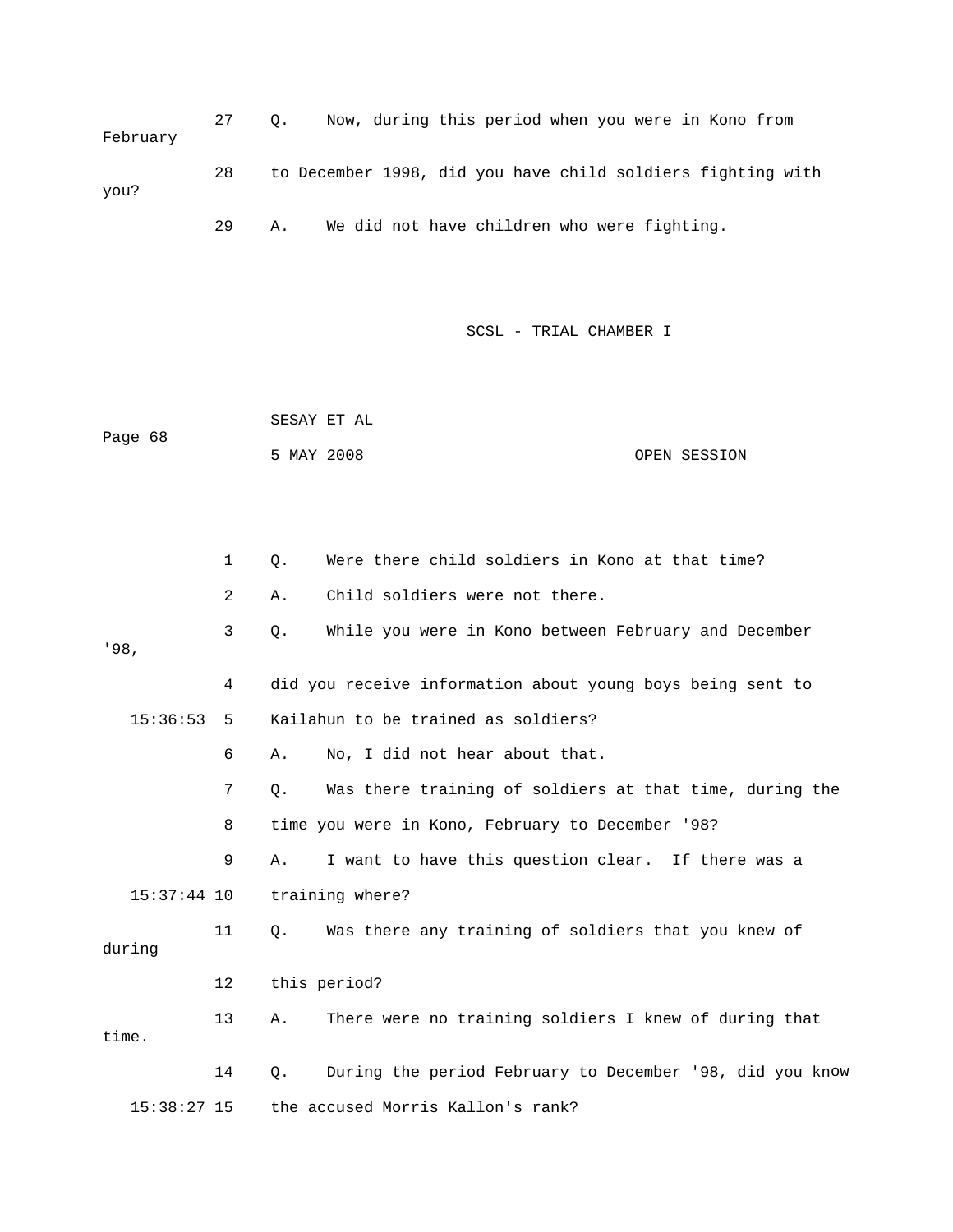|               | 16 | Α.    | Yes.                                                      |
|---------------|----|-------|-----------------------------------------------------------|
|               | 17 | $Q$ . | What was it?                                              |
|               | 18 | Α.    | Morris Kallon was a major.                                |
|               | 19 | Q.    | Do you know if he was ever promoted after 1998?           |
| $15:39:26$ 20 |    | Α.    | Yes.                                                      |
|               | 21 | $Q$ . | Are you able to recall when that was?                     |
| he            | 22 | Α.    | I cannot tell the exact time but later on I heard that    |
|               | 23 |       | had been promoted to a colonel after 1999.                |
| you           | 24 | Q.    | Excuse me, let me take you back a bit to the time when    |
| $15:40:13$ 25 |    |       | were in Yomandu --                                        |
| referring     | 26 |       | PRESIDING JUDGE:<br>When you say colonel, are you         |
| heard         | 27 |       | to lieutenant-colonel, or full colonel, or what? When you |
|               | 28 |       | he was promoted.                                          |
|               | 29 |       | THE WITNESS:<br>It was a full colonel.                    |

|         |            | SESAY ET AL |              |
|---------|------------|-------------|--------------|
| Page 69 |            |             |              |
|         | 5 MAY 2008 |             | OPEN SESSION |

 1 MR OGETO: 2 Q. When you were in Yomandu, which were your operational 3 areas?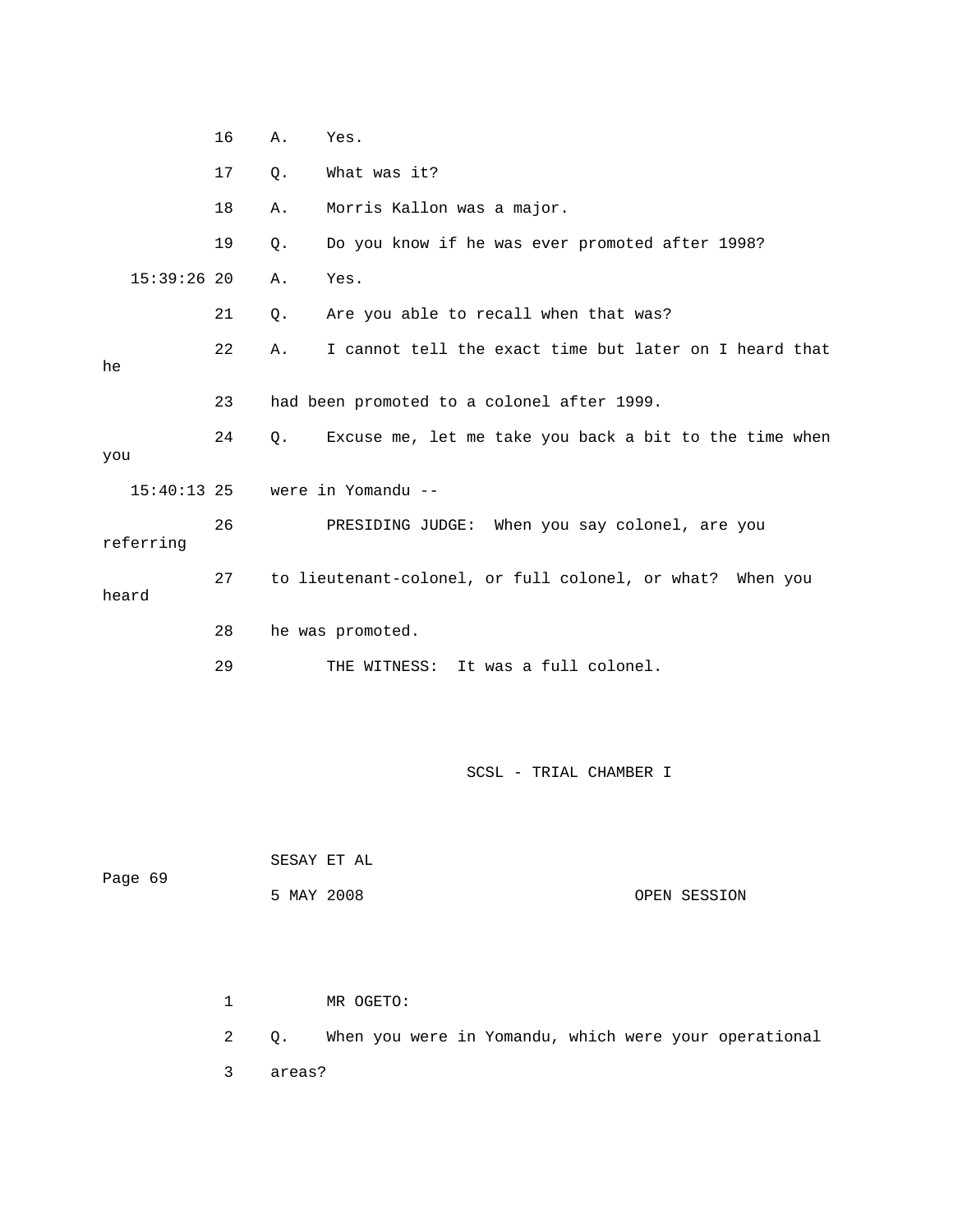| Yomandu,           | 4   | Α.         | Well, when we are coming from Nimikoro to come to                |
|--------------------|-----|------------|------------------------------------------------------------------|
| 15:41:09<br>ambush | - 5 |            | our operations commander told us to be becoming and lay an       |
|                    | 6   |            | Kono, Makeni Highway so we'll be setting some obstacles for      |
|                    | 7   |            | ECOMOG, and there was a town which was three-and-a-half miles    |
|                    | 8   |            | from Yomandu. SLA soldiers were deployed there. They called      |
| this               | 9   |            | that town Kayima. So we are making there some defensive for      |
| $15:41:47$ 10      |     |            | Kayima soldiers so that they would not advance.<br>They will not |
|                    | 11  |            | advance into our area.                                           |
|                    | 12  | Q.         | Where were you in early 1999?                                    |
|                    | 13  | Α.         | Early 1999 I was in Magburaka.                                   |
| paper              | 14  | $Q$ .      | And you held the position that you indicated on the              |
| $15:42:28$ 15      |     |            | that I gave you at the beginning of your testimony; is that      |
|                    | 16  | correct?   |                                                                  |
|                    | 17  | Α.         | Yes.                                                             |
| Exhibit            | 18  |            | MR OGETO:<br>That position, My Lords, is indicated on            |
|                    | 19  | 365.       |                                                                  |
| $15:42:54$ 20      |     | Q.         | For how long were you in Magburaka?                              |
|                    | 21  | Α.         | I was in Magburaka up to the time of disarmament.                |
|                    | 22  | $Q$ .      | Without being very specific, what were your duties in            |
|                    | 23  | Magburaka? |                                                                  |
|                    | 24  | Α.         | Beside the military duties, I was making farms in                |
| $15:43:42$ 25      |     | Magburaka. |                                                                  |
|                    | 26  | Q.         | What do you mean, making farms?                                  |
|                    | 27  | Α.         | I would lay a farm. I would make a farm.                         |
|                    | 28  | Q.         | What was on the farm?                                            |
|                    | 29  | Α.         | A rice farming.                                                  |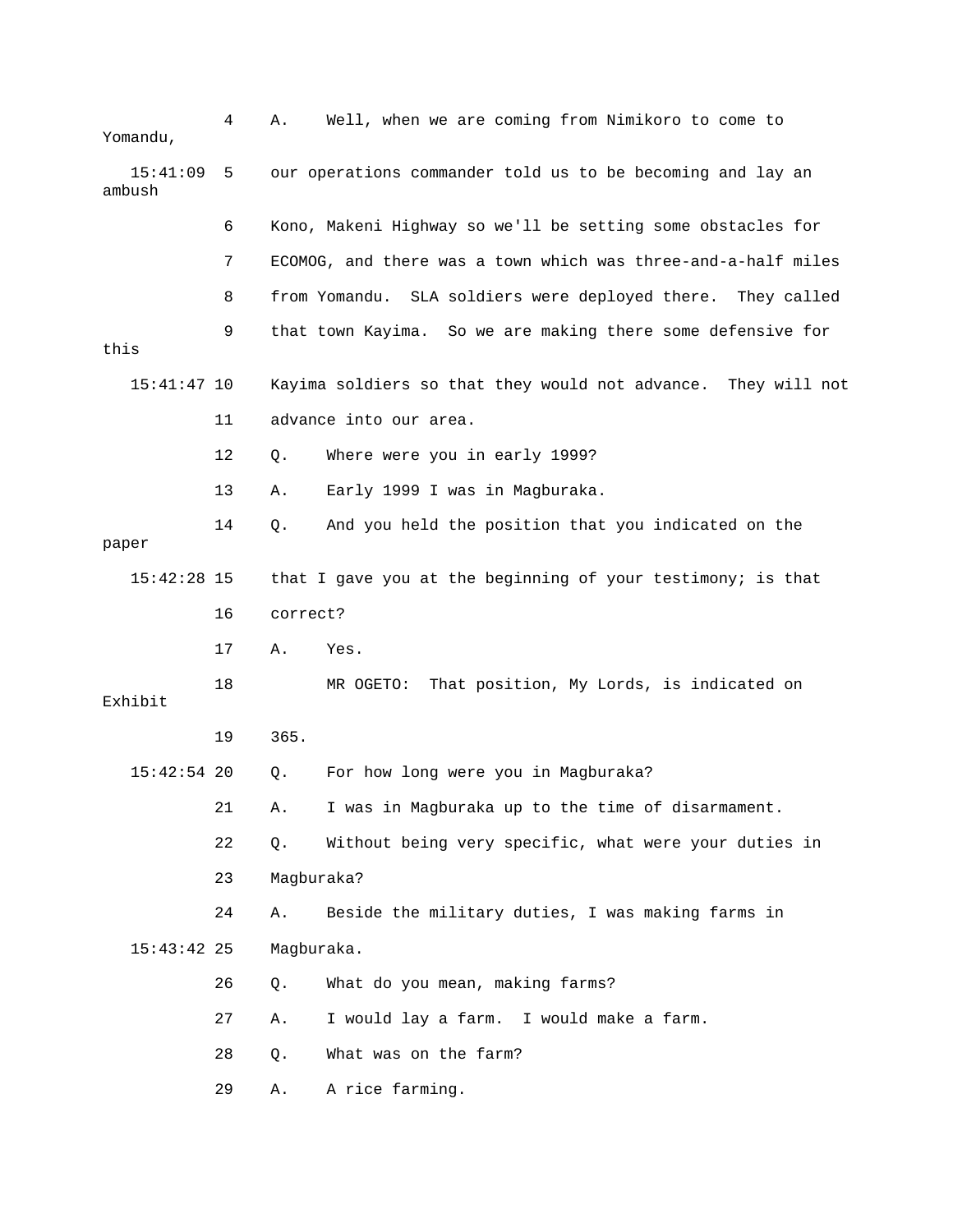| Page 70       |             | 5 MAY 2008 |                                                                | OPEN SESSION |
|---------------|-------------|------------|----------------------------------------------------------------|--------------|
|               |             |            |                                                                |              |
|               | $\mathbf 1$ | Q.         | So you did farming in Magburaka?                               |              |
|               | 2           | Α.         | Yes.<br>Yes.                                                   |              |
|               | 3           | Q.         | What kinds of military activities were you involved in         |              |
|               | 4           |            | during this period?                                            |              |
| 15:44:26      | 5           | Α.         | During that time when I was [REDACTED] we were there for       |              |
|               | 6           | Q.         | Don't mention your position, please. We're in an open          |              |
|               | 7           |            | session. Don't mention your position?                          |              |
|               | 8           | Α.         | Okay.                                                          |              |
|               | 9           |            | MR OGETO: My Lord, if that could be redacted from the          |              |
| $15:45:06$ 10 |             | record.    |                                                                |              |
| let           | 11          |            | PRESIDING JUDGE: It's really completed, you know, but          |              |
|               | $12 \,$     |            | it be redacted.                                                |              |
|               | 13          |            | MR OGETO:                                                      |              |
|               | 14          | О.         | So be careful.                                                 |              |
| $15:45:13$ 15 |             | Α.         | All right.                                                     |              |
|               | 16          | Q.         | Try and explain without identifying your position?             |              |
|               | 17          | Α.         | Okay. We're just there. In 1999 we were observing a            |              |
|               | 18          |            | ceasefire in Magburaka, so we are just trying to put our men - |              |

SESAY ET AL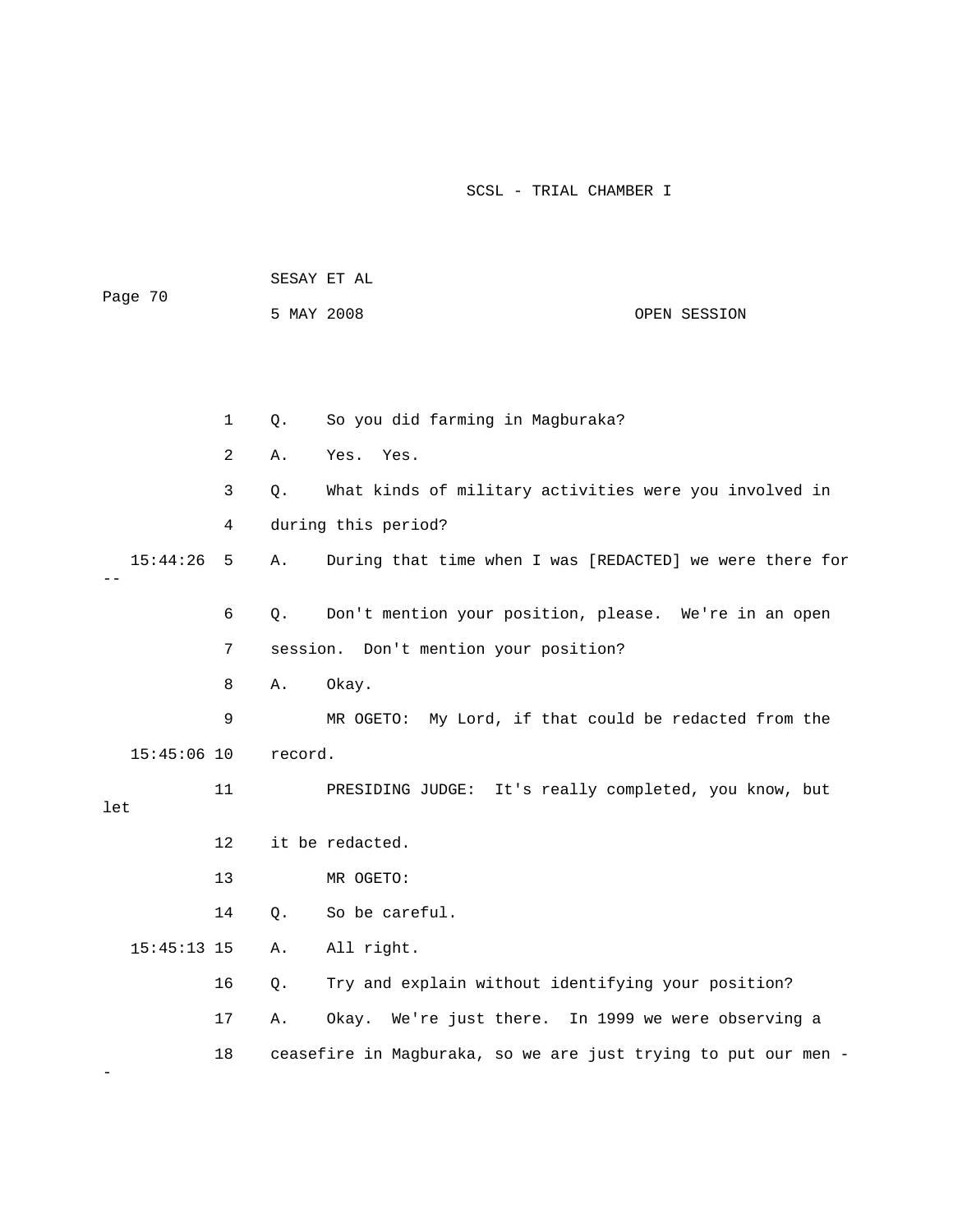19 the soldiers we had, we were trying to put them under control 21 there where we are. Nobody should go to another place where 22 is not expected to go and he will not go and do anything which 23 was contrary to the ideology of the movement. So these were the 24 things we were monitoring the soldiers not to do. And we are 27 Q. Where were you during the attack on Freetown on 6 28 '99? so 15:45:52 20 that nobody will go where he should not be and we should only be he 15:46:21 25 working with civilians as well and I was making farm. So those 26 were my duties. January 29 A. 6 January we were in Magburaka.

| Page 71 | SESAY ET AL |              |
|---------|-------------|--------------|
|         | 5 MAY 2008  | OPEN SESSION |

|             |           | 1 Q. Did you at any time take part in the attack on Freetown?      |
|-------------|-----------|--------------------------------------------------------------------|
|             | 2 A. No.  |                                                                    |
| $3^{\circ}$ | $\circ$ . | Do you know if the RUF took part in this attack?                   |
|             | 4 A. No.  |                                                                    |
|             |           | 15:47:27 5 Q. Is it that you don't know or they did not take part? |
| 6 —         |           | A. I don't know whether RUF took part in that attack in            |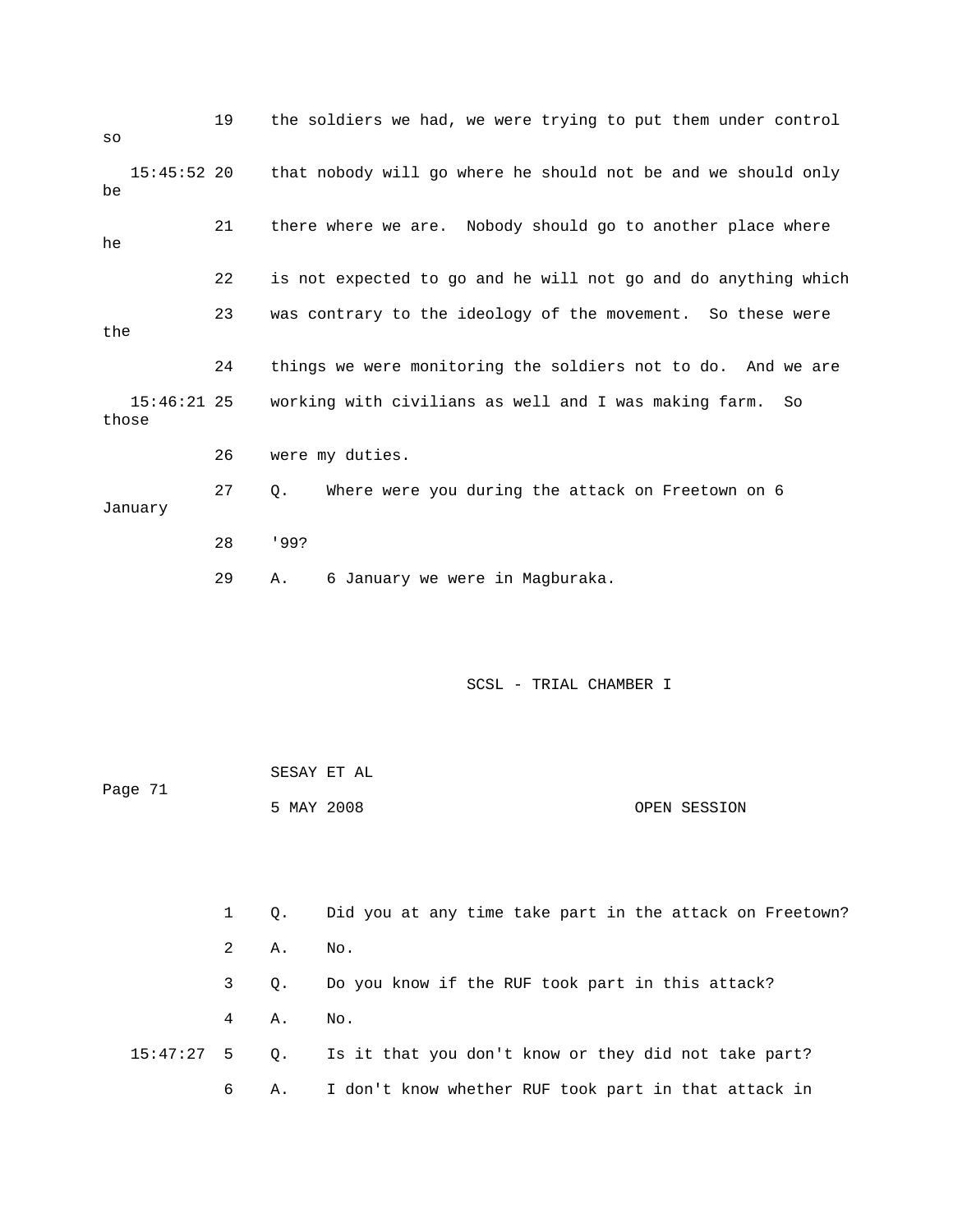7 Freetown. 8 Q. Now, apart from yourselves in Makeni and Magbur aka, did you 9 know if RUF was based elsewhere around this same period when 11 A. Yes, Superman was based at Lunsar. 12 Q. Was there RUF based in Waterloo around the time when 13 Freetown was attacked? 14 A. No, I never knew about RUF's presence in Waterloo. 15:48:59 15 Q. Did you hear of its presence in Waterloo during this 17 A. I did not hear about that. 18 Q. Where was Morris Kallon, the accused person, based during 19 this period? 15:49:38 20 A. During that time Morris Kallon, we had left him behind. was, 22 but he was not with us in either Magburaka or Makeni. 23 Q. Did he ever come to Magburaka? 24 A. He came to Magburaka late -- later on. Do you recall when it was that he came to Magburaka? 26 A. During the time it was -- it was during the ceasefire 27 the Lome accord. That was the time I saw him in Magburaka. 28 Q. Around the time that Freetown was attacked, do you know 29 the accused Morris Kallon was ever based at Waterloo? 15:48:12 10 Freetown was attacked? 16 period? He 21 was around Masingbi -- I cannot tell the exact town where he  $15:50:23$  25 Q. after if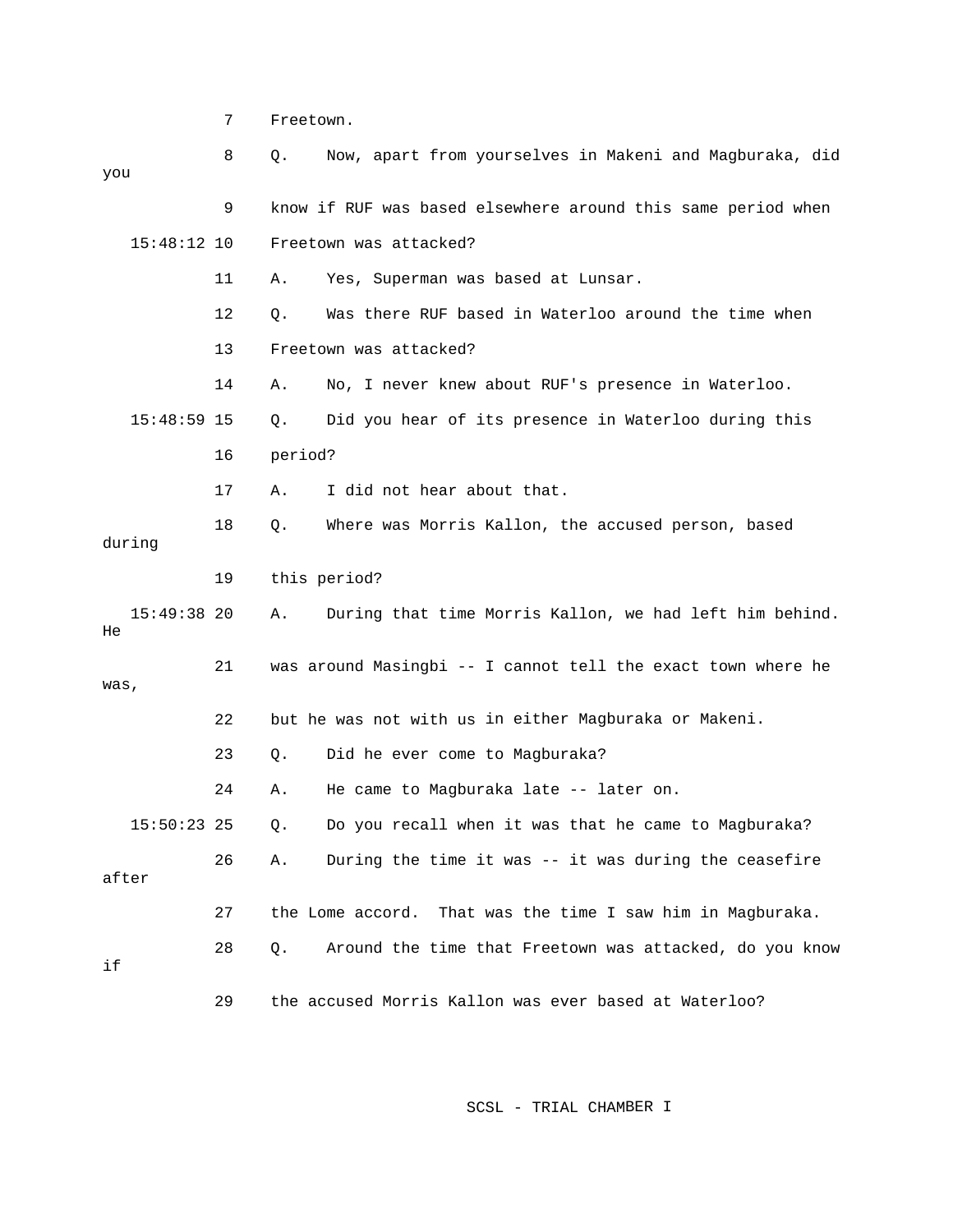|                       |    |    | SESAY ET AL                                            |                                                                |  |  |
|-----------------------|----|----|--------------------------------------------------------|----------------------------------------------------------------|--|--|
| Page 72               |    |    | 5 MAY 2008                                             | OPEN SESSION                                                   |  |  |
|                       |    |    |                                                        |                                                                |  |  |
|                       |    |    |                                                        |                                                                |  |  |
|                       | 1  | Α. | I don't know about that.                               |                                                                |  |  |
| in                    | 2  | Q. |                                                        | Did you ever hear of his presence or of his being based        |  |  |
|                       | 3  |    | Waterloo around that time?                             |                                                                |  |  |
|                       | 4  | Α. | No, I did not hear about that.                         |                                                                |  |  |
| 15:51:28              | 5. | Q. |                                                        | During the period '99 to 2001 did you have any knowledge       |  |  |
|                       | 6  |    | about mining activities in Kono?                       |                                                                |  |  |
|                       | 7  | Α. | Yes, people were mining in Kono.                       |                                                                |  |  |
|                       | 8  | Q. |                                                        | How did you get this information about mining in Kono?         |  |  |
| were                  | 9  | Α. |                                                        | I had some people in Kono who were my friends. They            |  |  |
| $15:52:19$ 10<br>Some |    |    |                                                        | coming around in Magburaka. They would buy rice from me.       |  |  |
| go                    | 11 |    |                                                        | of them, I gave them some rice. They were taking that.<br>They |  |  |
|                       | 12 |    | and work and later on they come and pay me back.       | That is the                                                    |  |  |
| to                    | 13 |    |                                                        | rice I harvested from the farm. So through that, I was able    |  |  |
| me                    | 14 |    |                                                        | know that diamond was taking place because they were telling   |  |  |
| $15:52:47$ 15         |    |    | that they were mining and these people were civilians. |                                                                |  |  |
|                       | 16 | Q. |                                                        | Do you know if the RUF was mining in Kono at that time?        |  |  |
| the                   | 17 | Α. |                                                        | Yes, RUF were mining with civilians. But -- but it was         |  |  |
|                       | 18 |    |                                                        | civilians -- they were working with the civilians together.    |  |  |
| the                   | 19 |    |                                                        | After they had done the work since they were on the ground,    |  |  |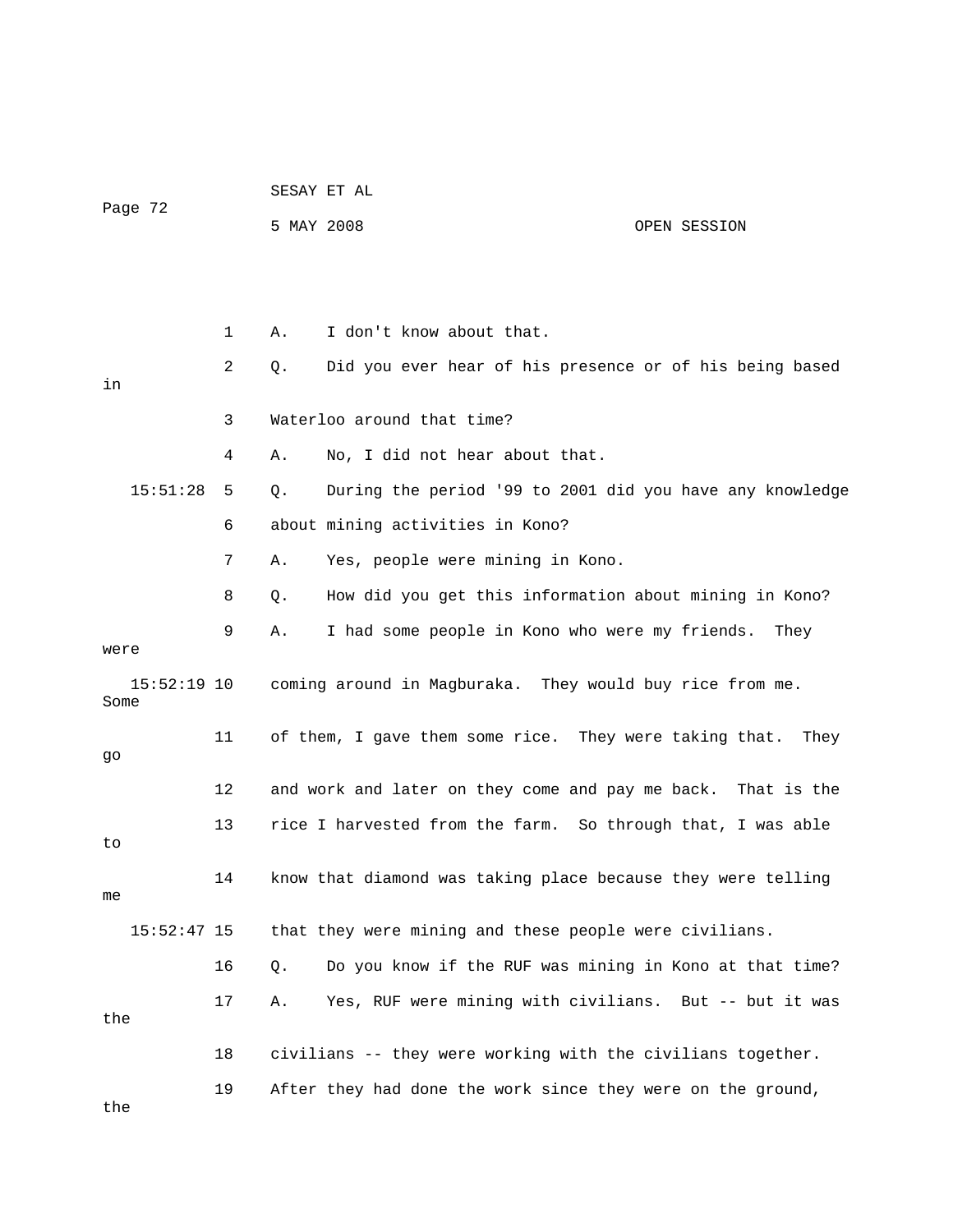15:53:22 20 civilians will come. But they were doing the diamond work. They 21 said they had a place to work and after working, whatever they 23 organised it, but the people organised themselves to come and because they didn't have food to support or any other thing. That is 28 transportation of civilians from Magburaka to Kono 29 to go and mine in Kono? 22 get, they will go into shares. It was not really the RUF that do 24 their work. And so they were only getting RUF involved  $15:53:5325$  26 what I knew. 27 Q. Now, during this period are you aware if there was specifically

| Page 73 | SESAY ET AL |              |
|---------|-------------|--------------|
|         | 5 MAY 2008  | OPEN SESSION |

| Kono,       |              | No, I was not aware of that. But the road Makeni to<br>А.          |
|-------------|--------------|--------------------------------------------------------------------|
| going       | $\mathbf{2}$ | it was free. People were moving up and down. People were           |
| motor       | 3            | for themselves. But I never saw them putting people in the         |
| $\mathbf I$ | 4            | cars and then say: Let's go to Kono to mine. I never saw it.       |
|             |              | 15:54:55 5 did not hear about it. If at all they have come to take |
|             | 6            | civilians when I was in Magburaka, I would have known.             |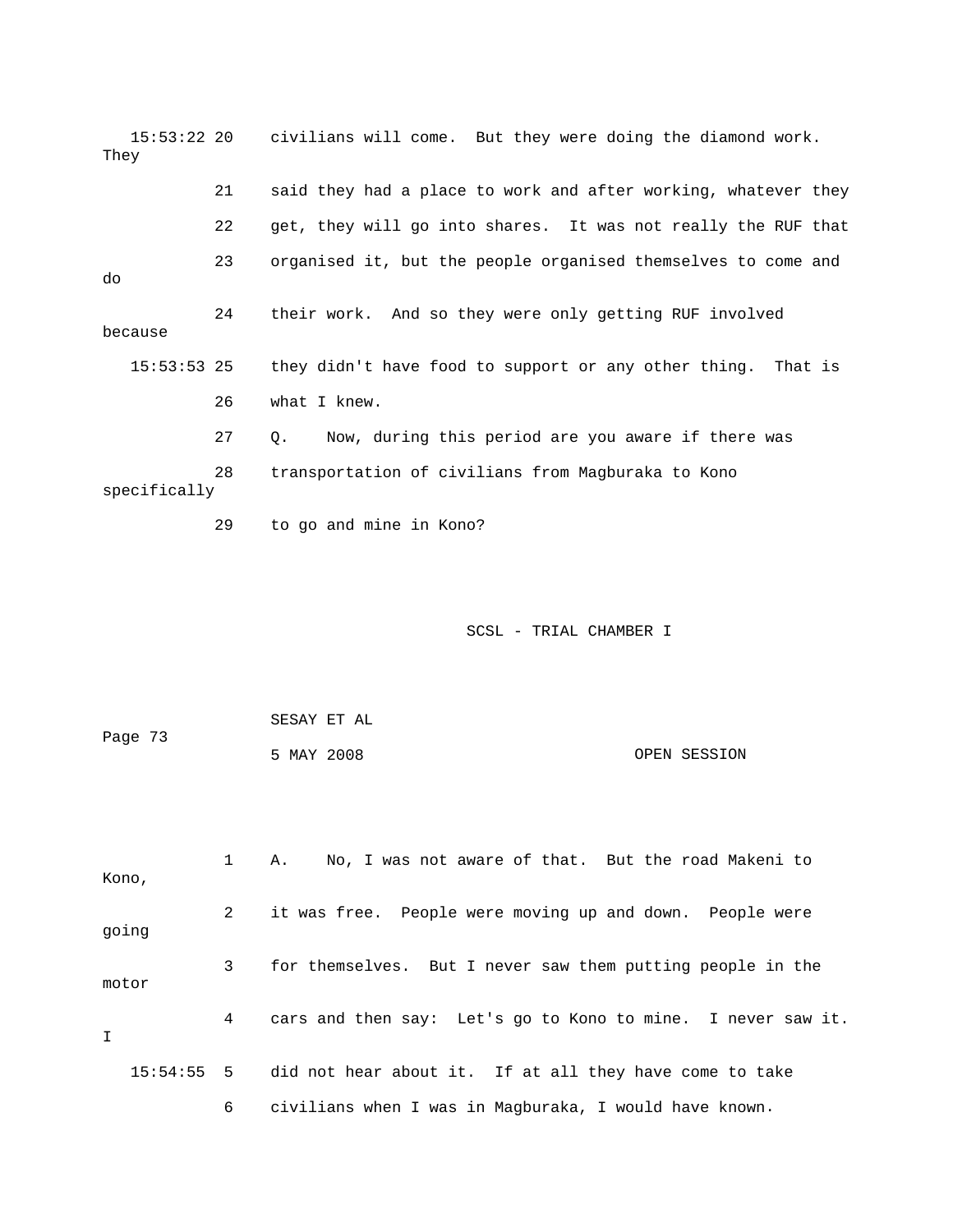| from                       | 7  | Q. | You're not aware of civilians who were forcibly taken        |
|----------------------------|----|----|--------------------------------------------------------------|
|                            | 8  |    | Magburaka to Kono for mining?                                |
|                            | 9  | Α. | No, I didn't know about that.                                |
| $15:55:19$ 10              |    | Q. | What about from Makali?                                      |
|                            | 11 | Α. | Well, Makali also, I did not hear about that.                |
|                            | 12 | Q. | And Makeni?                                                  |
|                            | 13 | Α. | Even Makeni, I did not hear about that.                      |
|                            | 14 | Q. | Masingbi and Matotoka?                                       |
| $15:55:57$ 15<br>civilians |    | Α. | All those areas, I did not hear that they force              |
|                            | 16 |    | to do mining.                                                |
|                            | 17 | Q. | Is this the kind of information you would have received.     |
| have                       | 18 |    | Civilians were forcibly taken to Kono for mining, would that |
|                            | 19 |    | been the kind of information you would have received?        |
| $15:56:26$ 20              |    |    | Objection, My Lord. Hypothetical, please<br>MR KAMARA:       |
| that                       | 21 |    | My Lords, I thought the witness can answer<br>MR OGETO:      |
|                            | 22 |    | question and then explain the basis for the answer.          |
| question.                  | 23 |    | PRESIDING JUDGE: Yes, I think he can answer that             |
| explain                    | 24 |    | Objection is overruled. He can answer that question and      |
| $15:56:51$ 25<br>held      |    |    | the basis on which he thinks he should have -- he would have |
|                            | 26 |    | if it happened.                                              |
|                            | 27 |    | MR KAMARA: As My Lord pleases.                               |
|                            | 28 |    | MR OGETO:                                                    |
|                            | 29 | Q. | Can you answer the question, Mr Witness?                     |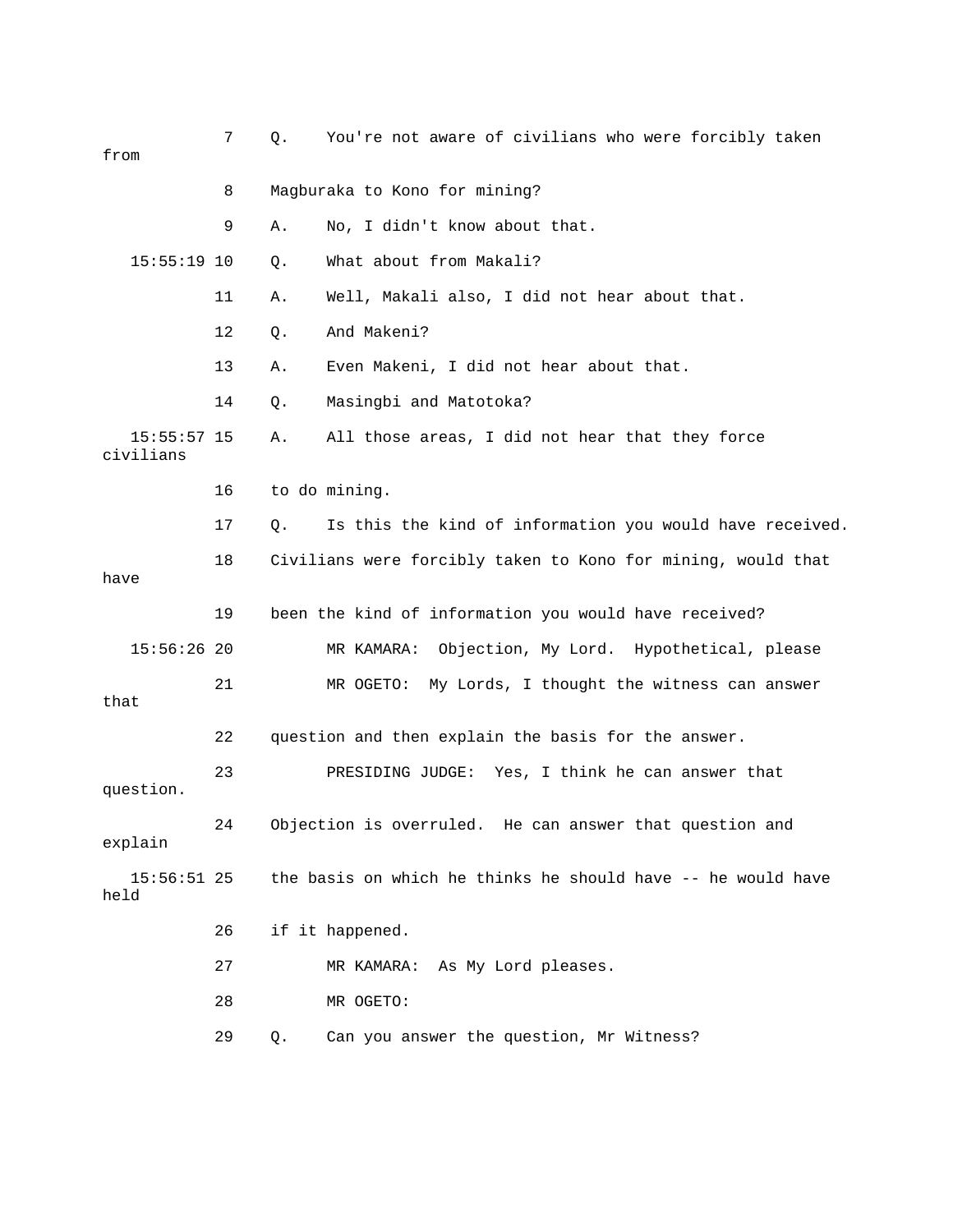|                      |    | SESAY ET AL                                                    |                 |  |
|----------------------|----|----------------------------------------------------------------|-----------------|--|
| Page 74              |    | 5 MAY 2008                                                     | OPEN SESSION    |  |
|                      |    |                                                                |                 |  |
|                      |    |                                                                |                 |  |
|                      | 1  | Yes, but I would want you to repeat the question again.<br>Α.  |                 |  |
|                      | 2  | If civilians were forcibly taken to Kono from Magburaka,<br>Q. |                 |  |
|                      | 3  | Makeni, Makali, Masingbi and Matotoka, is that the kind of     |                 |  |
|                      | 4  | information that you would have received at the time?          |                 |  |
| 15:57:29<br>an       | 5  | Yes, I would have known because I was there.<br>Yes.<br>Α.     | As              |  |
|                      | 6  | officer on the ground, if anything of this sort had happened I |                 |  |
|                      | 7  | would have known.                                              |                 |  |
|                      | 8  | Is there any other reason you would have known?<br>Q.          |                 |  |
|                      | 9  | Yes, because I had some people in Kono with whom I had<br>Α.   |                 |  |
| $15:58:12$ 10<br>we  |    | They would have informed me there. And also<br>contacts with.  |                 |  |
|                      | 11 | have the G5 office who were operating. They would have also    |                 |  |
| welfare              | 12 | raised that concern because they were there to secure the      |                 |  |
|                      | 13 | of civilians. Anything that would have happened to civilians   |                 |  |
|                      | 14 | that are bad, they would be the first people to raise that     |                 |  |
| $15:58:31$ 15<br>get |    | concern. But we didn't have any report of that. We did not     |                 |  |
|                      | 16 | any report from G5 about that.                                 |                 |  |
|                      | 17 | Do you recall where you were in early May 2000?<br>Q.          |                 |  |
|                      | 18 | Early May 2000 I was in Kono.<br>Α.                            |                 |  |
|                      | 19 | And where were you specifically on 1 May 2000?<br>Q.           |                 |  |
| $15:59:18$ 20        |    | 1 May I was -- I was in, I was in Kono.<br>Α.                  | I was in Gieya. |  |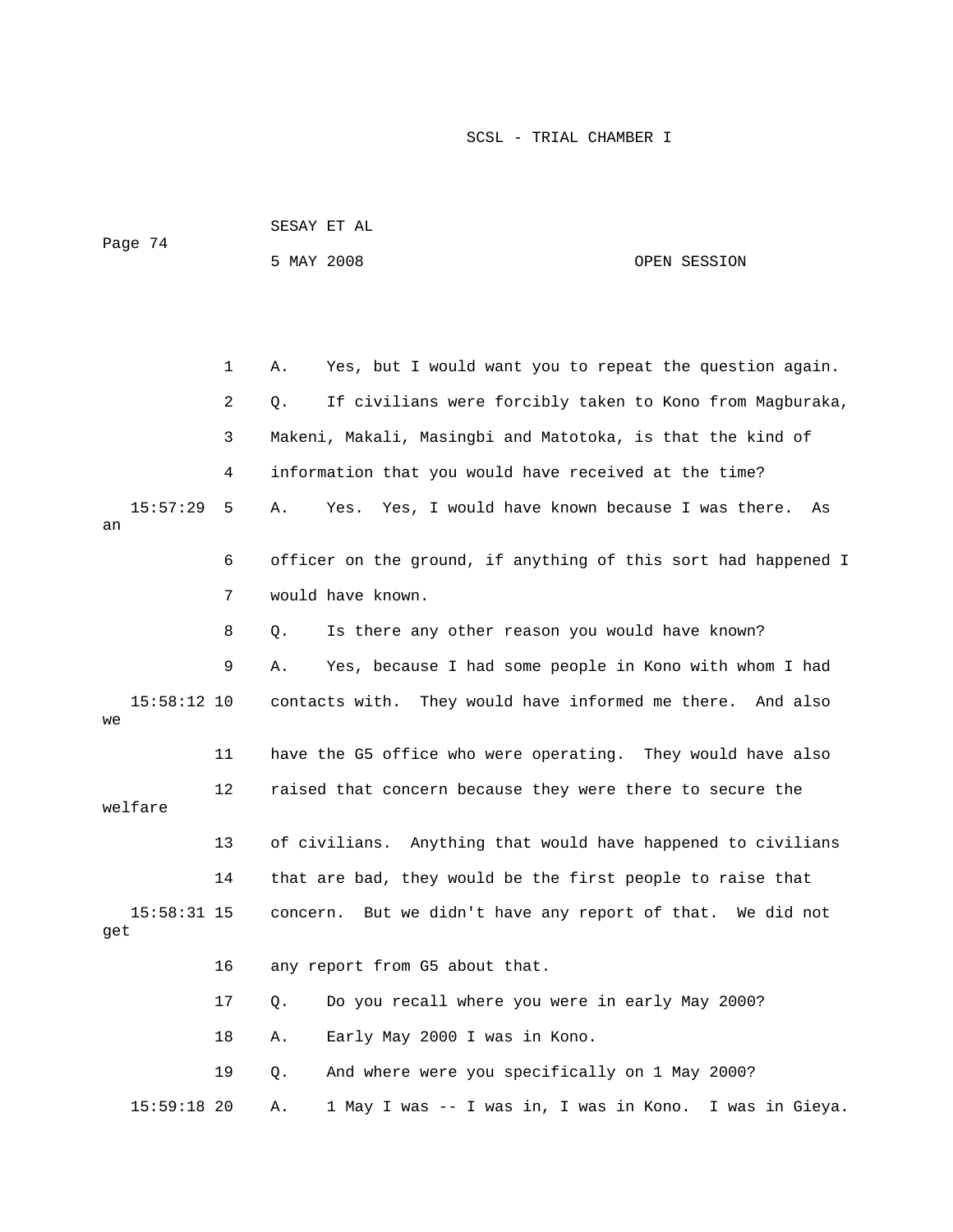21 Q. What were you doing in Gieya?

 22 A. As I have told you, I had some of my friends who were called this Pa Komba, I had a woman who was his niece. I would always go and 26 visit him at times. If he takes my rice he will not pay me 27 money. At times I will tell her to take the rice and then later 28 on I will go there and collect the money from him. It was 29 that time that was the first place I met him in Gieya. 23 civilians like Pa Komba, Sahr, Pa Foday and another person 24 Sidike. They would come, they would buy rice from me, and  $15:59:58$  25 some within

| Page 75 | SESAY ET AL |  |              |
|---------|-------------|--|--------------|
|         | 5 MAY 2008  |  | OPEN SESSION |

|                        |                | $\circ$ . | On that day did you receive any news regarding UNAMSIL?   |
|------------------------|----------------|-----------|-----------------------------------------------------------|
|                        | $\mathbf{2}$   | Α.        | Yes.                                                      |
|                        | 3 <sup>7</sup> | 0.        | What kind of news did you receive?                        |
|                        | 4              | А.        | I got information that UNAMSIL in Kono, when I was there  |
| $16:00:55$ 5<br>broken |                |           | I just heard that the UNAMSIL and RUF soldiers fight had  |
|                        | 6              |           | out between them. That was the information I got in Kono. |
|                        |                | Q.        | Who gave you that information?                            |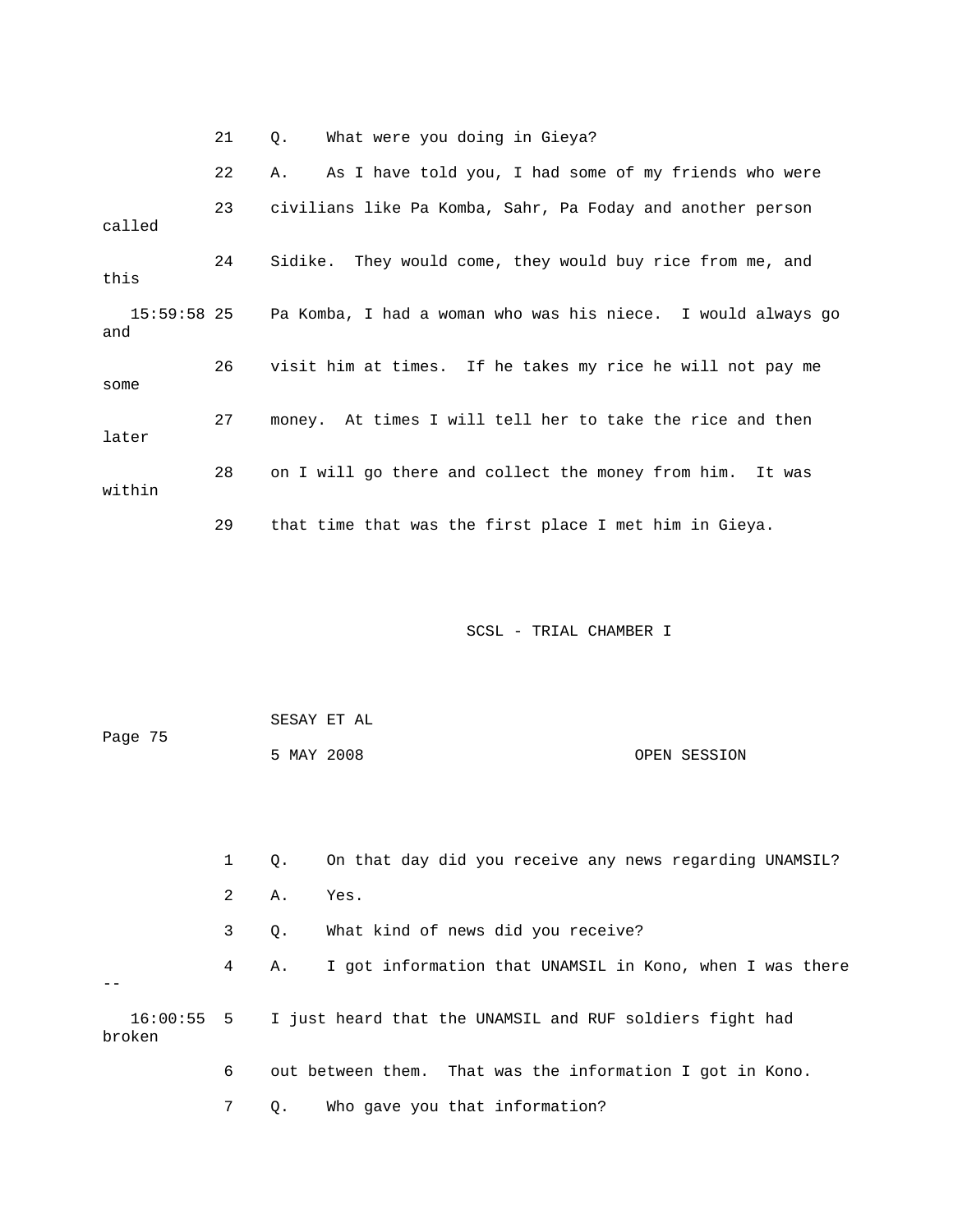| I                    | 8  | The information, I got it from this same sir who I said<br>Α.  |
|----------------------|----|----------------------------------------------------------------|
|                      | 9  | went to meet in Gieya, Pa Koroma. It was Sahr who went to      |
| $16:01:30$ 10        |    | Koakoyima and he heard that people were talking about it, but  |
| Koidu,               | 11 | they were civilians and in that evening I left and went to     |
| about                | 12 | and one of the soldiers who were on the ground, he told me     |
|                      | 13 | it, that there was problem. He just said there is problem      |
|                      | 14 | between UNAMSIL and our brothers in Makeni and Magburaka.      |
| $16:01:57$ 15        |    | Did you get back to Magburaka on that day?<br>Q.               |
| I                    | 16 | Yes, because I almost spent even an hour. Because when<br>Α.   |
| would                | 17 | usually go to Kono, I had my friend who was a mechanic. I      |
| that                 | 18 | buy fuel. We would go together. So when I came, I told him     |
|                      | 19 | this was the information and he asked me what we should do. I  |
| $16:02:23$ 20<br>We  |    | said I want us to go this night because our people are there.  |
| He                   | 21 | had left them there. My wife and my children. So let us go.    |
| fuel                 | 22 | said okay, so we went -- came back to Koakoyima. We bought     |
|                      |    |                                                                |
|                      | 23 | and then we moved that night and we came. So when we came, we  |
| town                 | 24 | passed Matotoka. We crossed the Pampana bridge. The last       |
| $16:02:48$ 25<br>met |    | to come to -- to Magburaka, one valley, that's the place we    |
|                      | 26 | one vehicle and we went to the driver with a Honda and he said |
| qunshots,            | 27 | I'm hearing some gunshots. So when they were hearing           |
|                      | 28 | we were not able to move because it was on the main road where |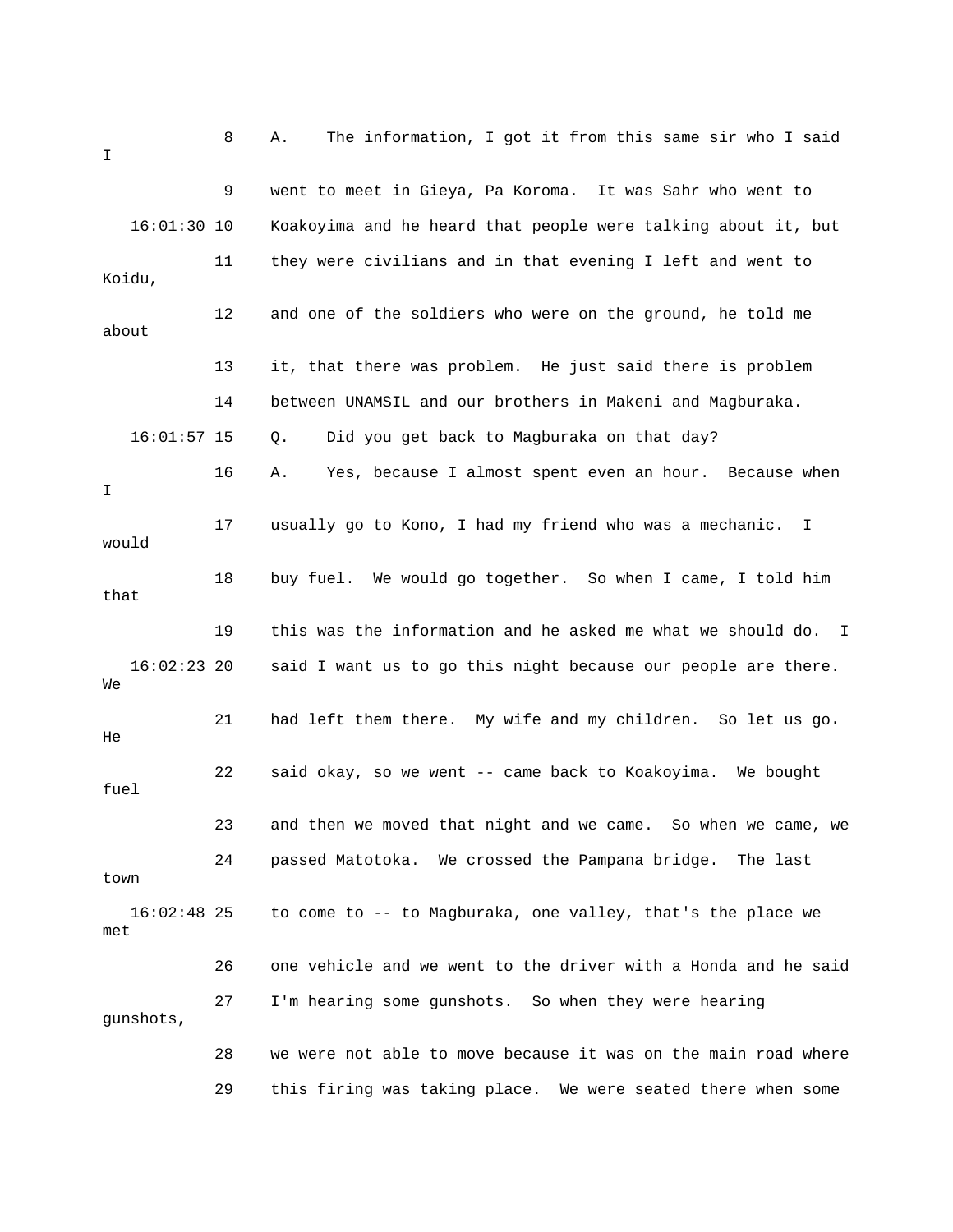| Page 76 | SESAY ET AL |              |
|---------|-------------|--------------|
|         | 5 MAY 2008  | OPEN SESSION |

| same          | $\mathbf 1$ | people came from Magburaka and they were going towards that          |  |  |
|---------------|-------------|----------------------------------------------------------------------|--|--|
| them          | 2           | Matotoka road and I called them and greeted them and asked           |  |  |
| asked         | 3           | what was happening. They said they were fighting. And I              |  |  |
| when          | 4           | them what road did you take coming from that place? He said          |  |  |
| 16:03:32      | 5           | you go a little bit there is a junction going to Matotoka, he        |  |  |
|               | 6           | said but you cannot use the main road because UNAMSIL is over        |  |  |
|               | 7           | there shooting. So they said since these people have passed          |  |  |
| and           | 8           | through in that end, let us also use that end. And we passed         |  |  |
| I.            | 9           | We entered to Matotoka road and we came to town. When<br>came.       |  |  |
| $16:03:59$ 10 |             | came, I went to --                                                   |  |  |
| having        | 11          | Let's pause for a moment. What time is that you are<br>$Q_{\star}$   |  |  |
|               | 12          | these discussions?                                                   |  |  |
| come.         | 13          | With the person? It was at night. By then night had<br>Α.            |  |  |
|               | 14          | That was around 10 -- around 10, 11. It was at night. But it         |  |  |
| $16:04:27$ 15 |             | was on the same $-$ - it was the first $-$ - the same day when I got |  |  |
|               | 16          | that information when I came from Kono.                              |  |  |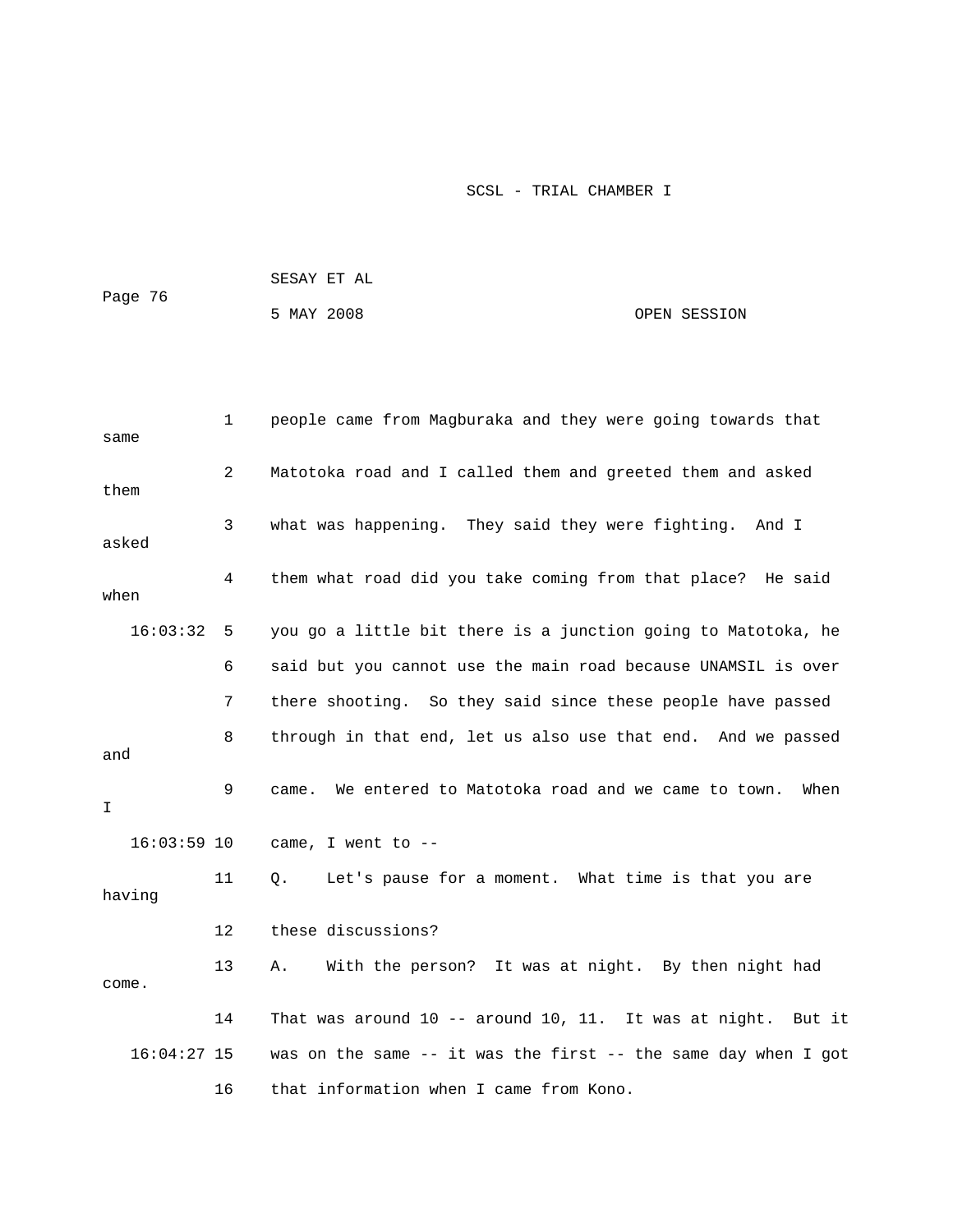|                      | 17 | And where exactly did you say you were having this<br>0.       |
|----------------------|----|----------------------------------------------------------------|
| take?                | 18 | discussion about the shooting and the road that you should     |
| village              | 19 | The last town coming from Matotoka there is a small<br>Α.      |
| $16:04:59$ 20        |    | to enter Magburaka. As soon as you pass that town there is a   |
|                      | 21 | bridge where UNAMSIL is. They have Sankoh junction. It is by   |
|                      | 22 | the main road. But when we came, we did not reach where the    |
|                      | 23 | people are. We met a vehicle standing there, just after that   |
| because              | 24 | small village. When we met the vehicle we did not pass         |
| $16:05:22$ 25<br>and |    | there were also many in the vehicle. So they were standing     |
| So                   | 26 | then I asked the driver. He said he was hearing some firing.   |
|                      | 27 | we said let us wait also. As we were standing there, we saw    |
| there                | 28 | people coming. There were three coming. They told us that      |
|                      | 29 | was fighting in town, but it was at Massokoh where they passed |

| Page 77 | SESAY ET AL |              |
|---------|-------------|--------------|
|         | 5 MAY 2008  | OPEN SESSION |

4 A. In Magburaka Town.

|    |  | and they came towards the road. So I also told the man, let |
|----|--|-------------------------------------------------------------|
| us |  |                                                             |
|    |  | use that Massokoh road and go into the town.                |
|    |  | 3 Q. So they said there was fighting. In which town?        |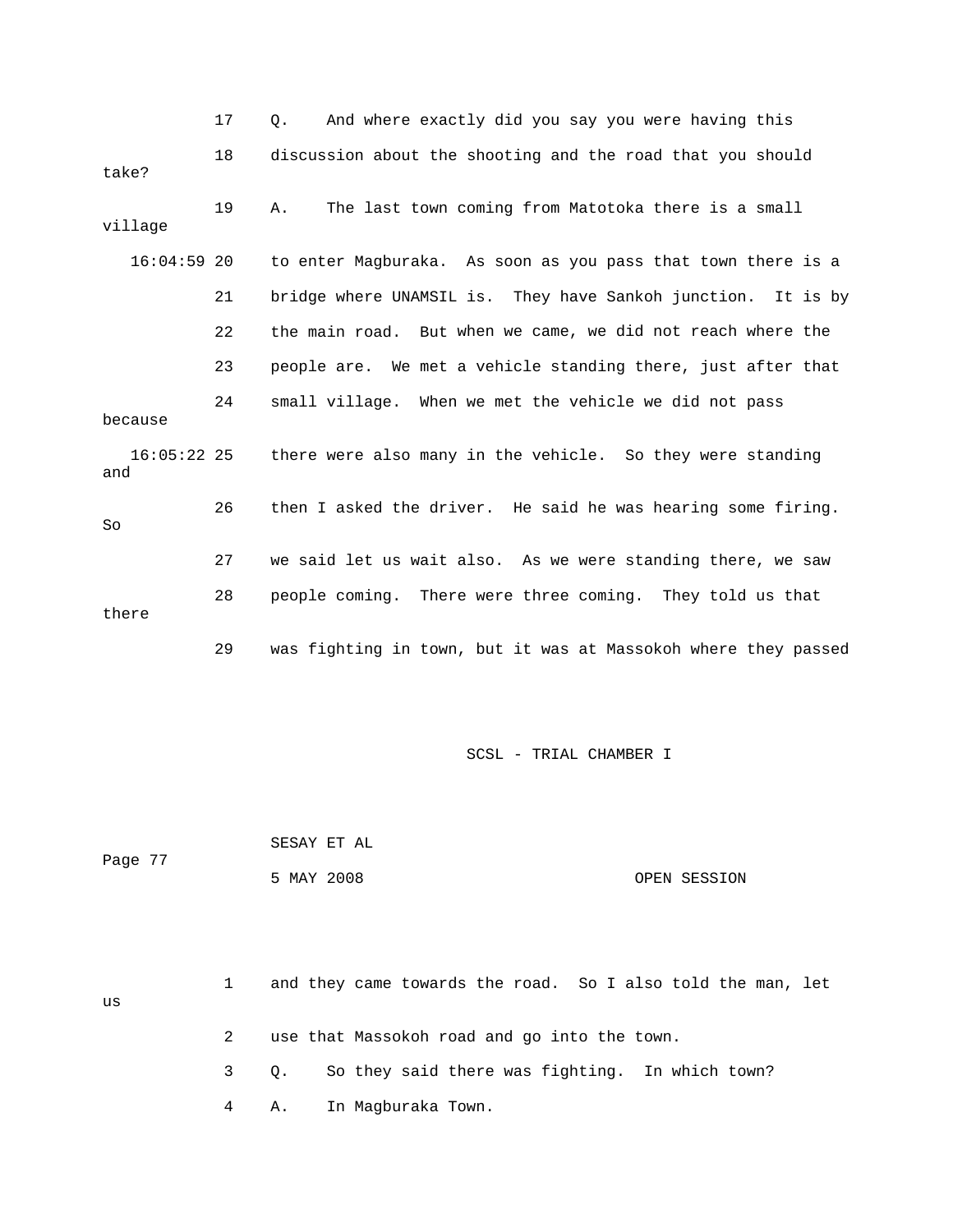| 16:06:05              | 5  | So did you finally get to Magburaka Town?<br>Q.                 |
|-----------------------|----|-----------------------------------------------------------------|
| Instead               | 6  | Yes, I told the man, I said let us use that road.<br>Α.         |
|                       | 7  | of moving with the Honda, we came down and he was pushing the   |
| we                    | 8  | I was in front directing him in that dark place until<br>Honda. |
| That                  | 9  | got to Massokoh, we entered the town by the police station.     |
| $16:06:35$ 10         |    | was the time we started the Honda and went into the town.       |
|                       | 11 | You went in which town?<br>Q.                                   |
|                       | 12 | Inside Magburaka; into Magburaka.<br>Α.                         |
| happened?             | 13 | Whilst in Magburaka did you get to know what had<br>Q.          |
|                       | 14 | Yes.<br>Α.                                                      |
| $16:07:01$ 15         |    | How did you know?<br>Q.                                         |
| he                    | 16 | As I came, the man with whom we came, he was a civilian,<br>Α.  |
| in                    | 17 | was so worried about his people. So the ground commander was    |
|                       | 18 | town, who was called Alfred. So I went and met Alfred in his    |
|                       | 19 | house and then I asked him, I said, "What happened?"<br>We have |
| $16:07:24$ 20<br>been |    | come and we are hearing some firings because this has never     |
| him                   | 21 | happening here. And he said that CO Kailondo came and told      |
| said                  | 22 | that the UNAMSIL attempted to disarm our men in Makoth.<br>He   |
| that                  | 23 | when he went to ask he said they opened firing on him, and      |
|                       | 24 | was why when they came here for us to settle that issue, they   |
| $16:07:54$ 25         |    | started firing again. So it was that infight that started       |
|                       | 26 | between them. So the firing was taking place. That was the      |
| So                    | 27 | explanation he gave. He said it was Kailondo who said this.     |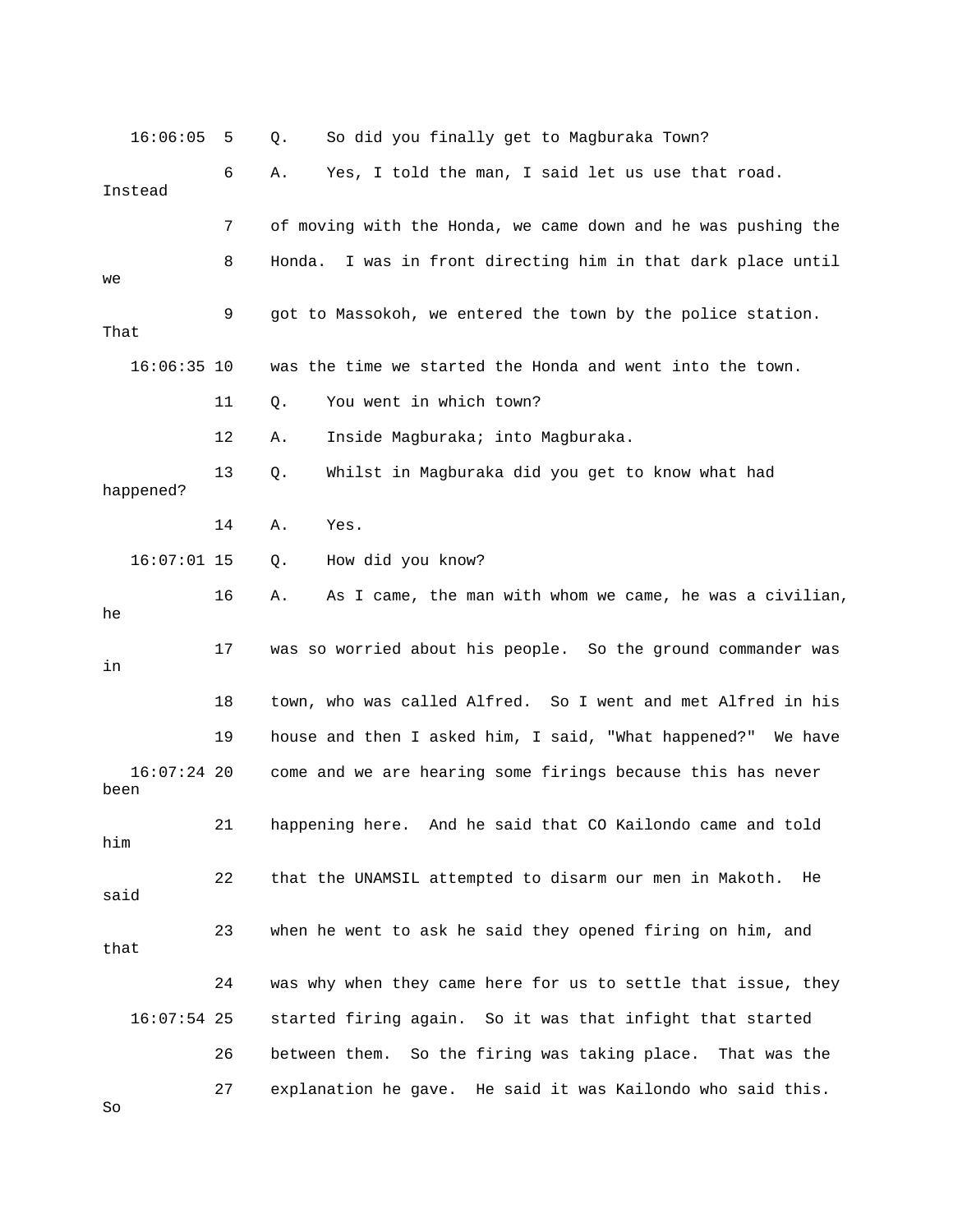28 that was the information I had from Alfred. After that, I went 29 to my house and the man also with whom we came, he also went to

|         |            | SESAY ET AL |              |
|---------|------------|-------------|--------------|
| Page 78 |            |             |              |
|         | 5 MAY 2008 |             | OPEN SESSION |

|               | $\mathbf{1}$ | his own house. I went there to check for my family.            |
|---------------|--------------|----------------------------------------------------------------|
|               | 2            | Where were you on 2 May 2000?<br>Q.                            |
|               | 3            | On the second day I was still in Magburaka.<br>Α.              |
|               | 4            | Did anything happen on 2 May?<br>Q.                            |
| 16:08:45      | 5            | After the firing in the morning, before the place was in<br>Α. |
|               | 6            | the morning, UNAMSIL had pulled out from Magburaka. When they  |
| they          | 7            | pulled out in Magburaka Town no other event took place after   |
|               | 8            | had pulled out, but we heard that they disarmed some UNAMSIL   |
|               | 9            | people in Makump along Makeni/Lunsar road. That was the        |
| $16:09:22$ 10 |              | information we heard later on. But on the 2nd, no other thing  |
|               | 11           | happened in Magburaka after UNAMSIL had left.                  |
|               | 12           | You've spoken about hearing that they disarmed -- they<br>0.   |
| information?  | 13           | disarmed some other UNAMSIL; when did you get this             |
| that          | 14           | It was the 3rd. It was the 3rd. On the 3rd I heard<br>Α.       |
| $16:10:00$ 15 |              | information.                                                   |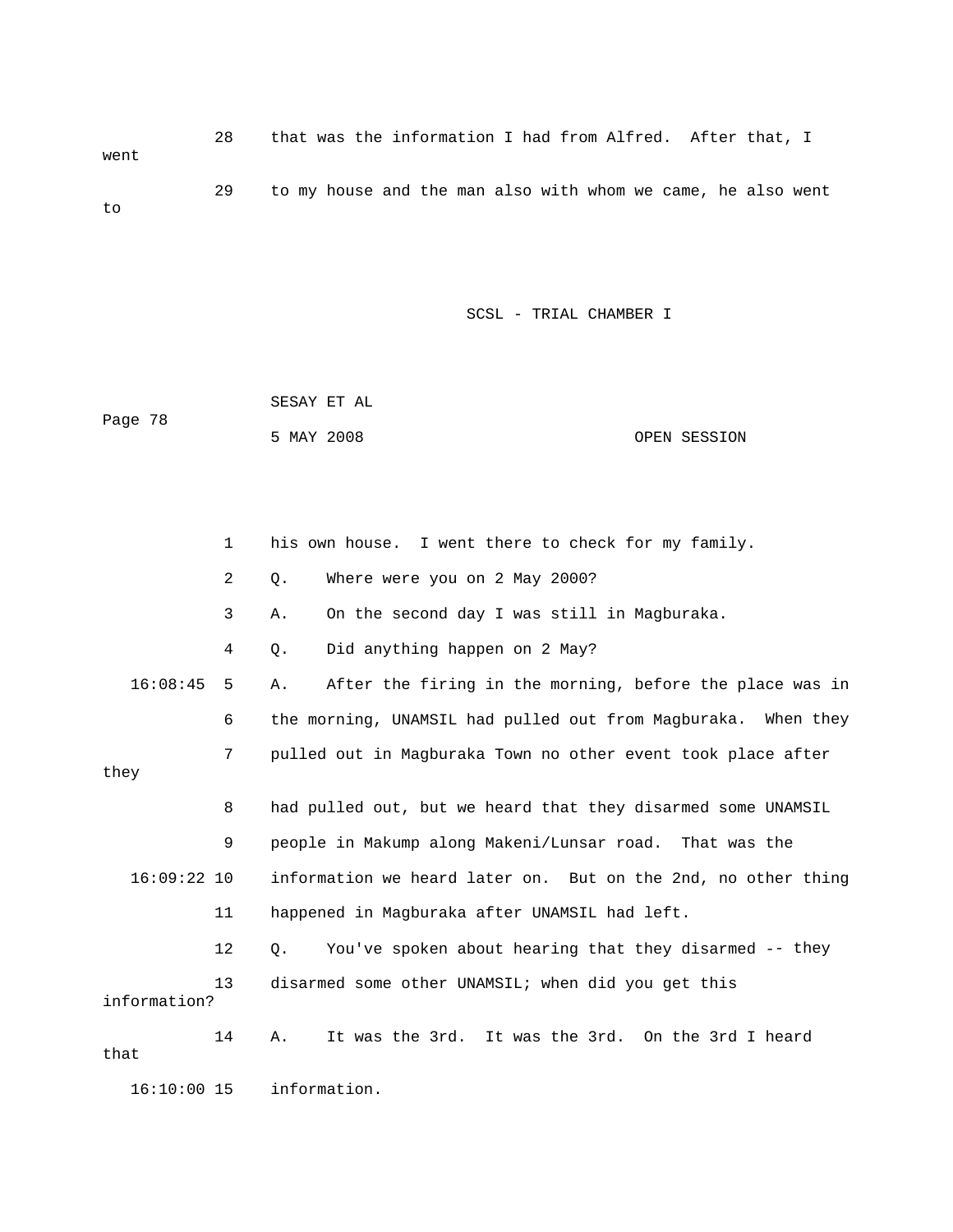|               | 16 | О. | Where exactly -- did you hear where they were disarmed,        |
|---------------|----|----|----------------------------------------------------------------|
|               | 17 |    | these other UNAMSIL?                                           |
| Makump.       | 18 | Α. | They said the town was between Makeni and Lunsar,              |
|               | 19 | Q. | Who gave you this information?                                 |
| $16:10:51$ 20 |    | Α. | Well, it was the same man, Alfred. Alfred Touray.<br>Then      |
|               | 21 |    | later on I got it from -- from the radio operators also that - |
|               | 22 |    | that such-and-such a thing had happened.                       |
|               | 23 | 0. | Were you told who these UNAMSIL were, the ones who were        |
|               | 24 |    | arrested between Lunsar and Makeni?                            |
| $16:11:24$ 25 |    |    | MR KAMARA: The witness mentioned that he heard certain         |
|               | 26 |    | UNAMSIL were disarmed, not arrested. Now my learned friend is  |
| and           | 27 |    | put the word "arrested" to this witness and from what I heard  |
|               | 28 |    | I gathered he said certain UNAMSIL soldiers were disarmed at   |
|               | 29 |    | Makump and now my learned friend is under the assumption that  |

 5 MAY 2008 OPEN SESSION SESAY ET AL Page 79

 1 they were arrested and I am getting confused. Is it the 4 PRESIDING JUDGE: Yes, let's be clarified on that, 16:11:53 5 Mr Ogeto. 2 witness's testimony that they were actually arrested, or is it 3 that my learned friend is putting it to that witness?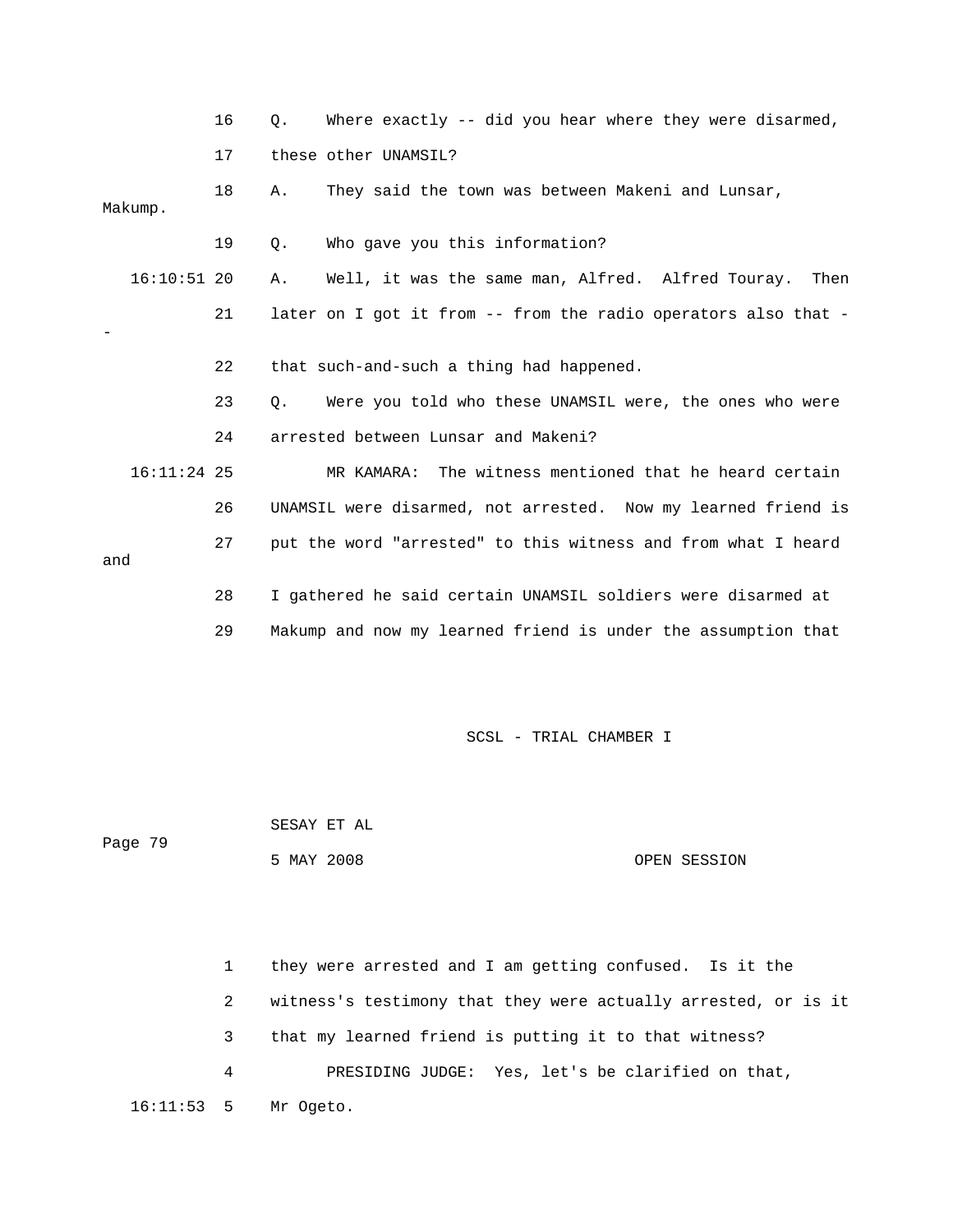|                       | 6  |      | MR OGETO:                                                      |
|-----------------------|----|------|----------------------------------------------------------------|
| What                  | 7  | Q.   | Mr Witness, what was your testimony on that incident?          |
|                       | 8  |      | happened to these UNAMSIL on the 3rd, according to the         |
|                       | 9  |      | information that you received?                                 |
| $16:12:13$ 10<br>they |    | Α.   | The information I heard about the UNAMSILs?<br>They said       |
| between               | 11 |      | were disarmed and arrested in Makoth. That is the town         |
|                       | 12 |      | Makeni and Lunsar; that was the information I heard.           |
|                       | 13 | О.   | Who was involved in this disarming?                            |
| terms                 | 14 |      | PRESIDING JUDGE: Mr Kamara, it seems there are two             |
| $16:12:57$ 15         |    |      | now; disarmed and arrested.                                    |
|                       | 16 |      | MR KAMARA: Yes, Your Honour, the witness has picked the        |
|                       | 17 | cue. | I'll take that, My Lord.                                       |
| happens               | 18 |      | PRESIDING JUDGE: You have no choice. That's what               |
|                       | 19 |      | when witnesses are triggered, you know, in certain situations. |
| $16:13:15$ 20         |    |      | Well, we have to live with that. Let's move ahead.             |
|                       | 21 |      | MR OGETO:<br>It's even better for him, Your Lordship.<br>He    |
|                       | 22 |      | suffers no prejudice.                                          |
|                       | 23 |      | JUDGE THOMPSON: We'll hear your submission.                    |
|                       | 24 |      | MR OGETO: Yes, My Lords.                                       |
| $16:13:31$ 25         |    | Q.   | Did you explain who was involved?                              |
| in                    | 26 | Α.   | CO Kailondo and Komba Gbundema, they were involved<br>Yes.     |
|                       | 27 |      | this disarmament.                                              |
|                       | 28 |      | MR OGETO: My Lords, with your leave if I can kindly            |
|                       | 29 |      | consult for a minute?                                          |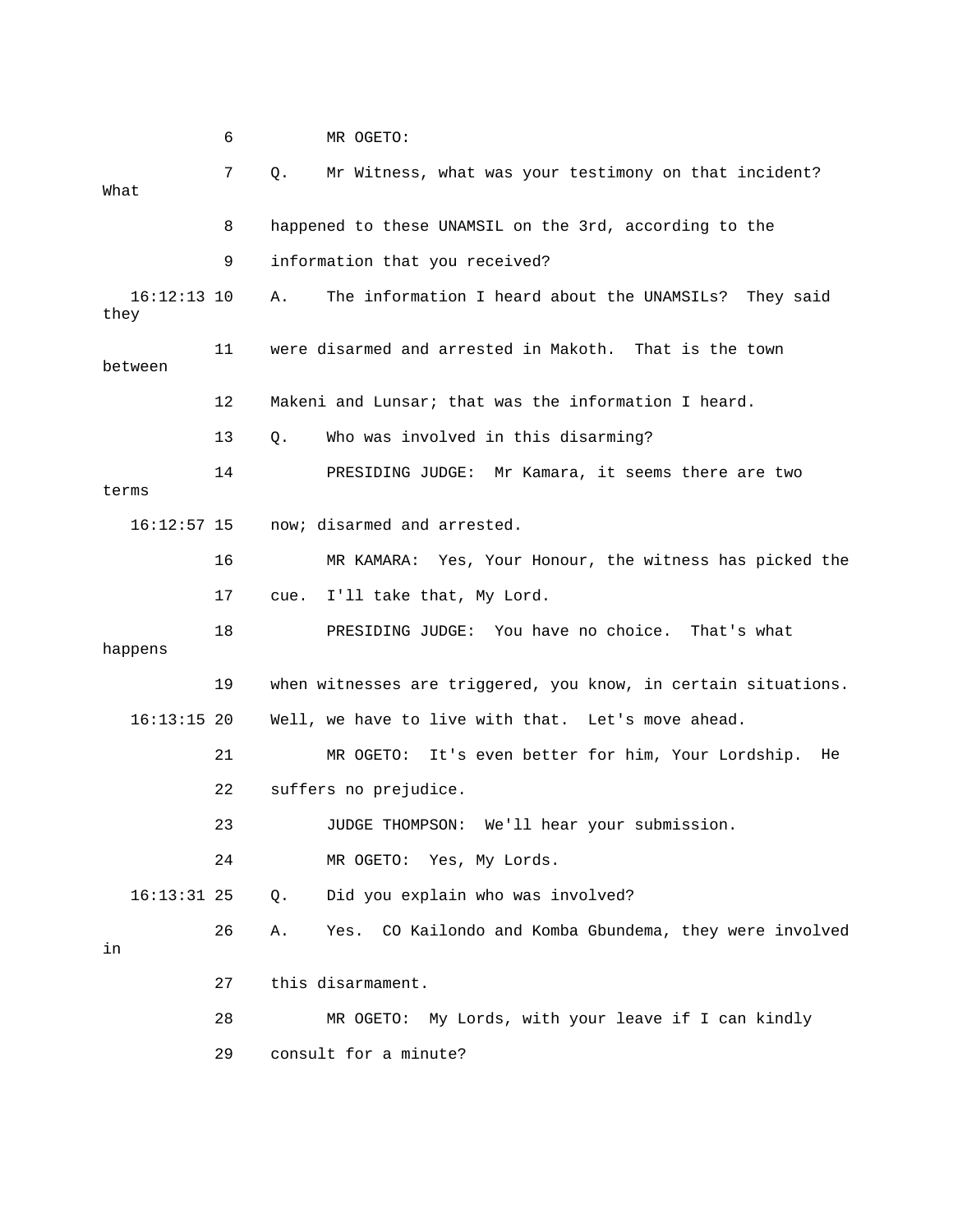| Page 80               |    | SESAY ET AL                                                    |              |  |  |  |
|-----------------------|----|----------------------------------------------------------------|--------------|--|--|--|
|                       |    | 5 MAY 2008                                                     | OPEN SESSION |  |  |  |
|                       |    |                                                                |              |  |  |  |
|                       |    |                                                                |              |  |  |  |
|                       | 1  | PRESIDING JUDGE: Yes, please do.                               |              |  |  |  |
|                       | 2  | MR OGETO: My Lords, my attention has been drawn to the         |              |  |  |  |
| оf                    | 3  | Exhibit 365.<br>I think there's a slight problem with number 6 |              |  |  |  |
|                       | 4  | that exhibit. The witness indicated that he had been in a      |              |  |  |  |
| 16:15:24<br>September | 5  | certain position since September 2008. As we all know,         |              |  |  |  |
| Ι                     | 6  | 2008 is about five months away -- three, four months away, so  |              |  |  |  |
|                       | 7  | think it's a mistake on the part of the witness, so if we can  |              |  |  |  |
|                       | 8  | correct that?                                                  |              |  |  |  |
| things,               | 9  | PRESIDING JUDGE: What was -- there are a number of             |              |  |  |  |
| $16:15:53$ 10         |    | you know, you wanted to know from the witness.                 |              |  |  |  |
|                       | 11 | MR OGETO:<br>Yes.                                              |              |  |  |  |
| was                   | 12 | PRESIDING JUDGE: What is his occupation and where he           |              |  |  |  |
|                       | 13 | performing that occupation, for how long.                      |              |  |  |  |
|                       | 14 | MR OGETO:<br>Yes                                               |              |  |  |  |
| $16:16:10$ 15         |    | PRESIDING JUDGE: And the position he has.                      |              |  |  |  |
|                       | 16 | Yes, sir, number 6 is the occupation.<br>MR OGETO:             |              |  |  |  |
|                       | 17 | PRESIDING JUDGE:<br>Yes.                                       |              |  |  |  |
|                       | 18 | And the period for which he has held that<br>MR OGETO:         |              |  |  |  |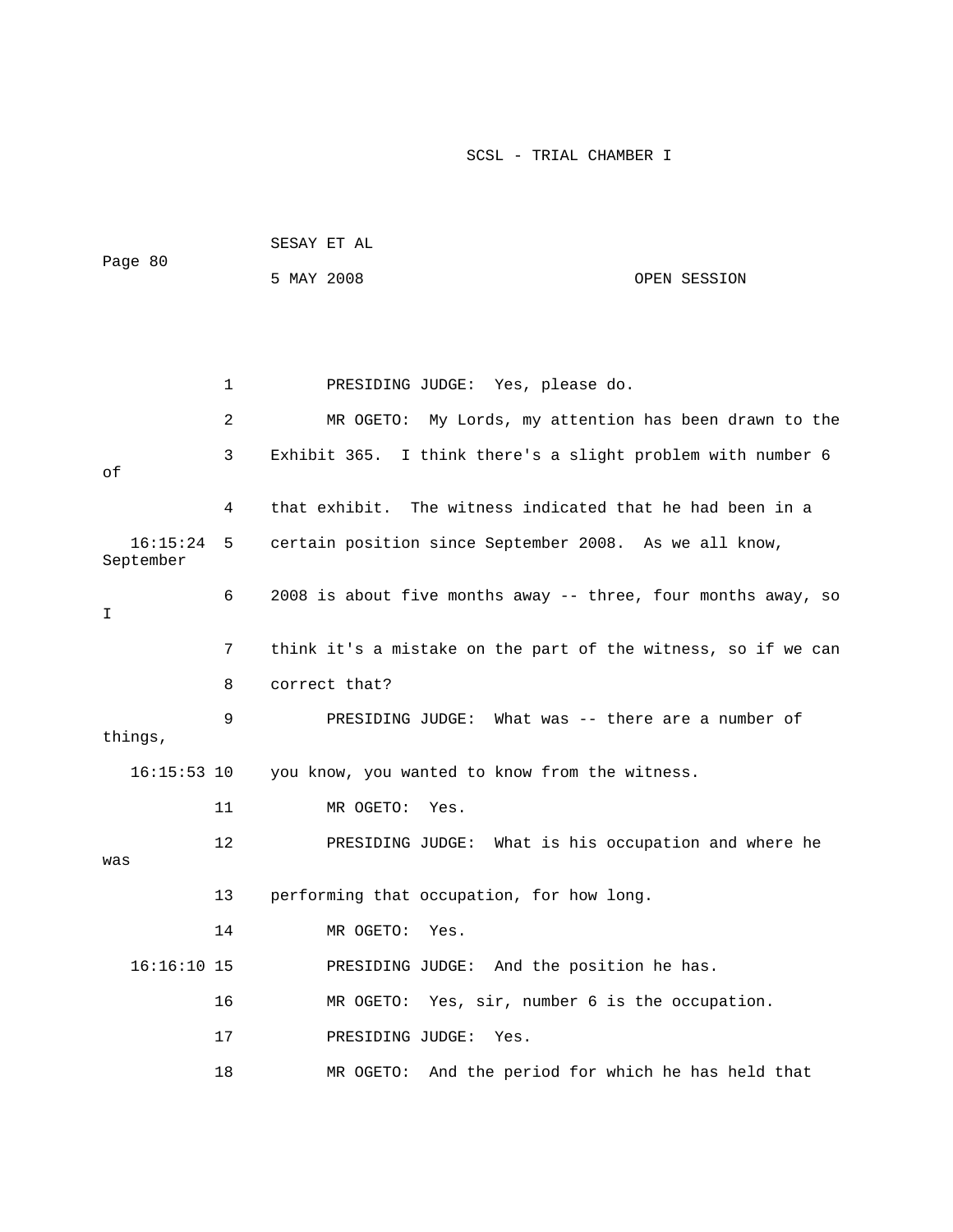|    | thought       | 19             |             | position, and he has indicated since September 2008, so I     |  |
|----|---------------|----------------|-------------|---------------------------------------------------------------|--|
|    | $16:16:33$ 20 |                |             | we should correct it, because it doesn't seem to make sense.  |  |
|    |               | 21             |             | PRESIDING JUDGE: So what do you want to correct in it?        |  |
| if |               | 22             |             | MR OGETO: I just want to give it to the witness to see        |  |
|    |               | 23             |             | he can correct it himself.                                    |  |
|    |               | 24             |             | PRESIDING JUDGE: Can you take it back? That's Exhibit         |  |
|    | $16:16:54$ 25 |                | 365.        |                                                               |  |
|    |               | 26             |             | MR OGETO:                                                     |  |
|    |               | 27             | Q.          | Look at number 6. That relates to the question that I         |  |
|    |               | 28             |             | asked about your occupation and for how long you've held that |  |
|    |               | 29             | position?   |                                                               |  |
|    |               |                |             | SCSL - TRIAL CHAMBER I                                        |  |
|    |               |                | SESAY ET AL |                                                               |  |
|    | Page 81       |                | 5 MAY 2008  | OPEN SESSION                                                  |  |
|    |               |                |             |                                                               |  |
|    |               | $\mathbf 1$    | Α.          | You asked me my occupation.                                   |  |
|    |               | $\overline{c}$ | Q.          | Yes.                                                          |  |
| it |               | 3              | Α.          | Then you said how long I've been in this work.<br>Yes.<br>So  |  |
|    |               | 4              |             | is September 2007, and until this time, I'm in the same       |  |
|    | 16:18:06      | 5              | occupation. |                                                               |  |

6 Q. Thank you, Mr Witness.

 7 PRESIDING JUDGE: Well, we accept the correction, you know.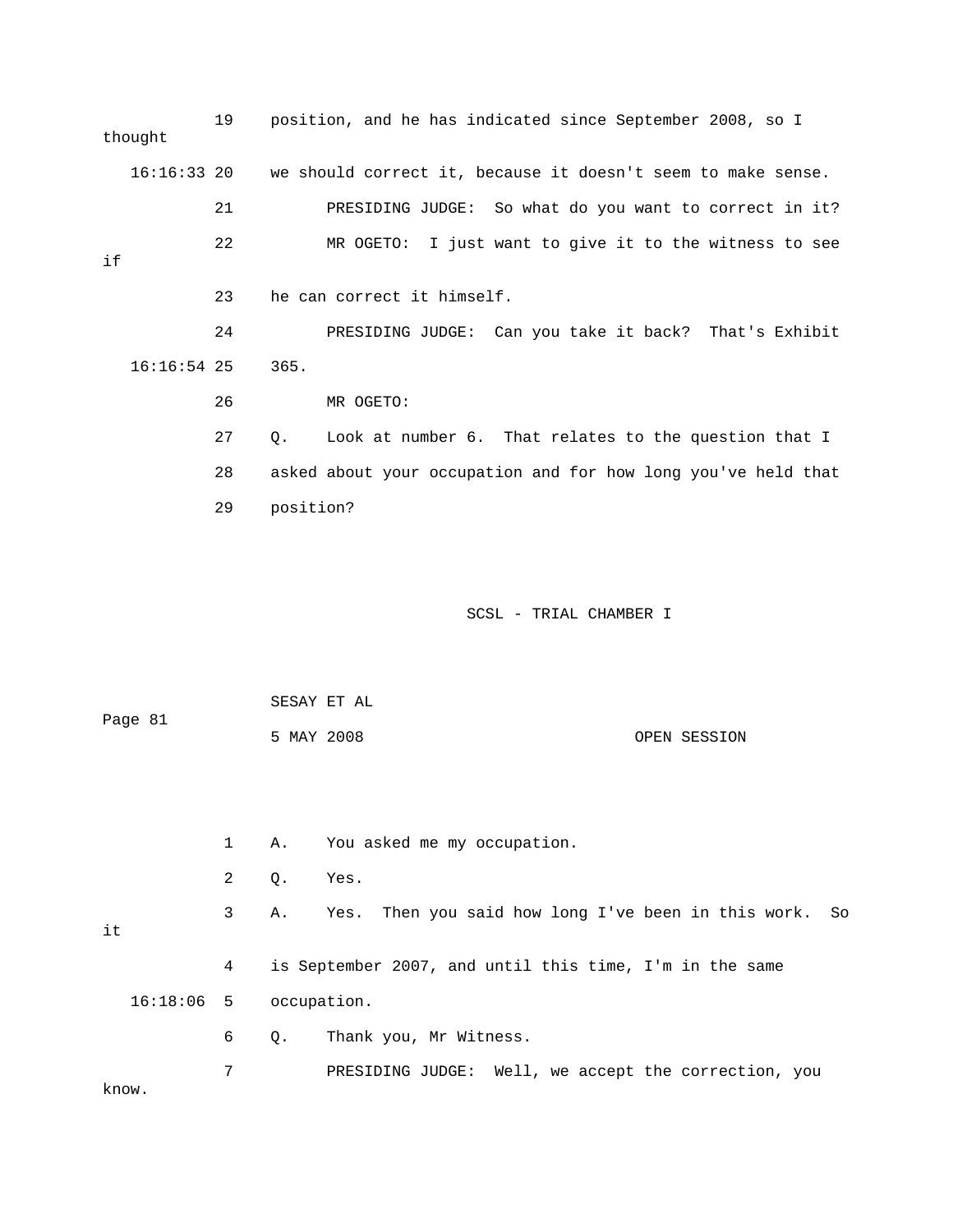8 It's okay. The exhibit remains as it is numbered, 354. 9 MR OGETO: That's all, My Lords, I have no further 16:18:22 10 questions. Thank you, Mr Witness. rry. Sorry, Exhibit 365. 11 PRESIDING JUDGE: 364, I'm so 12 exhibit maintains its number 365, and it's just a slight 13 modification of dates in item 6 that is accepted. You said, MR OGETO: Yes, My Lords, that's the end of my direct 18 Yes, Mr Jordash, you may proceed, please. 19 CROSS-EXAMINED BY Mr Jordash: 21 Q. Good afternoon, Mr Witness. 22 A. Good afternoon, sir. 23 Q. I represent Issa Sesay and I would just like to ask a w fe a 24 questions, if I may. Am I right that you met Peleto in Peyam 27 Q. And Peleto was at that time working closely with The 14 Mr Ogeto, is that the end of your --  $16:18:51$  15 16 examination. 17 PRESIDING JUDGE: Thank you. 16:20:05 20 MR JORDASH: in 16:20:31 25 1995 or thereabouts? 26 A. Yes. 28 Sam Bockarie; is that right? 29 A. Yes.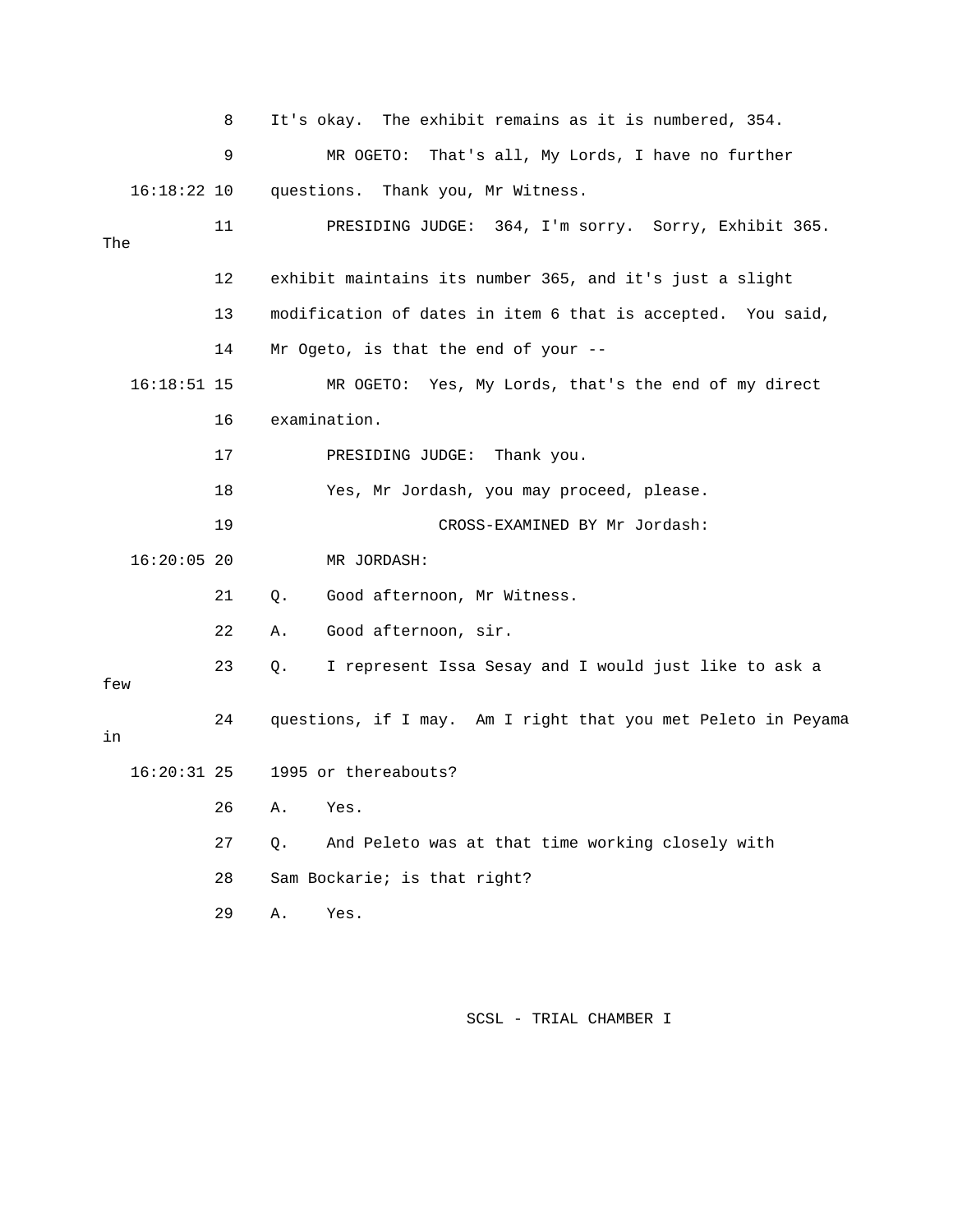| Page 82 | SESAY ET AL |              |
|---------|-------------|--------------|
|         | 5 MAY 2008  | OPEN SESSION |

|                   | 1  | Q. | And Peleto, was he some kind of de facto security to         |
|-------------------|----|----|--------------------------------------------------------------|
|                   | 2  |    | Sam Bockarie or a general assistant of some sort?            |
|                   | 3  |    | PRESIDING JUDGE: He called him an errands boy.               |
|                   | 4  |    | MR JORDASH:<br>Yes.                                          |
| 16:21:07<br>Those | 5  |    | PRESIDING JUDGE: He likened it to an errands boy.            |
|                   | 6  |    | were the words he used.                                      |
|                   | 7  |    | MR JORDASH:<br>Yes.                                          |
|                   | 8  |    | PRESIDING JUDGE:<br>Yes.                                     |
|                   | 9  |    | MR JORDASH:                                                  |
| $16:21:14$ 10     |    | Q. | So an errands boy such as --                                 |
| but               | 11 | Α. | He was not within, like a security moving everywhere,        |
| want              | 12 |    | he is always sent on errands. He is always sent wherever he  |
|                   | 13 |    | to send somebody, then he will go there. So that was the     |
|                   | 14 |    | relationship with them.                                      |
| $16:21:58$ 15     |    | Q. | Was Peleto a Mende?                                          |
|                   | 16 | Α. | Yes, he was.                                                 |
|                   | 17 | Q. | Sam Bockarie was -- he spoke Mende, didn't he?               |
|                   | 18 | Α. | Yes.                                                         |
|                   | 19 | Q. | Did Peleto --                                                |
| $16:22:09$ 20     |    |    | PRESIDING JUDGE: Was he a Mende too or he only spoke         |
|                   | 21 |    | Mende, Sam Bockarie?                                         |
|                   | 22 |    | He spoke Mende but he was a Kissi man.<br>THE WITNESS:<br>He |
|                   | 23 |    | was a Kissi.                                                 |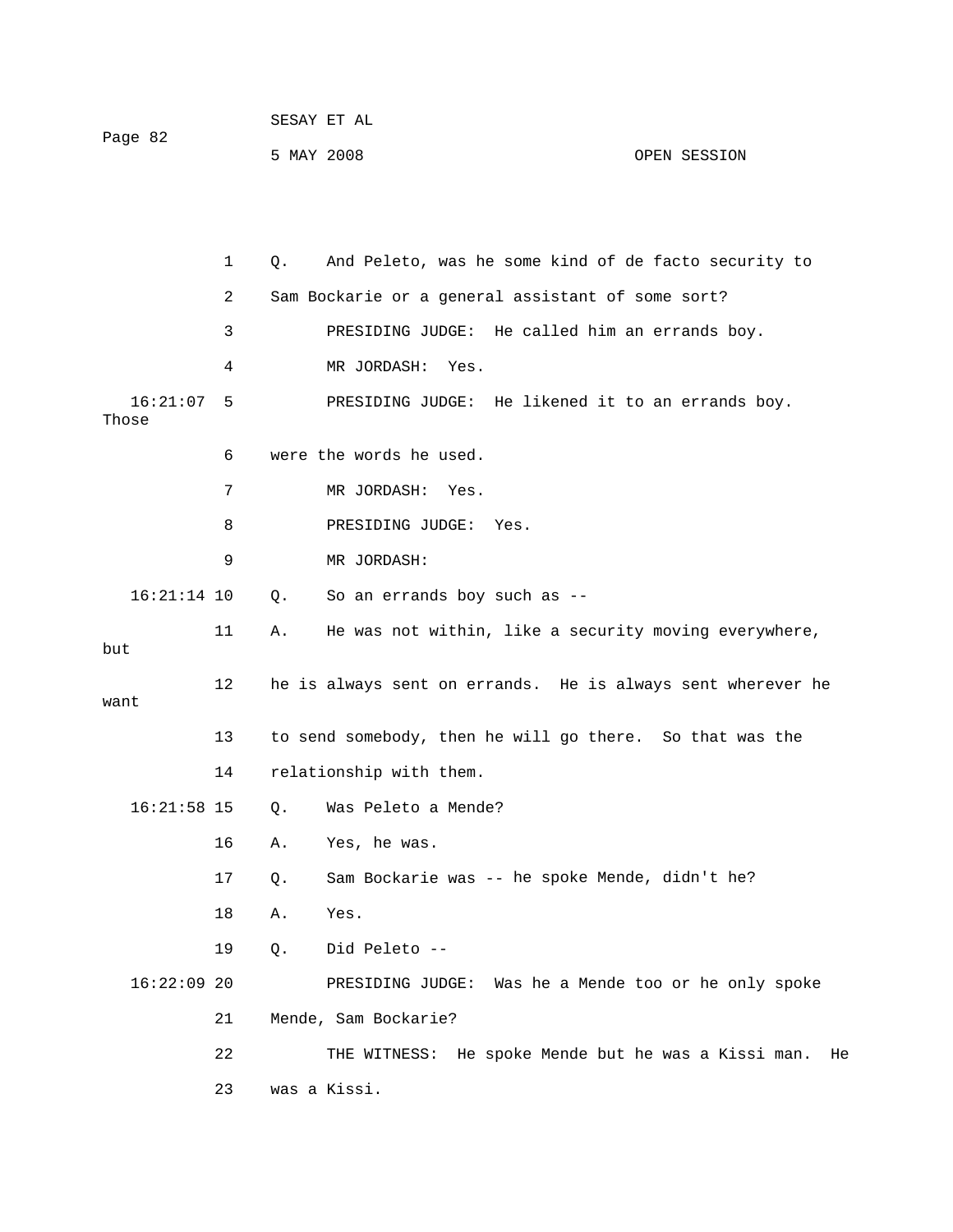24 MR JORDASH: 16:22:34 25 Q. And from what you o bserved of Peleto in the junta period, 26 did he continue to have a close relationship with Sam Bockarie 28 A. Well, when Peleto left us in Lungi, I was unable to set 29 eyes on him. We were not together again, so I didn't know his 27 along the lines of being his errands boy?

| Page 83 | SESAY ET AL |  |              |
|---------|-------------|--|--------------|
|         | 5 MAY 2008  |  | OPEN SESSION |

| seeing                  | $\mathbf{1}$ | whereabouts. And likewise Sam Bockarie. Since I stopped          |
|-------------------------|--------------|------------------------------------------------------------------|
|                         | 2            | him in Freetown, I was not with him, so I don't know whether     |
|                         | 3            | Peleto was with him or not.                                      |
|                         | 4            | But you can confirm this, can you, that Peleto came with<br>0.   |
| $16:23:44$ 5<br>October |              | Sam Bockarie to the Kailahun District from Peyama around         |
|                         | 6            | 1996 after the RUF were pushed from Kiama by SLA/CDF attacks?    |
|                         | 7            | Yes, please repeat your question.<br>Α.                          |
| Peleto                  | 8            | Let me take you to Peyama, 1995 until October 1996.<br>$\circ$ . |
|                         | 9            | was working closely with Sam Bockarie; is that right?            |
| $16:24:15$ 10           |              | Yes.<br>Α.                                                       |
|                         | 11           | In October 1996, the SLAs and the CDF attack Peyama and<br>О.    |
|                         | 12           | Sam Bockarie in the RUF there, including Peleto, then move to    |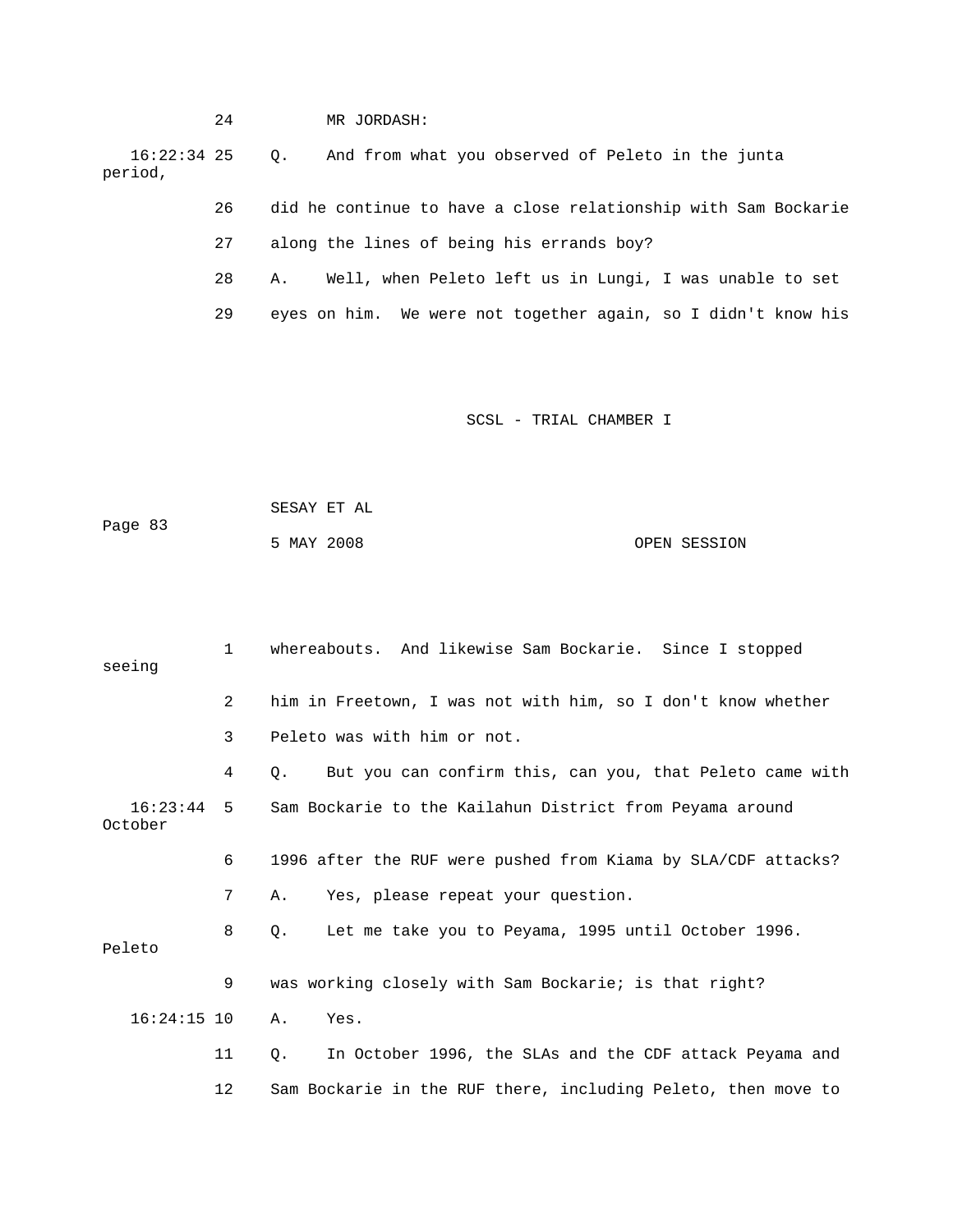13 Giema to escape those attacks; is that right?

19 instructed to speak slowly to facilitate the interpretation. MR JORDASH: 22 saying is being translated. 23 A. Okay. Okay. MR OGETO: My Lords, if Mr Kallon can kindly leave the 26 for a moment? 27 PRESIDING JUDGE: Yes, please. 28 THE WITNESS: There were two separate times when we left 14 A. The time when the SLA attacked Kailahun on to Koindu by 16:24:53 15 then Peleto was not with us in Kailahun at the moment. We came 16 and we pushed them. Then we went back. The time they had 17 attacked Zagoda -- 18 THE INTERPRETER: Your Honours, can the witness be please  $16:25:09$  20 21 Q. Try to just slow it down a little bit because what you are 24 Q. So just try to [indiscernible]?  $16:25:20$  25 room 29 Peyama to Kailahun. The time when the SLA soldiers advanced as

| Page 84 | SESAY ET AL |  |              |
|---------|-------------|--|--------------|
|         | 5 MAY 2008  |  | OPEN SESSION |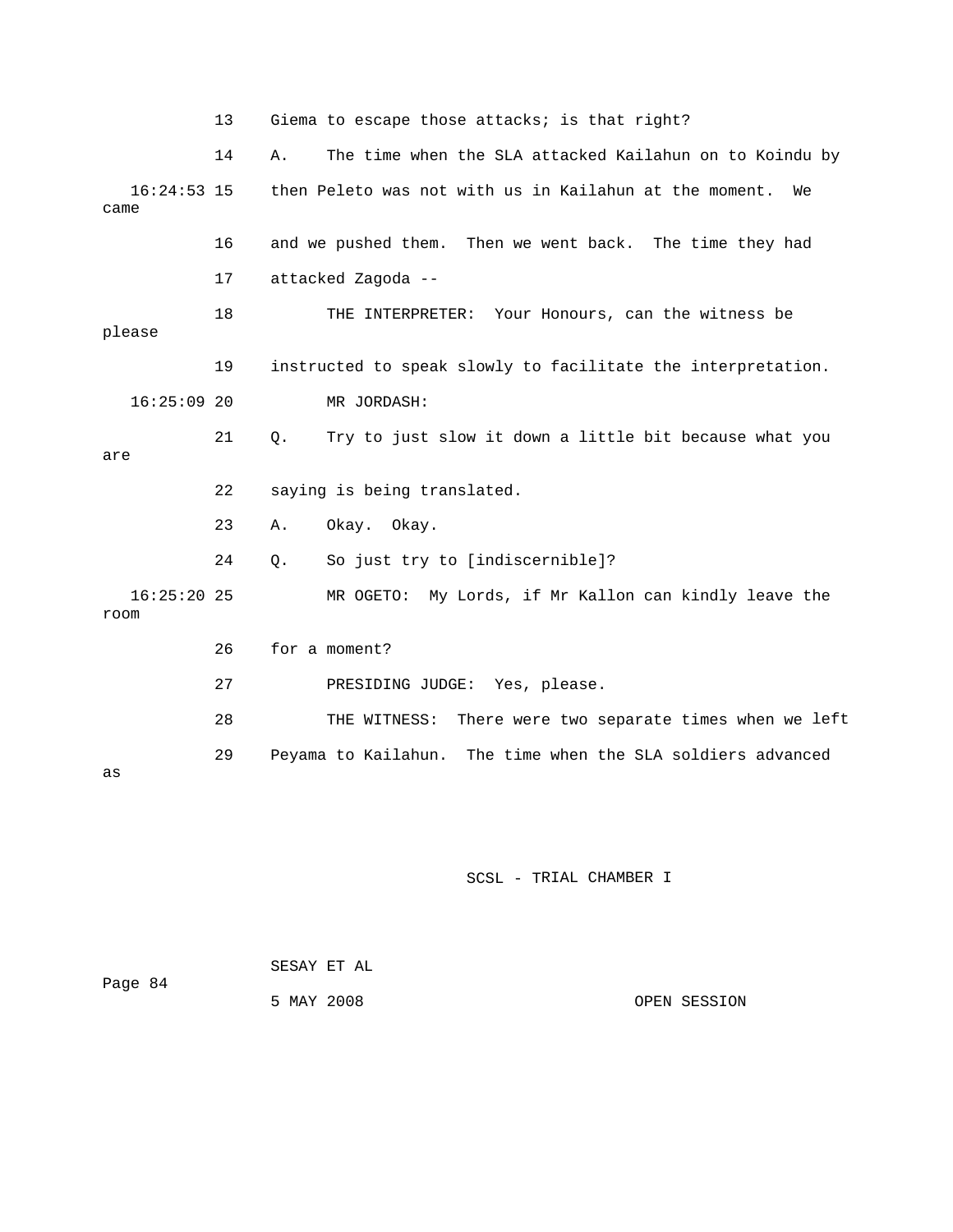| in                   | 1  | far as Koindu, by then we went with Mosquito. Then Peleto was |
|----------------------|----|---------------------------------------------------------------|
|                      | 2  | Peyama. But the other time when the CDF attacked Zogoda, when |
| dissolve             | 3  | our brothers were removed from Zogoda and we decided to       |
|                      | 4  | Peyama, that was the time we came together to Kailahun with   |
| 16:26:03             | 5  | Peleto. That was the moment we came together in Kailahun.     |
|                      | 6  | MR JORDASH:                                                   |
| then                 | 7  | So Sam Bockarie moved from Peyama earlier and<br>Q.<br>I see. |
|                      | 8  | Peleto came later on?                                         |
| time                 | 9  | Sam Bockarie moved. We went to Kailahun for the first<br>Α.   |
| $16:26:24$ 10<br>The |    | on a mission. At the end of the mission then we returned.     |
| оf                   | 11 | first trip Peleto was left in Tiama. On the second trip all   |
|                      | 12 | us went. Nobody was left. We went together with Peleto to     |
|                      | 13 | Kailahun.                                                     |
|                      | 14 | So Sam Bockarie went on a specific operation then from<br>Q.  |
| $16:26:45$ 15        |    | Peyama to Kailahun and then returned to Peyama where he was   |
|                      | 16 | permanent?                                                    |
|                      | 17 | Α.<br>Yes.                                                    |
|                      | 18 | He was permanent --<br>Q.                                     |
|                      | 19 | Α.<br>Yes.<br>Yes.                                            |
| $16:26:54$ 20        |    | [Indiscernible] and when Sam Bockarie moved from his<br>Q.    |
|                      | 21 | permanent base to Kailahun, when Peyama was dissolved, Peleto |
|                      | 22 | came with him; is that right?                                 |
|                      | 23 | Repeat the question.<br>What?<br>Α.                           |
| dissolved            | 24 | Let me ask a different question: When Peyama was<br>Q.        |
| $16:27:27$ 25        |    | and everyone moved to Kailahun, this would have been late     |

1996;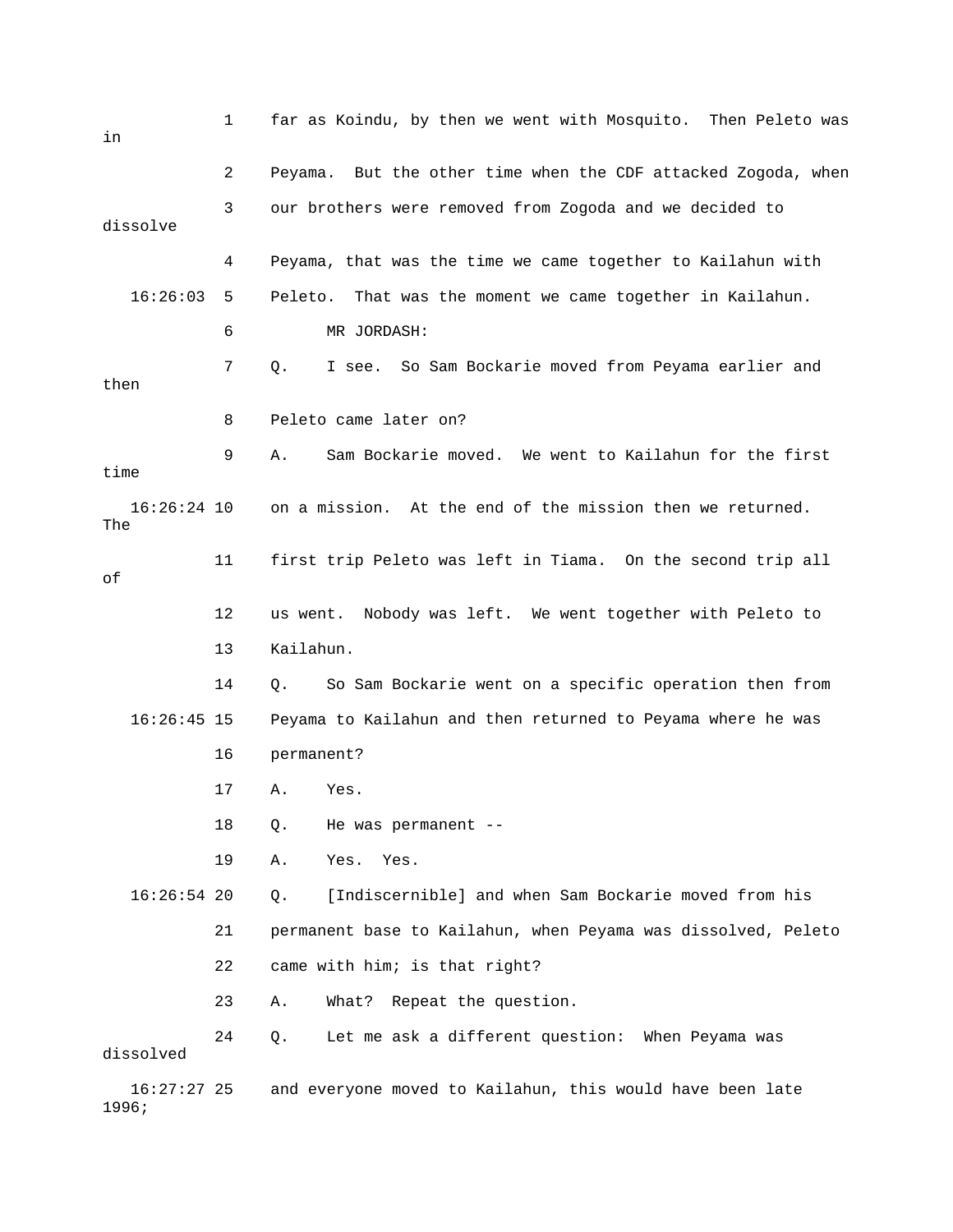- 26 is that right?
- 27 A. Yes.

28 Q. And when Sam Bockarie moved to Kailahun in late 1996, did 29 Peleto continue to act as his errand boy in Kailahun?

|         |            | SESAY ET AL |              |
|---------|------------|-------------|--------------|
| Page 85 |            |             |              |
|         | 5 MAY 2008 |             | OPEN SESSION |

| He            | $\mathbf{1}$ | Yes, because he used to send him on errands frequently.<br>Α. |
|---------------|--------------|---------------------------------------------------------------|
|               | 2            | used to send him.                                             |
|               | 3            | And this, I suggest, continued until May 1997, when<br>Q.     |
| junta         | 4            | Sam Bockarie went to Freetown for the commencement of the     |
| $16:28:23$ 5  |              | period; is that right?                                        |
|               | 6            | Yes.<br>Α.                                                    |
| and           | 7            | And Peleto then travelled as Sam Bockarie's errands boy<br>О. |
|               | 8            | based in Freetown whilst Sam Bockarie was there before        |
|               | 9            | Sam Bockarie went to Kenema; is that right?                   |
| $16:28:48$ 10 |              | Yes. At that time all of us came to Freetown before<br>Α.     |
|               | 11           | Sam Bockarie went back to Makeni -- Kenema.                   |
| there,        | 12           | When Sam Bockarie is in Freetown and Peleto is also<br>О.     |
|               | 13           | Peleto continues having this close relationship with          |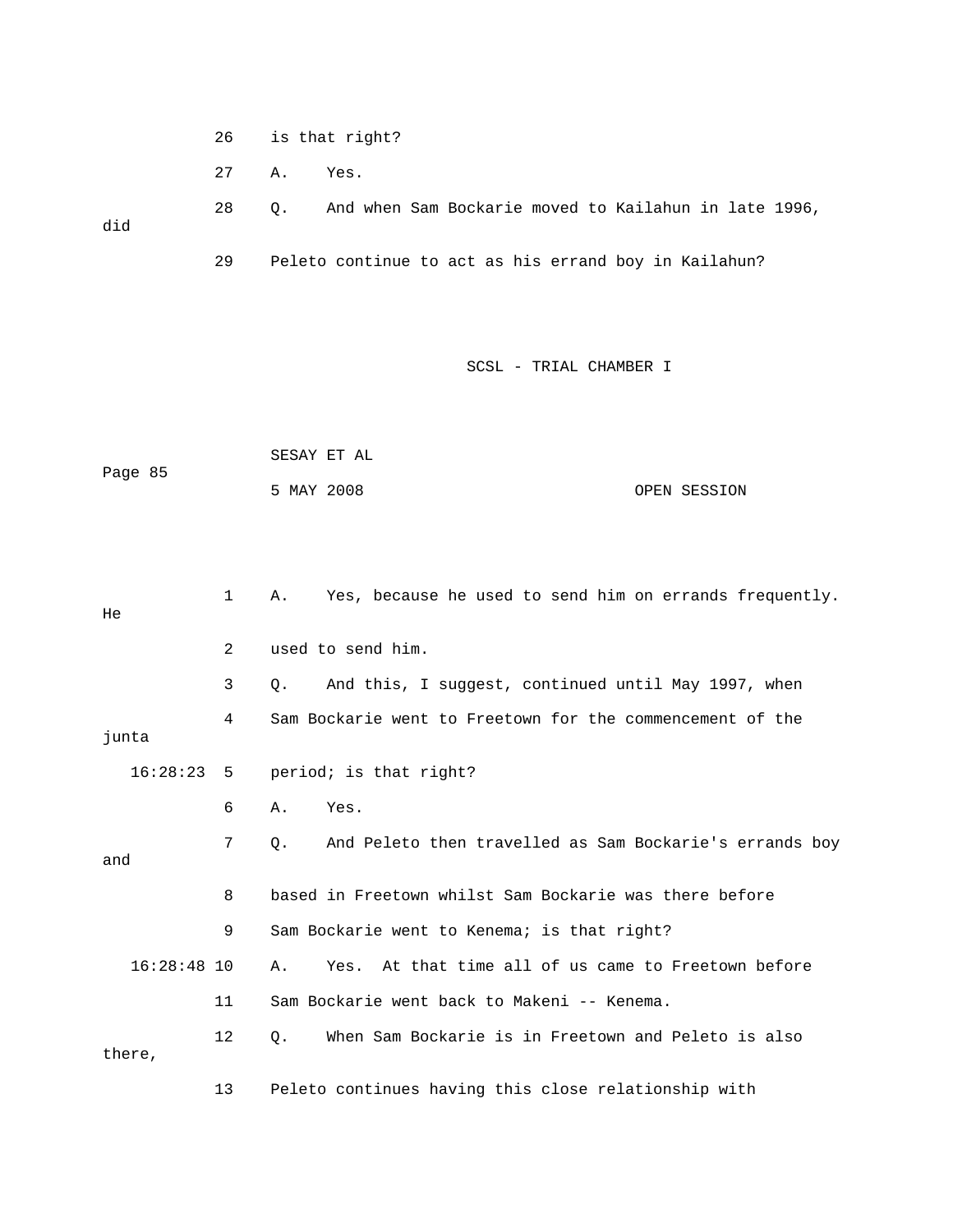|               | 14 | Sam Bockarie; is that right -- from what you observed?        |  |
|---------------|----|---------------------------------------------------------------|--|
| $16:29:20$ 15 |    | Yes, they had close contact.<br>Α.                            |  |
|               | 16 | And do you know if Peleto had any involvement with<br>Q.      |  |
|               | 17 | Sam Bockarie and Sam Bockarie's involvement with diamonds in  |  |
|               | 18 | Kenema during the junta period?                               |  |
| Lungi         | 19 | I can't tell because I was not in Kenema. I was in<br>Α.      |  |
| $16:29:57$ 20 |    | during the junta period.                                      |  |
| Peleto        | 21 | Did you ever hear from Peleto or any other RUF that<br>Q.     |  |
|               | 22 | was used by Sam Bockarie during the junta period when         |  |
|               | 23 | Sam Bockarie's in Kenema and Peleto in Freetown?              |  |
| in            | 24 | I don't hear anything about that, because by then I was<br>Α. |  |
| $16:30:40$ 25 |    | Lungi.                                                        |  |
| when          | 26 | And what about when we -- let me move you forward to<br>Q.    |  |
|               |    |                                                               |  |
| based         | 27 | you're in Kono. I'm right, aren't I, that Peleto was also     |  |
|               | 28 | in Kono during 1998?                                          |  |
|               | 29 | Α.<br>Yes.                                                    |  |
|               |    |                                                               |  |
|               |    | SCSL - TRIAL CHAMBER I                                        |  |
| Page 86       |    | SESAY ET AL                                                   |  |

 1 Q. Is it right that Peleto maintained some communication with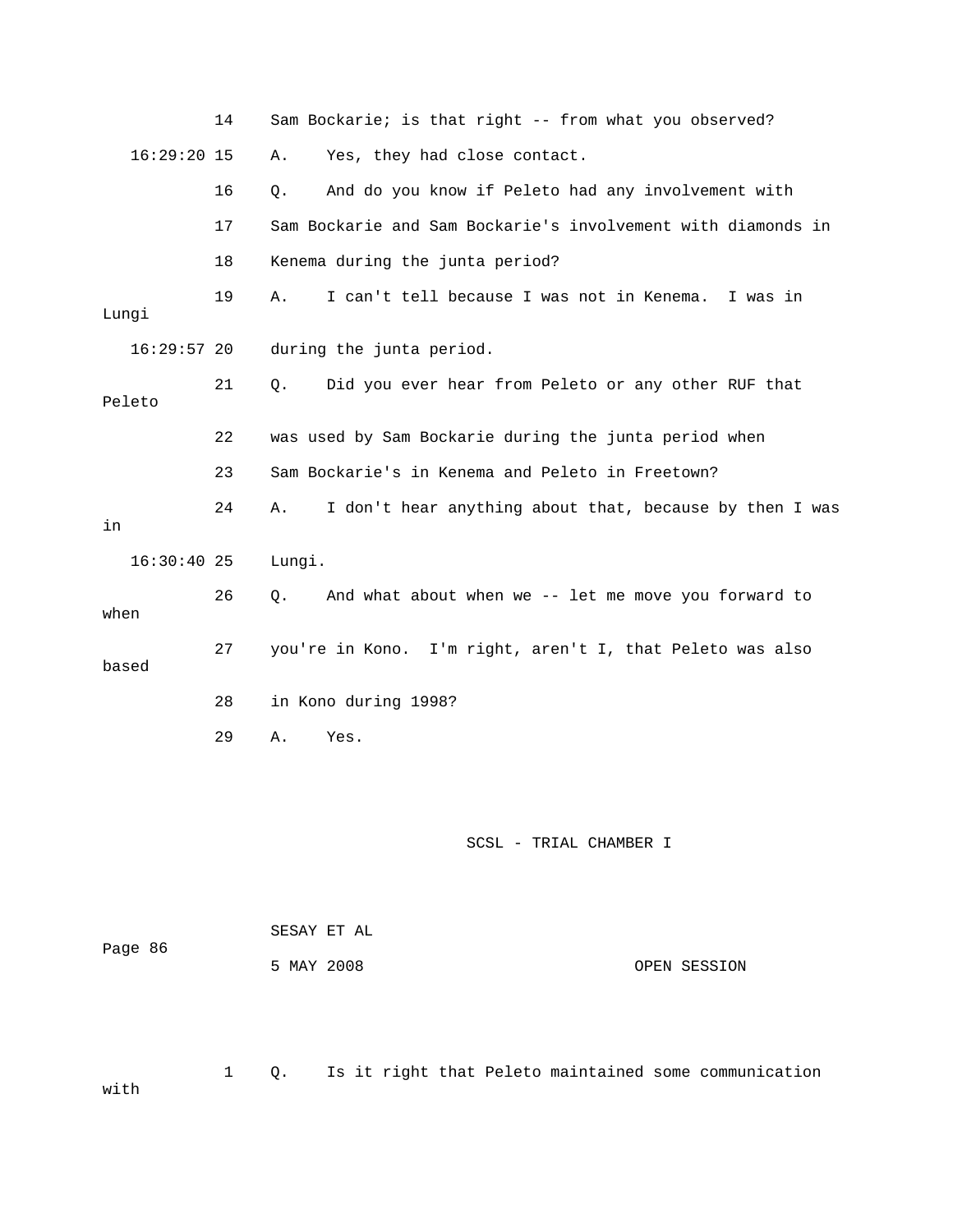|                     | 2  | Sam Bockarie, so Peleto was communicating with Sam Bockarie in |
|---------------------|----|----------------------------------------------------------------|
|                     | 3  | Buedu; did you observe that or hear that?                      |
|                     | 4  | Yes, because they would always talk about their<br>Α.          |
| 16:31:42            | 5  | communication. They were very close. I knew he used to         |
|                     | 6  | communicate with him.                                          |
| that                | 7  | From what you observed, Mr Witness, was this something<br>Q.   |
|                     | 8  | Peleto used to boast about? I mean, he was close to            |
|                     | 9  | Sam Bockarie, the top man. Is that something that Peleto was   |
| $16:32:04$ 10       |    | keen to talk about and let everyone know about?                |
|                     | 11 | Yes, he used to talk about that.<br>Α.                         |
| Kono,               | 12 | And this is what gave Peleto a degree of authority in<br>Q.    |
|                     | 13 | his relationship with Sam Bockarie. He used it, from what you  |
| you                 | 14 | observed, to gain authority over others in Kono; is that what  |
| $16:32:50$ 15       |    | observed?                                                      |
| say                 | 16 | Yes, because wherever he is, whatever happened, he will<br>Α.  |
| referring           | 17 | what I am doing is known by masters and the one he is          |
|                     | 18 | to as master is Mosquito, so that was his statement the time I |
|                     | 19 | used to see him.                                               |
| $16:33:13$ 20<br>in |    | This is what enabled Peleto to get access to radio sets<br>Q.  |
|                     | 21 | Kono, because he could basically say, "I want to speak to      |
| would               | 22 | Master," and obviously radio operators and other commanders    |
| that;               | 23 | have to -- would have to let him. They couldn't argue with     |
|                     | 24 | is that what you observed?                                     |
| $16:33:43$ 25       |    | They had a chance to talk to him. He was always given<br>Α.    |

the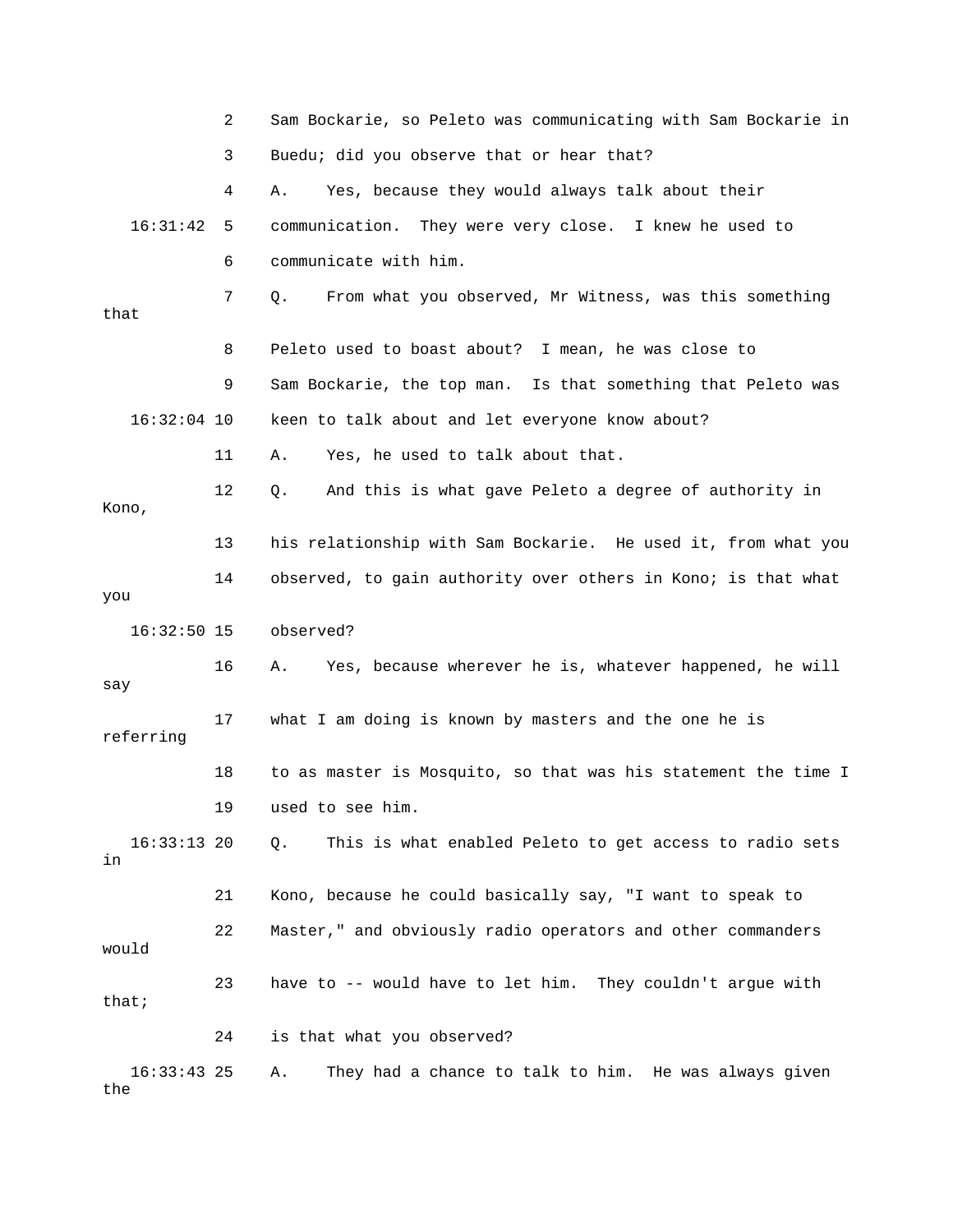26 privilege to talk to him.

 27 MR JORDASH: Thank you. I notice the time, Your 28 and I was about to move to another subject. And Mr Sesay would 29 like to use the bathroom, please. Honours,

```
 5 MAY 2008 OPEN SESSION 
            SESAY ET AL 
Page 87
```

|              | 1       | PRESIDING JUDGE: The Chamber will recess for a few          |
|--------------|---------|-------------------------------------------------------------|
|              | 2       | minutes. We will rise, please.                              |
|              | 3       | [Break taken at 4.36 p.m.]                                  |
|              | 4       | $[RUF05MAY08D-BP]$                                          |
| $16:48:12$ 5 |         | [Upon resuming at 5.08 p.m.]                                |
| you?         | 6       | PRESIDING JUDGE: Mr Jordash, you're rounding up, are        |
| the          | 7       | MR JORDASH: In a manner of speaking, yes. Sometime in       |
|              | 8       | next few days.                                              |
| Not          | 9       | PRESIDING JUDGE: Right. And in the next few minutes.        |
| 17:07:06 10  |         | days. If you go too far, we'll ask Mr Scott Martin to put a |
|              | 11      | latch on you and say: Come on, man. Can you? We are very    |
|              | $12 \,$ | anxious to come in. Can you give very quickly.              |
|              | 13      | MR JORDASH: He is desperate, actually. He has got a         |
|              | 14      | couple of days himself.                                     |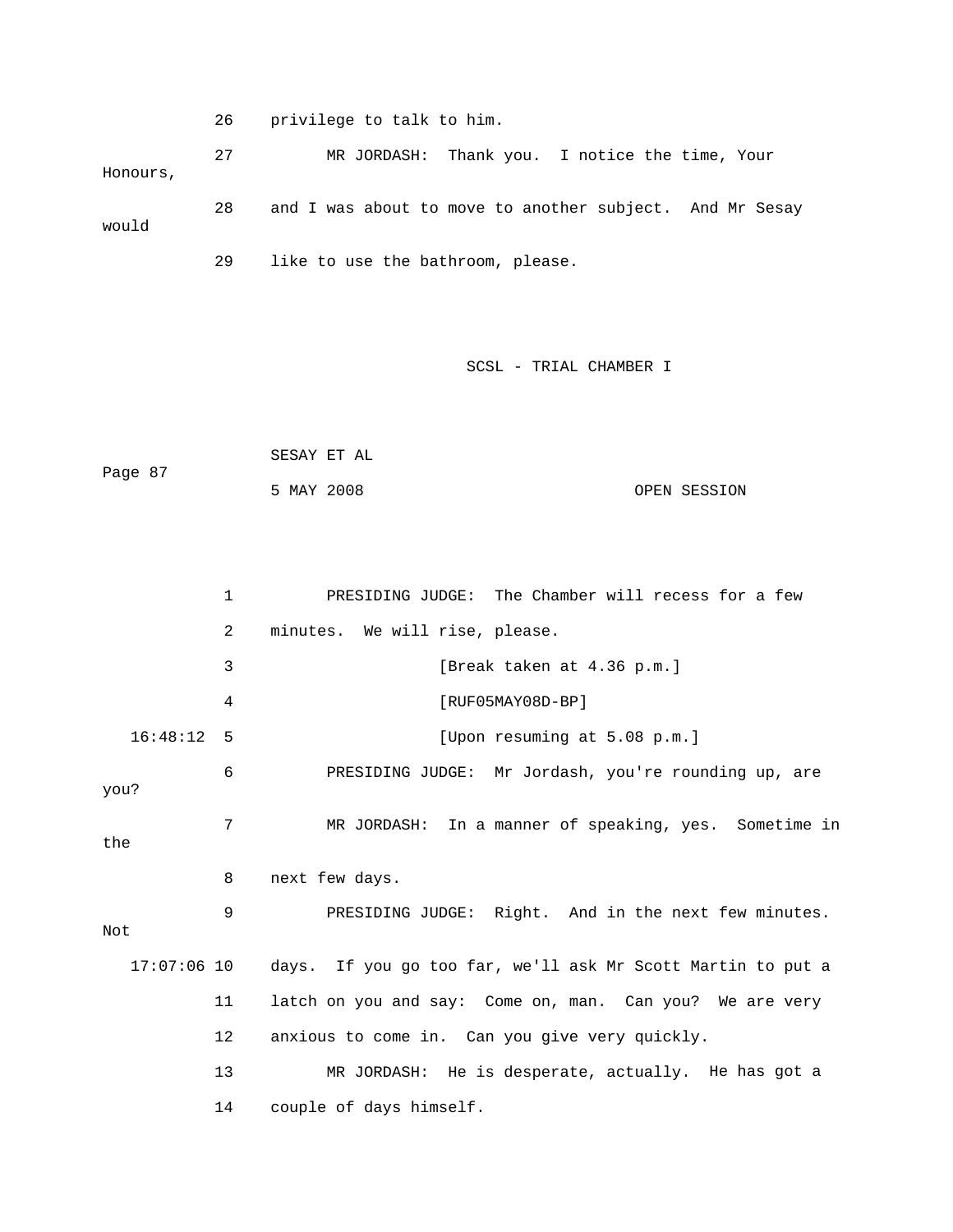| 16<br>MR JORDASH:<br>17<br>Mr Witness, you moved from Port Loko to Makeni at the<br>$Q$ .<br>time<br>18<br>of the intervention; is this right?<br>19<br>Yes.<br>Α.<br>$17:07:53$ 20<br>And Makeni was upside down with looting having taken<br>Q.<br>place<br>21<br>by the time you arrived; is that right?<br>22<br>Yes.<br>Α.<br>23<br>Were there several hundred if not thousands of<br>О.<br>combatants<br>in Makeni at the time?<br>24<br>$17:08:18$ 25<br>We were many. There were many. So it's difficult for<br>Α.<br>me<br>26<br>to get the exact number. We were up to a thousand. People<br>were<br>27<br>many.<br>28<br>$Q$ .<br>29<br>within groups -- | $17:07:32$ 15 | PRESIDING JUDGE: Right. Okay.                          |
|---------------------------------------------------------------------------------------------------------------------------------------------------------------------------------------------------------------------------------------------------------------------------------------------------------------------------------------------------------------------------------------------------------------------------------------------------------------------------------------------------------------------------------------------------------------------------------------------------------------------------------------------------------------------|---------------|--------------------------------------------------------|
|                                                                                                                                                                                                                                                                                                                                                                                                                                                                                                                                                                                                                                                                     |               |                                                        |
|                                                                                                                                                                                                                                                                                                                                                                                                                                                                                                                                                                                                                                                                     |               |                                                        |
|                                                                                                                                                                                                                                                                                                                                                                                                                                                                                                                                                                                                                                                                     |               |                                                        |
|                                                                                                                                                                                                                                                                                                                                                                                                                                                                                                                                                                                                                                                                     |               |                                                        |
|                                                                                                                                                                                                                                                                                                                                                                                                                                                                                                                                                                                                                                                                     |               |                                                        |
|                                                                                                                                                                                                                                                                                                                                                                                                                                                                                                                                                                                                                                                                     |               |                                                        |
|                                                                                                                                                                                                                                                                                                                                                                                                                                                                                                                                                                                                                                                                     |               |                                                        |
|                                                                                                                                                                                                                                                                                                                                                                                                                                                                                                                                                                                                                                                                     |               |                                                        |
|                                                                                                                                                                                                                                                                                                                                                                                                                                                                                                                                                                                                                                                                     |               |                                                        |
|                                                                                                                                                                                                                                                                                                                                                                                                                                                                                                                                                                                                                                                                     |               |                                                        |
|                                                                                                                                                                                                                                                                                                                                                                                                                                                                                                                                                                                                                                                                     |               |                                                        |
|                                                                                                                                                                                                                                                                                                                                                                                                                                                                                                                                                                                                                                                                     |               |                                                        |
|                                                                                                                                                                                                                                                                                                                                                                                                                                                                                                                                                                                                                                                                     |               | And is this right: People were, combatants were moving |
|                                                                                                                                                                                                                                                                                                                                                                                                                                                                                                                                                                                                                                                                     |               |                                                        |

|         |            | SESAY ET AL |              |
|---------|------------|-------------|--------------|
| Page 88 |            |             |              |
|         | 5 MAY 2008 |             | OPEN SESSION |

1 A. Yes.

2 Q. -- and basically combatants had chosen other combatants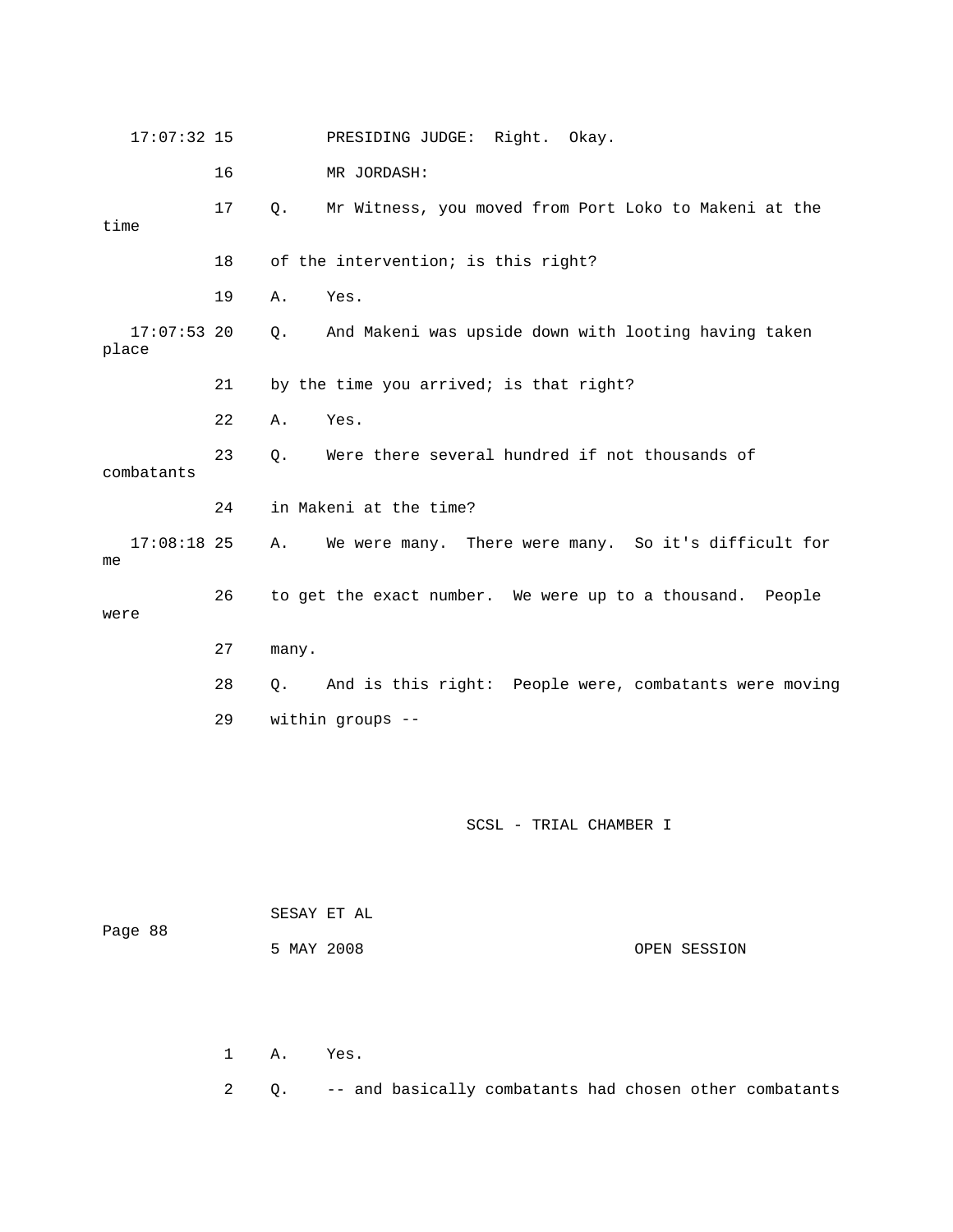| with?                  | 3  | that they wanted to congregate with and who they felt safe     |
|------------------------|----|----------------------------------------------------------------|
|                        | 4  | Yes.<br>Α.                                                     |
| 17:09:09<br>battalions | 5  | There were no structures as such.<br>Q.<br>There was no        |
| simply:                | 6  | and no brigades and no companies at this point.<br>It was      |
| together               | 7  | I am a combatant, I will associate with my friends and         |
|                        | 8  | as friends we shall move to a place of safety. Was that the    |
|                        | 9  | general dynamic?                                               |
| $17:09:36$ 10          |    | Yes, that was how it operated.<br>Α.                           |
|                        | 11 | For one thing, it was practically impossible to get any<br>Q.  |
| οf                     | 12 | orders from above in the chaos; very few radios, but thousands |
|                        | 13 | men; is that right?                                            |
|                        | 14 | Yes.<br>Α.                                                     |
| $17:10:01$ 15          |    | So combatants relied upon word-of-mouth, talking to each<br>Q. |
|                        | 16 | other, to decide where to go and who to go with; is that fair? |
|                        | 17 | Please repeat the question so I can understand it well.<br>Α.  |
| that                   | 18 | Certainly. Obviously there was a movement to Kono; is<br>Q.    |
|                        | 19 | right?                                                         |
| $17:10:32$ 20          |    | Yes, there was movement.<br>Α.                                 |
| right                  | 21 | And there was also some movement to Kabala; is that<br>Q.      |
|                        | 22 | as well?                                                       |
|                        | 23 | Yes, that's correct.<br>Α.                                     |
|                        | 24 | And it was left to the groups to decide which way they<br>Q.   |
| $17:10:51$ 25          |    | wanted to go, each group deciding which way to go?             |
| on                     | 26 | Yes, that was how it happened. Every group will decide<br>Α.   |
|                        | 27 | its own direction.                                             |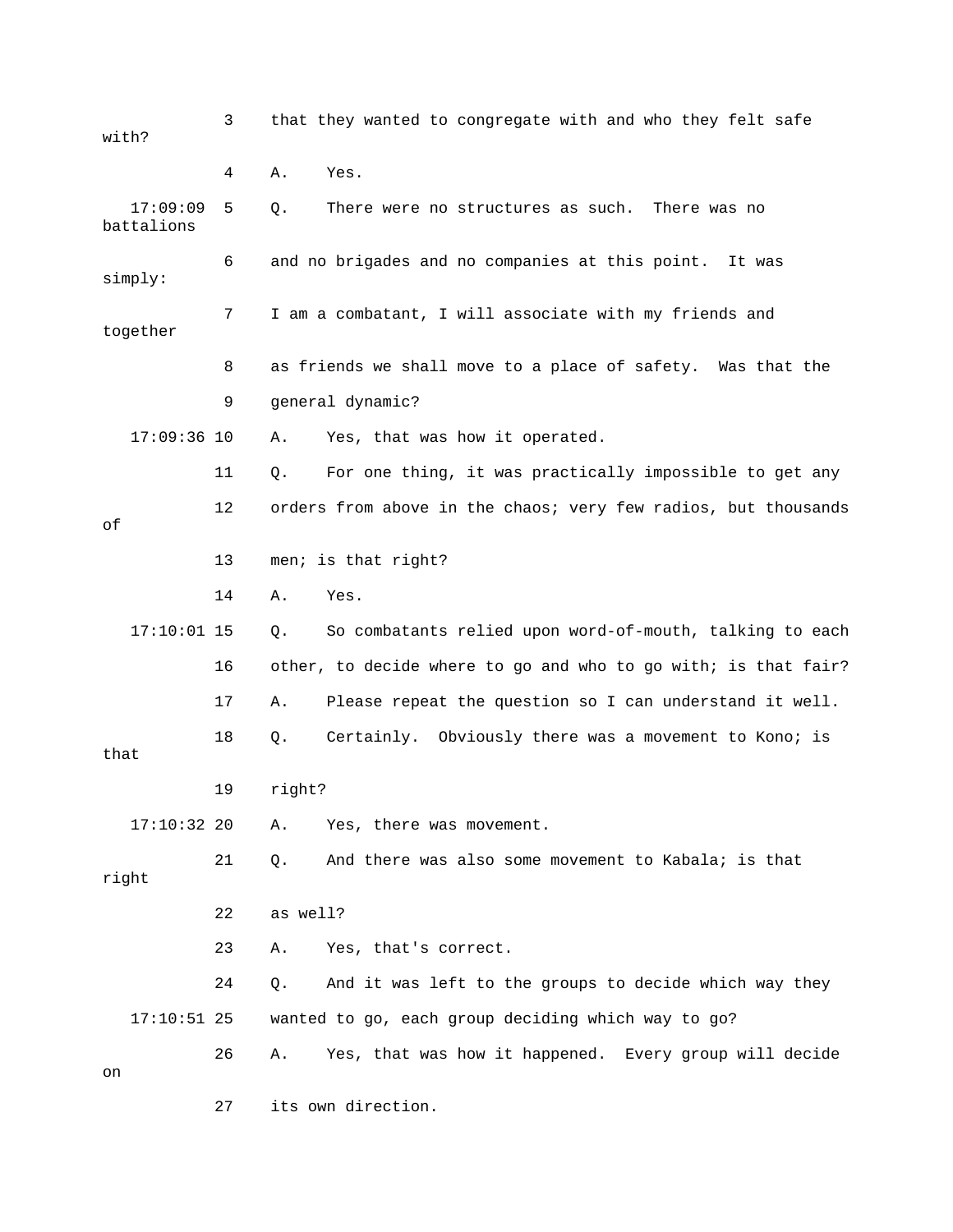28 Q. And what you must have known at that point was that a group 29 had advanced to Kono and was trying to clear a way to Kono; is

|         | SESAY ET AL |              |
|---------|-------------|--------------|
| Page 89 |             |              |
|         | 5 MAY 2008  | OPEN SESSION |

| you             | $\mathbf{1}$ | that right? The time when you were in Makeni, is this what       |
|-----------------|--------------|------------------------------------------------------------------|
|                 | 2            | knew?                                                            |
|                 | 3            | What?<br>Α.                                                      |
| оf              | 4            | When you were in Makeni with your group, were you aware<br>$Q$ . |
| 17:11:40<br>to. | $-5$         | a group of combatants who had advanced to Kono and were trying   |
|                 | 6            | open a way in that direction?                                    |
|                 | 7            | Yes.<br>Α.                                                       |
| other           | 8            | And were you also aware at that time of SAJ Musa and<br>Q.       |
|                 | 9            | combatants having advanced to force a way to Kabala? Is that     |
| $17:12:07$ 10   |              | something you were aware of when you were in Makeni?             |
|                 | 11           | Yes, that was how it happened.<br>Α.                             |
|                 | 12           | And you decided with your group to go to Kono?<br>Q.             |
|                 | 13           | Yes.<br>Α.                                                       |
|                 | 14           | You were not aware of any orders which had come from the<br>Q.   |
| $17:12:37$ 15   |              | higher authorities, whether SLAs or RUF at that point; is that   |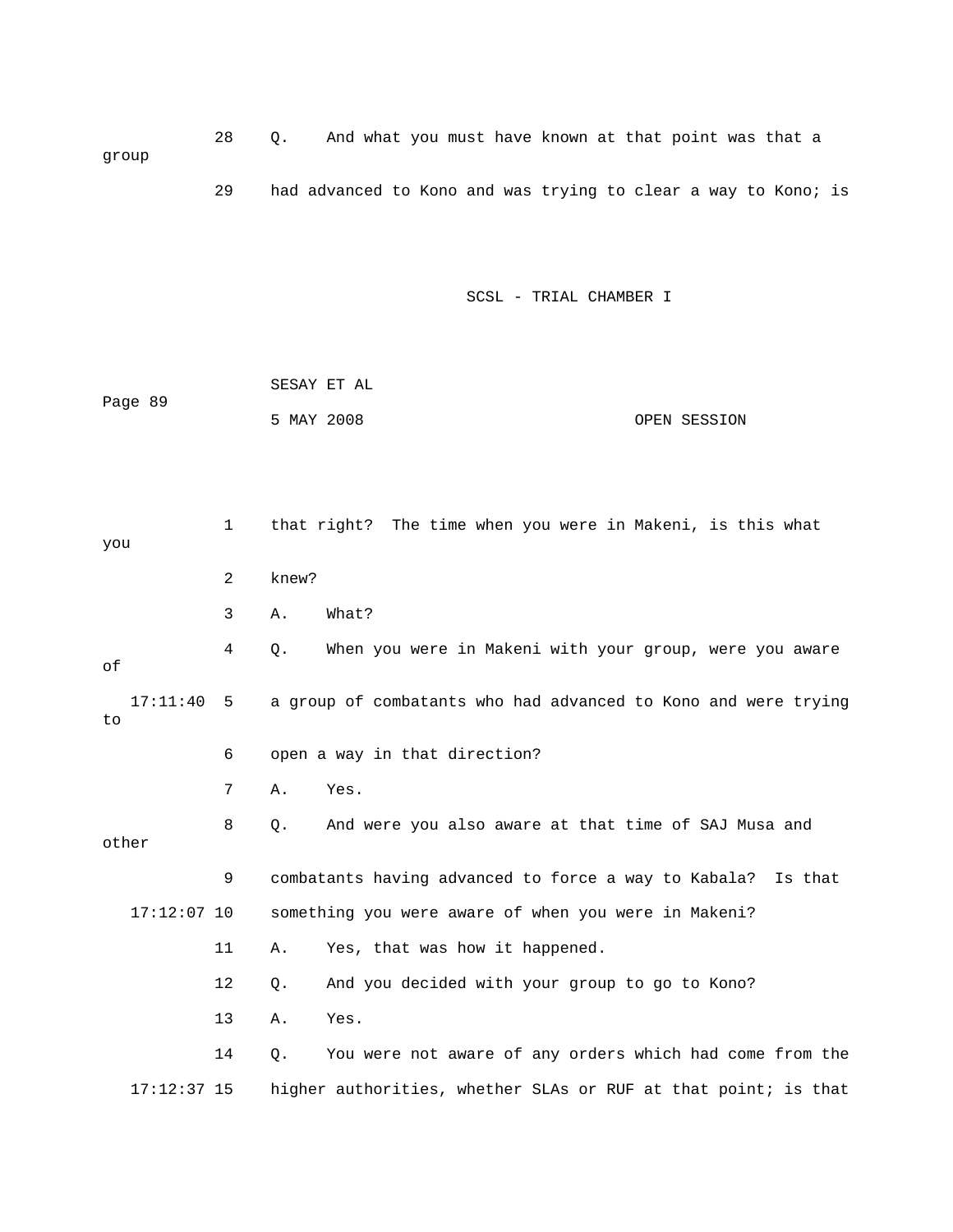16 right?

17 A. Please repeat the question.

 18 Q. I'm suggesting when you decided to go to Kono, you were not 19 aware of any orders whatsoever which had come from the higher 17:13:03 20 authorities, whether those higher authorities were SLAs or 21 am I right about that? 22 A. I did not know them, but how? I did not understand the 24 Q. When you were in Makeni, and you decided to go to Kono, 17:13:37 25 were you aware of any orders whatsoever from any senior RUF 27 A. That they went elsewhere? 28 Q. NO. Any orders whatsoever is what I'm asking about. 29 suggesting that when you were in Makeni with these thousands RUF; 23 question. 26 commander? I'm of

SCSL - TRIAL CHAMBER I

Page 90 OPEN SESSION SESAY ET AL 5 MAY 2008

1 combatants, that there were no orders which were coming through 2 to the rank and file RUF in Makeni; you were not receiving any 3 orders whatsoever. It was just word-of-mouth discussions about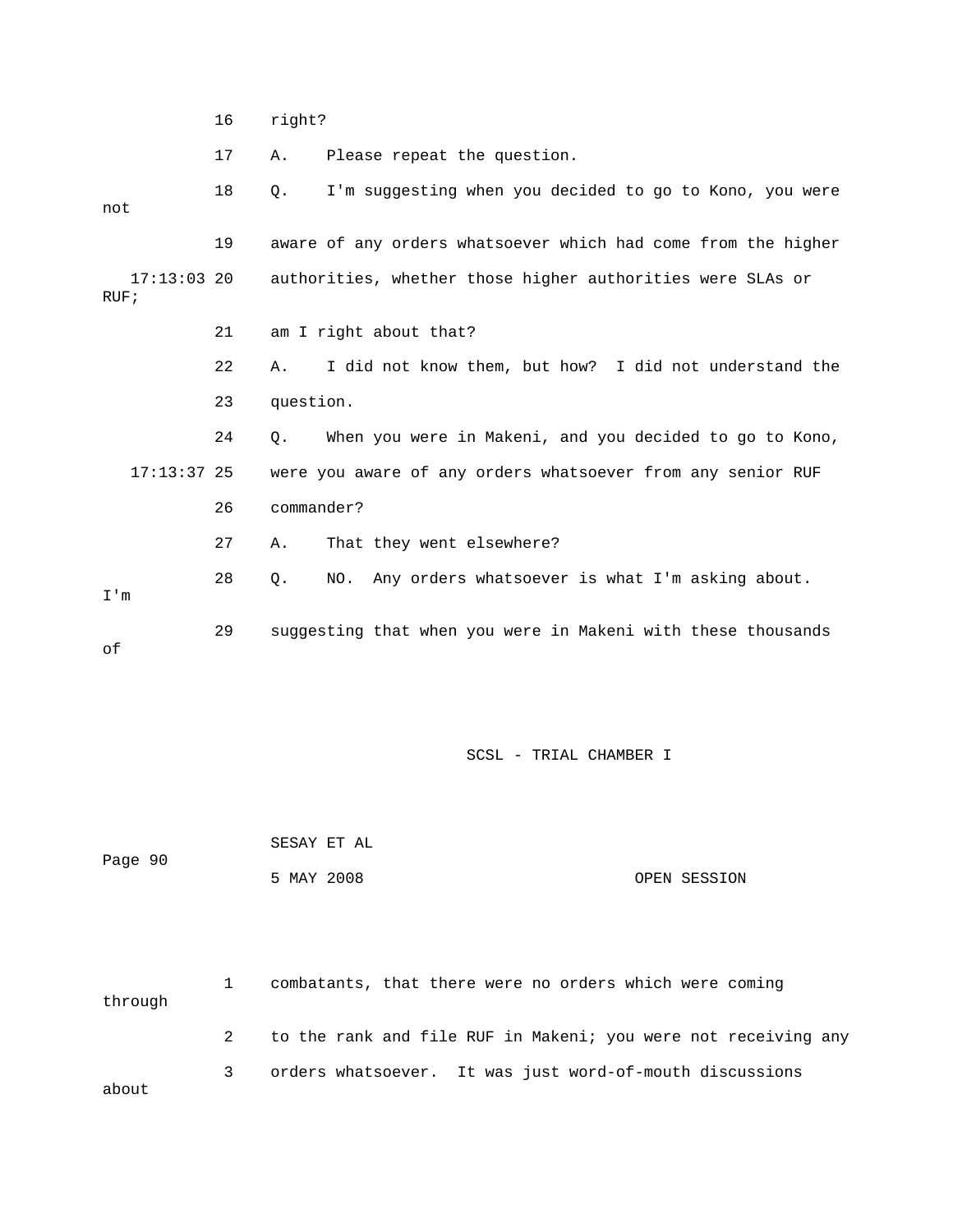4 what to do?

| 17:14:29<br>to | 5  | Yes, there was no order by then. Everybody was trying<br>Α.   |
|----------------|----|---------------------------------------------------------------|
| hideout.       | 6  | look for safety. Everybody was looking out for his safe       |
|                | 7  | Was it clear at that point that Superman was the main<br>Q.   |
|                | 8  | commander who had advanced to Kono?                           |
|                | 9  | Yes.<br>Α.                                                    |
| $17:14:55$ 10  |    | And when you went to Kono, were you anywhere close to<br>Q.   |
|                | 11 | Superman? I don't mean as a friend, but close geographically. |
|                | 12 | Did you enter Kono around the same time as Superman?          |
| after          | 13 | No, we did not enter Kono at the same time.<br>Α.<br>We were  |
| we             | 14 | their own troop. Their troop was ahead of ours. Because when  |
| $17:15:32$ 15  |    | were in Makeni we learned that the Kamajors have stopped the  |
|                | 16 | first troop of people that were trying to enter Kono. So we   |
|                | 17 | learned that Superman was ahead, so as to help those who were |
|                | 18 | ahead to push the Kamajors out of Kono, so I was not with his |
|                | 19 | group during that time. But after they have left, then we     |
| $17:15:58$ 20  |    | followed. Our troop was the next to follow.                   |
| day            | 21 | Did you arrive in Kono the same day as Superman, or the<br>Q. |
|                | 22 | after; do you know?                                           |
| in             | 23 | It was a day after, because that night when we arrived<br>Α.  |
| previous       | 24 | Makeni, the following day we learned that they left the       |
| $17:16:31$ 25  |    | night. So we too, the following morning, between -- afternoon |
|                | 26 | between 4 and 5, when we arrived there, we arrived in the     |
|                | 27 | morning.<br>That is the following day.                        |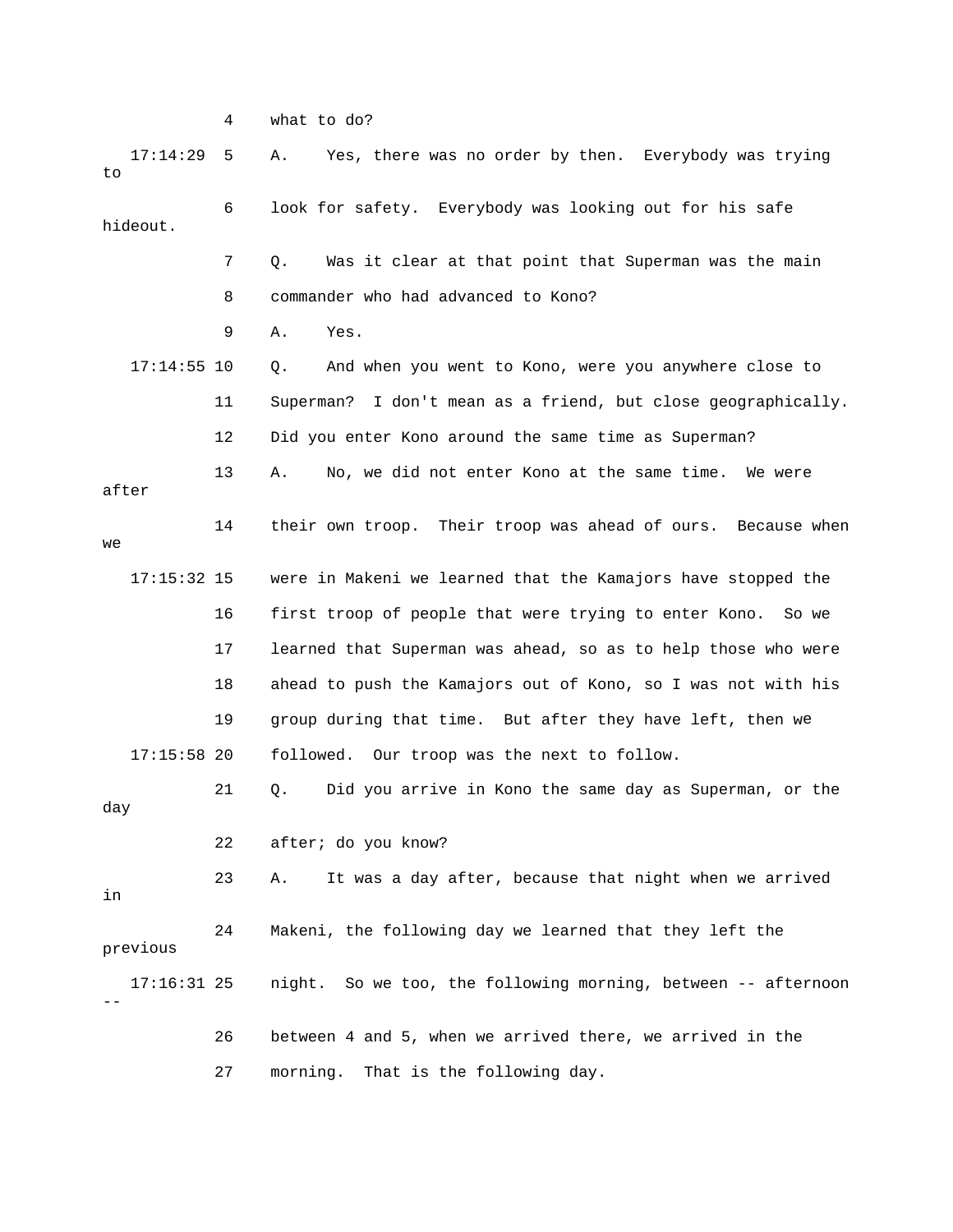28 Q. And when you arrived am I correct that there was still not 29 any military structure as such. There was still no battalion,

SCSL - TRIAL CHAMBER I

Page 91 SESAY ET AL 5 MAY 2008 OPEN SESSION

 2 Everyone remained in their friend or family group; is that 17:17:26 5 people; they were together. 6 Q. And of course, friends and families had been divided as 7 they moved towards Kono, and that's what you meant when you 8 you went around looking for brothers; people trying to reconnect 9 with each other upon arrival at Kono? 17:17:48 10 A. Yes. 11 Q. And it took some time before Johnny Paul Koroma had a 12 meeting; were you aware of the meeting before he left 13 A. Yes, I heard that they convened a meeting, but I didn't 1 there was still no brigade, there was still no companies. fair? 3 A. Yes, that's correct. The time we arrived, those were the 4 groups that existed. Everybody was around his friend or close said Kailahun? 14 attend that meeting. 17:18:18 15 Q. Okay. Did you hear about what happened at the meeting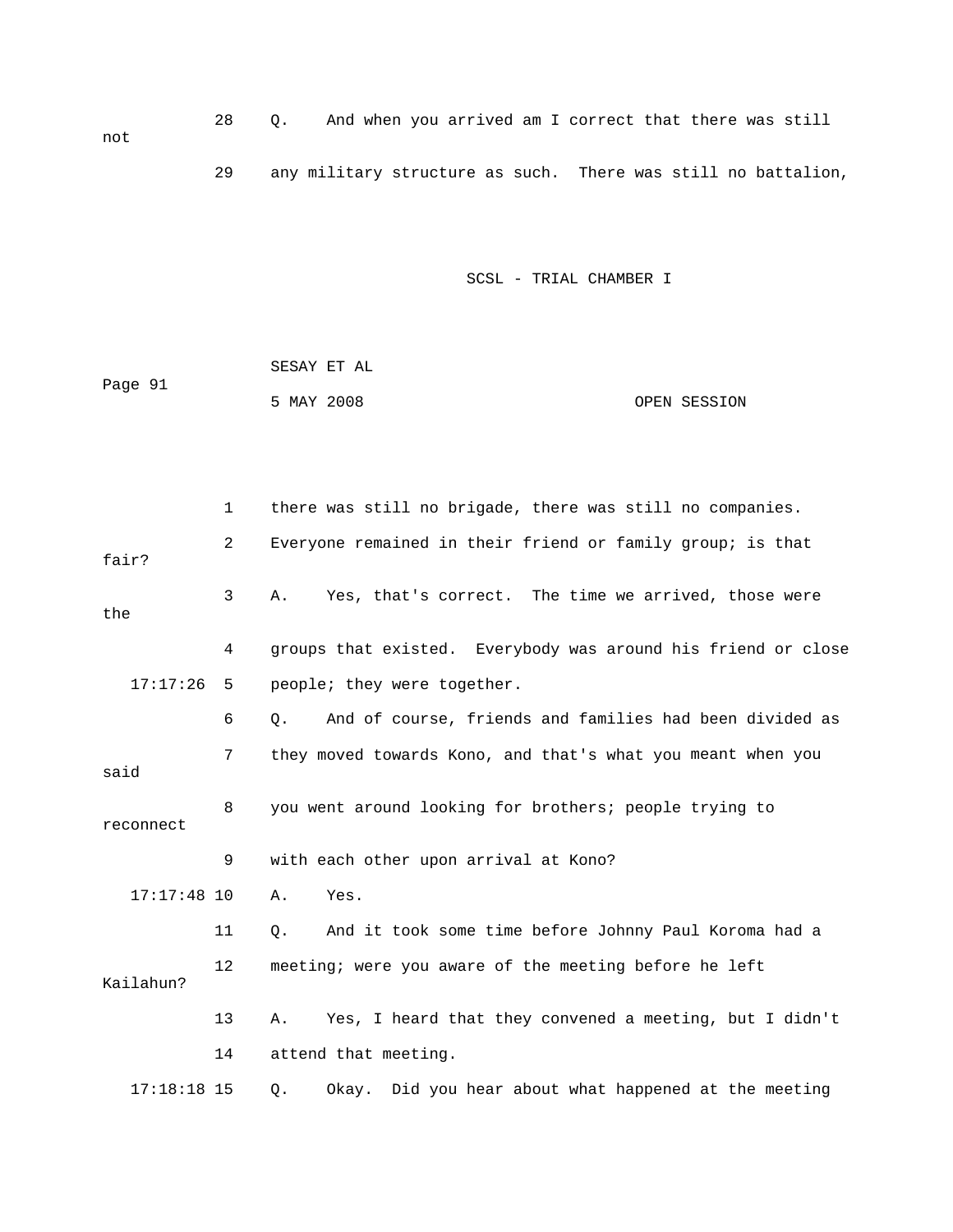|  | concerning Johnny Paul Koroma appointing Superman as the |  |  |  |  |  |  |  |  |
|--|----------------------------------------------------------|--|--|--|--|--|--|--|--|
|--|----------------------------------------------------------|--|--|--|--|--|--|--|--|

17 commander at Kono?

|               | 18 | Yes. The information that I gathered was that when they<br>Α.  |
|---------------|----|----------------------------------------------------------------|
|               | 19 | went to the meeting, the SLAs were asked to work together with |
| $17:18:56$ 20 |    | the RUF combatants. So they decided that wherever you have an  |
|               | 21 | RUF commander, the deputy to that commander should be SLA, or  |
| were          | 22 | STF. Then the other elderly people in the STF or SLA, they     |
| were          | 23 | made as advisers to the commanders, but all those statements   |
|               | 24 | just made, but were not implemented to the letter.             |
| $17:19:29$ 25 |    | That's what I'm going to come to in a minute. But the<br>Q.    |
|               | 26 | first thing I want to ask about is this: That from what you    |
| should        | 27 | heard, there was no suggestion at that meeting that Kono       |
| Kono          | 28 | be burnt; the suggestion at that meeting was how to organise   |
|               | 29 | to defend it; am I right about that?                           |

SCSL - TRIAL CHAMBER I

 SESAY ET AL Page 92 5 MAY 2008 OPEN SESSION

 1 A. Yes. Yes, there were no suggestions that Kono should be 2 burned. They said they should come together so that they could 3 organise themselves and defend Kono so that the enemies will not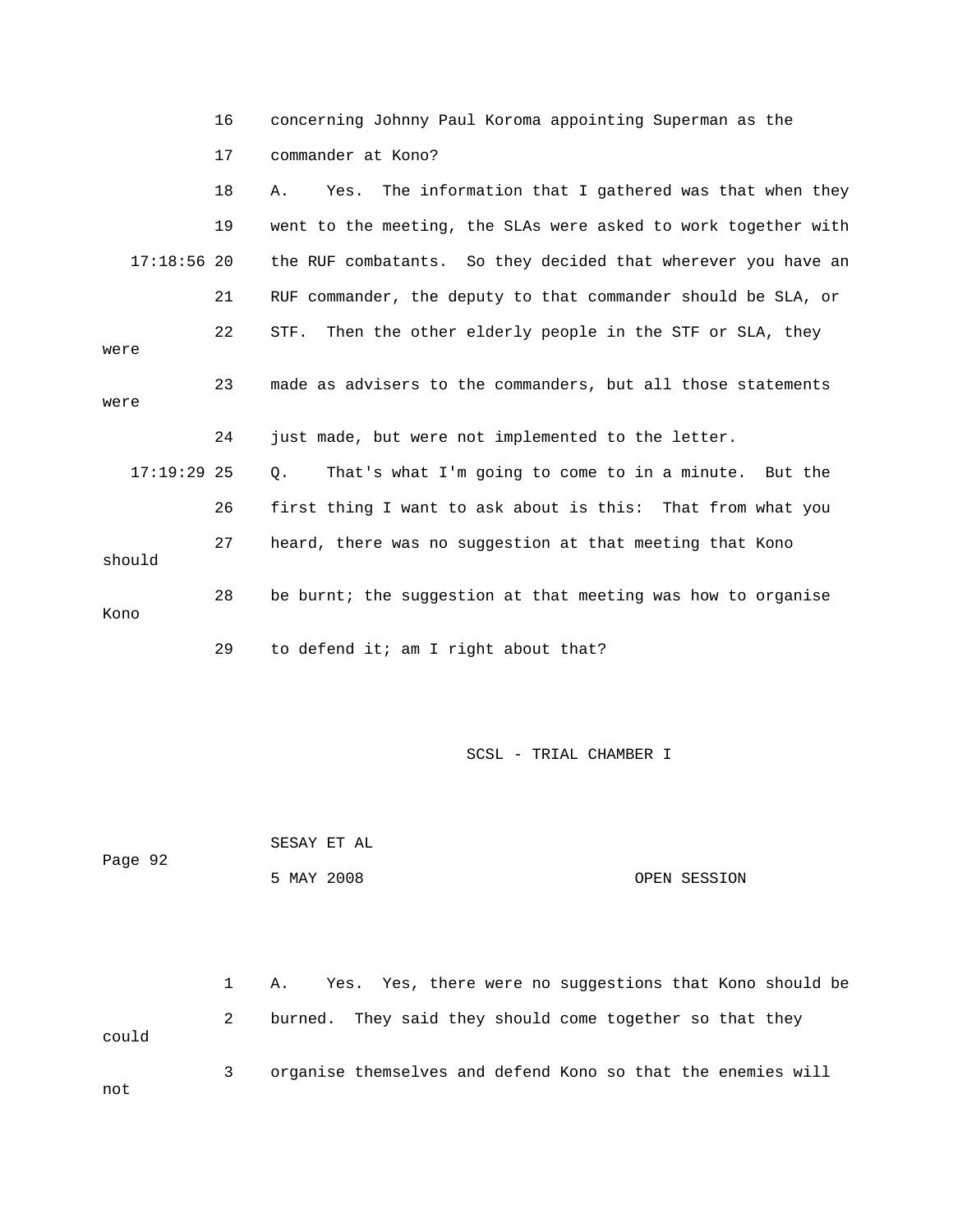|                           | 4  | be able to take Kono from us.                                  |
|---------------------------|----|----------------------------------------------------------------|
| 17:20:15                  | 5  | And indeed there was no burning of Koidu after that<br>Q.      |
|                           | 6  | meeting; am I right about that? You didn't observe anyone      |
|                           | 7  | burning Koidu Town after that meeting?                         |
| It                        | 8  | Koidu Town was burnt, but it was not after the meeting.<br>Α.  |
| with                      | 9  | took some time and the burning, before we arrived in Koidu     |
| $17:20:53$ 10             |    | all our troops, even when all the Kamajors were there, before  |
| our                       | 11 | they left, those were occupied in Koidu because they resisted  |
| was                       | 12 | brothers to enter. They too put some houses on fire.<br>That   |
| <b>ECOMOG</b>             | 13 | one aspect of the burning that took place. Then also when      |
|                           | 14 | came, they came with air raid. Koidu was raided regularly,     |
| $17:21:25$ 15<br>nearly a |    | sometimes two, three, four times a day. It was done for        |
|                           | 16 | week before finally ECOMOG was able to capture Kono. So the    |
| οf                        | 17 | bombardment from the air raid also led to the burning of a lot |
| were                      | 18 | Then after that time, some soldiers, because they<br>houses.   |
|                           | 19 | -- they refused to cooperate with Superman, I heard that -- I  |
| $17:21:56$ 20<br>the      |    | heard that Superman gave orders that the houses be burned and  |
| burned                    | 21 | properties that were also kept by the soldiers should be       |
|                           | 22 | because most people refused to leave their properties to go on |
|                           | 23 | And that burning -- the burning that Superman ordered --<br>Q. |
| that                      | 24 | was just before the RUF left to go to the Guinea Highway; is   |
| $17:22:32$ 25             |    | right?                                                         |
|                           | 26 | Yes.<br>Α.                                                     |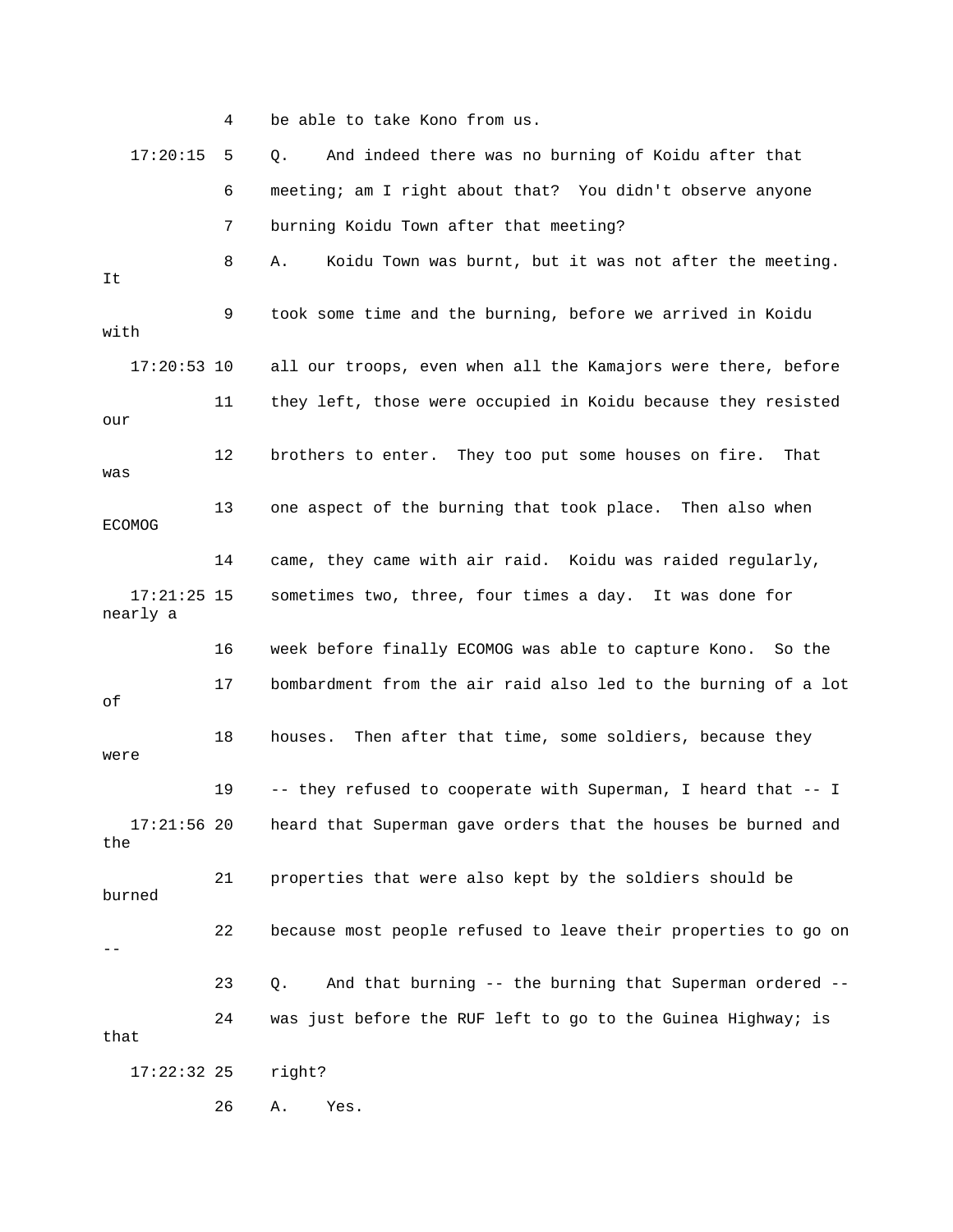27 Q. So when Johnny Paul Koroma had his meeting, and after that 28 meeting, the combatants in Koidu Town in fact wanted to occ upy 29 the houses, so they did occupy the houses, did they not, until

SCSL - TRIAL CHAMBER I

 SESAY ET AL Page 93 5 MAY 2008 OPEN SESSION

 2 A. Yes. 3 Q. -- then ordered the burning of the houses because he wanted 4 the soldiers to focus on fighting rather than their houses; is 6 A. Yes. 7 Q. So around the time that Johnny Paul Koroma had his 8 the focus on the combatants in the Koidu Town was to get a house,  $17:23:31$  10 them; is that fair? 11 A. They decided to come together so that they could defend the 13 Q. Exactly. Now, just moving on to the issue of the 1 Superman -- 17:23:13 5 that right? meeting, 9 get a nice place to live, and to secure the houses, not to burn 12 township. command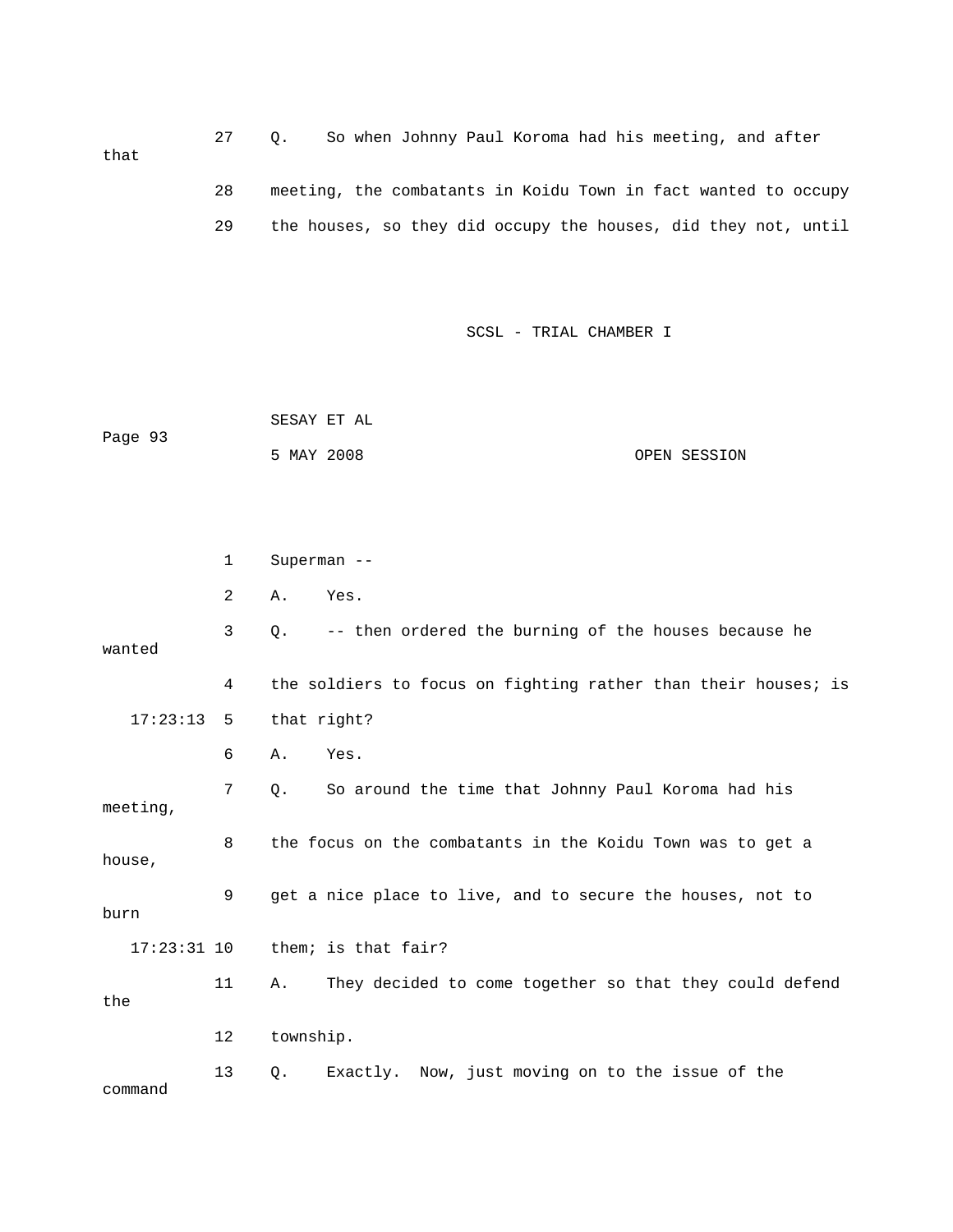|      |               | 14 | structure.                | There was a suggestion at this meeting that there              |              |
|------|---------------|----|---------------------------|----------------------------------------------------------------|--------------|
|      | $17:24:02$ 15 |    |                           | should be -- where there was an RUF there should be an SLA and |              |
| be   |               | 16 |                           | where there's an SLA there should be an RUF, so there should   |              |
| is   |               | 17 |                           | joint commandership, if you like; one commander, one deputy;   |              |
|      |               | 18 | that right?               |                                                                |              |
|      |               | 19 | Α.                        | That was what they said, but it never worked.                  |              |
| to   | 17:24:3020    |    | Q.                        | In fact, what happened instead was that SLAs were sent         |              |
| is   |               | 21 |                           | certain places. So, for example, Savage was sent to Tombodu;   |              |
|      |               | 22 | that right?               |                                                                |              |
|      |               | 23 | Α.                        | That was how it happened. Savage was in Tombodu.               |              |
| were |               | 24 | Q.                        | And Lieutenant Mansaray, an SLA, were sent to Momodu;          |              |
|      | $17:25:02$ 25 |    |                           | you aware of that?                                             |              |
|      |               | 26 | Α.                        | Yes, Lieutenant Mansaray was Momodu.                           |              |
| was  |               | 27 | Q.                        | And Lieutenant Bosowa went to the road to Bunumbu.             | He           |
|      |               | 28 |                           | RUF, I think; is that right?                                   |              |
|      |               | 29 | Α.                        | Lieutenant Bosoa, you mean?                                    |              |
|      |               |    |                           | SCSL - TRIAL CHAMBER I                                         |              |
|      | Page 94       |    | SESAY ET AL<br>5 MAY 2008 |                                                                | OPEN SESSION |

1 Q. Oh, sorry. Lieutenant Bosoa was SLA?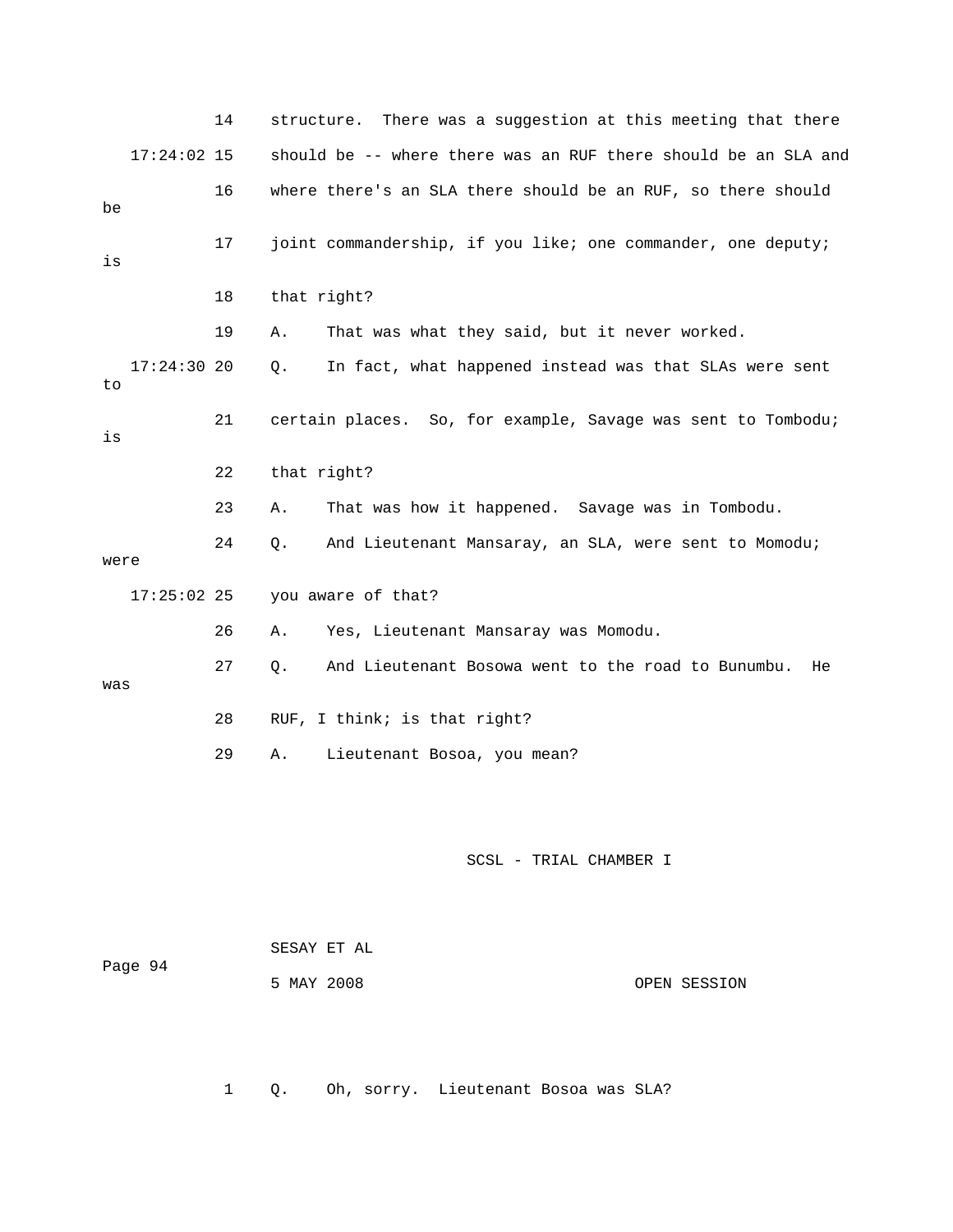2 A. Yes, he was SLA, yes.

 3 Q. So the way it worked was that in fact SLAs were sent to 4 take command of different regions and RUF were sent to take 17:25:53 5 commands of other regions. In reality that's what happened; 6 that right? 7 A. Please repeat the question. 8 Q. What I'm suggesting happened was that when the actual 9 deployments were given, SLAs were sent to different towns or 17:26:18 10 areas around Koidu, and RUF were sent to other towns and areas 11 around Koidu. So an SLA like Savage was in command of 12 an RUF would be in command of a different region; is that right? 14 Q. And the SLAs, for example like Savage, would then report 17 the RUF commanders. They would receive instructions from their 18 authorities; that is the SLA authorities. 19 Q. So although you had Superman who was the top man in 22 A. Yes. Yes. 23 Q. In fact, what you had was -- well, you did have Superman 24 the top and Bazzy Kamara but the SLAs were reporting to Bazzy is Tombodu; 13 A. That was how they were deployed. to 17:26:53 15 an SLA -- their superior SLA; is that right? 16 A. Yes, that was how it happened. They were not reporting to Kono, 17:27:26 20 and you were supposed to have Bazzy Kamara who was the second, am 21 I right? at 17:27:43 25 Kamara and the RUF were reporting to Superman?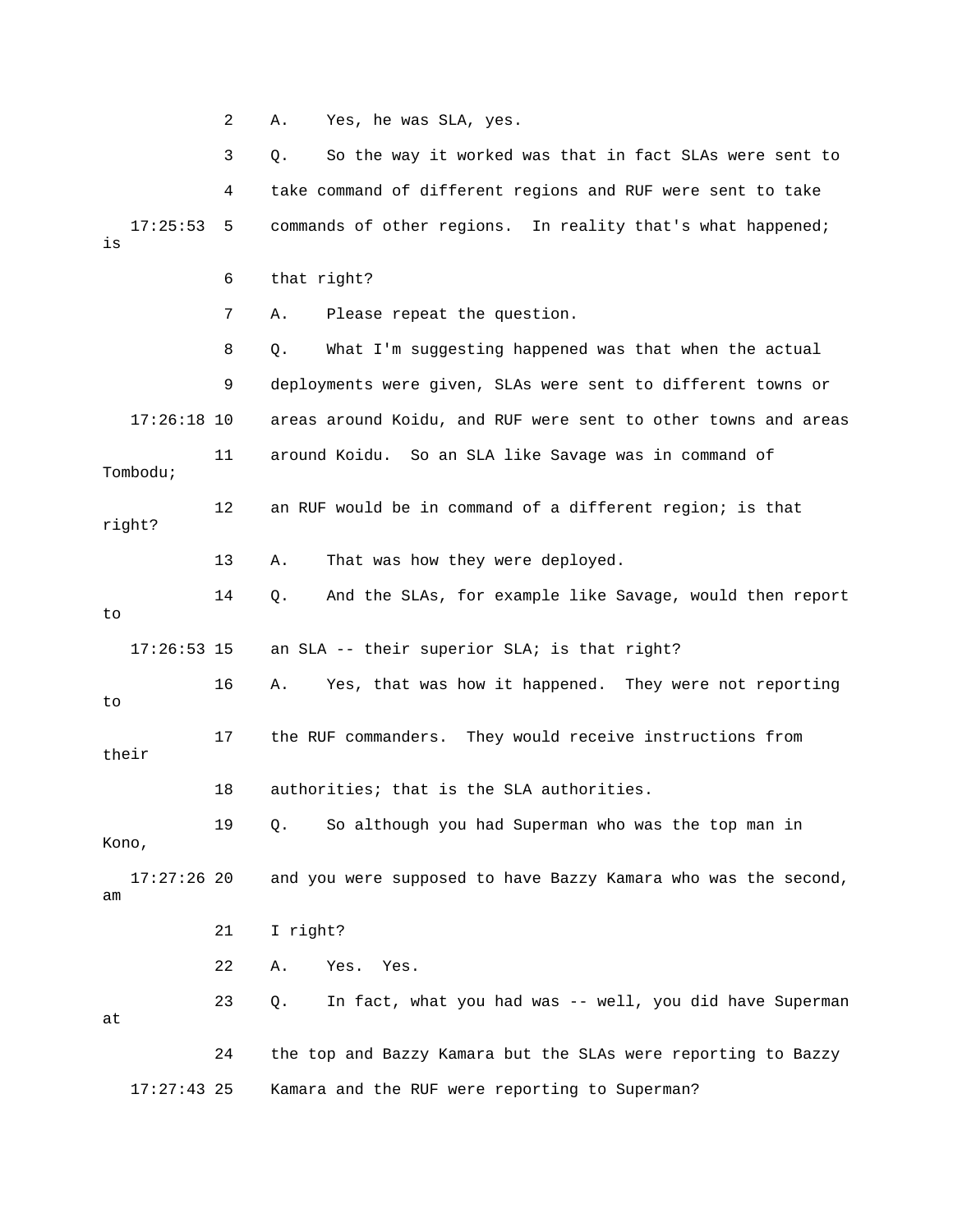- 26 A. Yes.
- 27 Q. So in fact in truth, in reality, what happened was that
- 28 there were separate chains of command?

29 A. Yes, that was how it operated in Kono.

SCSL - TRIAL CHAMBER I

SESAY ET AL Page 95 OPEN SESSION 5 MAY 2008

| SLA |               | 1              | So if RUF Rambo disagreed with what was happening in an<br>Q.  |
|-----|---------------|----------------|----------------------------------------------------------------|
|     |               | $\overline{2}$ | region, all he could do was go and talk to, for example, Bazzy |
| you |               | 3              | Kamara and say, "I'm not happy about what's happening. Can     |
|     |               | 4              | do something about it?" Rambo couldn't order the SLA to stop?  |
|     | 17:28:36      | 5              | That was how it operated.<br>Α.                                |
| was |               | 6              | And similarly in your area Bai Bureh -- Short Bai Bureh<br>Q.  |
|     |               | 7              | reporting to an RUF commander?                                 |
|     |               | 8              | Yes; he was reporting to Rambo.<br>Α.                          |
|     |               | 9              | Right. And Rambo reported to Superman; is that right?<br>Q.    |
|     | $17:29:06$ 10 |                | Yes.<br>Α.                                                     |
|     |               | 11             | Finally, these various deployments which included Bosoa<br>0.  |
| SO  |               | 12             | being sent to the road, to Bunumbu and Savage to Tombodu and   |
|     |               | 13             | on, these all were given at a meeting after Johnny Paul Koroma |
|     |               | 14             | had left Koidu; can you confirm that?                          |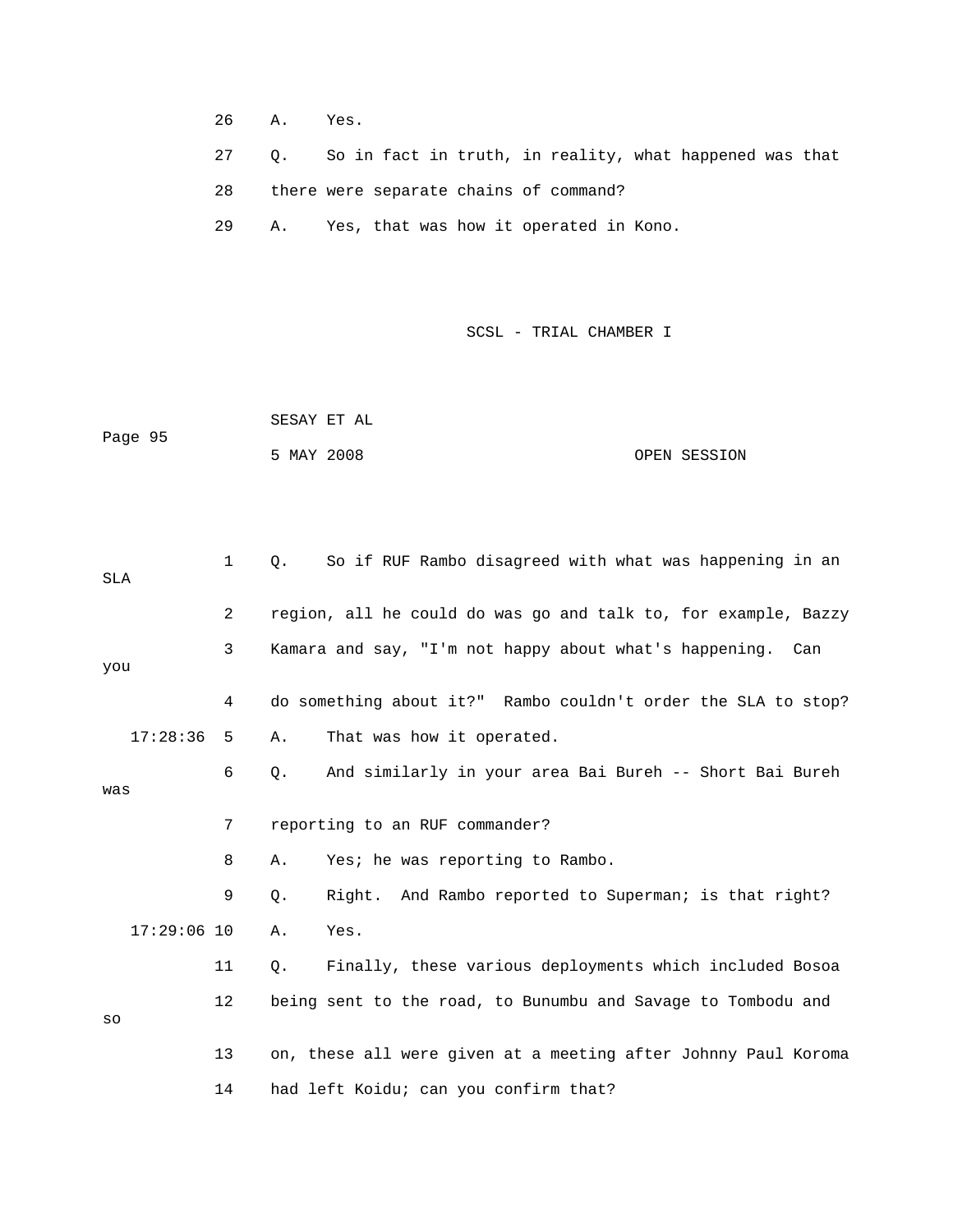17:29:39 15 A. Yes.

|                        | 16 | And it was when these deployments were given by Superman<br>$Q$ .     |
|------------------------|----|-----------------------------------------------------------------------|
| then                   | 17 | and -- at a meeting -- when some kind of command and control          |
| meeting                | 18 | was able to reestablish or establish itself in Koidu at a             |
|                        | 19 | when the deployments were given; is that fair?                        |
| $17:30:09$ 20<br>well. |    | Please repeat the question so that I can understand<br>Α.             |
| way:                   | 21 | Up in time -- well, let me just deal with it in this<br>Q.            |
| given                  | 22 | Can you remember if the meeting where the deployments were            |
|                        | 23 | was at the Tankoro Police Station? Can you remember that?             |
|                        | 24 | Yes, it was at the Tankoro Police Station.<br>Α.                      |
| $17:30:35$ 25          |    | And Johnny Paul Koroma had left and Superman was now the<br>$\circ$ . |
|                        | 26 | top man?                                                              |
|                        | 27 | Yes.<br>Α.                                                            |
| weeks                  | 28 | And would that have been approximately a week or two<br>Q.            |
|                        | 29 | after the junta had arrived in Koidu?                                 |

### SCSL - TRIAL CHAMBER I

| Page 96 |            | SESAY ET AL |              |
|---------|------------|-------------|--------------|
|         | 5 MAY 2008 |             | OPEN SESSION |

1 A. Yes, it could be around that.

2 Q. And up until that time when deployments were given, the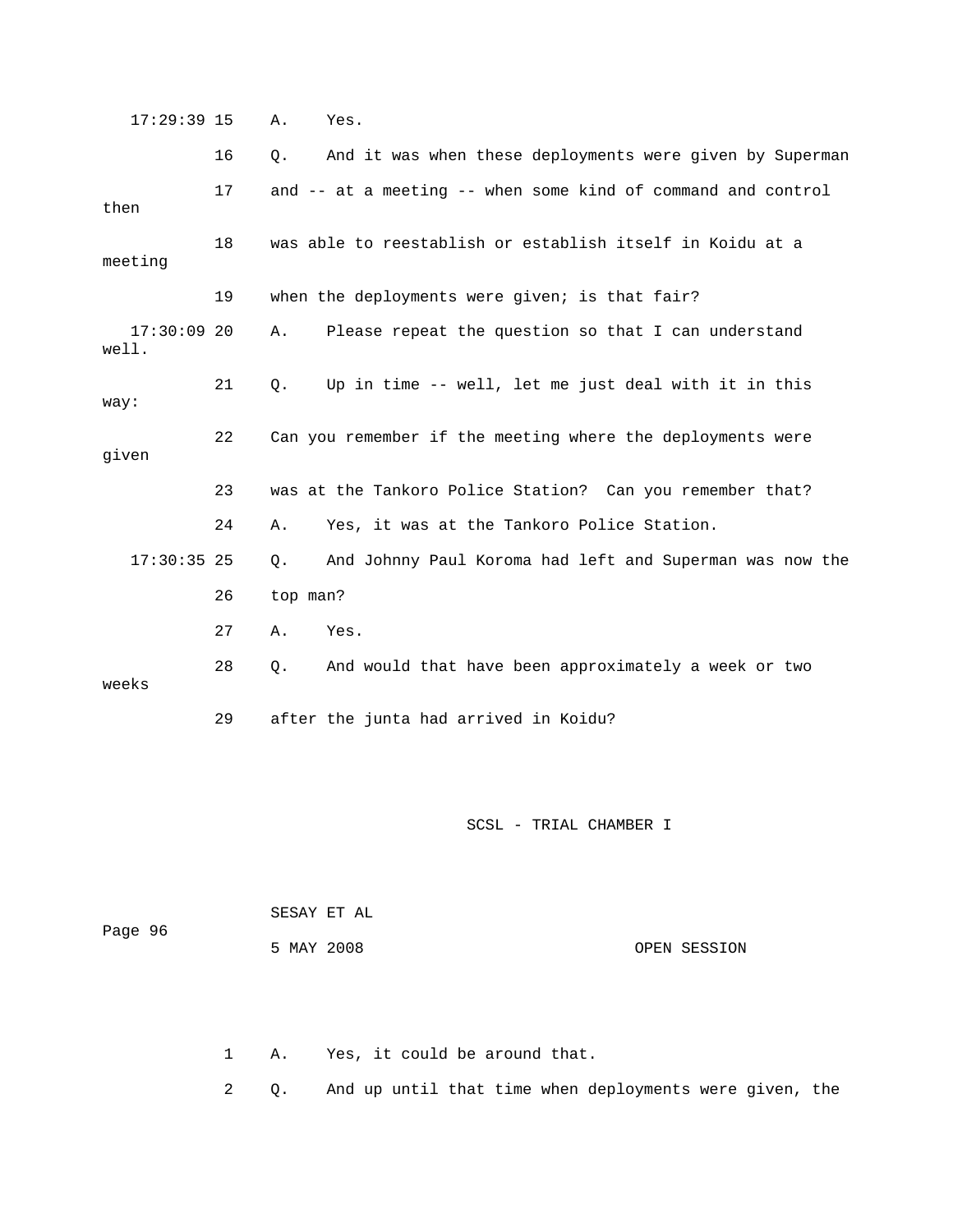3 combatants in Koidu were still divided into family and 17:31:21 5 A. Yes, everybody was with his or her own group. 6 Q. I've got nothing further. Thank you very much, Mr Witness. 8 PRESIDING JUDGE: Mr Scott Martin, any questions? 9 MR MARTIN: No questions, thank you. 11 vith your cross-examination tomorrow in the morning. The day 12 fast spent. 13 MR FYNN: Yes, My Lord. 17:33:10 15 the witness tomorrow. 16 MR FYNN: Thank you. I wanted to say you will take us on 17 PRESIDING JUDGE: 18 tomorrow, but it's not we you will take on; you will take on your 17:33:22 20 MR FYNN: I will not attempt taking you on, My Lord. you 21 PRESIDING JUDGE: I know you wouldn't. And I know have 22 never and would not do that. Well, we will call it a day here 24 rise -- Mr Ogeto, yes. MR OGETO: I'm sorry, My Lords, I just wanted to update you friendship 4 groups; is that fair? 7 A. Thank you also. 17:32:55 10 PRESIDING JUDGE: Thank you. Mr Fynn, we have to start is 14 PRESIDING JUDGE: We will take you -- or you will take on 19 target. 23 and resume the session tomorrow at 9.30. The Chamber will  $17:34:08$  25 26 on the status of the UN witnesses. 27 PRESIDING JUDGE: No, we don't want that now. However, we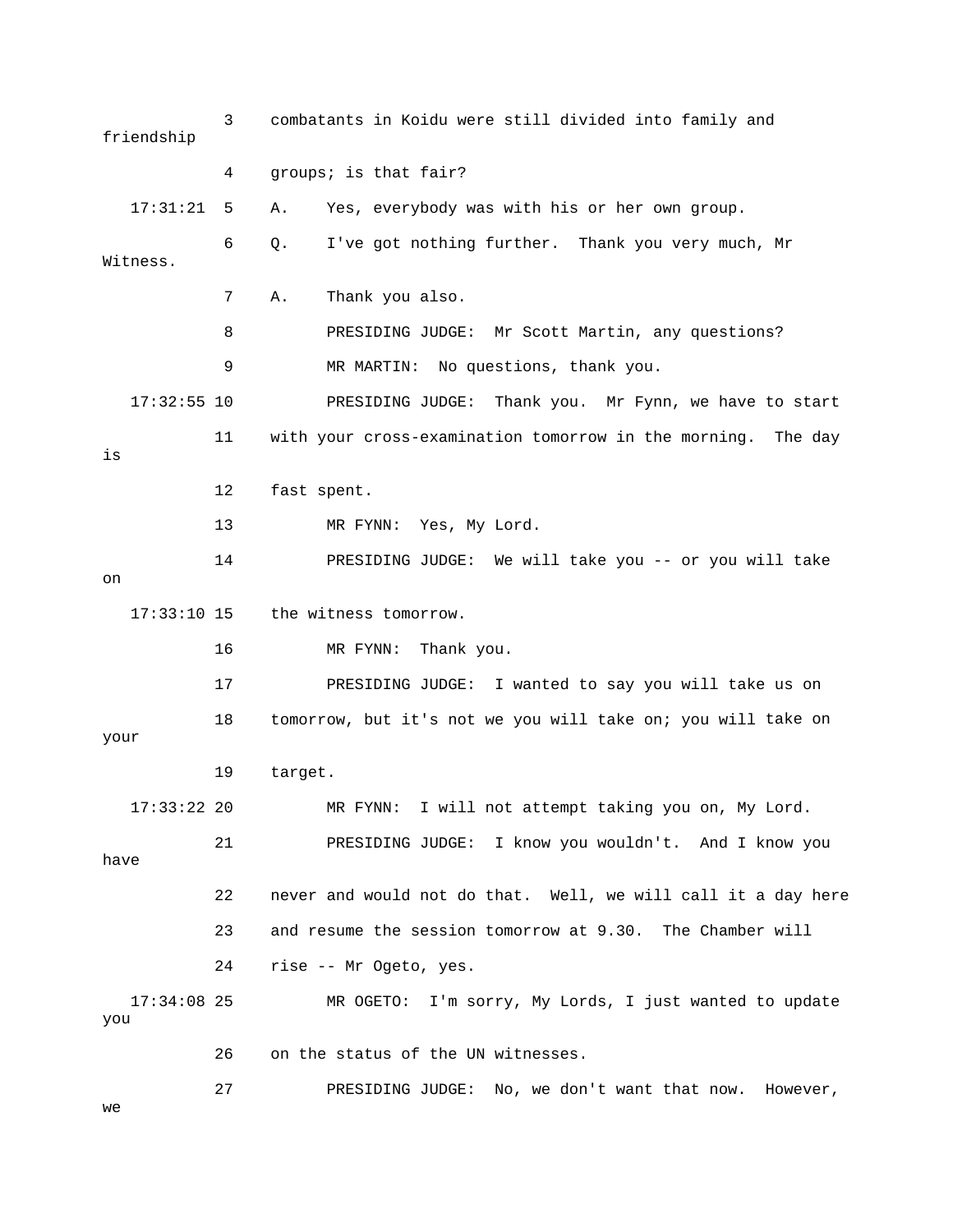28 will rise and -- it's not o ur priority. We are focused on the 29 local witnesses.

SCSL - TRIAL CHAMBER I

 SESAY ET AL Page 97 5 MAY 2008 OPEN SESSION

 2 PRESIDING JUDGE: They are coming tomorrow? No, we are 3 going to finish with these witnesses first. We are not sure 4 -- we have two of your witnesses who, you remember the tenth 6 cross-examination by -- and then there is the other unfinished 7 business, you know. 8 MR OGETO: There are no other local witnesses in Freetown. 9 PRESIDING JUDGE: Pardon me? 12 MR OGETO: Apart from the two. 13 PRESIDING JUDGE: Yes, that's what I'm saying. We have 1 MR OGETO: But they will be coming tomorrow. when 17:34:34 5 Prosecution witness, this one, you know, we have to wrap up the 17:34:49 10 MR OGETO: There are no other local witnesses in Freetown. 11 PRESIDING JUDGE: I mean - to 14 be done with them before we take on any new witnesses. 17:35:01 15 MR OGETO: So I wanted to indicate who the new witnesses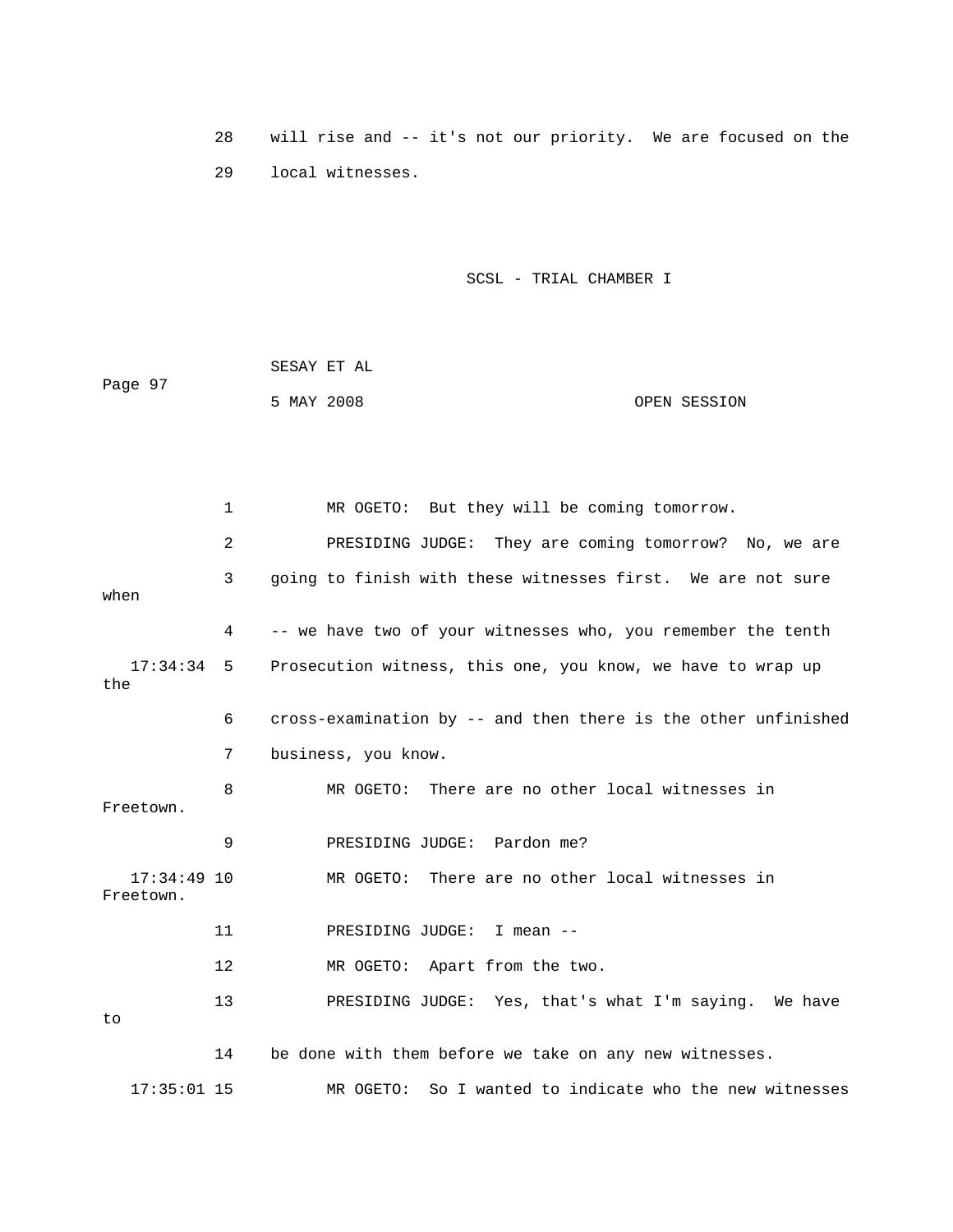16 will be.

| $\mathbf I$                 | 17 | PRESIDING JUDGE: Well, indicate for the Prosecution and      |
|-----------------------------|----|--------------------------------------------------------------|
|                             | 18 | hope that everything is in order, and that they have all the |
| evidence                    | 19 | materials, you know, served on them: The summary of the      |
| $17:35:18$ 20<br>complaints |    | and so on and so forth. I hope that there will be no         |
|                             | 21 | on certain filings not having been done or having been done  |
|                             | 22 | incompletely.                                                |
|                             | 23 | MR OGETO:<br>For those two --                                |
|                             | 24 | PRESIDING JUDGE: Well, you may indicate so that the          |
| $17:35:33$ 25<br>any        |    | Prosecution takes note. We're prepared to take any witness   |
|                             | 26 | time. It depends on you there.                               |
|                             | 27 | MR OGETO: Okay. Let me leave it at that, My Lord.            |
| for                         | 28 | PRESIDING JUDGE: No, you better indicate it, you know,       |
| at                          | 29 | the Prosecution so that they know who is coming tomorrow, if |

SCSL - TRIAL CHAMBER I

| Page 98 | SESAY ET AL |            |  |              |
|---------|-------------|------------|--|--------------|
|         |             | 5 MAY 2008 |  | OPEN SESSION |

1 all we'll be able to take on any UN witnesses.

2 MR OGETO: It's 145 and 146.

3 PRESIDING JUDGE: 145 and 146.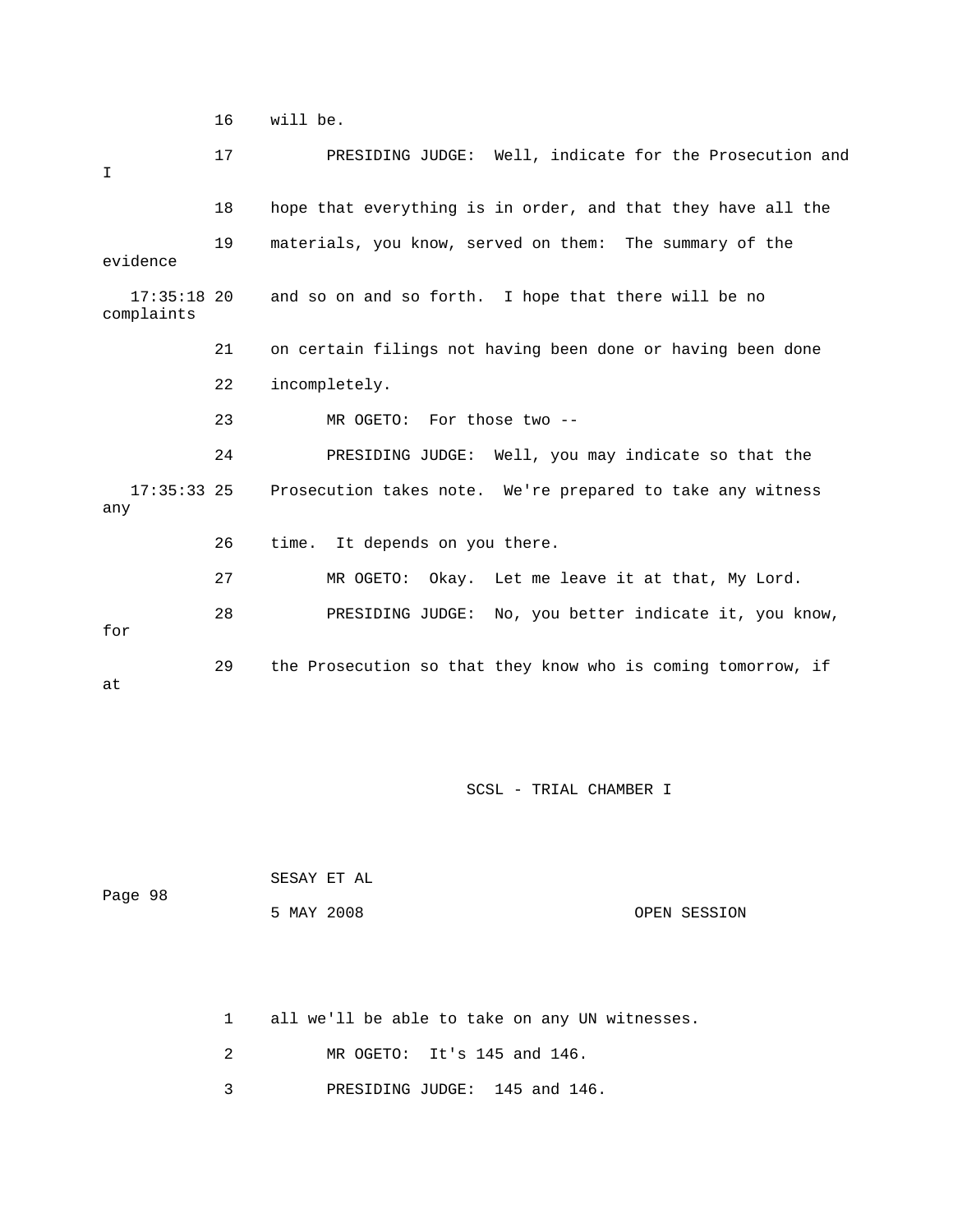|               | 4           | MR OGETO: Yes, Your Lordship.                                  |
|---------------|-------------|----------------------------------------------------------------|
| 17:36:05      | 5           | PRESIDING JUDGE: Mr Kamara, you've taken note of that;         |
|               | 6           | DMK-145 and DMK-146.                                           |
|               | 7           | MR KAMARA:<br>Yes.                                             |
|               | 8           | PRESIDING JUDGE: Yes. So we will take those witnesses          |
|               | 9           | tomorrow if we are able to finish the business of what is left |
| $17:36:17$ 10 |             | over with the other witnesses. We will rise and resume the     |
|               | 11          | session tomorrow at 2.30 -- at 9.30, I'm sorry, at 9.30.       |
| p.m.          | $12\,$      | [Whereupon the hearing adjourned at 5.39                       |
|               | 13          | to be reconvened on Tuesday, the 6th day of                    |
| May           |             |                                                                |
|               | 14          | 2008 at 9.30 a.m.]                                             |
|               | 15          |                                                                |
|               | 16          |                                                                |
|               | 17          |                                                                |
|               | 18          |                                                                |
|               | 19          |                                                                |
|               | 20          |                                                                |
|               | 21          |                                                                |
|               | 22          |                                                                |
|               | 23          |                                                                |
|               | $2\sqrt{4}$ |                                                                |
|               | 25          |                                                                |
|               | 26          |                                                                |
|               | 27          |                                                                |
|               | 28          |                                                                |
|               | 29          |                                                                |